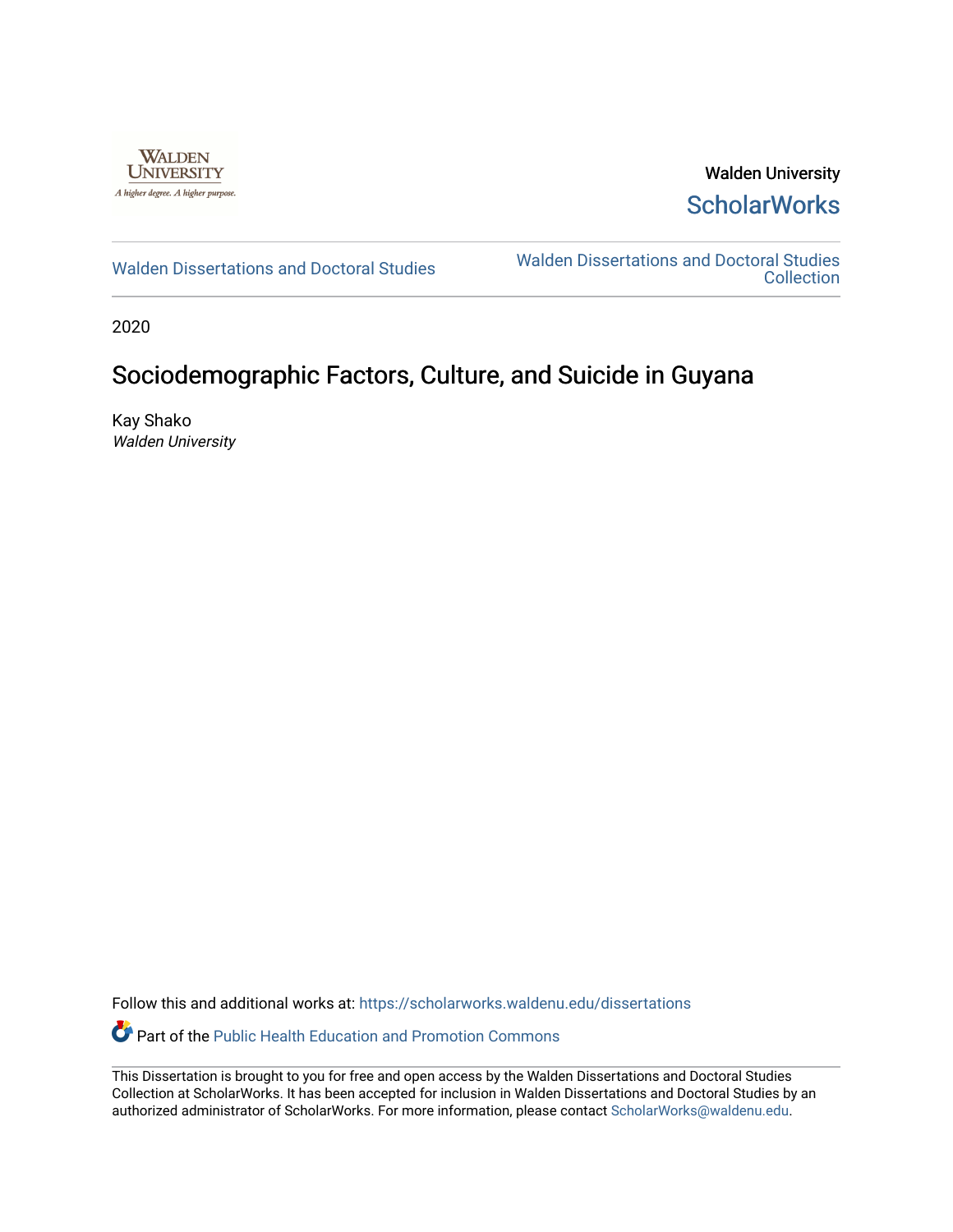# Walden University

College of Health Sciences

This is to certify that the doctoral study by

Kay Shako

has been found to be complete and satisfactory in all respects, and that any and all revisions required by the review committee have been made.

Review Committee Dr. Vasileios Margaritis, Committee Chairperson, Public Health Faculty Dr. Aaron Mendelsohn, Committee Member, Public Health Faculty Dr. Richard Palmer, University Reviewer, Public Health Faculty

> Chief Academic Officer and Provost Sue Subocz, Ph.D.

> > Walden University 2020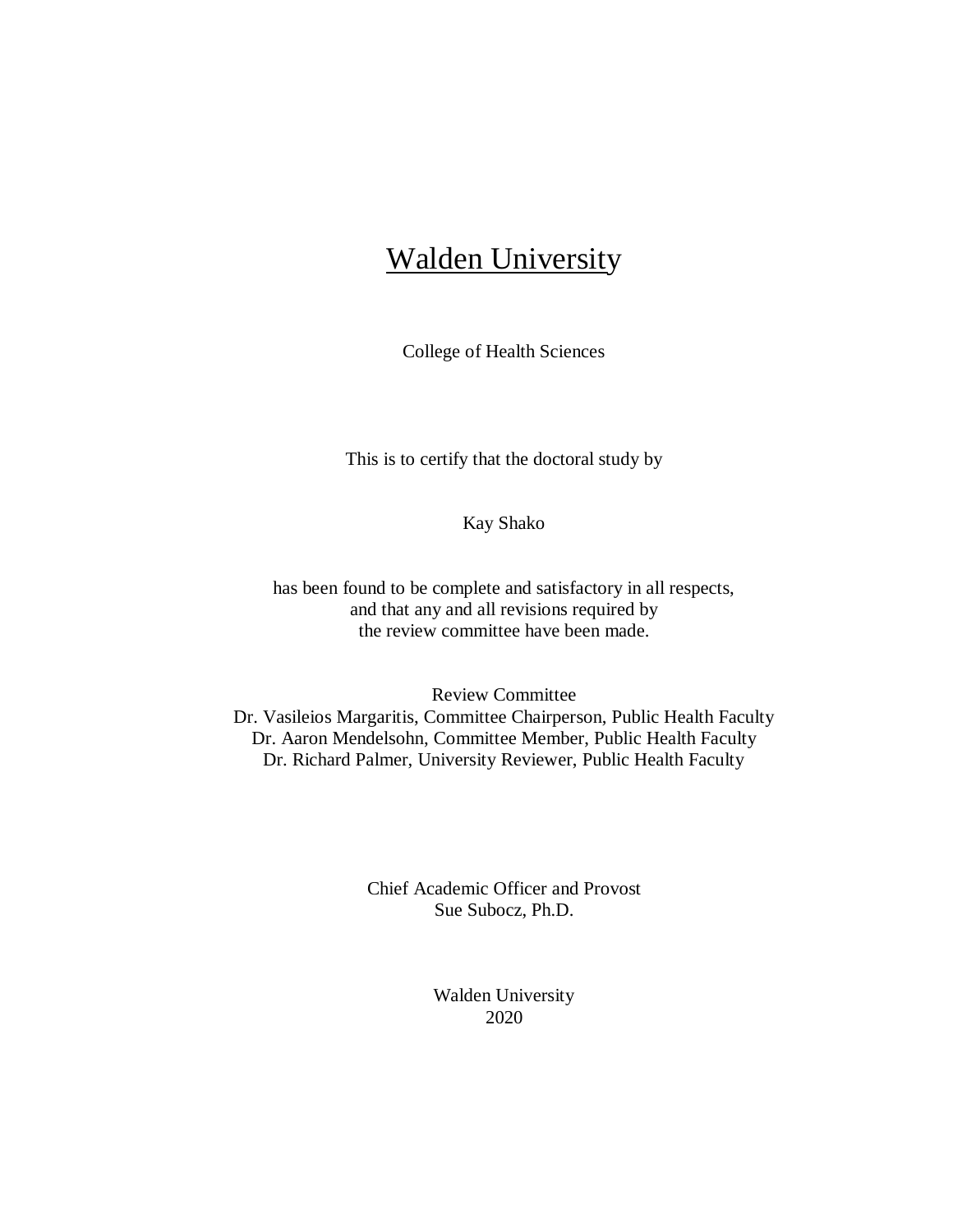Abstract

Sociodemographic Factors, Culture, and Suicide in Guyana

by

Kay Shako

Doctoral Study Submitted in Partial Fulfillment

of the Requirements for the Degree of

Doctor of Public Health

Walden University

May 2020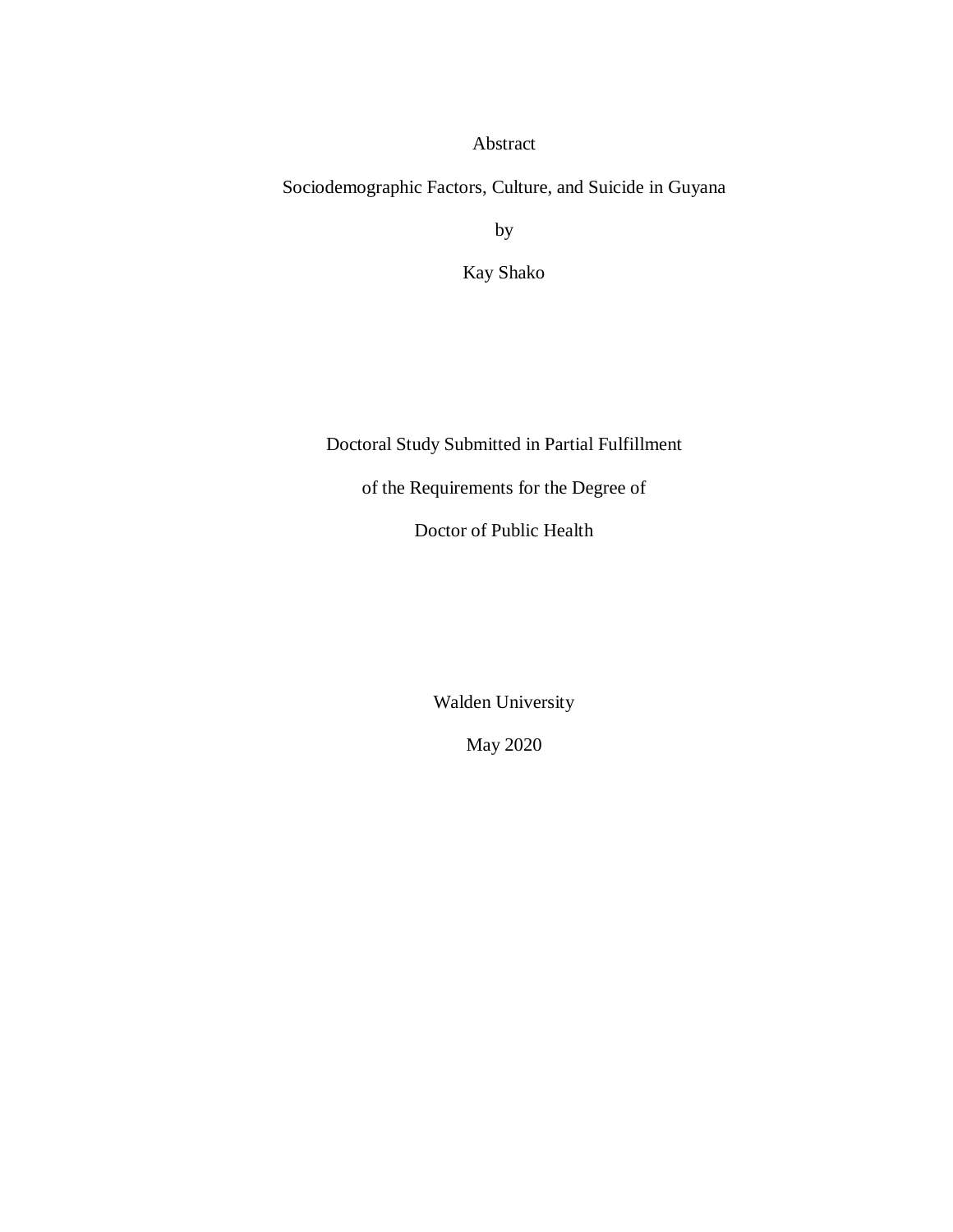Abstract

Suicide in younger populations is a major public health concern and it significantly impacts third world countries like Guyana. Some challenges related to suicide are poor recording of suicide risk factors and customized prevention programs to address this significant issue. The purpose of this study was to examine which sociodemographic factors (age, gender, occupation, method of suicide, and region) are associated with suicide and method of suicide among people aged  $\geq$  15 years in Guyana. Also, because studies show that culture plays a pivotal role in suicide, this study investigated if there is a link between culture (ethnicity/race and religion) and suicide cases in this population in Guyana. The socioecological model provided the framework for this quantitative study which used the 2015 cross sectional secondary data from the Guyana Ministry of Public Health. Bivariate analysis revealed that sociodemographic and cultural factors were significantly associated with suicide cases in Guyana, with men, aged 23-48 years old, employed individuals, East Indian and Hindu having the higher suicide proportions. In addition, regression analysis indicated that men were 3.1 times more likely to commit suicide by hanging instead of drinking poison compared to females (*OR*: 3.1, 95%*CI*: 1.5- 6.7,  $p < 0.004$ ). The positive social change implications include the identification of socioeconomic and cultural factors that are associated with suicide. These factors can be used to provide counselling sessions for the persons who have suicidal behaviors and to adopt a collaborative approach by World Health Organization, governmental, nongovernmental organizations and civil society to reduce the prevalence of suicide in Guyana.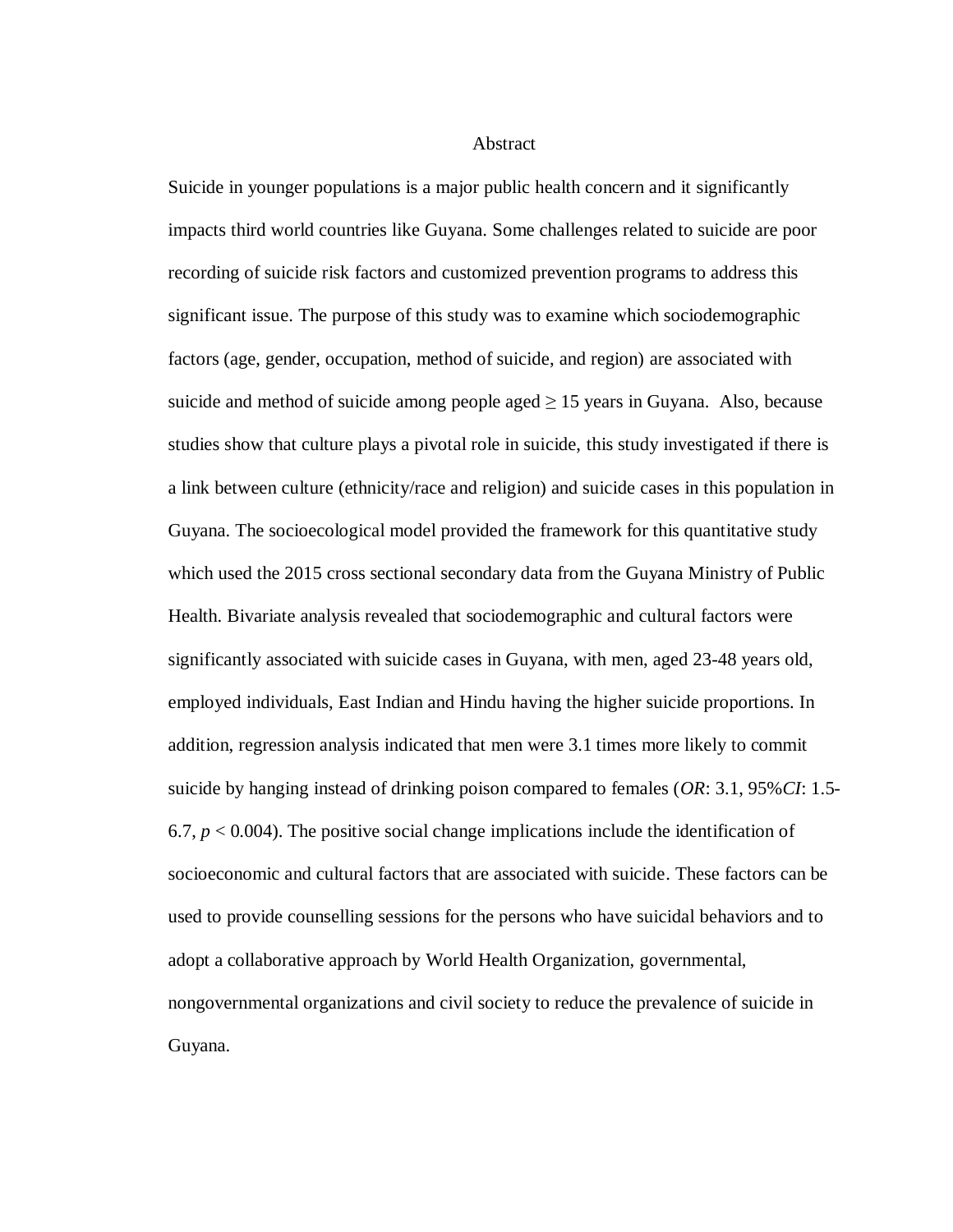Sociodemographic Factors, Culture, and Suicide in Guyana

By

Kay Shako

Doctoral Study Submitted in Partial Fulfillment

of the Requirements for the Degree of

Doctor of Public Health

Walden University

May 2020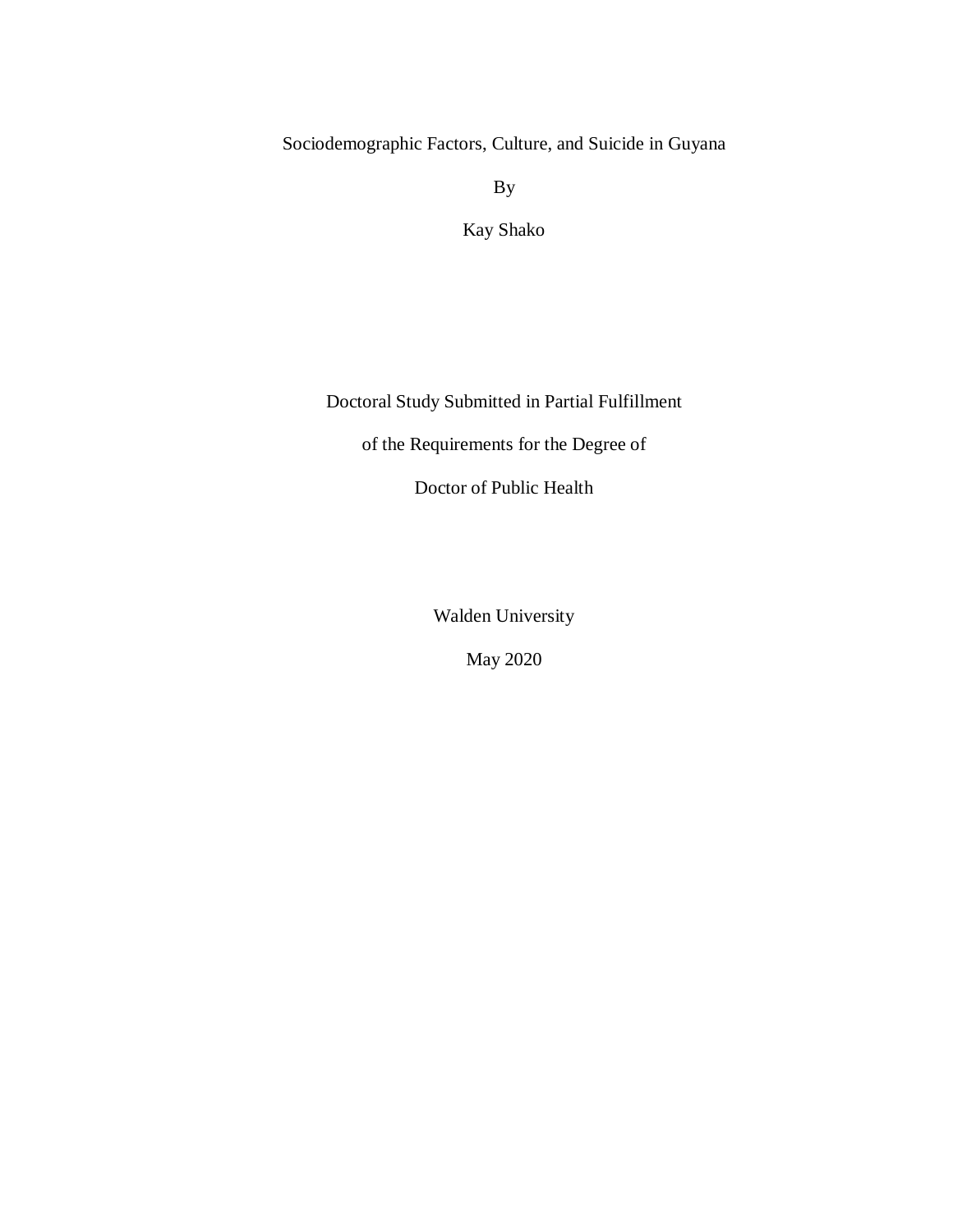### Acknowledgments

 I would like to express my gratitude and heartfelt thank you to some special people who have helped me accomplish this research study. First, Dr. Margaritis, thank you for providing that consistent oversight and clear direction to this research. Your invaluable contribution to this study has significantly impacted my doctoral journey. Second, my Committee Member Dr. Mendelson, thank you for the feedback, and careful attention given to me in order to produce a research of great quality that would stand the test of time. Thank you Mr. Richard Palmer, my University Research Reviewer for your intuitive reviews that has taken this research to another level. Each of you have contributed significantly to me completing my doctoral journey.

 At this point in time, I want to recognize the Ministry of Public Health and the reviewers of the two institutional boards that accepted my proposal and allowed me to collect the relevant data on suicide to complete this capstone. Special thanks to the staff of the statistical department of the MOPH who worked hard to provide the requested data in a timely manner.

 Finally, I would like to extend special thanks to my family, who understood my doctoral journey and thus allowed me the space, time and support needed so that, I can write, read, review and edit this capstone.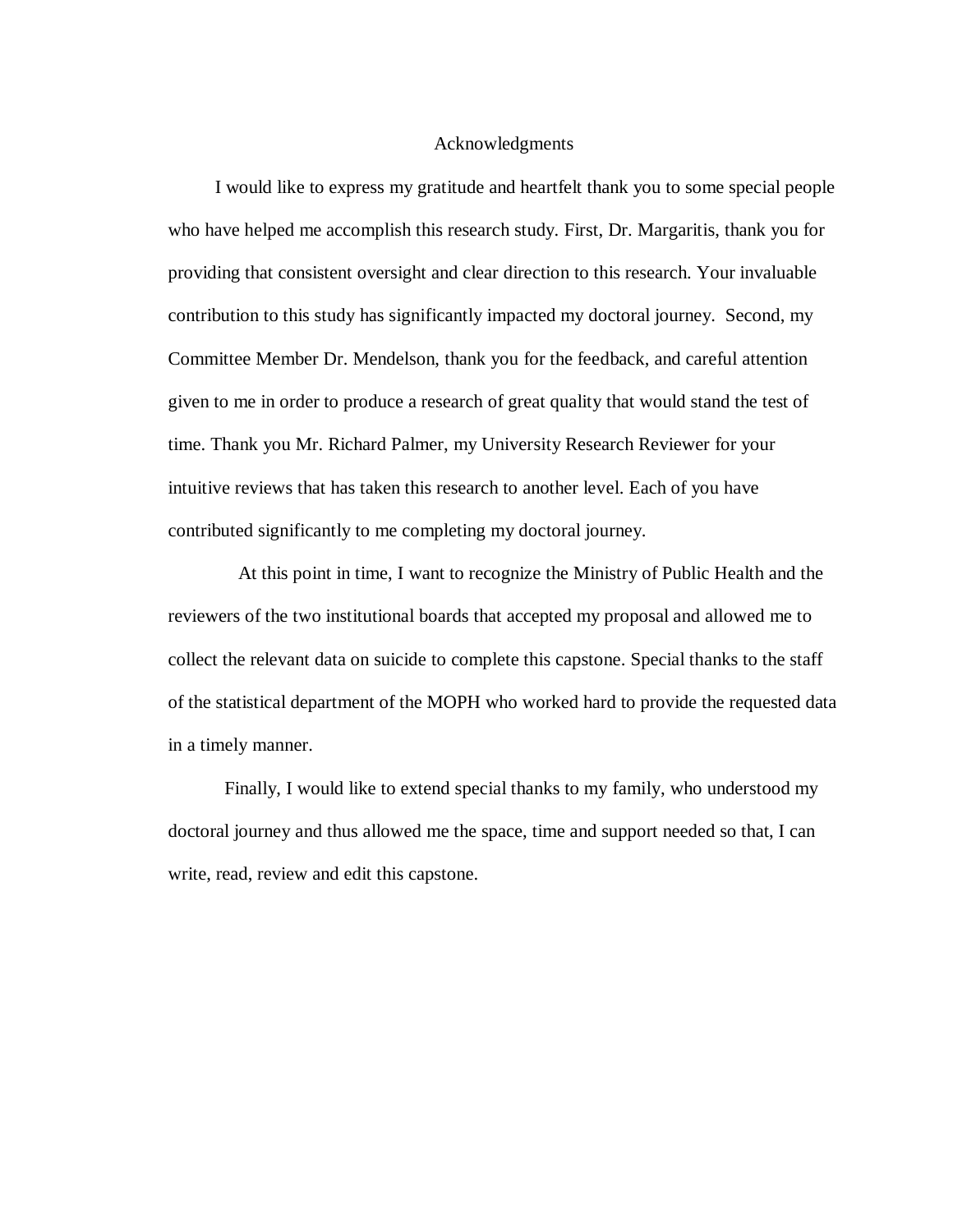|  | Table of Contents |
|--|-------------------|
|--|-------------------|

| Suicide in the Adolescents and Young Population in Low- and Middle-  |
|----------------------------------------------------------------------|
|                                                                      |
|                                                                      |
| Common Methods of Suicide in the Adolescents and Young Population 14 |
| Poor Communication Affecting Suicide in Young Population. 16         |
|                                                                      |
|                                                                      |
| 25                                                                   |
|                                                                      |
|                                                                      |
|                                                                      |
|                                                                      |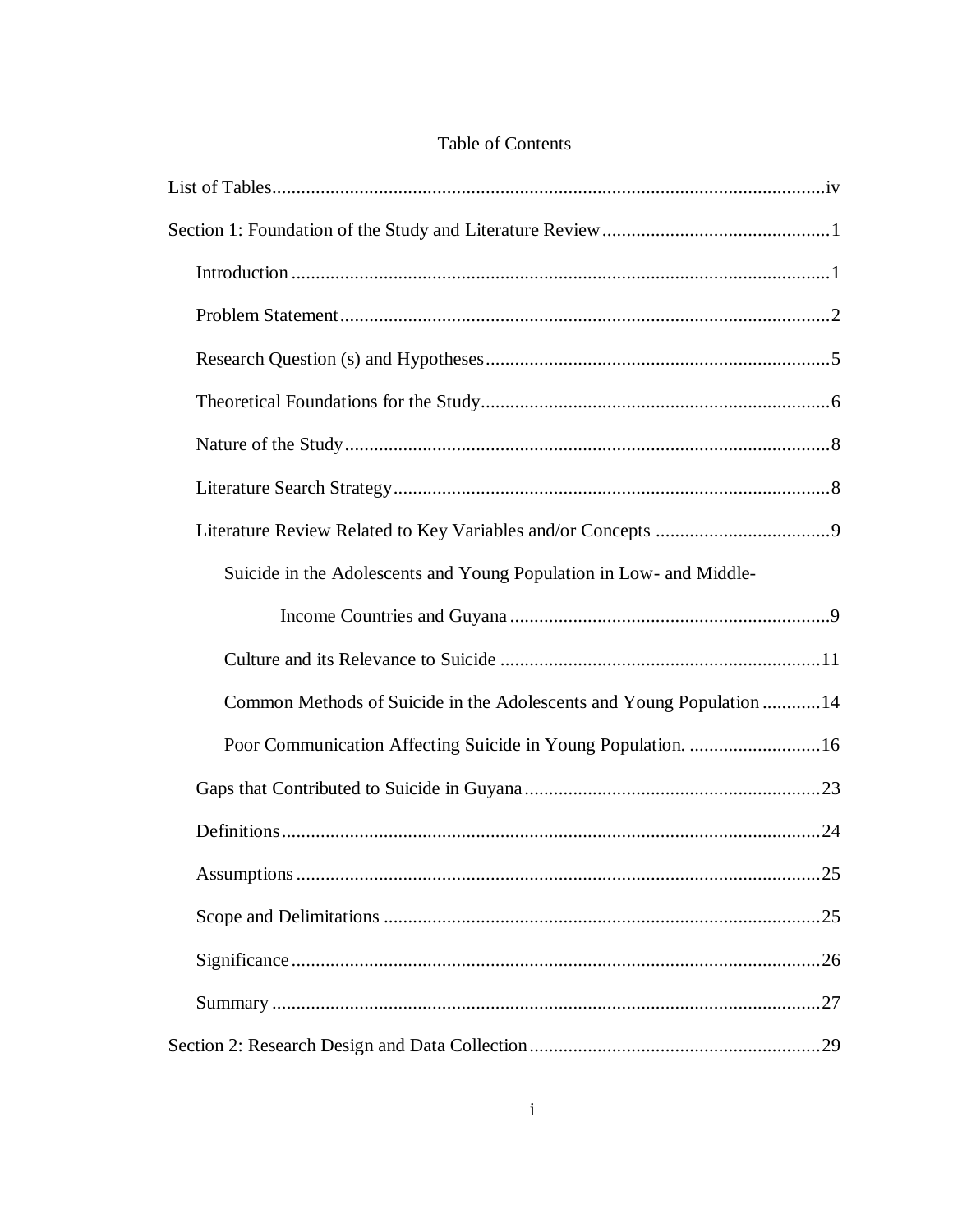| Section 4: Application to Professional Practice and Implications for Social |  |
|-----------------------------------------------------------------------------|--|
|                                                                             |  |
|                                                                             |  |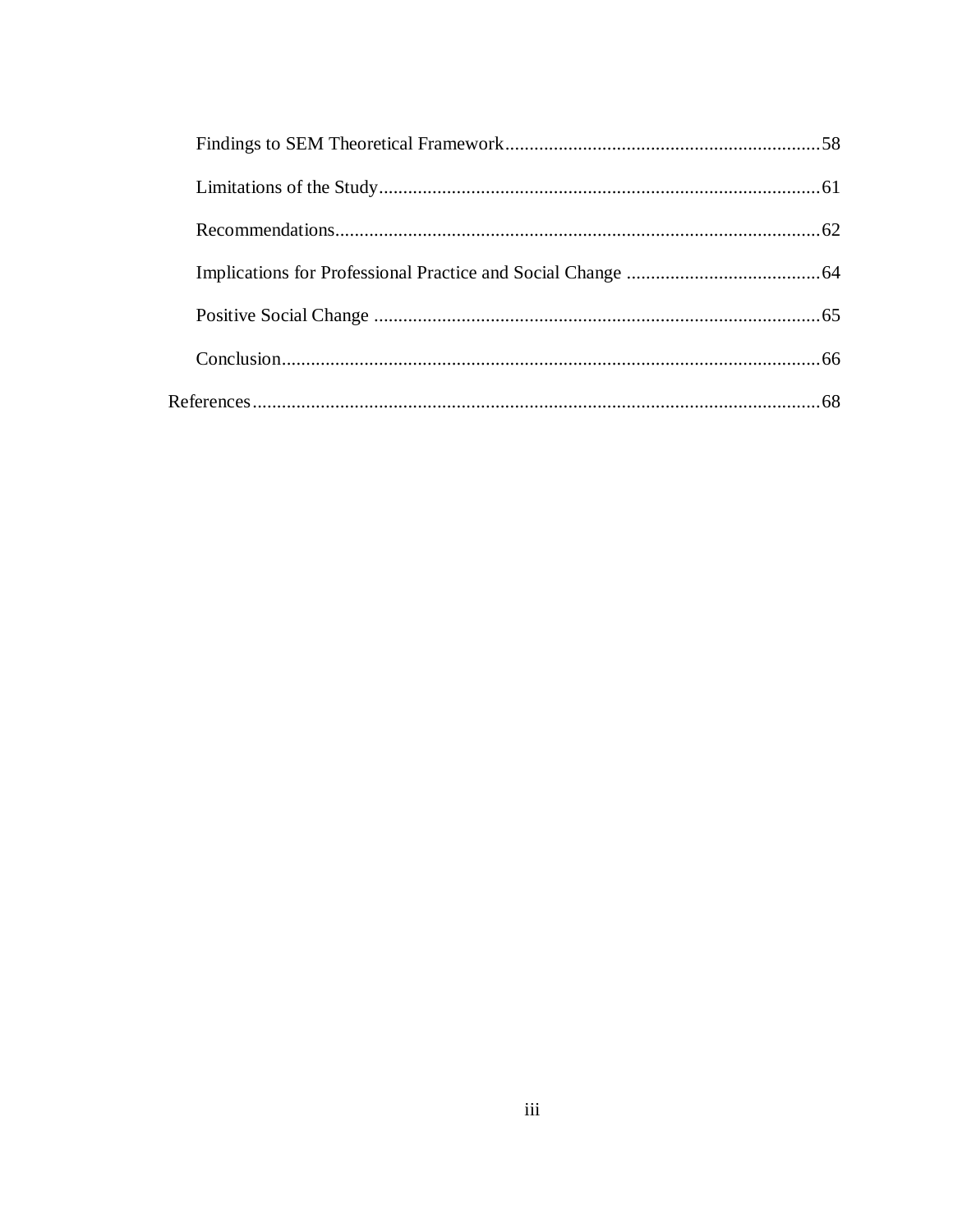### List of Tables

<span id="page-9-0"></span>

| Table 1. Univariate Characteristics of Sociodemographic Factors Associated with Suicide |
|-----------------------------------------------------------------------------------------|
|                                                                                         |
|                                                                                         |
|                                                                                         |
|                                                                                         |
|                                                                                         |
|                                                                                         |
|                                                                                         |
|                                                                                         |
| Table 9. Comparison of Suicide Cases Proportion by Gender, Age, Occupation, Method      |
|                                                                                         |
| Table 10. Comparison of Suicide Cases Proportion by Culture (Race/Ethnicity and         |
|                                                                                         |
| Table 11. Binominal Logistic Regression For Method of Suicide51                         |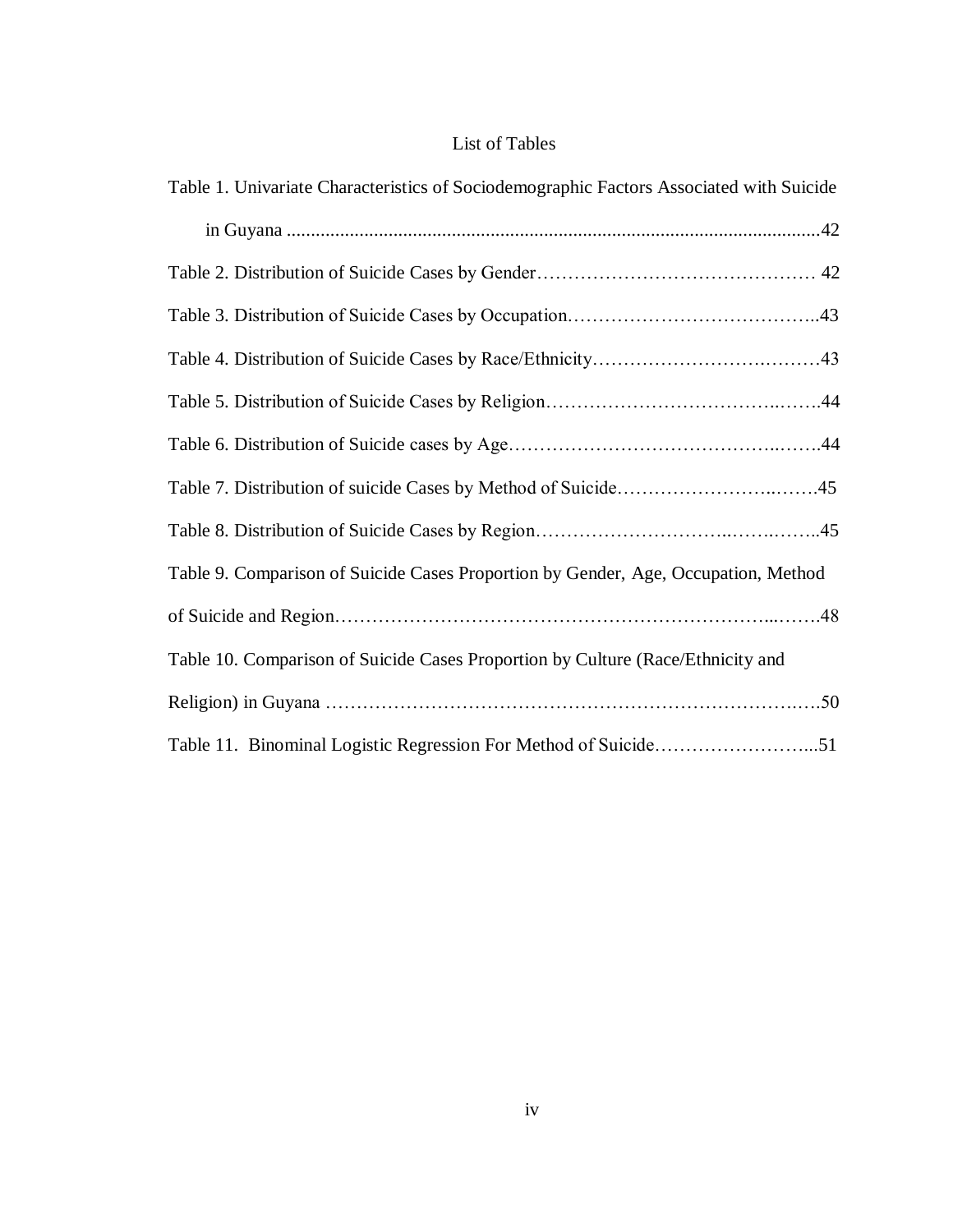Section 1: Foundation of the Study and Literature Review

### **Introduction**

<span id="page-10-1"></span><span id="page-10-0"></span>Suicide is a major public health concern and it may be identified under varying categories namely: suicide ideation, suicide attempts or suicide (World Health Organization [WHO], 2014). Suicidal ideation refers to thoughts of suicide and it precedes suicidal attempts, with more than a third of adolescents in the United States, in the latter category (suicidal attempts), eventually committing suicide. (Nock et al., 2013). Further, young people who commit suicide are 16 times more likely to have made a previous attempt than persons who never commit suicide. (Beautrais, Joyce, & Mulder, 1996). Next, according to Henry (2016), in her article, *An Examination of Murder Suicide in Guyana*, murder-suicide findings are not different from suicide findings which show that suicide in Guyana was mostly committed by young people, being the leading cause of mortality between 15-24 years old and the leading cause of death for persons in the 25- 44 years age group. (Pan American Health Organization [PAHO]/WHO, 2012).

In this study I investigate which sociodemographic and cultural factors are associated with suicide in the  $\geq 15$  years in Guyana. In my study I utilized 2015 data from the Ministry of Public Health (Ministry of Public Health, 2017), in Brickdam, Georgetown, investigating the link between the sociodemographic factors (age, gender, region, method of suicide, and occupation), and suicide in  $\geq$  15 years old in Guyana. Also, I explored the role of culture (as measured by race/ethnicity, religion) in committing suicide in young people in Guyana. Further, there is an urgency to conduct this study because suicide in the 23-48 years old population is a global public health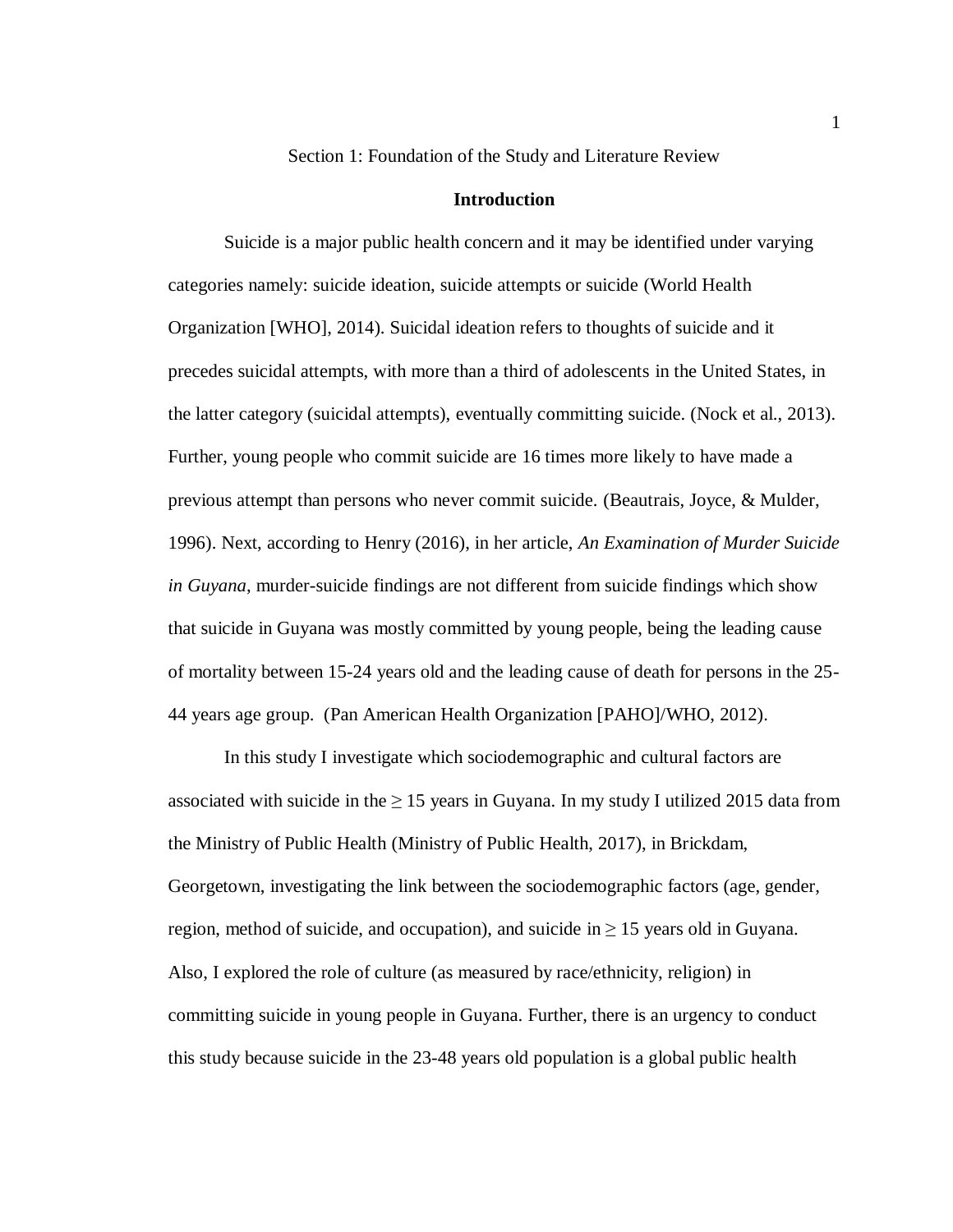concern, and many young people who are depressed can have psychological therapy which will help them to realize that they do not have to kill themselves, but, to channel that negative focus into developing life skills, (Depression in Young People, 2017; Depression in Teens, 2018) that will help them find their purpose, so that they can contribute to society.

This section comprises of the foundation of the study and literature review as well as several subsections namely: (a) introduction, (b) problem statement, (c) purpose of study, (d) research questions (RQ) and hypotheses, (e) theoretical foundation for study and nature of study, (f) literature search strategy, (g ) literature review related to key variables and/ or concepts, (h) definitions, (i) assumptions, (j) scope and delimitations, (k) significance, (l) summary and conclusion of this section.

### **Problem Statement**

<span id="page-11-0"></span>Suicide in the young, as well as the older population, is a global public health concern. According to the Jenkins (2002), there are several reasons contributing to this: (a) it is the 10th leading cause of deaths in the world; (b) it is as common as deaths from road traffic accidents; (c) not all suicides that occur from country to country are officially recorded and the number is very great; (d) suicide causes loss of life; (e) long lasting psychological trauma for children, friends, and relatives; (f) and finally loss of economic productivity (para, 1). Next, low to middle income countries are more severely impacted (WHO, 2017). Further, 78% of global suicide occurred in low to middle income countries in 2015 and suicide was the second leading cause of death among the 15-25 years old in these countries (WHO, 2017). Additionally, according to the World Population Review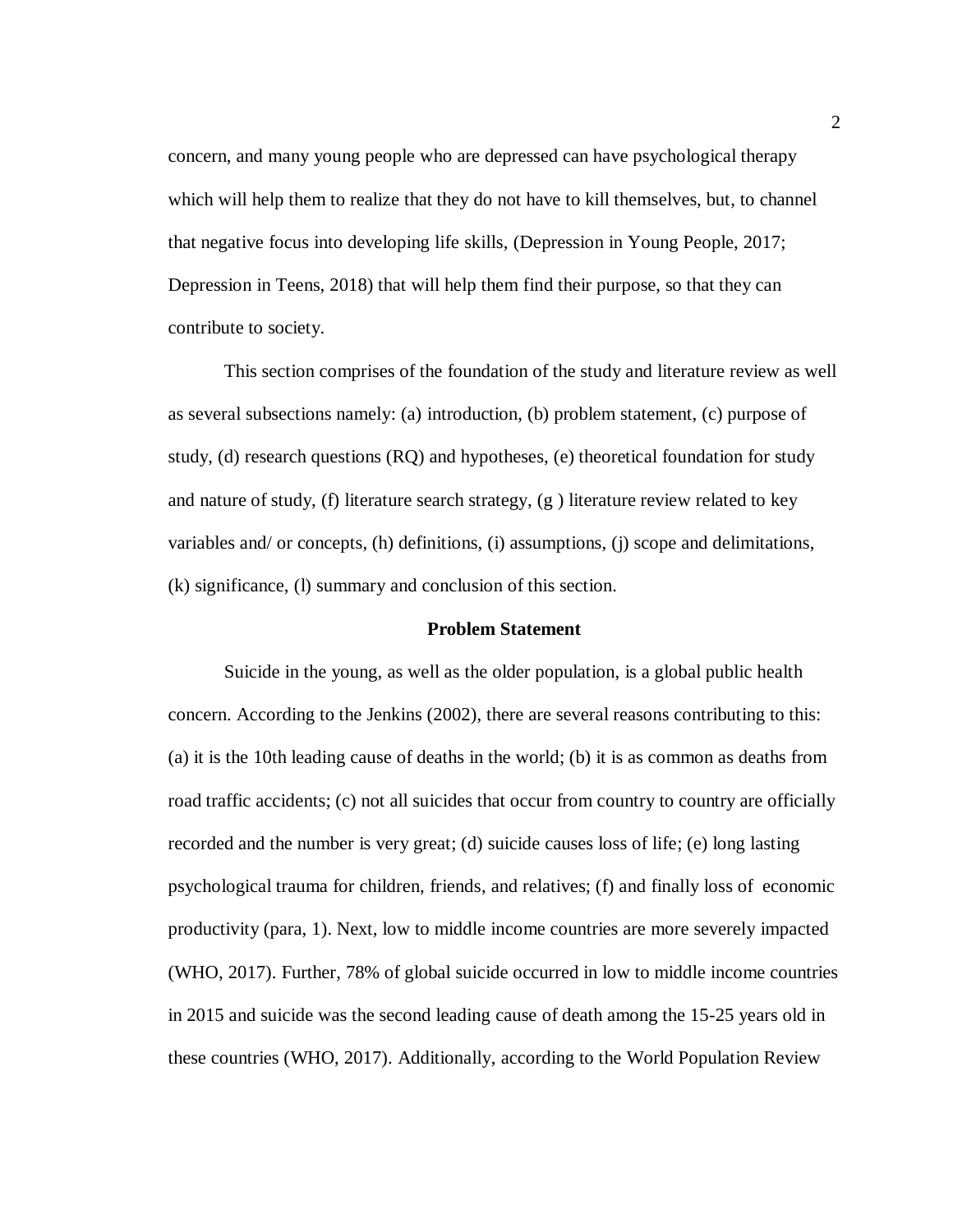(2019), which used data provided by the WHO in 2018, Guyana had the third highest rate of suicides (29.2 per100k), after Lithuania (31.9 per 100k) and Russia (31 per 100k) (Suicide Rate by Country, 2019). According to WHO (2017), this high rate is a scourge which gravely concerns the government of Guyana, while this rate significantly affects Guyana's population psychological and emotional wellbeing. WHO has indicated that there is paucity of studies regarding this significant public health issue and it suggests that mental health services provided in this country should be improved, and the government has been working closely with the PAHO and WHO to achieve this goal. Furthermore, in Guyana, according to the Guardian News (2018), there are various methods used to commit suicide of which ingestion of pesticide is the most frequent. The main reason for this is that many people are in the farming occupation, and pesticides are readily available, thus, this contributes to the high rate of suicide. (Guardian News, 2018). The article cited other lethal means of suicide and claimed that restricting access to firearms, ropes, and poisons is necessary in the prevention of suicide. (para, 7). The predominant method of suicide was ingestion of poison known as pesticides which are easily accessible across the 10 regions in Guyana and there is little control over procurement of this poison (Henry, 2015).

Researchers have suggested that the increased use of specific methods for suicide, such as hanging, is reflected in the increased suicide rates in the Korean and the U.S. populations (Park et al., 2014.) Therefore, method of suicide is considered as a strong risk factor for the completion of suicide and thus needs to be investigated.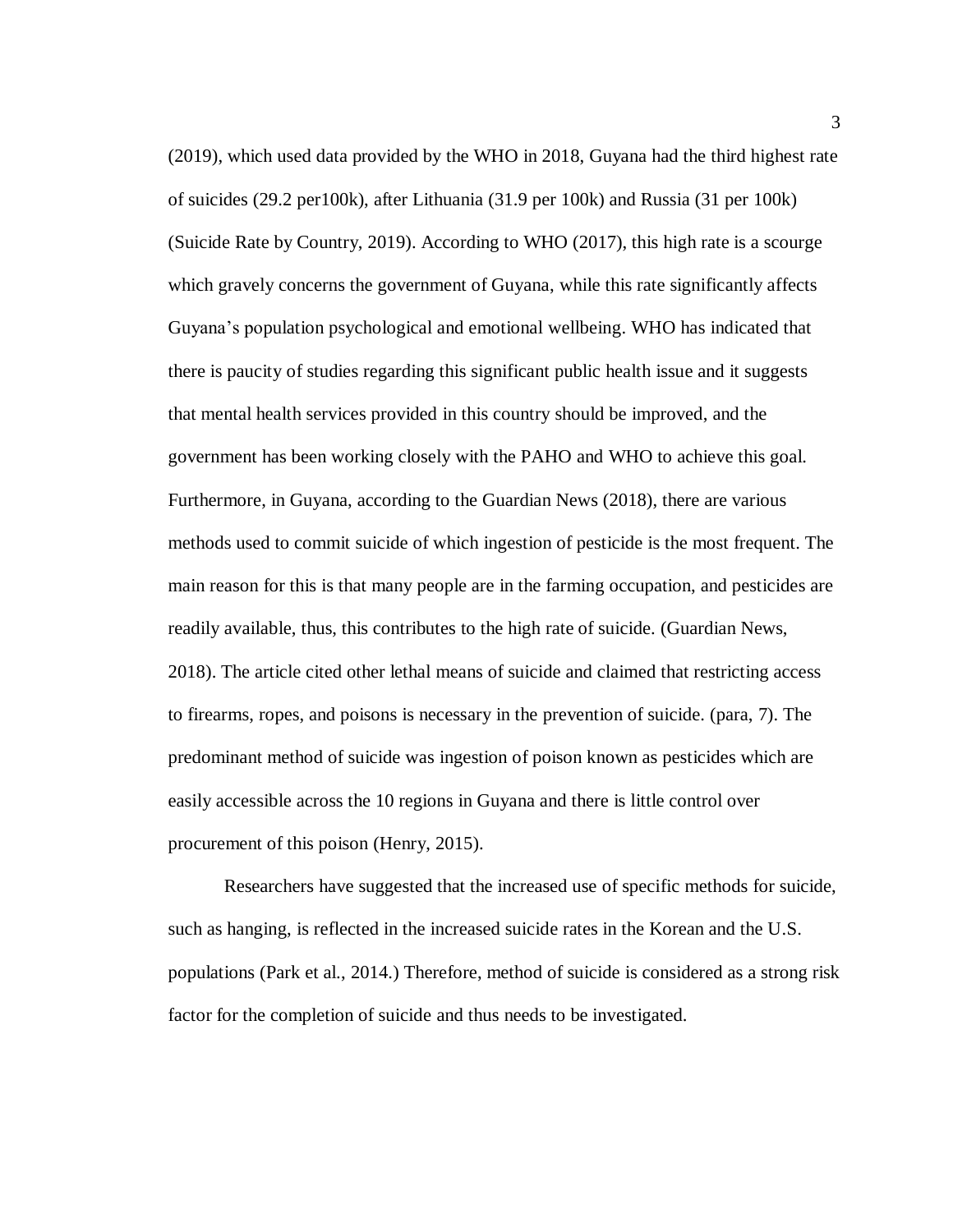Worrel (2014) suggested that culture can be and is used interchangeably with racial and ethnic identity and these identities are shown to be related to cultural outcomes and dependent on culture. Therefore, race and ethnicity can be used as a surrogate for culture when needed (Jenkins, 2014; Worrel, 2014). Further, Beyers (2017) supported that religion can be used as a cultural identity marker and Edara (2017) described religion as a cultural system of symbols, while it is also supported that religion is one of the ethnic descriptors that may be observed to identify ethnicity (Jenkins, 2014). Additionally, studies support that ethnic/racial religious characteristics protect people against suicide or increase persons' vulnerability to suicide and suicide ideation (Lawrence et al., 2016; Snarr, Heyman, & Slep, 2010). Consequently, investigating the impact of the cultural factors of ethnicity/race and religion on suicide rates in Guyana, can contribute to the successful management of this significant public health issue.

### **Purpose of the Study**

The aim of this quantitative study of secondary data was to determine whether there is an association between the sociodemographic factors (age, gender, occupation, method of suicide, and region) and the suicide cases in young people in Guyana. Also, because culture has been shown to play a pivotal role in suicide, it would be interesting to note if there is any link between culture (ethnicity/race and religion) and suicide cases in  $\geq$  15 years population in Guyana, because there is lack of studies investigating this topic in this country. Additionally, to investigate how sociodemographic factors and culture are associated with the method of suicide. Finally, this study can be used as a baseline for future studies. The independent variables will be sociodemographic (age, gender,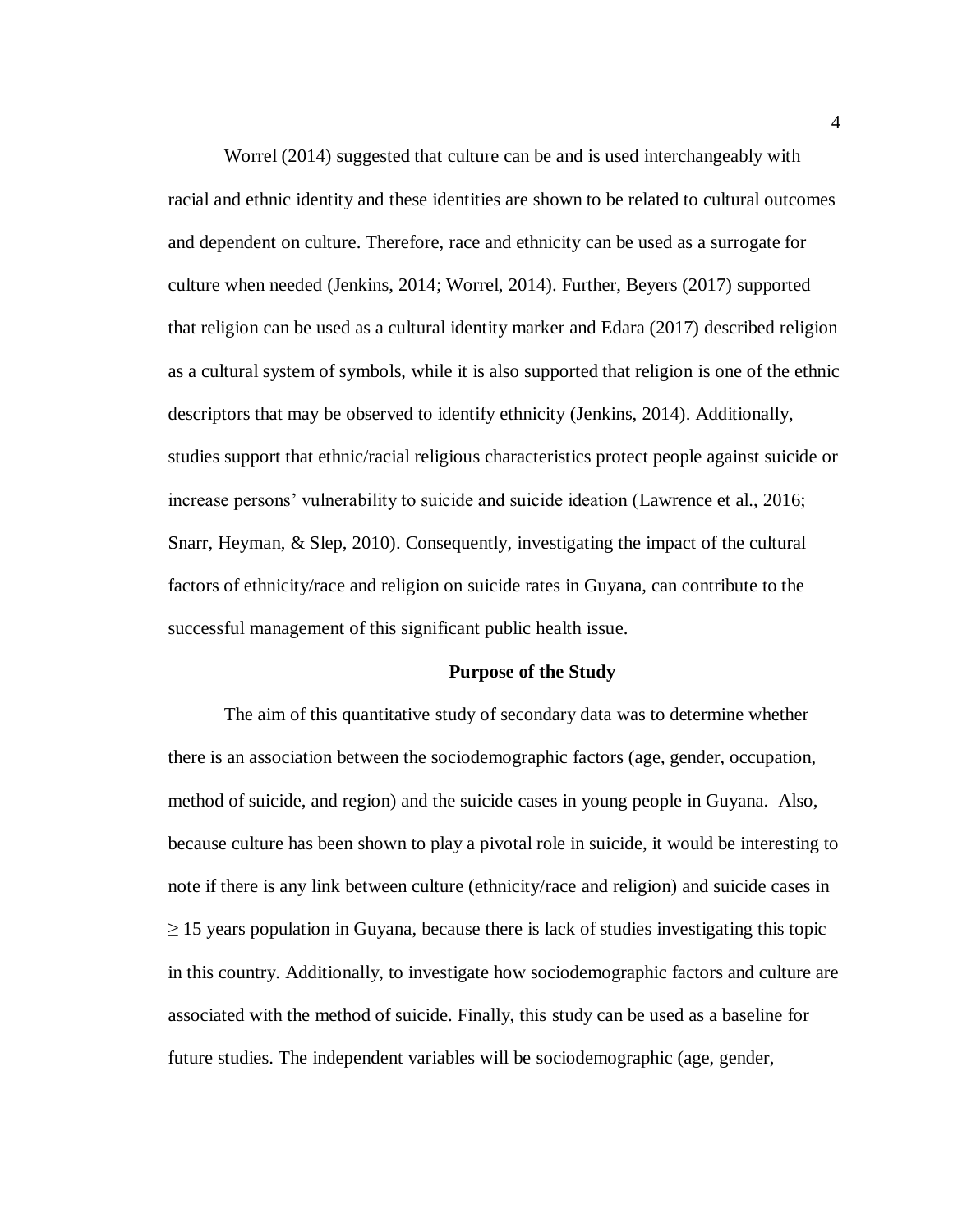occupation, method of suicide and region) and cultural factors (race/ethnicity and religion) and the dependent variable is suicide cases in the  $\geq 15$  years in Guyana.

### **Research Question (s) and Hypotheses**

<span id="page-14-0"></span>Research Question 1: Is there an association between sociodemographic factors (age, gender, occupation, method of suicide, and region) and suicide cases in the  $\geq 15$ years population in Guyana?

*H*11: There is an association between the sociodemographic factors and suicide cases in the  $\geq 15$  years population in Guyana.

*H*01: There is no association between the socio-demographic factors and suicide cases in the  $\geq 15$  years population in Guyana.

Research Question 2: Is there a relationship between culture (assessed by race/ethnicity and religion) and suicide cases in the  $\geq$ 15 years population in Guyana?

*H*<sub>a</sub>2: There is a relationship between culture and suicide cases in  $\geq$ 15 years population in Guyana

*H*<sup>02</sup>: There is no relationship between culture and suicide cases in  $\geq$ 15 years population in Guyana.

Research Question 3: Is there an association between the socio-demographic factors (age, gender, occupation, and region) and culture, and the method of suicide in the ≥15 years population in Guyana?

*H*a3: the socio-demographic factors (age, gender, occupation, and region) and culture are not associated with the method of suicide in  $\geq$ 15 years population in Guyana.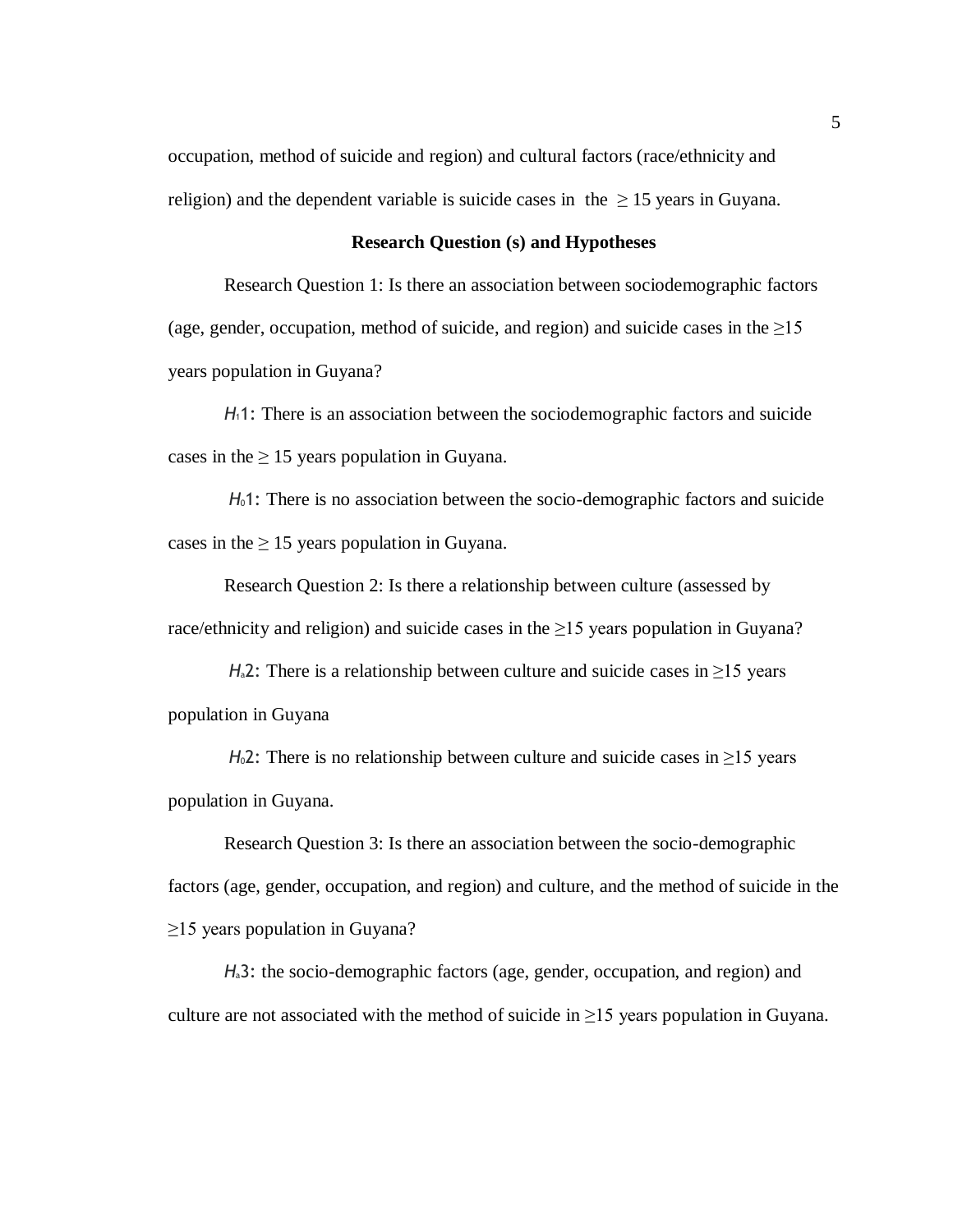*H*<sub>a</sub>1: the sociodemographic factors (age, gender, occupation, and region) and culture are associated with the method of suicide in the  $\geq 15$  years population in Guyana.

### **Theoretical Foundations for the Study**

<span id="page-15-0"></span>The socioecological model (SEM) guides this study. This theory was first used by Bronfenbrenner (1979), was modified by Baral, Logie, Grosso, Wirtz, and Beyner (2013), and suggested by the Centers of Disease Control and Prevention (CDC; 2015) to explain several public health issues. The SEM examines various factors or levels of influences such as individual, interpersonal, organizational, community and policy which either put people at risk or protect them from perpetrating violence (CDC, 2018). The latter was applied to violence because in order to prevent violence you must act across multiple levels at the same time to sustain and prevent efforts overtime than any single level. (para, 2).

The variables used in this study, such as age, gender, ethnicity/race, occupation, method of suicide, region and religion can be considered as individual and societal factors that affect suicide prevalence according to this theory. The theory is important to the study because it identifies structures at each level that can help in the mitigation of suicidal behaviors in the young population.

According to a study by Miner and De Leo (2010), low income countries are impacted more by suicide. Further, the authors noted that, in high income countries suicide in males is predominant, however, suicide is significantly higher in females, in low income countries such as China, India, and Pacific countries. In terms of age, young people are at greater risk in India and the Pacific countries, and in Asia this is a growing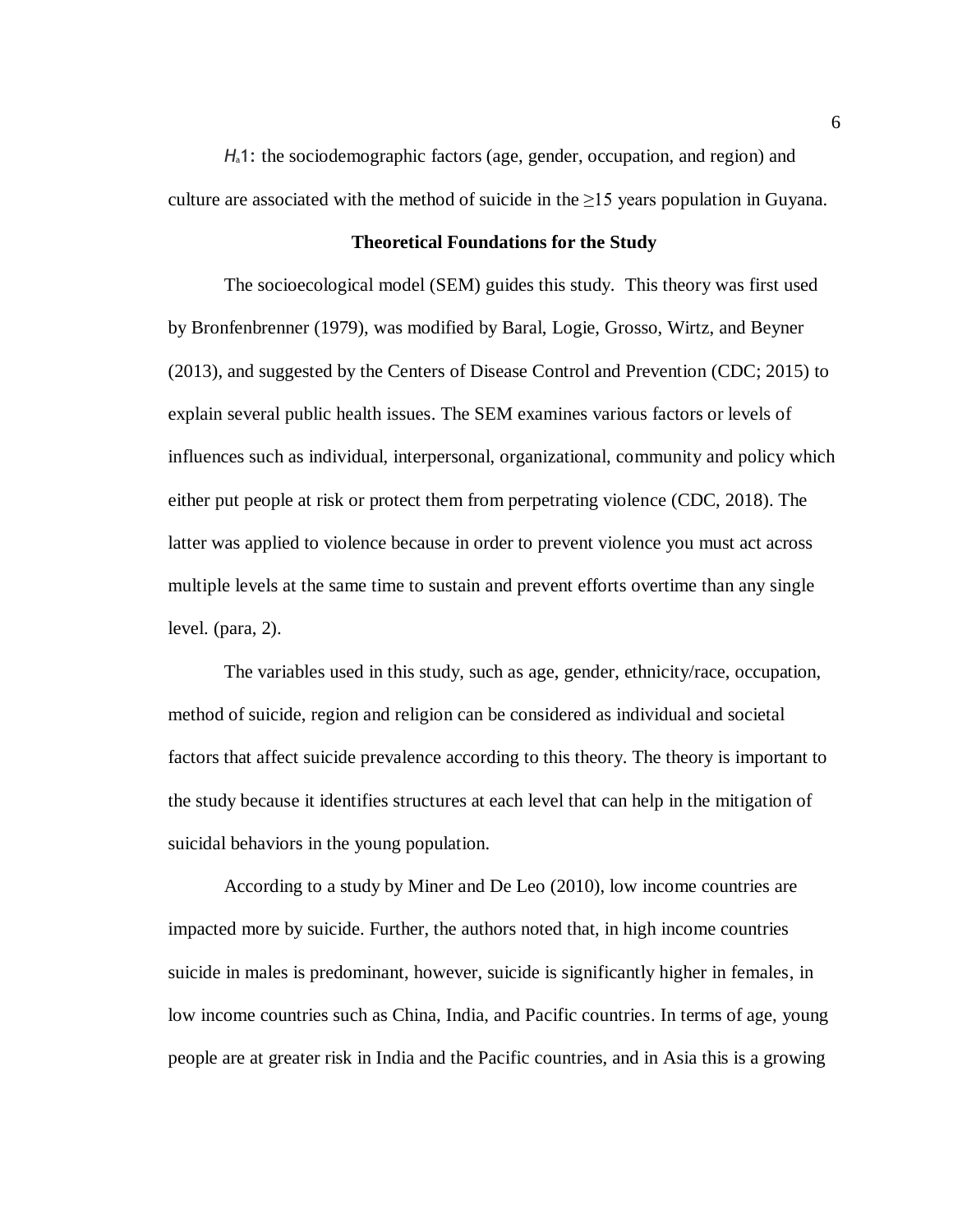concern for the elderly. (Miner & De Leo, 2010). At this point in time, based on the SEM, it is important to note that 75% of suicide occur in low- to middle-income countries and the rates of poverty are high in these areas (Bantjes et al., 2016). Researchers have suggested that there is a relationship between economic variables and suicidal behavior (Bantjes et al., 2016). Further, in low- to middle-income countries (LMICs), it is important to understand the relationship between poverty and suicidal behaviors and how to mediate this relationship to plan effective suicide prevention methods in LMICs (Bantjes et. al, 2016) Thus, if there is better understanding of the socioeconomic determinants of suicidal behaviors, this could assist governments and policy makers in developing interventions at the population level (Bantjes et al., 2016). Next, hanging is the most common method of suicide in high income countries, but in Asia and the Pacific a large number of deaths occur through ingestion of agricultural pesticide and inhalation of burning charcoal fumes (Miner & De Leo, 2010).

Further, according to Vijayakumar (2004), in developing countries, the highest rate of suicide is found among people younger than 30 years and the male/female ratio (India 1.4:1, China 1:1.3). The author also claimed that 90% of persons in developed countries die from suicides while 60-90% of deaths from suicide occur in developing countries (Vijayakumar, 2004). According to WHO, 30% of suicide globally occur in India and China, and the Eastern Mediterranean region and Central Asia have the lowest rates of suicide (Befrienders Worldwide, 2012 -2018). In terms of age globally, the 15-44 years age group accounts for 50% and in the 45 years and over age group 45% and over was recorded.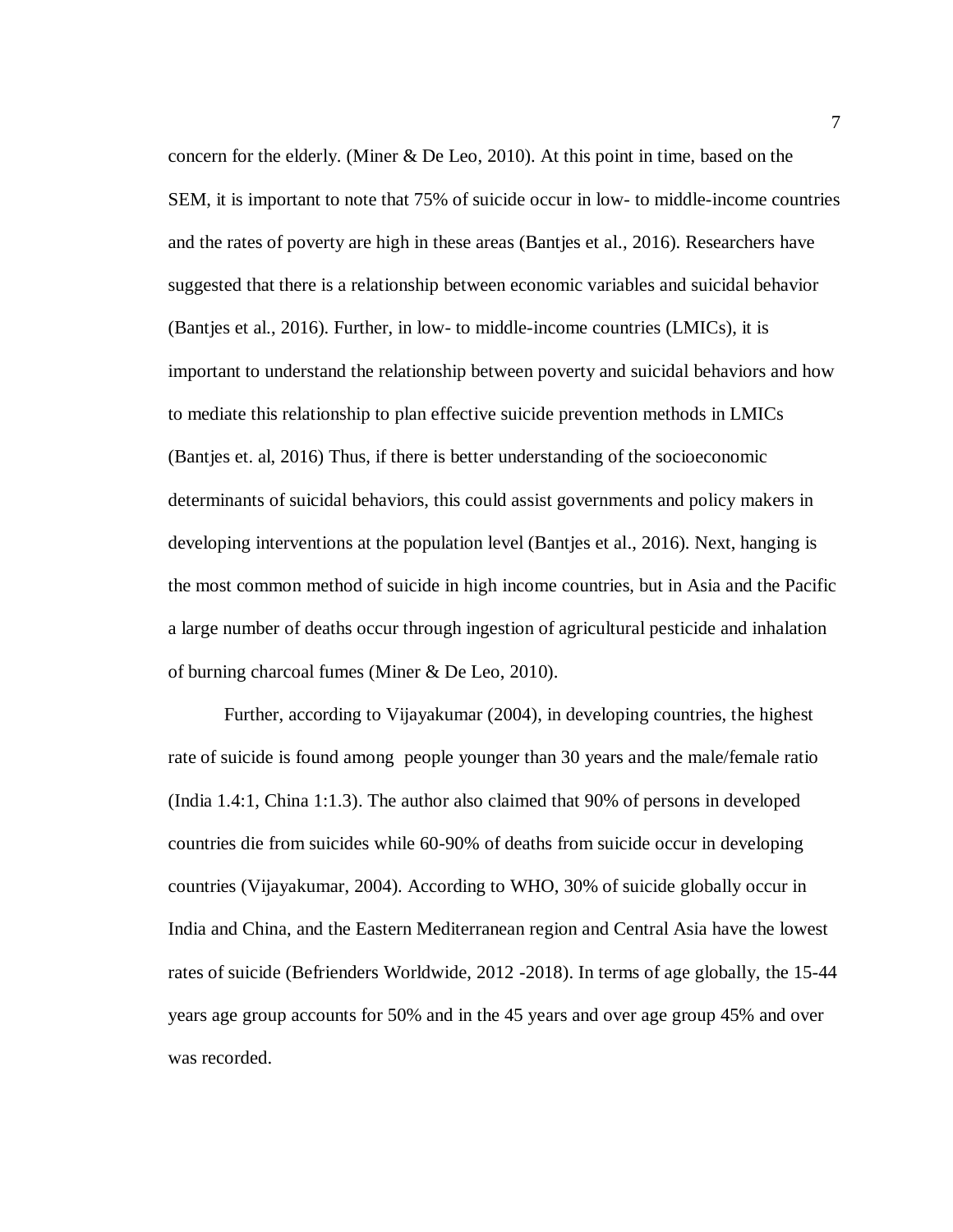### **Nature of the Study**

<span id="page-17-0"></span>I have conducted a quantitative study (using data that were collected applying a cross-sectional method) to investigate whether there is an association between the sociodemographic factors (age, gender, occupation, method of suicide, and region) and the suicide cases in young people in Guyana. The independent variables which were measured are age, gender, occupation, method of suicide, region and ethnicity/race and religion. The dependent variable was the number of reported suicides. Data were obtained from the Guyana Ministry of Public Health (MOPH). The time period under study was January 2015 to December 2015. The type of data for this study took into consideration: the geographic region in which it was taken, the specified time period, and the population of interest for the researcher. The population under study were the  $\geq 15$  years, who committed suicide during the study period under review.

#### **Literature Search Strategy**

<span id="page-17-1"></span>Two databases (PubMed and Medline), libraries **(**Walden University, University of Surrey), as well as Google Scholar were accessed to review journal articles that relevant to the topic. Additionally, local news media as found on Google Scholar and in newspaper articles were used. All information accessed between 2013 and 2018. Key words were used to ensure that the relevant literature were sought and found. Google Scholar was utilized further to find sources used in other databases. Some of the key words used in this study include *age, sex, region, method of suicide, region, occupation, race/ ethnicity, religion, young people, Guyana, sociodemographic factors, culture, suicide, socioecological model, acculturation* . Suicide is a major public health concern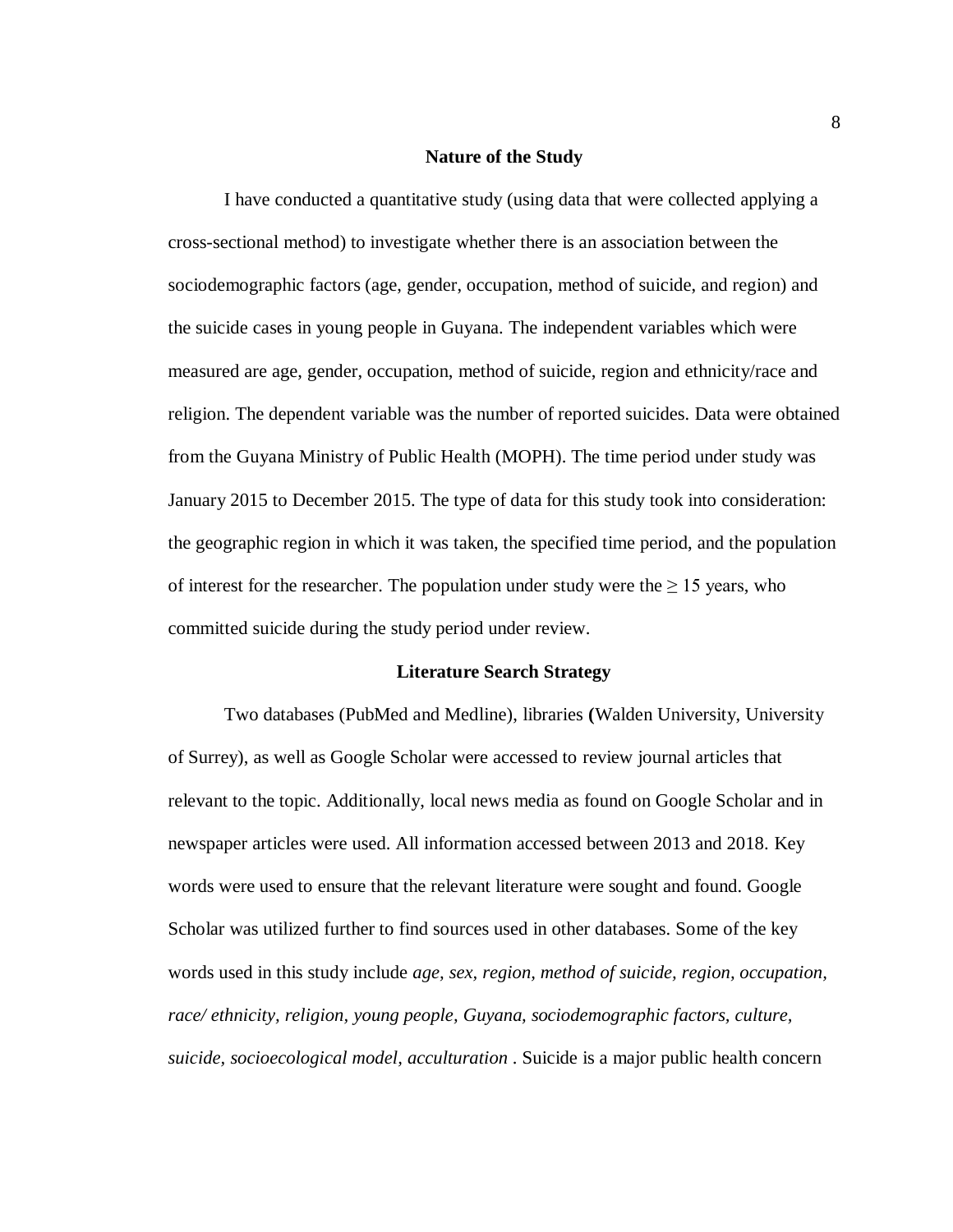in the ≥15 population in Guyana and there were concerns expressed by our health care partner, PAHO/WHO, as to the reason why suicide in Guyana is so high.

### **Literature Review Related to Key Variables and/or Concepts**

<span id="page-18-0"></span>The areas covered in this literature review include suicide in the young population, poor communication in the homes of youths who commit suicide, methods used to commit suicide in the young as well as the older population, culture and its relevance to suicide. Additionally, the covariates were reviewed namely: age, gender, region, method of suicide, occupation, race/ethnicity, religion). Finally, the gaps that contributed to suicide in Guyana will be discussed.

## <span id="page-18-1"></span>**Suicide in the Adolescents and Young Population in Low- and Middle-Income Countries and Guyana**

Suicide is a major public health concern, especially in developing or middleincome countries. According to Behmanehsh Poor, Tabatabaei, and, Bakhshani (2014), 369 suicide cases were investigated in a study conducted in Sistan and Balouchestan Province, Southeast of Iran, and this was done to assess the epidemiology and sociodemographic factors associated with suicide. Behmanehsh et al. showed that (65%) were females, more likely to be young (43.5% between the ages of 16 to 25 years), and they were low educational achievers (20.9% and 48.8%, respectively). (Behmanehsh et al., 2014). Next, self-employed individuals as well as housewives were significant in the medium and low-income category that committed suicide (Behmanehsh Poor et al., 2014).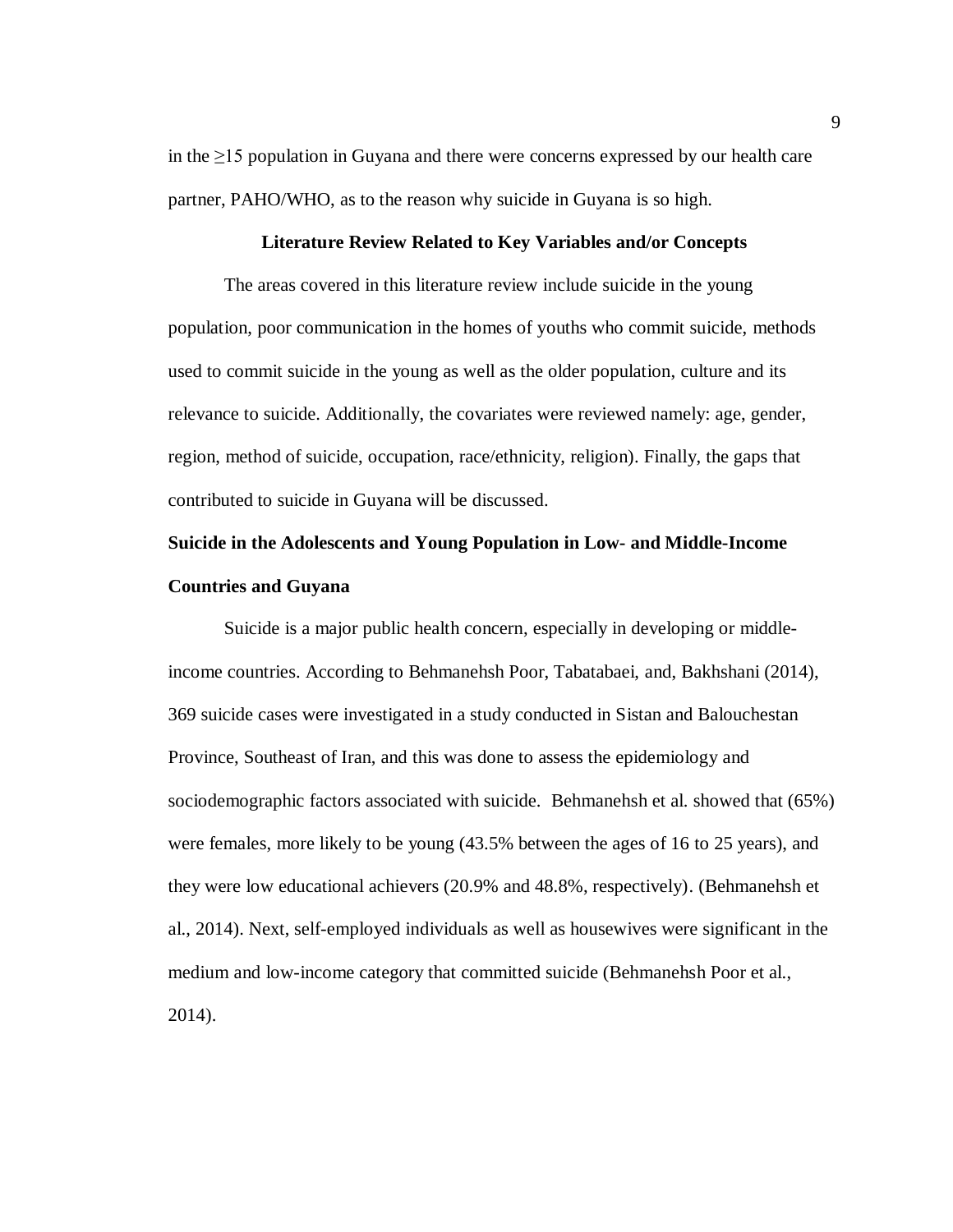However, in another study done in Ecuador, Chachamovich et al., (2013), found suicide affects persons from different backgrounds, socioeconomic status, and educational attainment (para, 5). The authors also postulated that men were three times more likely to die from suicide (5.3 in women, 13.3 in males), with the mean of suicide by hanging (51.1%), self-poisoning followed (35.2%), and firearms (7.6%). Further, according to the Worldatlas (2017), which used data provided by the WHO in 2015, Sri Lanka and Guyana had the highest rates of suicides (WHO, Suicide rates by country, 2017).

According to the National Suicide Prevention Plan 2015-2020 (2014), published in December 2014, Guyana was ranked at the top worldwide with an estimated suicide rate of 44.2/100,000. In Guyana, suicide was the leading cause of death among young people aged 15-24 years, and the 3rd leading cause of death among persons aged 25-44 years. (National Suicide Prevention Plan 2015-2020, 2014). The most affected age group was 20-49 years (50%) followed by individuals 13-19 years (16.6%) and greater than 50 years of age (16.6%). (National Suicide Prevention Plan 2015-2020, 2014). Males committed suicides more frequently, with a proportion of 4:1 and most commonly used pesticides or herbicides ( $>65\%$  of case) followed by hanging ( $>20\%$ ). Next, Guyana has 10 regions and four out of the 10 are considered hinterland regions (Region 1, Barima-Waini, Region 7, Cuyuni- Mazaruni, Region 8 Potaro-Siparuni, and Region 9 Upper Takutu-Upper Essequibo) (Regions of Guyana, 2015). The other regions which are coastland include region 2 Pomeroon- Supenaam, Region 3 Essequibo islands-West Demerara, Region 4 Demerara-Mahaica ( which houses the city), Region 5 Mahaica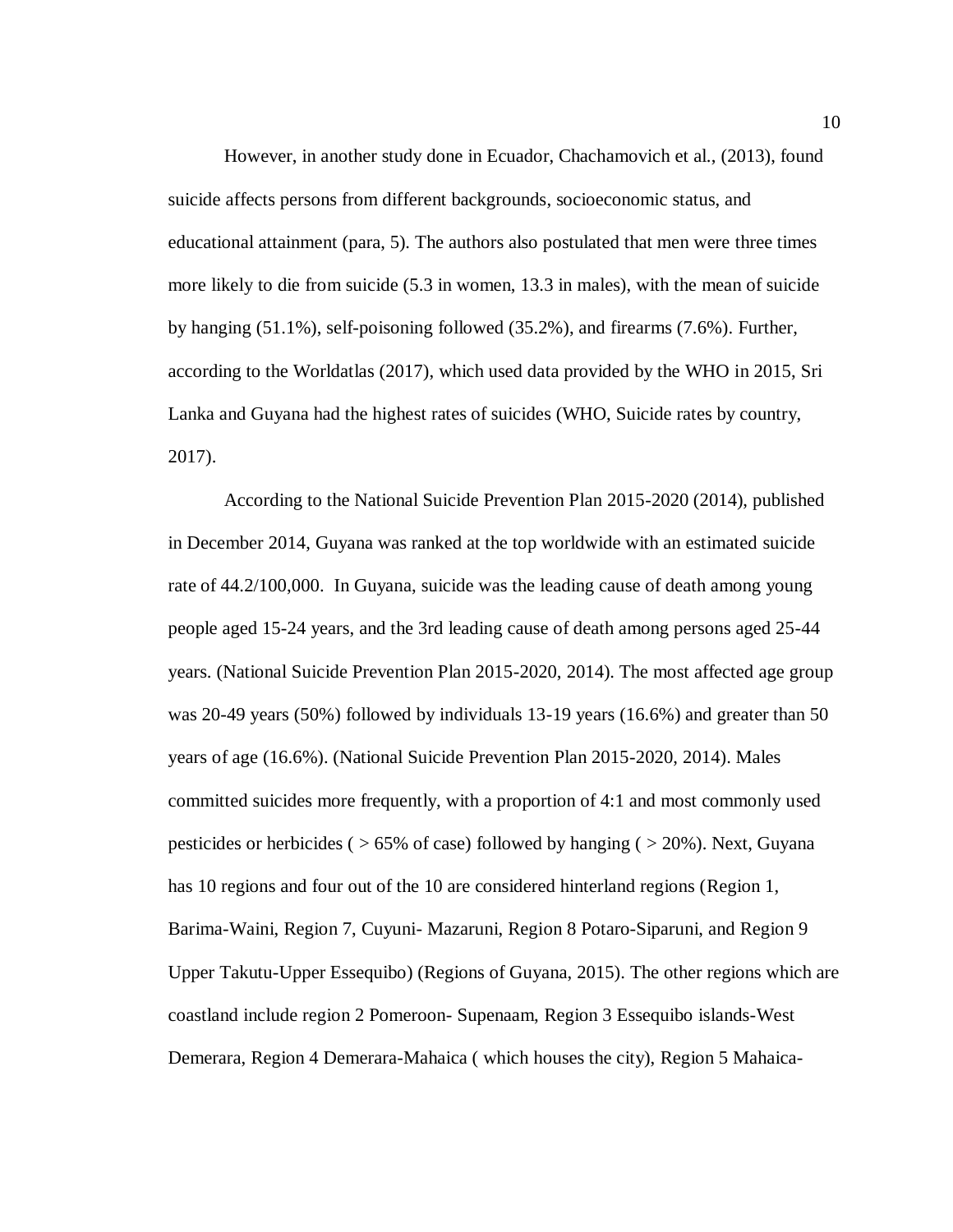Berbice, Region 6 East Berbice-Corentyne, and Region 10 Upper Demerara-Upper Berbice) (Regions of Guyana, 2015). East Indians accounted for > 80% of cases and most of these cases were concentrated in Regions 2, 6, 3, 4, 5. (National Suicide Prevention Plan 2015-2020, 2014). The highest suicide rate was in Region 2 (52.7/100,000) followed by Region (50.8%) and Region 3 (37.3). (National Suicide Prevention Plan 2015-2020, 2014). Therefore, because suicide is a major public health concern globally and in Guyana, I decided to conduct a study to explore the role of the sociodemographic factors and culture in committing suicide in the young population in Guyana.

### <span id="page-20-0"></span>**Culture and its Relevance to Suicide**

It is important to understand that when someone commits suicide this can be related to a certain culture. According to Henry (2016), suicidal methods may be related to culture, and this calls for research on a global level to determine how culture may impact suicide, and this can help to address the rising rate of suicide, since culture in itself can provide coping mechanisms for suicide (para, 2). Further, the author stressed, due to advancement in civilization, coping mechanisms are lost, exposing genetic predisposition to vulnerable groups, thus, "a system of therapeutic re-culturation is needed with an emphasis on relevant culture based therapies" (Henry, 2016, para, 2). Guyana is made up of six racially and ethnically heterogenous group with a population of 784, 948 people. (Guyana population, 2019). East Indians is the largest ethnic group (44%), Afro-Guyanese (30%), Mixed Heritage (17%), Indigenous Amerindians (9%). (Guyana Population, 2019). It is reasonable for someone to ask the question whether there are elements within the Indo-Guyanese subsystem that make them unique in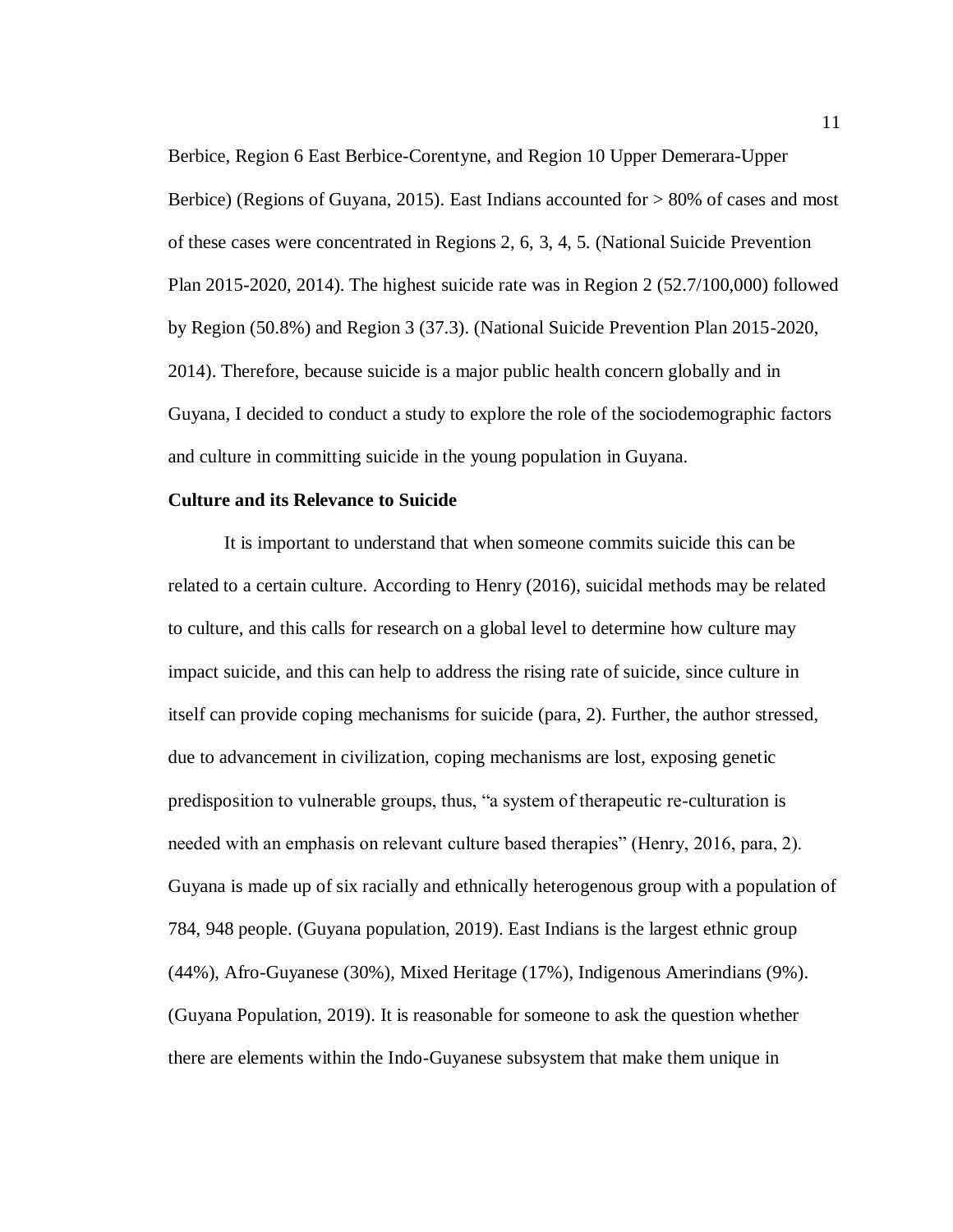comparison to the other ethnic groups which influences suicidal behavior among them. In terms of sexual freedom a higher level of "mechanical solidarity" exists among the Indo-Guyanese than other ethnic groups (Edwards, 2016). For example, the Afro-Guyanese have a high level of sexual freedom, because of high levels of "organic solidarity" which exists within the group. (Edwards, 2016). To this effect, the author claimed that members within the African group are more opened in their relationships when cheated upon by their spouses. In fact, this group claimed that in life a man must expect to have "blow and goadie" meaning that he must expect his partner to cheat on him, and further he has to have hydrocele. The aforementioned prepares them for acts of infidelity and minimizes suicidogenic tendencies (Edwards, 2019). The above cultural factors are not present in the Indo-Guyanese who marry at a younger age and do not have those cultural values which make them less able to cope with sexual freedom and infidelity in their marriage (Edwards, 2016). Thus, according to the author, the cultural factors combined influence high rates of egotistic suicides among Indo-Guyanese (Edwards, 2016). Suffice to say that, acculturation has greatly impacted the East Indian population and made them more vulnerable to committing suicide.

Although, culture may play a role in suicide, according to the article, *Advancing Suicide Prevention Research With Rural American Indian and Alaska Native Populations*, there are studies that document the co-occurrence of alcohol and drug use combined with suicidal behavior among American Indian and Alaska Native and more than half of them that exhibited suicidal behavior were under the influence of alcohol at the time. (Wexler et al., 2015). There is evidence consuming alcohol and drugs due to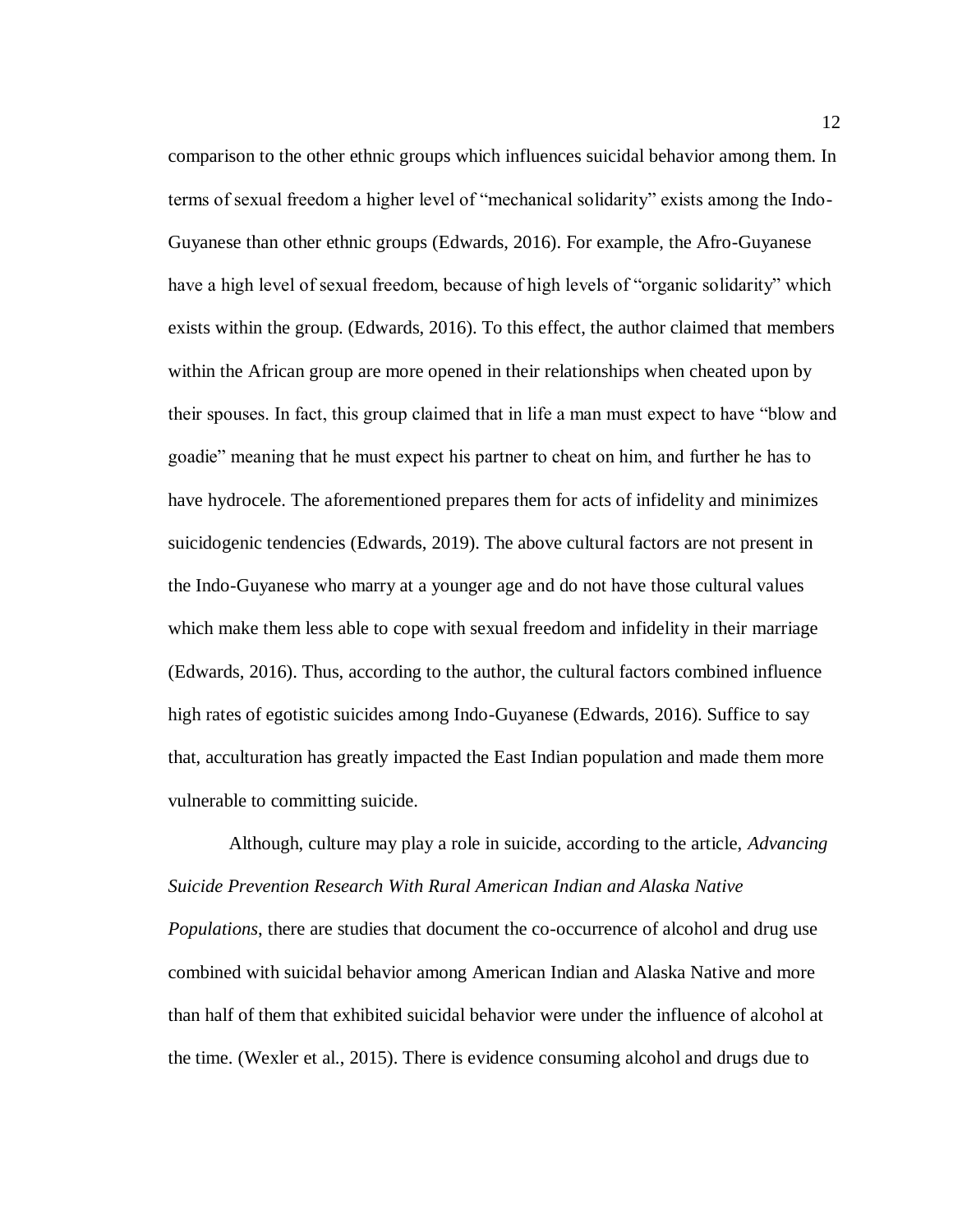culture which play an important role in suicidal actions. Thus, according to Pompili et al. (2010) in a meta-analysis done in the United States, both alcohol and drug use disorders were strongly associated with suicide. Persons who consume alcohol had a five-fold risk in committing suicide than social drinkers.

Further, according to Edwards (2016), suicide is linked to culture when he cited the East Indian ethnic group and compared same to the other groups, he claimed that Indo-Guyanese subscribes to values and norms that are different to the larger social system. Next, Edwards claimed that the reasons were two-fold: first he linked their lack of openness in their relationship which may be considered a closed system. To continue, Edwards, compared Afro-Guyanese with Indo-Guyanese and claimed they were more "hostile and repressive" in their relationship on the plantation and they moved away from the system to be incorporated in the colonial system, while the Indo-Guyanese remained and developed communities within the structures that were already there.

In addition, acculturation is implied as a causal factor for suicide; however, there is paucity of research in this field. Nevertheless Caetano et al. (2013), claimed that suicide is multidimensional attributing several factors among Inuit such as "social and cultural changes, poverty, geographical isolation, cultural suppression and political disempowerment" for increase rates of suicide. (Caetano, et al., 2013, para, 7). Acculturation is the bringing together or a combination of cultural values and practices between a culture that is dominant and one that is original (Schwartz et al., 2010). Ethnic identity plays a pivotal role in acculturation because a particular ethnic group finds it difficult to give up their own traditional culture and become acclimatized in another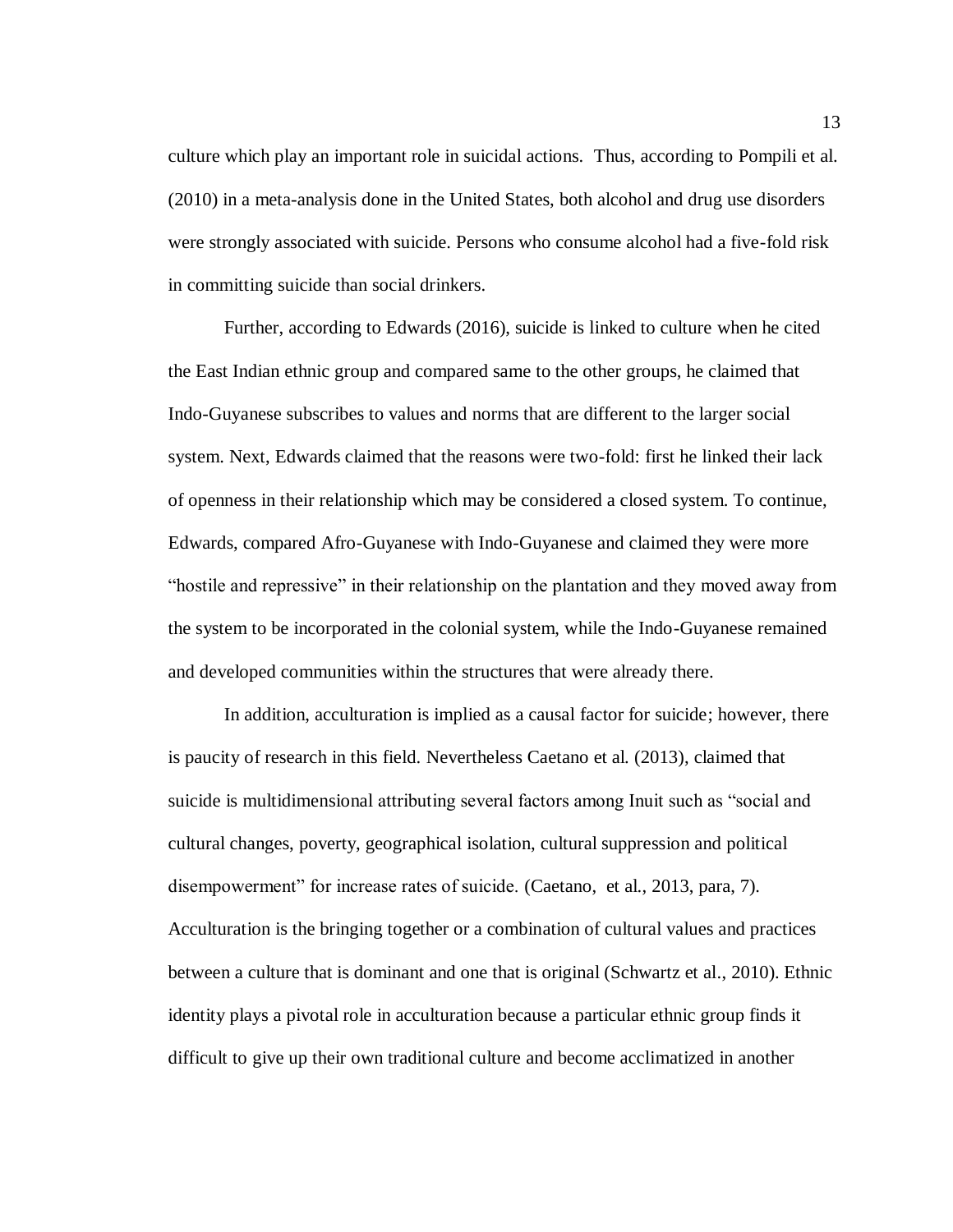group's culture which is dominant. According to the authors, this period can result in stress and the particular ethnic group feels negative towards their traditional culture, experience social marginalization and this brings conflict between the individual and his family's cultural expectations (Ahmad, 2018).

Next, there are many researchers who discuss whether religious characteristics protect people against suicide or increase persons' vulnerability to suicide and suicide ideation. Thus, according to Lawrence et al. (2016), among Asian Indian adolescents' suicide ideation and attempts were higher among Hindus and other religions. Similarly, in Malaysia suicide ideation was higher in Hindus than Christians (Maniam, Chinna,  $\&$ Mariapun, 2013). The authors highlighted this issue in the United States Air Force Army and claimed suicide ideation was more common among non-Christian religion and lower in evangelical Christians and Roman Catholic females and male "Other Protestants" (Lawrence et al. 2016; Snarr, Heyman, & Slep, 2010).

#### <span id="page-23-0"></span>**Common Methods of Suicide in the Adolescents and Young Population**

Behmanehsh Poor et al. (2014) claimed that the most common method of suicide was by burning (53.4%), then ingestion (23.8%). Next, the authors cited the case fatality rate to be 49.6% and this was associated with low income, followed by summer time suicide, and the common method which was burning. However, according to a study done in Asia, there are recent trends in suicide which reflect the sociocultural, economic and religious situations in countries and as such the method may not be equal for all sex and age subgroups.(Wu, Cheng, & Yip, 2012). According to the authors "charcoal burning, pesticide poisoning, native plant poisoning, self-immolation, and jumping" are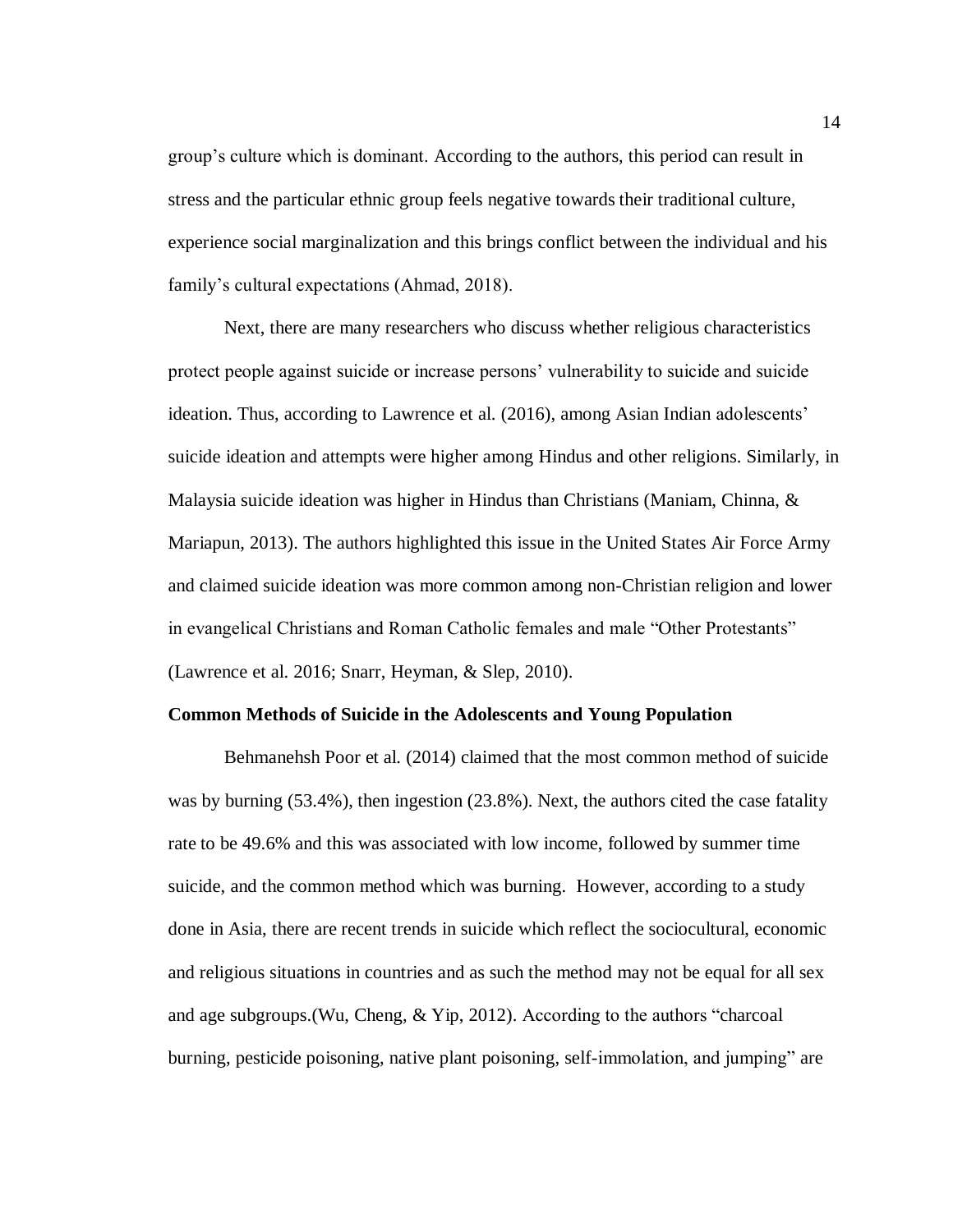common methods of suicide (Wu et al., 2012, Para, 1). They further suggested that it may be cost effective to design safety into technology as a way of suicide prevention. Of significance, in Guyana, according to the Guardian News (2018), there are various methods used to commit suicide of which ingestion of pesticide is the most frequent. The main reason for this is that many people are in the farming occupation, and pesticides are readily available, thus, this contributes to the high rate of suicide. (Guardian News, 2018). The article cited other lethal means of suicide and claimed that restricting access to firearms, ropes and poisons is necessary in the prevention of suicide (para, 7).

Next, there seems to be a gender paradox when it comes to suicidal behavior, for example, males are more likely to complete suicide, while females attempt suicide and have suicide ideation more (Cash & Bridge, 2009; Freeman et al, 2017). Methods of suicide vary from country to country, firearms were the leading method of suicide among youths, followed by hanging/ suffocation and self-poisoning (Cash & Bridge, 2009). Further, according to Shah and Buckley (2011), there are clear differences in the methods of suicide between the younger and older population, as well as between age and sex, because knowing this will help a country to develop different strategies in terms of these cohorts gaining access to the various methods. For example, the authors in their study postulated that, hanging, strangulation and suffocation were noted in males, 40.2% and females 20.1%, drowning and submersion, males 8.2% and females 11.4 %, (Shah & Buckley, 2011). Finally, other, unspecified drugs and medicaments and biological substances, males 8% and females 20.4%. (Shah & Buckley, 2011).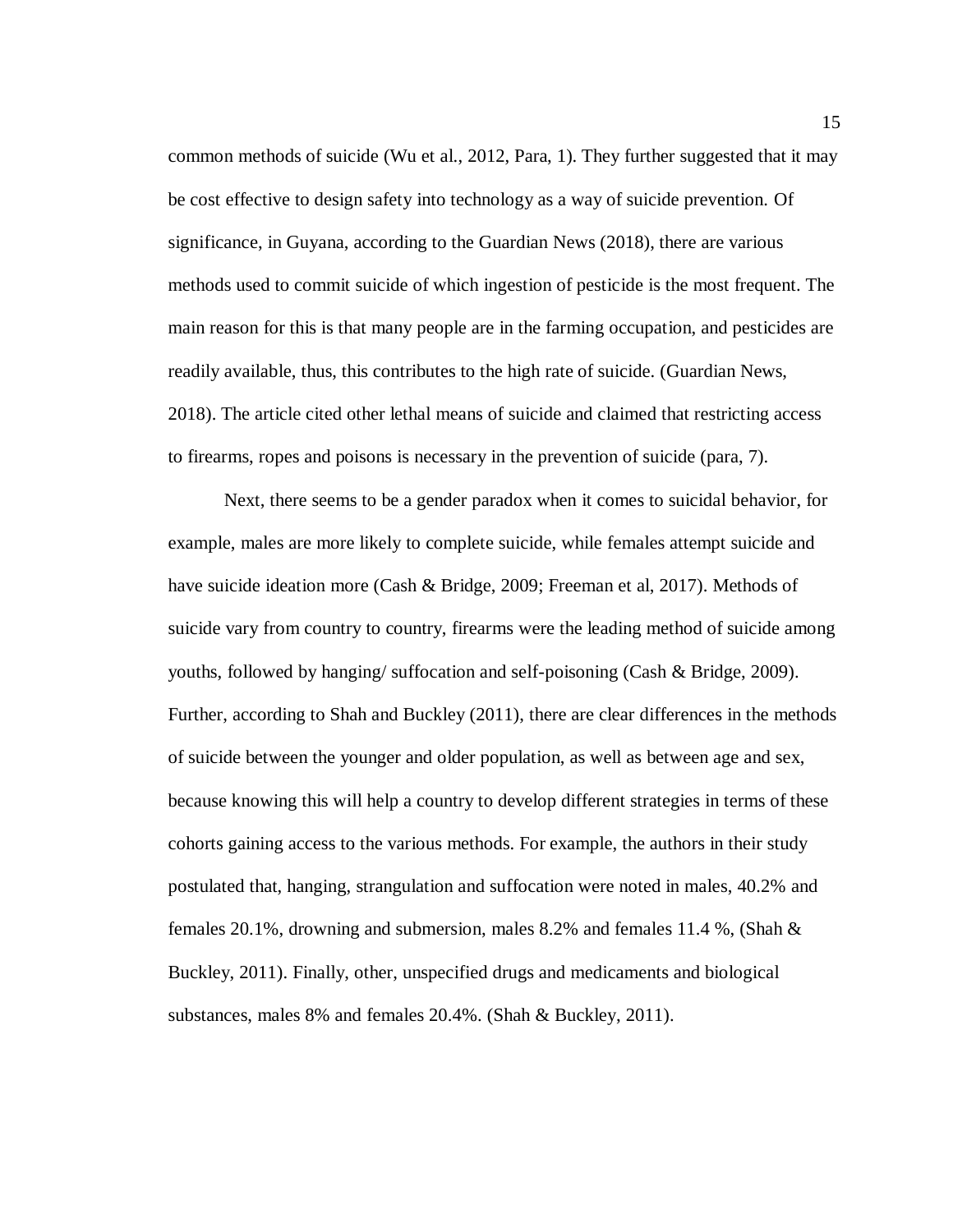Further, Jiang, Mitran, Miniño, and Ni (2015), in their study on racial and gender disparities using combined data in 2009 and 2013 postulated that firearms was the most common method followed by suffocation in the non-Hispanic black and non-Hispanic white adults who committed suicide. Next, the most common method used was suffocation followed by firearms in the Hispanic, Asian or Pacific Islander and American Indian or Alaska native (Jiang et al., 2015). For the Asian or Pacific Islander who committed suicide poisoning and falls were the most common methods, than other race and ethnicity groups (12.6% and 8.1% of suicide deaths, respectively). (Jiang et al., 2015). To continue, occupation play an important role in method of suicide.

Thus, according to Milner, Witt, Maheen, & LaMontagne (2017), occupations whereby people have access to lethal methods need to be controlled. For example, persons in some occupations that have access to medicines or drugs, firearms and carbon monoxide are the persons who commit suicide more than those who do not have access to them (Milner et al., 2017). Additionally, in terms of females who hold such occupations, they were 3.02 times greater (95% CI 2.60 to 3.50,  $p < 0.001$ ), than those whose occupation do not provide such access. (Milner et al., 2017). Likewise males with access were 1.24 times greater than those without access (95% CI 1.16 to 1.33,  $p < 0.0001$ ). Based on the above, it is important for a study to be done on suicide with emphasis on the young population to examine the common method(s) of suicide.

### <span id="page-25-0"></span>**Poor Communication Affecting Suicide in Young Population.**

It is important to mention that although not the primary focus of this study, there seems to be an issue with communication in the homes of youths who commit suicide as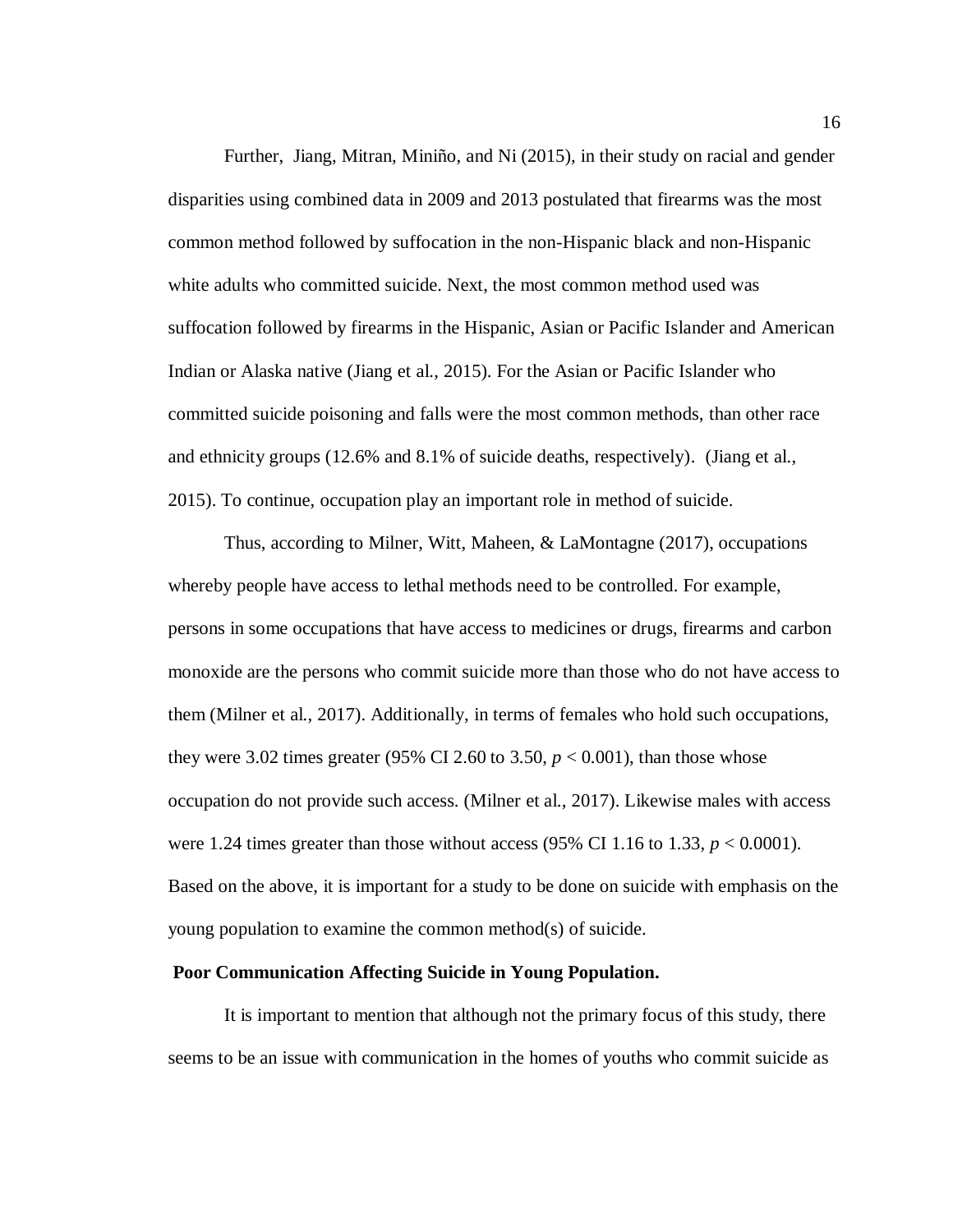noted by the United Nations Children's Fund. In Guyana, based on focus group conducted by the United Nations Children's Fund, gaps in communication in the homes and schools were cited as factors that drive suicide in youths (Lack of Communication Contributes to Suicide in Guyana, 2016). The article stressed that, the youths who commit suicide are under psychological stress in a "social context" and cited isolation from partners, family members and friends and these youths were compared to others who have close relationships as having a sense of purpose, security and connectedness (Lack of Communication Contributes to Suicide in Guyana, 2016).

However, according to CDC (2017), suicide affects all youths, but some are of higher risks than others namely: those with a family history of suicide, mental health problems, those exposed to alcohol and drug abuse, and seeing another person commit suicide (para, 3). Additionally, CDC emphasized that having risk factors for suicide does not mean that the person will commit suicide (CDC, 2017). Further, according to Quarshie, Osafo, Akotia, Preprah (2015), mass media coverage of adolescent suicide is a true reflection of the situation. The authors also claimed that the precursors within the microsystem (family, school), also contributes to young people committing suicide. As noted previously, there are many factors contributing to suicide in the young population, future studies need to be done to assess the role of communication in suicide in the young population. Further, it is important for us to understand that suicide is multidimensional.

### **Gender and Suicide**

Suicide in the young population is global, and varies across different countries, and in developed countries that have a good data system, the rates are two to three times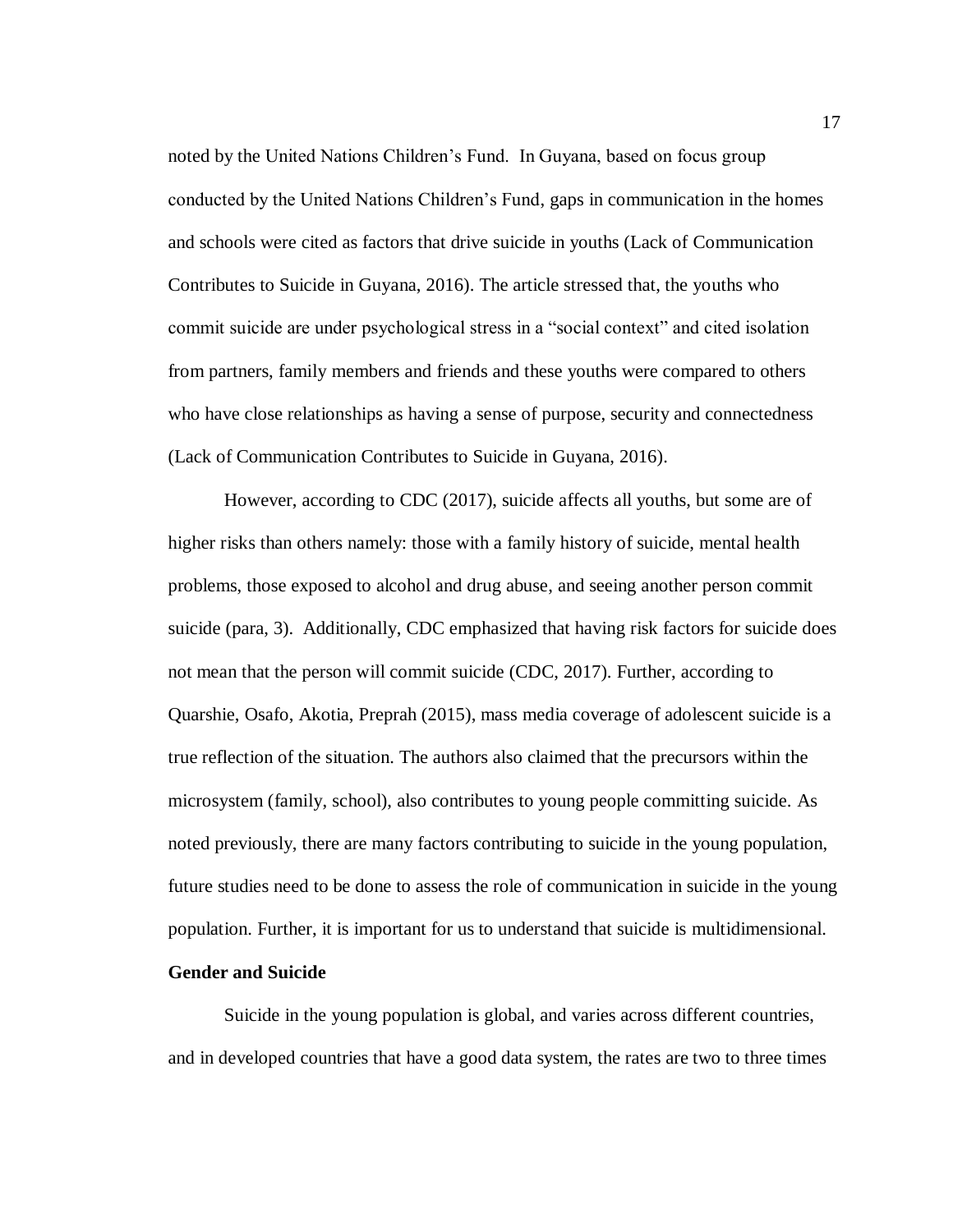higher in boys than girls (Rhodes et al., 2014). The authors claimed that in some countries, the rates increased for girls and decreased for boys, but it is now reversing (para, 3). However, Roh, Jung, and Hong (2018), referred to same as gender paradox, adding that suicidal ideation and attempts are higher in females than in males. Thus, it is important for this study to explore gender differences in suicide, so that interventions can be tailored and appropriated to meet the needs of both males and females.

According to Suicide Awareness Voices Education (2018), which used data from the CDC, male deaths occur four times higher than females and represent 79% of all suicide deaths in the United States. Further, according to Freeman et. al (2017), their findings supported the previous research that suicide appears to be a male phenomena occurring four to five times higher in males across European countries. Although rates of suicide are usually higher in males than females one exception noted was China with higher rates of suicides in females (Vijayakumar, 2004). The reason being there is a lack of regard for suicidal behavior in women since they were viewed as manipulative and not serious compared to men in which suicidal behavior is dominated by male deaths in all countries except China (Vijayakumar, 2004). The author also emphasized that women attempt suicide more than men, but men complete suicide more than women. Due to the aforementioned there is an under regard for mortality in which women predominate. (Vijayakumar, 2004). Nevertheless, a significant reason was noted by Varnik (2012), who claimed that cultural factors and regional differences in socioeconomic status played major roles. However, the author emphasized that changes will occur as cultural norms shift and different countries take their own developmental pathways.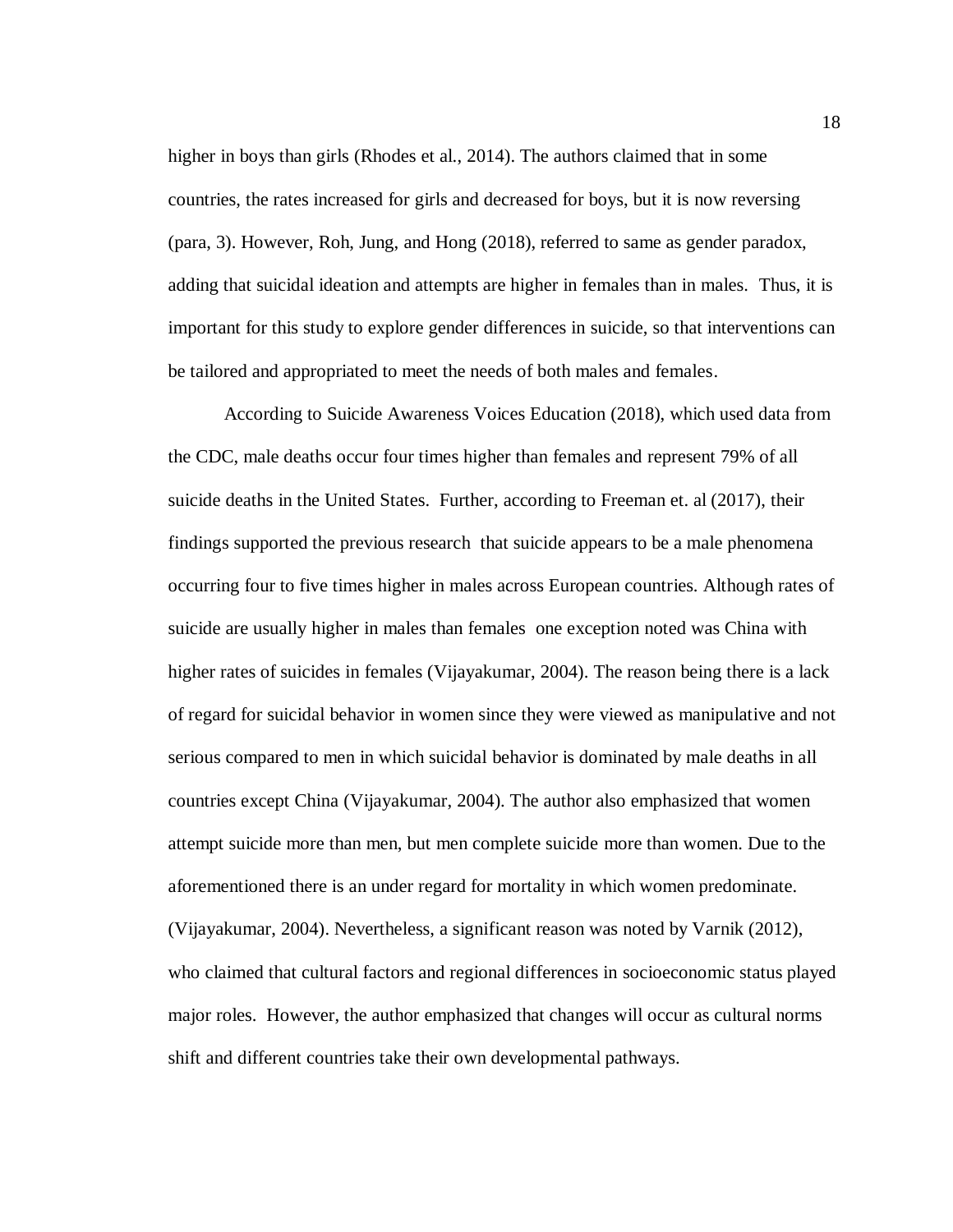Further, according to Wasserman, Cheng and Ziang (2005), female suicide rate was also seemingly higher in other countries such as Cuba, Ecuador, El Salvador and Sri Lanka, (para, 1).Further, global suicide rate in young people 15-19 years specifically for females, between 1979 and 1996, rose to a lesser extent for this cohort in the 18 to 30 countries studied, mainly due to loss of social cohesion, a breakdown in family tradition, economic instability and unemployment, and an increase in depressive disorder (Wasserman, Cheng, & Ziang 2005).

**Race/Ethnicity and Suicide**. Dating back from the 1960s Guyana is a highly diverse nation with racial discord and violence between the Afro-Guyanese and Indo-Guyanese (Lacey, Powell Sears, Crawford, Matusko, & Jackson, 2016). Of significance, China and India were regarded as the major contributors to suicide in the world and these countries were responsible in 2004 for 54% of suicide in the world. (Varnik, 2012). There were a few reasons which accounted for this namely: China does not have a comprehensive reporting system, and the figures on suicide data range are wide. (Varnik, 2012). Secondly, for India their deaths distribution from the nationally representative sample, were taken from detailed reporting on death studies and "adjusted to the 2008 all cause envelope" (Varnik, 2012). The author claimed the accuracy of suicide numbers cannot be ascertained by WHO for both China and India. Further, official figures presented to WHO are based on 10% of the population and urban along with rural areas are calculated separately. (Varnik, 2012).

**Indo-Guyanese and Suicide**. According to the data from the Ministry of Public Health in Guyana on suicide in 2016, predominantly among the East Indian population in the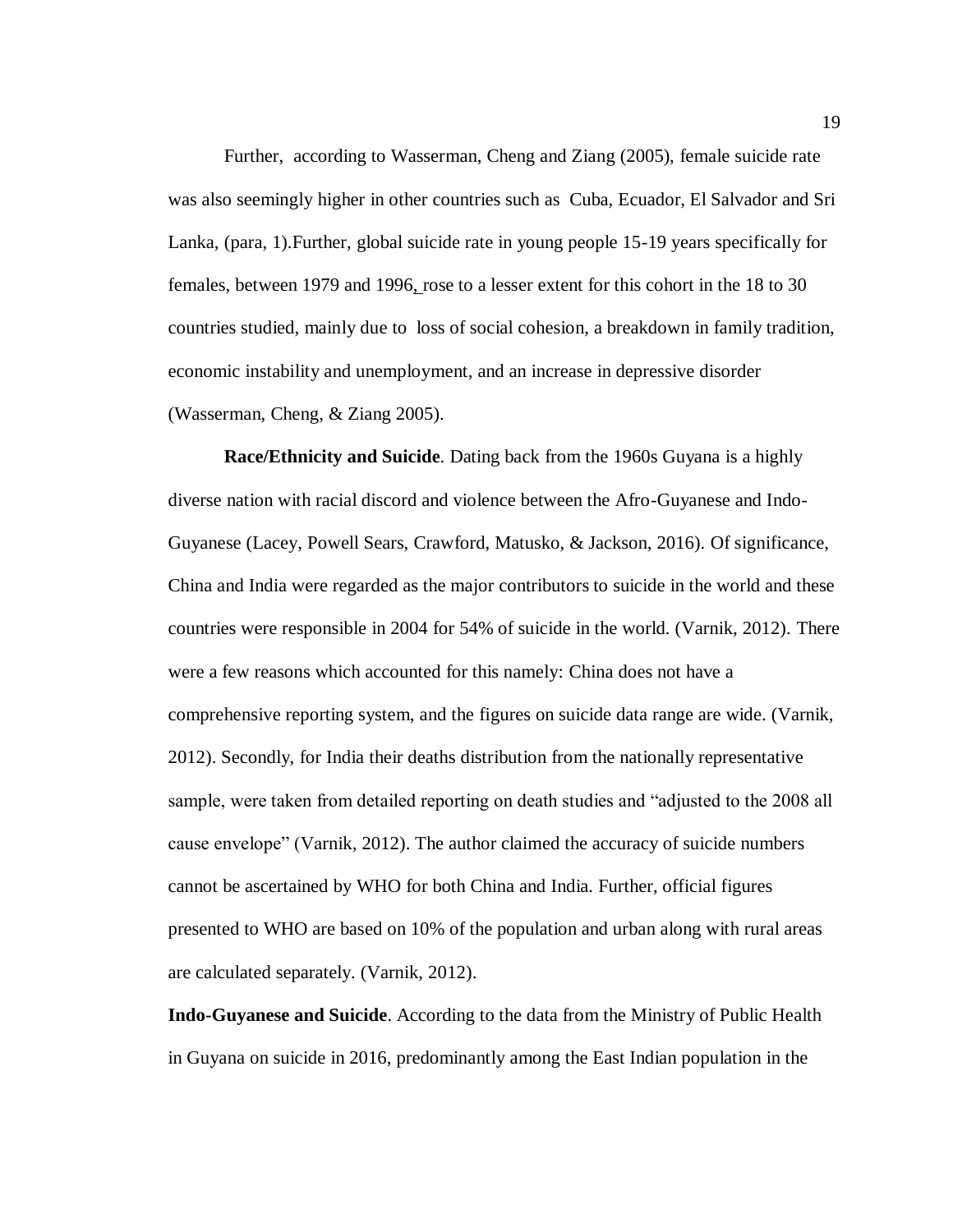rural community of East Berbice Corentyne, 175 persons died by suicide, 73% of these persons were of East Indian descent, were either unemployed or in the low to middle income jobs, and 70 (40%) were youths between the ages of 12 and 29 years old (Ministry of Public Health, 2017). According to Lacey, Powell Sears, Crawford, Matusko, and Jackson (2016), a study was done in Guyana which show that depressive disorders were higher for Indo-Guyanese than any other ethnic groups, which may explain this high prevalence of suicide in this population group.

**Afro-Guyanese and suicide**. According to a study, mood and anxiety disorders were more predominant in persons of African American descent and Caribbean Blacks (Lacey, Powell Sears, Crawford, Matusko, & Jackson, 2016). On the contrary, Edwards (2016), suggested that because the Africans are more "hostile and repressed", also much more open in conversation (based on history), they are less likely to commit suicide in comparison to other ethnic groups. These contradictory results indicate the need of further research on the impact of race/ethnicity on suicide in Guyana.

**Age groups and suicide.** According to Quinlan-Davidson et al. (2014), in their study *Suicide Among Young People in the Americas,* countries with the highest total mortality rates among young people (10-24 years) were Guyana, Suriname, Nicaragua, El Salvador, Chile, and Ecuador. This was followed by countries with the lowest mortality rates Mexico, Venezuela, Cuba, Brazil, and the U.S. territory of Puerto Rico (Quinlan-Davidson et.al, 2014). Further, according to Behmanehsh Poor, Tabatabaei, & Bakhshani, (2014), in a total of 369 suicide cases investigated, the age range mostly affected was young persons (43.5% between the ages of 16 to 25 years). They were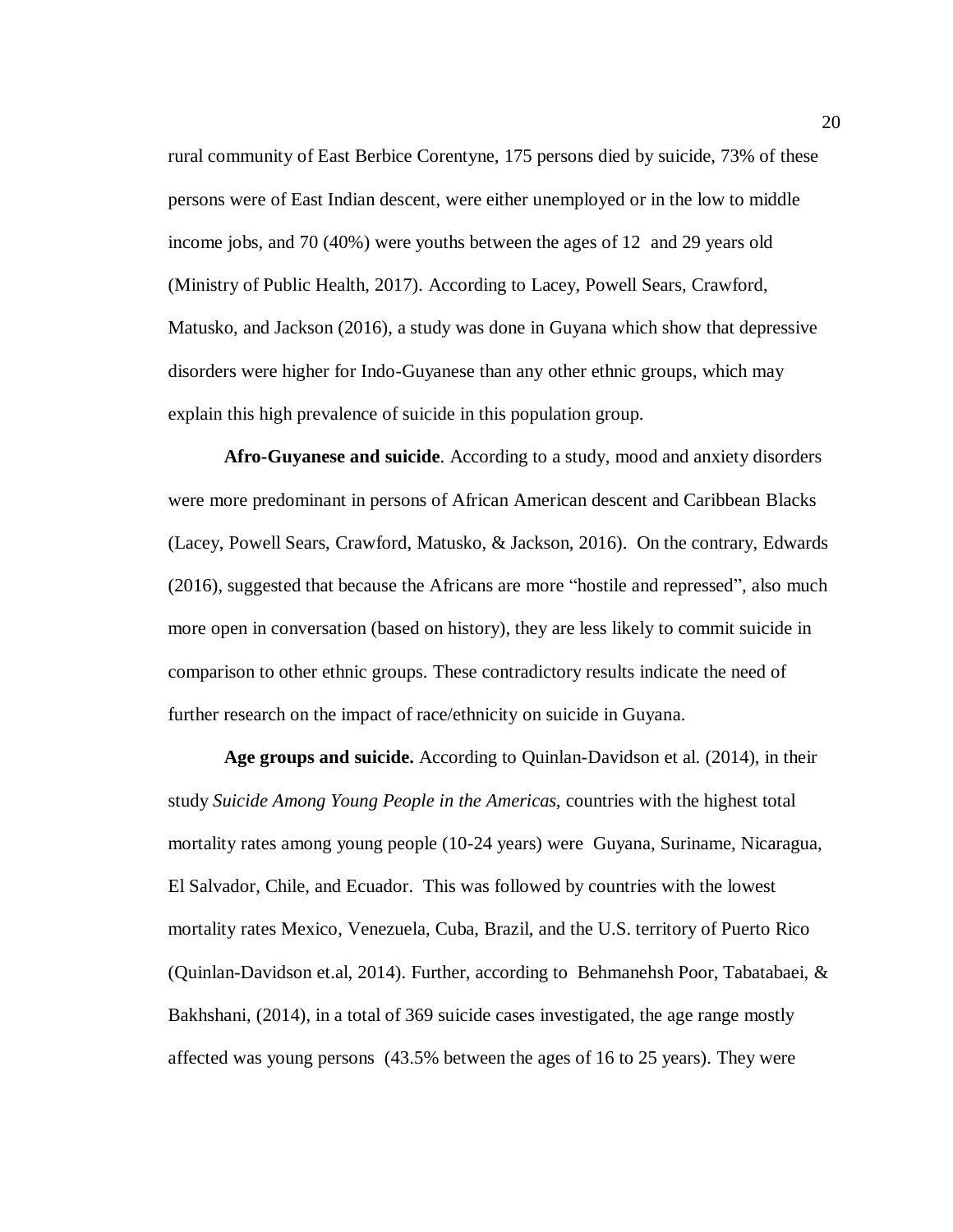either illiterate or just received a primary school education (20.9% and 48.8%, respectively). (Behmanehsh Poor, Tabatabaei, & Bakhshani, 2014).

**Young adults and suicide.** Alcohol may be a contributory factor for suicide in young people in Guyana. Thus, according to a World Health Organization report in 2010, almost 80% of adolescent population had their first drink before 14 and some even try alcohol before elementary school (Rawlins & bishop, 2018). Further, although alcohol use in adolescent suicide is not widely researched, studies have shown that excessive alcohol use in young people is a contributor to suicidal ideation and attempts (para, 17). Next, it is important to understand that suicide in the young is mostly attributed to ingestion of poison (Guardian News, 2015). Thus, according to Henry (2015), this is so because of the easy access to pesticides since there is no control to procurement of this poison.

**Older adults and suicide.** Suicide in older adults (especially 65 years and older) is also a major public health concern and it is mostly due to depression which is very prevalent in this age group (Karlin, 2014). The author claimed that older adults with depression and mental disorders receive treatment at low rates and cited a national study which found 1 in 10 older Americans who received treatment. In Guyana, one of the reasons for suicide in the elderly is when they feel lonely and abandoned and have no one to turn to for guidance or companionship thus there is likelihood of increase depression resulting in suicide. (Guyana Chronicle, 2014). A striking similarity was found between cause for suicide in the older adults in Guyana and the United States. Thus, according to Karlin (2014), there is social isolation and limited social support in the older population.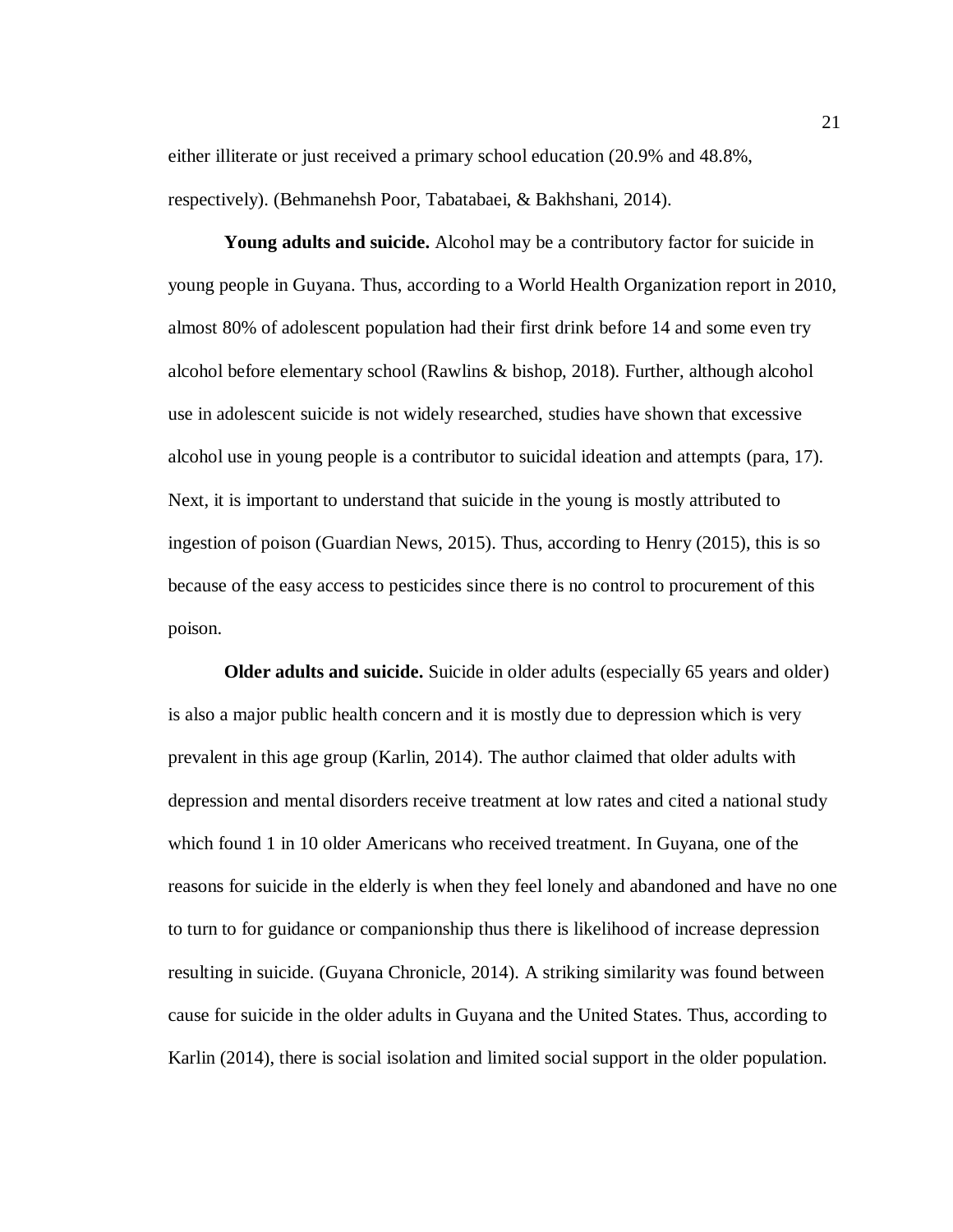Paraquat Poisoning and Suicide According to Stabroek News (2018), Guyana imports 155 tons of paraquat annually, which is a pesticide used by farmers in Guyana and worldwide. This is affordable and effective and farmers cannot find an alternative to this product for their plants (Stabroek News, 2018). To this effect, out of the 150-200 suicide deaths in Guyana, 70% die by ingestion of paraquat poisoning since many persons in this type of occupation utilize this. Between 2009-2015, another author claimed more than 36% of all deaths was by poisoning, however, there was an increasing trend of suicide for all categories, and deaths by poisoning decreased. (Henry, 2015). Hanging accounted for 41% of deaths by suicide in 2014. The author continued that methods used were poisoning, hanging, shooting and stabbing.

Further, according to WHO 30% of global suicides are due to pesticides self poisoning (systematic review of world data 1990-2007), and these occurred mostly in low to middle income countries, making it one of the most used method for suicide globally (Lee, Roser, & Ortiz-Ospina, 2018). In China, barbecue charcoal was used to produce carbon monoxide as a means of suicide and it became the most common method in eight years. (Lee, Roser, & Ortiz-Ospina, 2018).

"Regions and Religion Dual Role in Suicide Guyana" study has 10 regions and according to data from Ministry of Public Health (2017), regions two and six have the highest rates of suicide. In region 6 (East Berbice Corentyne), there are many people of Hindu of Indian descent and suicide is usually portrayed in Guyana as largely as a phenomenon of Hindu (Fox News World, 2014). The article also claimed suicide tend to be higher in rural than urban area (Fox News World, 2014). According to Chabrol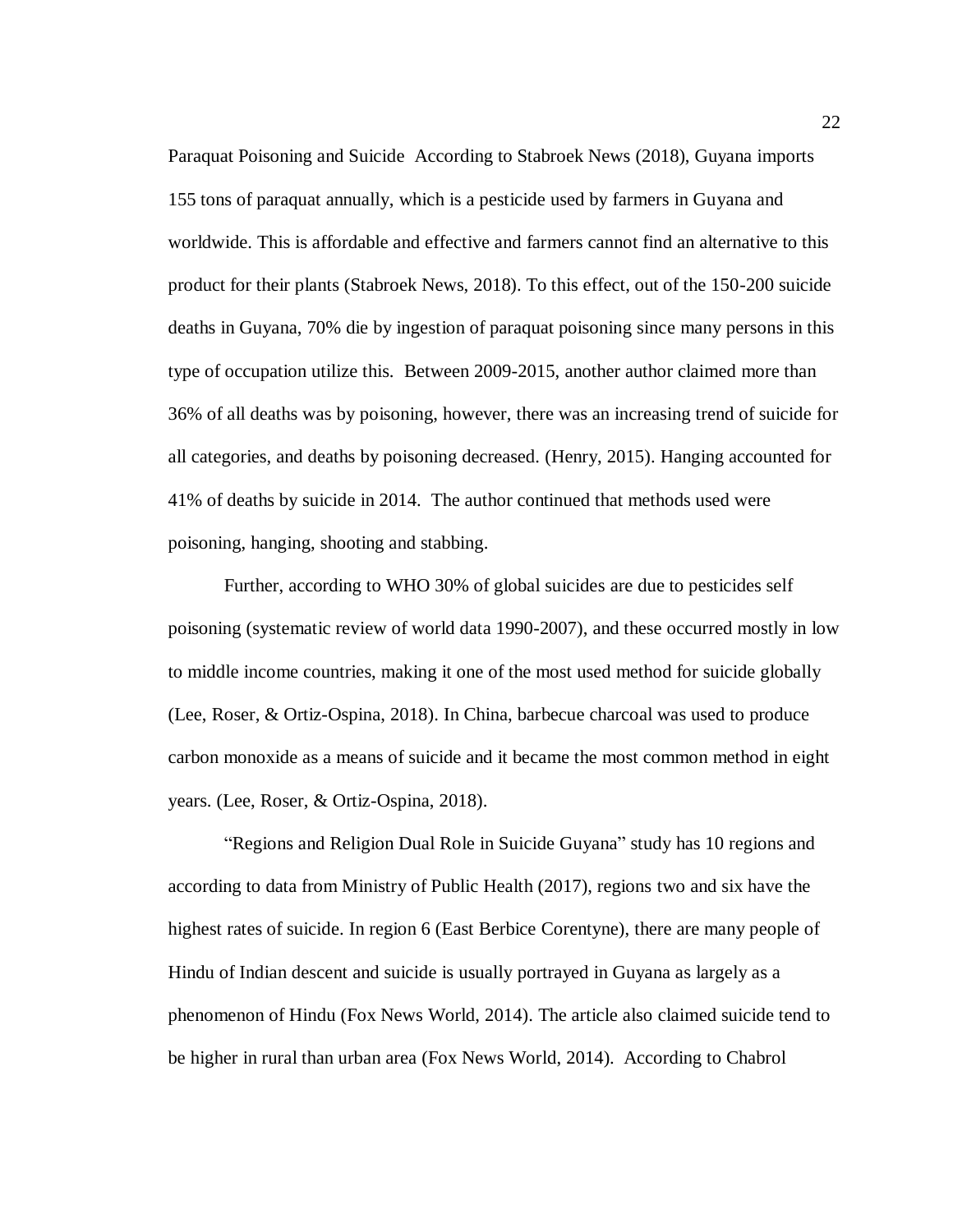(2016), suicide attempts were also high in Christians, Hindus and Muslims. Thus, it can be inferred that suicide is not only high in East Indians who are Hindus, but also in other race/ethnicities, so this is important for a study to be conducted to understand the role of culture or the association of culture (race/ethnicity and religion) on suicide in young people.

### **Gaps that Contributed to Suicide in Guyana**

<span id="page-32-0"></span>Due to the research gap that exists, the government of Guyana recognized the need for crafted plans to mitigate suicide in Guyana in both, the young and elderly population. This research gap is the main reason why a research in Guyana is critical in order for us to mitigate the effects of suicide.

Next, according to the Department of Public Information (2017), the Mental Health Action Plan 2015-2020, focuses on community mental health care changing from institutionalized mental health care to community mental health care. Additionally, many non-specialist doctors are continuously trained in mental health to combat the major mental health issues people are experiencing (para, 4). According to the article Decriminalize Suicide (2017), Junior Minister of Public Health, Dr. Karen Cummings said the advent of the above unit saw Guyana dropped from its world rated position as the country with the highest suicidal in the world. In support of the aforementioned, crude data from the World Health Organization in 2015 show , Sri Lanka had the highest rate 35.3 per 100,000 inhabitants, followed by Lithuania 32.7 per 100, 000, Democratic People's Republic of Korea third with 32.0 and, Guyana fourth with 29.0. (WHO, 2017).Despite the above, suicide still remains a public health concern in Guyana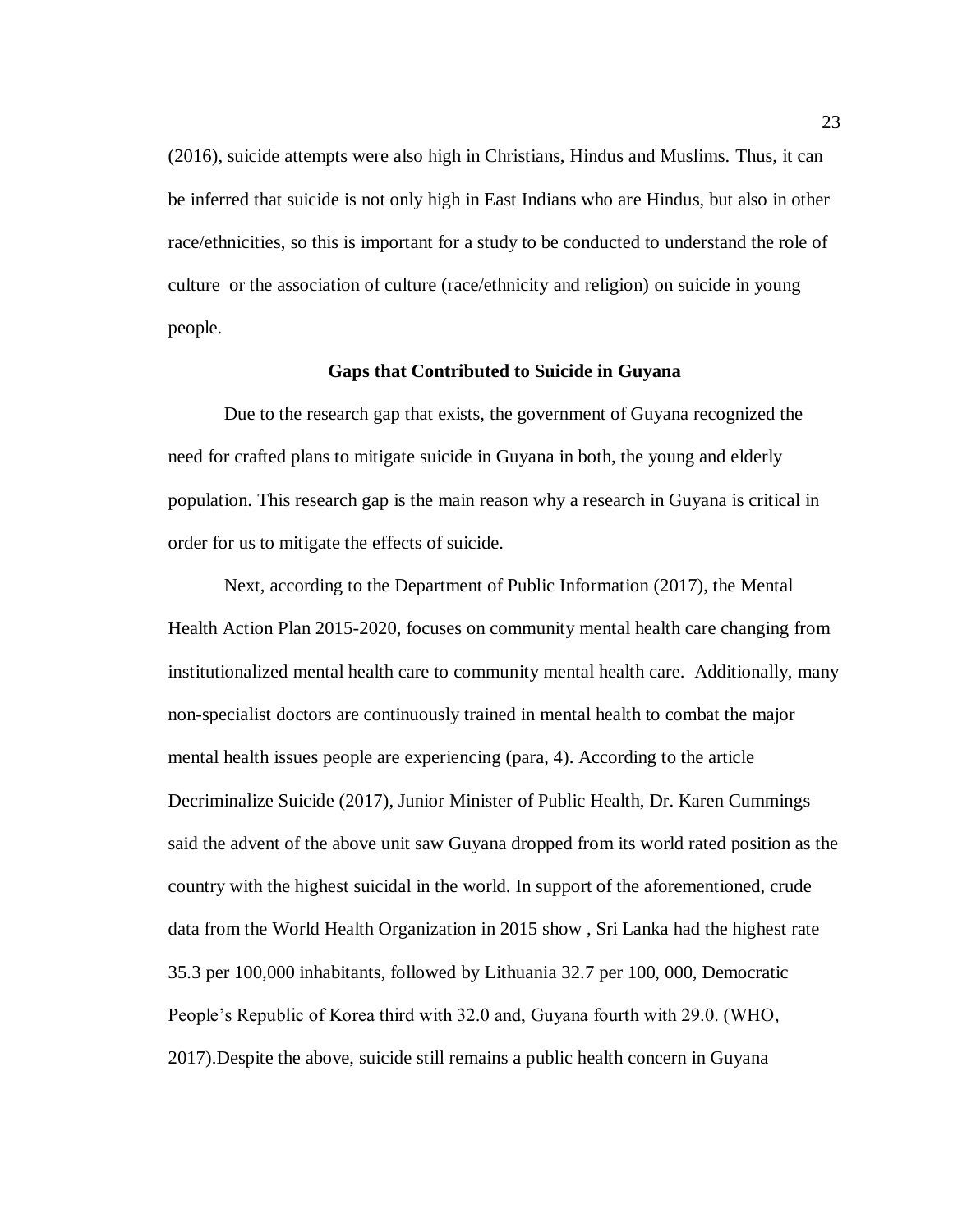especially in our young population. Thus, there is still need for this research to be done because as noted earlier in the Socioecological Model, there are various levels of influences such as individual, interpersonal, organizational, community and policy which either put people at risk or protect them from perpetrating violence (CDC, 2018)

### <span id="page-33-0"></span> **Definitions**

 *Acculturation*: This occurs when someone adopts the cultural practices and beliefs of another culture, but still retains his/her own culture. (What is acculturation? 2018)

 *Culture*: The behavior, practices, and values of a defined group of people, including music and arts that make them unique to another group (Zimmerman, 2017)

 *Ethnicity*: People who live within a certain location that have their own culture (Bhopal, 2004). This is relevant to the study in the use of Afro-Guyanese or Indo-Guyanese.

*Vulnerable groups*: According to WHO (2002). Vulnerability is the degree to which a population, individual or organization is unable to anticipate, cope with, resist and recover from the impacts of disasters". (WHO, 2002).Vulnerable groups include Children, pregnant women, elderly people, malnourished people, and people who are ill or immunocompromised. (para, 2).

 *Hostile and repressive*: The people were openly resistant (Merriman Webster, 2018), based on the government's confinement of their political and civil freedom. (Davenport, 1999: 92)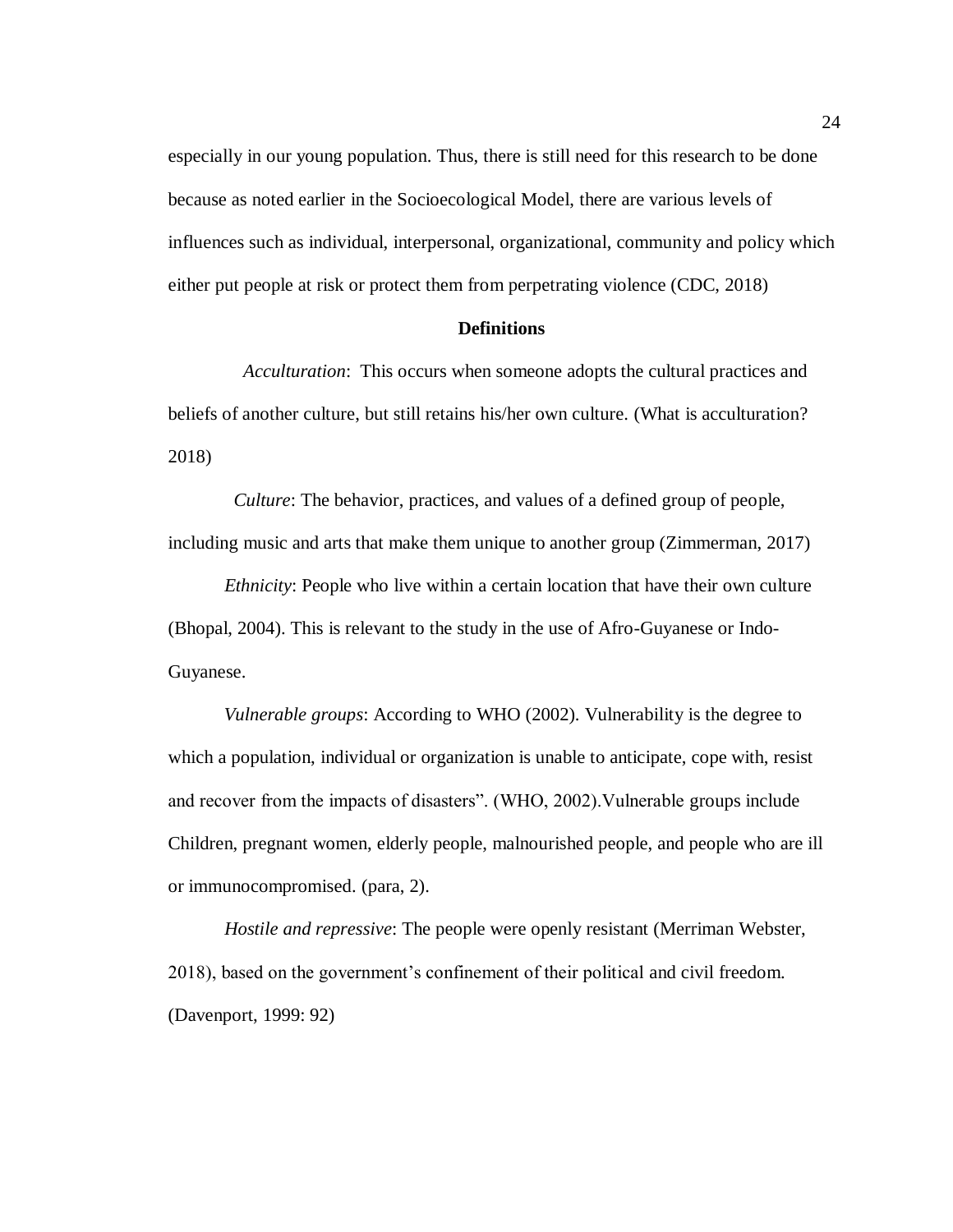*Therapeutic re-culturation*: This occur when adoptees reclaimed their culture which became mixed with other cultures that were different from their birth and races. (Baden, Treweeke, & Ahluwalia.2012).

### **Assumptions**

<span id="page-34-0"></span> One of the main assumptions of this study is that the SEM provides a framework in order for one to understand that suicide prevention and reduction involves an interplay of factors at various levels namely: individual, interpersonal, organizational, community and policy (CDC, 2018). Data were cross sectional and collected from all 10 regions in Guyana, through the records department of each region. It is uncertain to what extent, this may affect the validity and reliability. Data were validated through the statistical department of the Ministry of Public Health (2017), therefore I assume that this validation was sufficient. Also, I assume the responses to the questions were accurate and correct.

### **Scope and Delimitations**

<span id="page-34-1"></span>This is a secondary data analysis using data that were collected using a crosssectional method focused on the subpopulation (adolescents and youth people) residing in Guyana, surveyed between the period January to December 2015. The SEM was chosen because it provides multiple levels of influences that can help address the issue of suicide  $in \geq 15$  years population from a broader perspective extending right up to the policy level.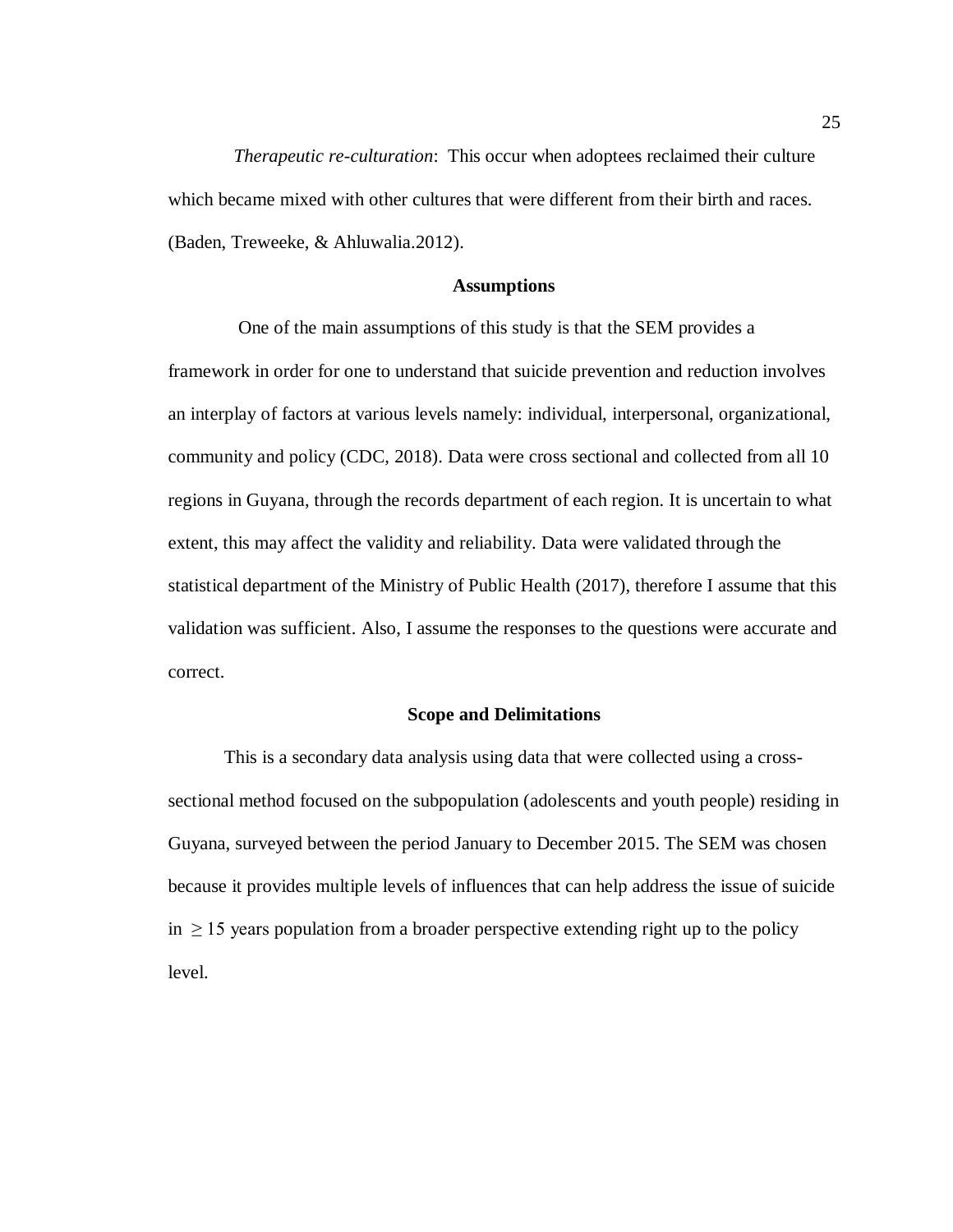### **Significance**

<span id="page-35-0"></span> Guyana's suicide rate is troubling and no one factor can be regarded as the cause for suicide, but a combination of several factors. Thus, according to Aljajeera (2016), the University of Guyana, discovered issues such as those related to relationship, political instability, escalating crime rate and poverty. An area that is missing in Guyana, is to understand that there is an interplay of factors that cut across various levels and are responsible for suicide, namely individual, relationship, community and societal factors CDC, 2015). In Guyana, there seemed to be some similarities in the socio demographic factors that exist in the study by Behmanehsh Poor, Tabatabaei, and Bakhshani (2014) in South East Iran. For example, the people who committed suicide, according to the data from Ministry of Public Health in Brickdam, Guyana, were mostly young people from the low to medium income group, and can be considered low educational achievers (Ministry of Public Health, 2017). The common method of ingestion in the MOPH data was ingestion of poison, compared to the common method of suicide which was burning in the data from South East Iran (Behmanehsh Poor, Tabatabaei, & Bakhshani, 2014).

For this research to be unique, we looked to see if there is any association between suicide prevalence and culture and the socio-demographic factors namely: age, gender, occupation, method of suicide, region and ethnicity. This is important because there may be some distinctive features or characteristics that exist among the various cultures that drive suicide in one culture in comparison to another. This significance can be examined from the Guyana perspective. Thus, the research outcomes can guide the researcher to inform policy makers on the need to establish mechanisms to monitor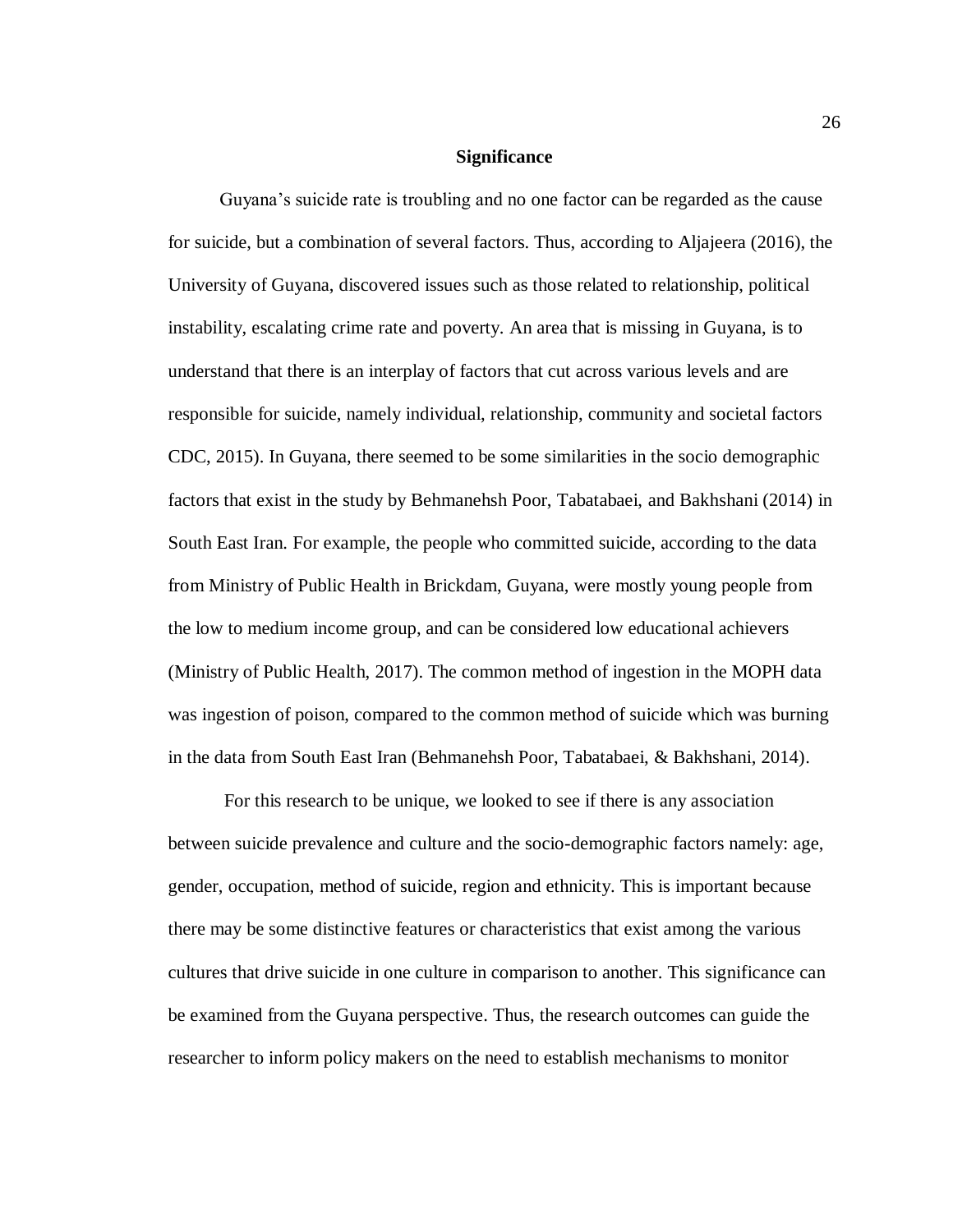persons from various cultures who commit suicide and it can also be used for planning and preventive measures. (Behmanehsh Poor, Tabatabaei, & Bakhshani, 2014).

 In terms of this research contributing to positive social change people may respond differently to mental health and suicide based on the society and culture from which they originate. Secondly, with this study I aim to identify potential socioeconomic and cultural factors that are associated with suicide in adolescent and youth population in Guyana; these factors can be used to provide counselling sessions for the persons who have suicidal behaviours, training youths in life learning skills so that they can find jobs, and finally there needs to be a collaborative approach by WHO, governmental, non-governmental organizations and civil society to reduce the prevalence of suicide in this population group in Guyana. In this way, a multidisciplinary approach to management of suicide can be developed based on the results of this study, including alleviating the social determinants of health which may play a major role, since the issue at hand is suicide impacting middle to low income countries more than high income countries (WHO, 2017).

### **Summary**

 In 2015, Guyana recorded the second highest rate of suicide in the world. (WHO, Suicide rates by country, 2017). The socio-demographic factors may play a critical role in suicide in the young and older population in Guyana. The people who commit suicides, included young people, were from the low to medium income group, can be considered low educational achievers, and the common method of suicide was by ingestion of poison. Suicide management needs a multidisciplinary approach and as such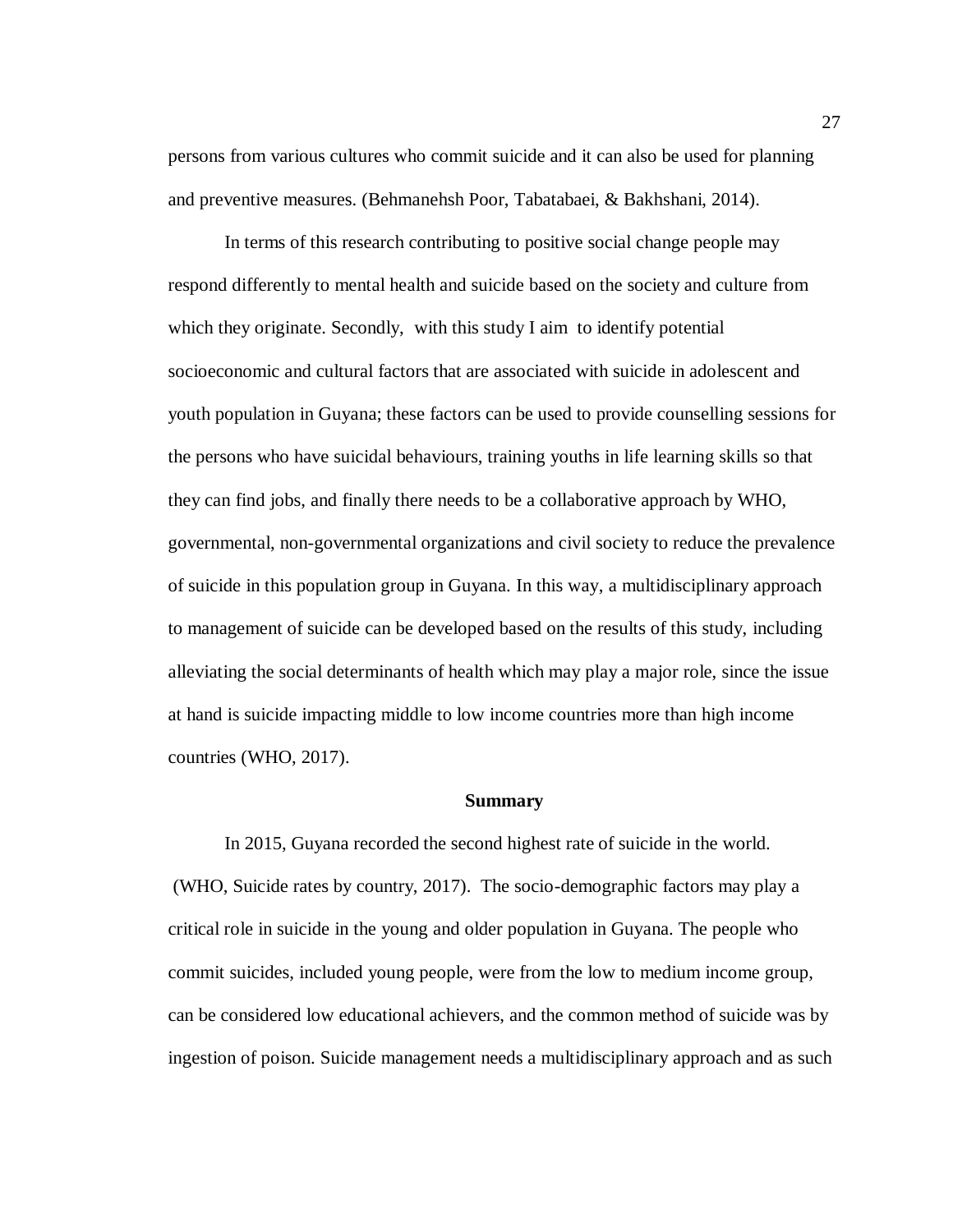the government of Guyana cannot manage this dilemma alone, so it is important that this research be done so that evidence based strategies can be crafted to assist Guyana to mitigate the suicide rate in youths as well as the elderly population.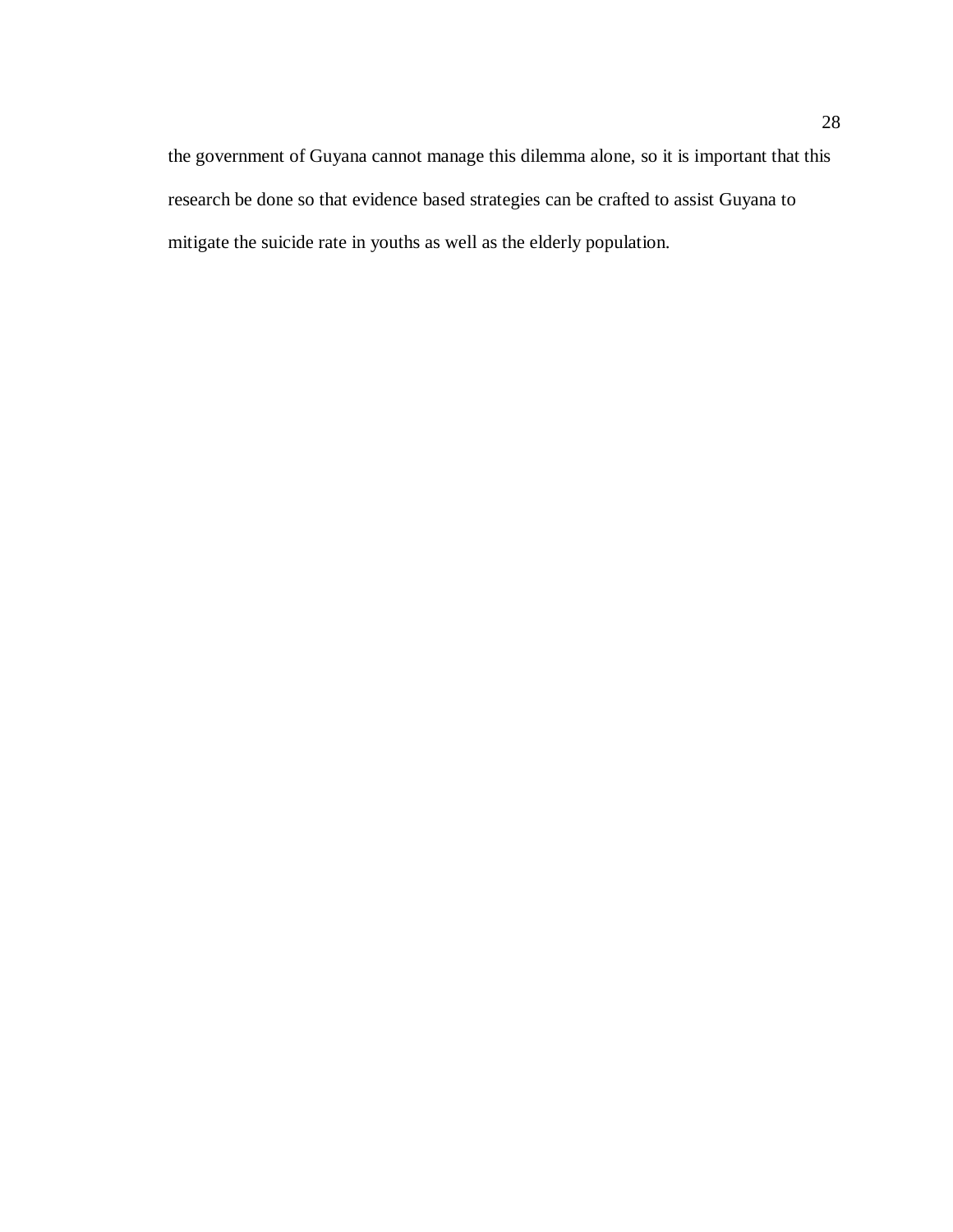#### Section 2: Research Design and Data Collection

The aim of this quantitative study of secondary data was to determine whether there is an association between the sociodemographic factors (age, gender, occupation, method of suicide, and region) and the prevalence of suicide in young people and the older population in Guyana. Also, because culture was shown to play a pivotal role in suicide, it would be interesting to investigate if there is any link between culture (ethnicity/race and religion) and suicide prevalence in the  $\geq 15$  years population in Guyana because there is paucity of studies in this area. Additionally, to investigate how socio-demographic factors and culture are associated with the method of suicide. In the previous section, I examined the literature on the association of sociodemographic factors on the prevalence of suicide in the  $\geq 15$  years Guyana. Section 2 includes research design and rationale, methodology which includes population, sampling and sampling procedures, instrumentation and operationalization, data analysis, threats to validity, ethical procedures and summary.

### **Research Design and Rationale**

This is a secondary data analysis using data that were collected implementing a cross-sectional method to determine the association of the sociodemographic factors on suicide in the young and older population in Guyana. I examined how suicide may differ according to the key independent variables mentioned above, also how culture may play a role in occurrence of suicide in the  $\geq 15$  years population. My data were based on routine state specific purposes and as such there was no time restriction on the design and data collection. Further, the research choice is consistent with the research design because the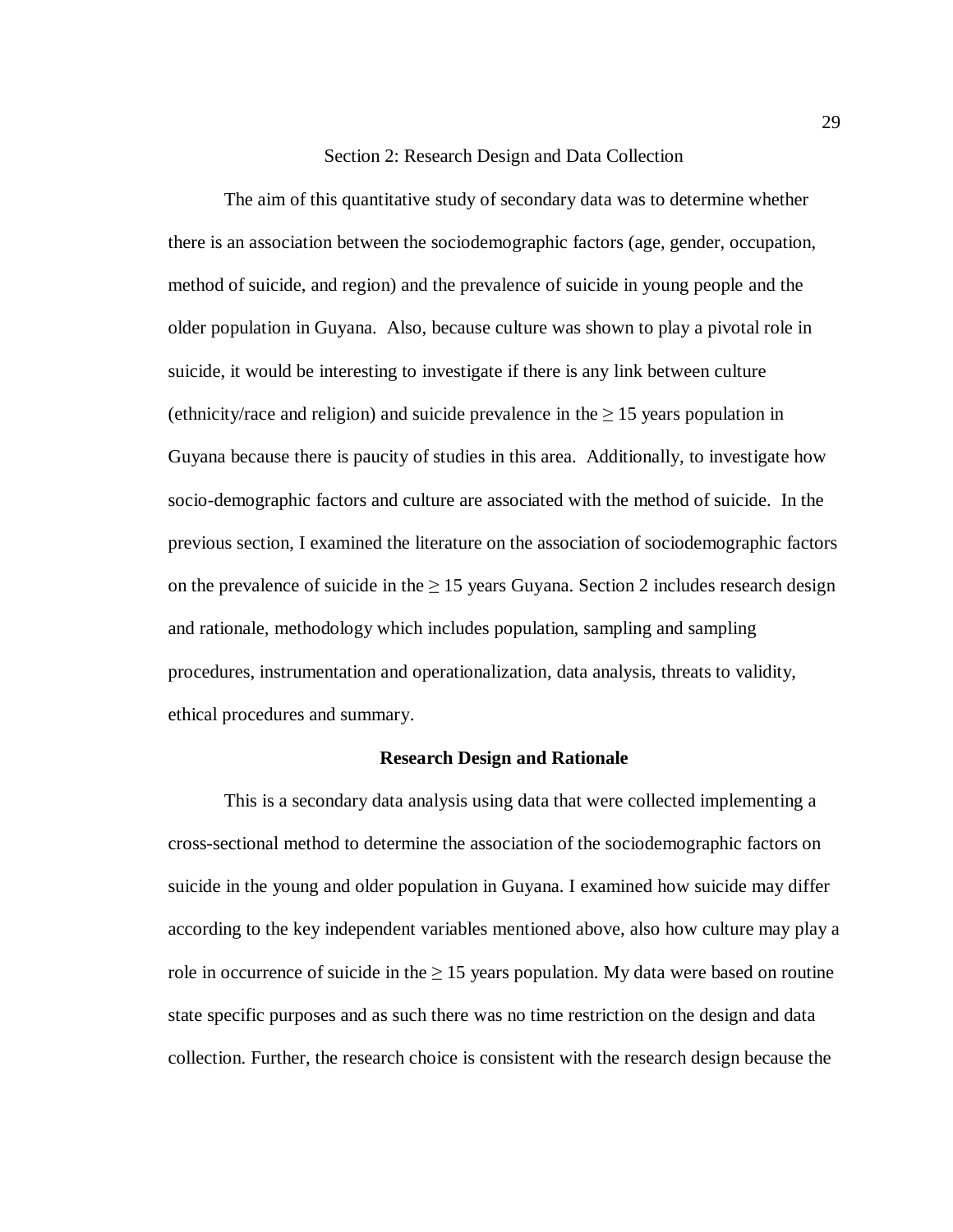evidence obtain (secondary data) will enable me, to address the research question as effectively and unambiguously as possible (Tefry, 2018).

## **Methodology**

This study used the quantitative cross sectional design in order to quantify the problem of suicide in the  $\geq 15$  years population in Guyana and transform it into usable statistics (De Franzo, 2011). To this effect, it can be used to quantify opinions, behaviors, attitudes, and other defined variables. Quantitative research uses measurable data so that facts can be formulated and patterns in research can be uncovered. (para 2, De Franzo, 2011). I did not use qualitative data because my study investigated the association between sociodemographic and cultural factors and the prevalence of suicide, based on secondary quantitative data. Further, since this research utilized secondary data without any intervention, there was no need for an experimental design where subjects are randomly assigned between the test and control group. (Blakstad, 2018).

# **Population**

The population included adolescents and young people aged  $\geq 15$  years who committed suicide under the period of study, January 2015 to December 2015. Data were collected from all 10 regions in 2015 and acquired by Ministry of Public Health (MOPH) in 2015 for those persons who were surveyed.

## **Sampling and Sampling Procedures**

The MOPH surveillance data included persons who were surveyed nationally and the subset consisted of the  $\geq$ 15 years population who resided in Guyana in 2015. No sampling was done for data, but an established procedure exists at MOPH for data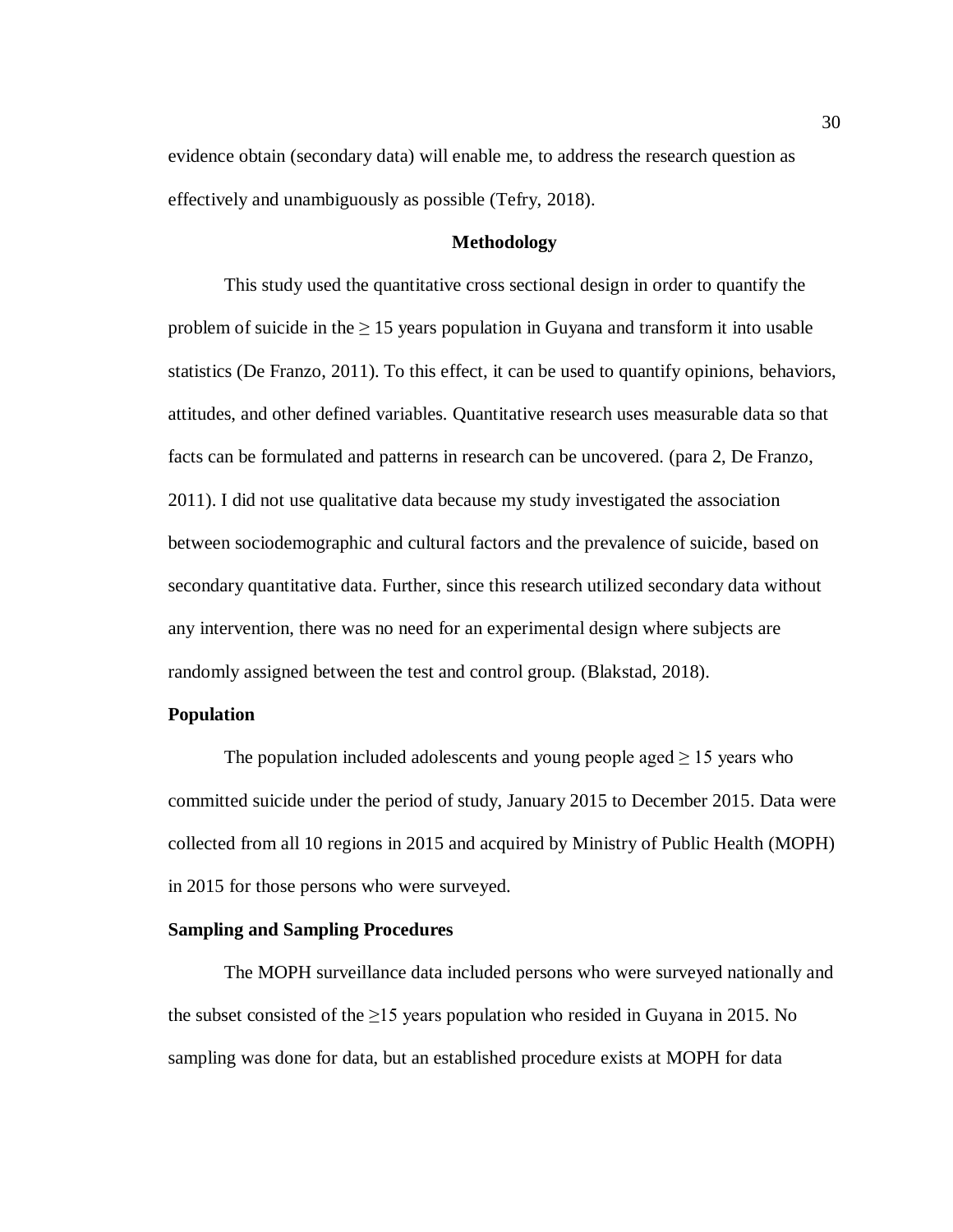collection. Thus, according to the MOPH, Health Statistics Unit (2017) standard operating procedure manual for deaths, data were collected from all 10 administrative regions namely health posts, health centers, hospitals by a Senior Health Visitor (SHV) who is attached to each region. Further, he/she is also responsible for ensuring that forms were correctly and accurately filled by public health personnel attached to the facilities in his/her region. Next, the SHV submitted signed forms to the regional level via the Regional Health Officer/Regional Executive Officer, and then to the MOPH, through Regional Health Services. Further, data were sent to the Statistical Department for data entry.

Additionally, two epidemiological nurses from MOPH, visited the health centres, private hospitals and clinics on a routine basis to collect reports and simultaneously collect surveillance reports via phone from the hinterland regions (Dey, Lewis, Mack, Haynes, & Elcock, 2017). When all reports were submitted to the stats unit, the supervisor assigns each report to the relevant staff (data entry or statistical clerk). The reports were sorted, filed, batch or coded where necessary, and entered on a health information table, where cleaning, validation are done. Thereafter, statistical tables and reports were generated.

Data on suicide deaths were collected from death notification forms; the notification of death form is a standard public health tool for capturing deaths. Every time someone dies whether be it home or at the hospital the death has to be notified using the death notification form. (Dey et al., 2017) In addition, similar data on death are being captured by collecting the death registration forms from General Registry's Office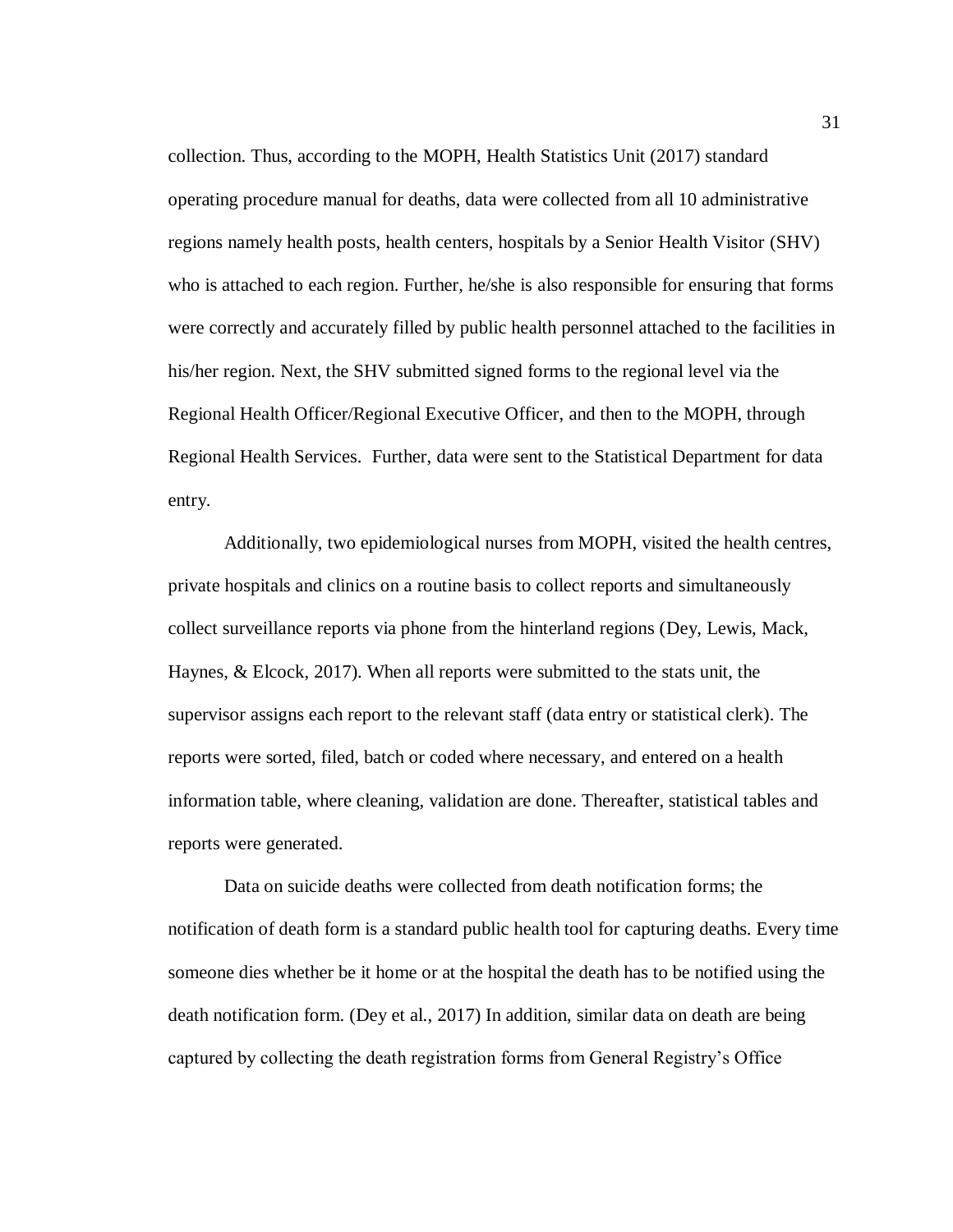(GRO). However, the main tool for capturing deaths is the death registration forms which are collected electronically from GRO. This is because there is a high number of under reporting on the death notification form due to health facilities mainly (hospitals) failing to notify the deaths (Health Statistics Unit, 2017). Further, after cleaning data, same were exported to Microsoft excel and sent to the Caribbean Public Health Agency (CARPHA) via the Chief Medical Officer for validation. Further, the manual stated clearly if there are errors on the registration forms, they are flagged by CARPHA and resent to the MOPH Statistical unit and the Chief Statistician makes the corrections and the information is submitted to the CMO to CARPHA. (Health Statistics Unit, 2017). To continue, CARPHA reviews the corrected data, conducts and processes information for global analysis. Next, dataset returns from CARPHA free of errors and are stored and processed. Subsequently, data were used for reporting by categories for example, sex, region, age, ethnicity etc.). Finally, the senior statistician and other statisticians further analyzed and prepared bulletin for decision making purposes for stakeholders and policy makers to use (Health Statistics Unit, 2017).

**Sampling frame**. The sampling frame included (a) young people and the older population surveyed in MOPH, (b) youth aged  $\geq 15$  years, (c) Guyanese primary or secondary residence (d) survey year 2015, (e) all reported races or ethnicities. The population sample included the number of young persons who committed suicide during the period under study.

**Procedure and permission for access to data set**. I requested and received permission from the Chief Medical Officer to gain access to the data set on suicide. You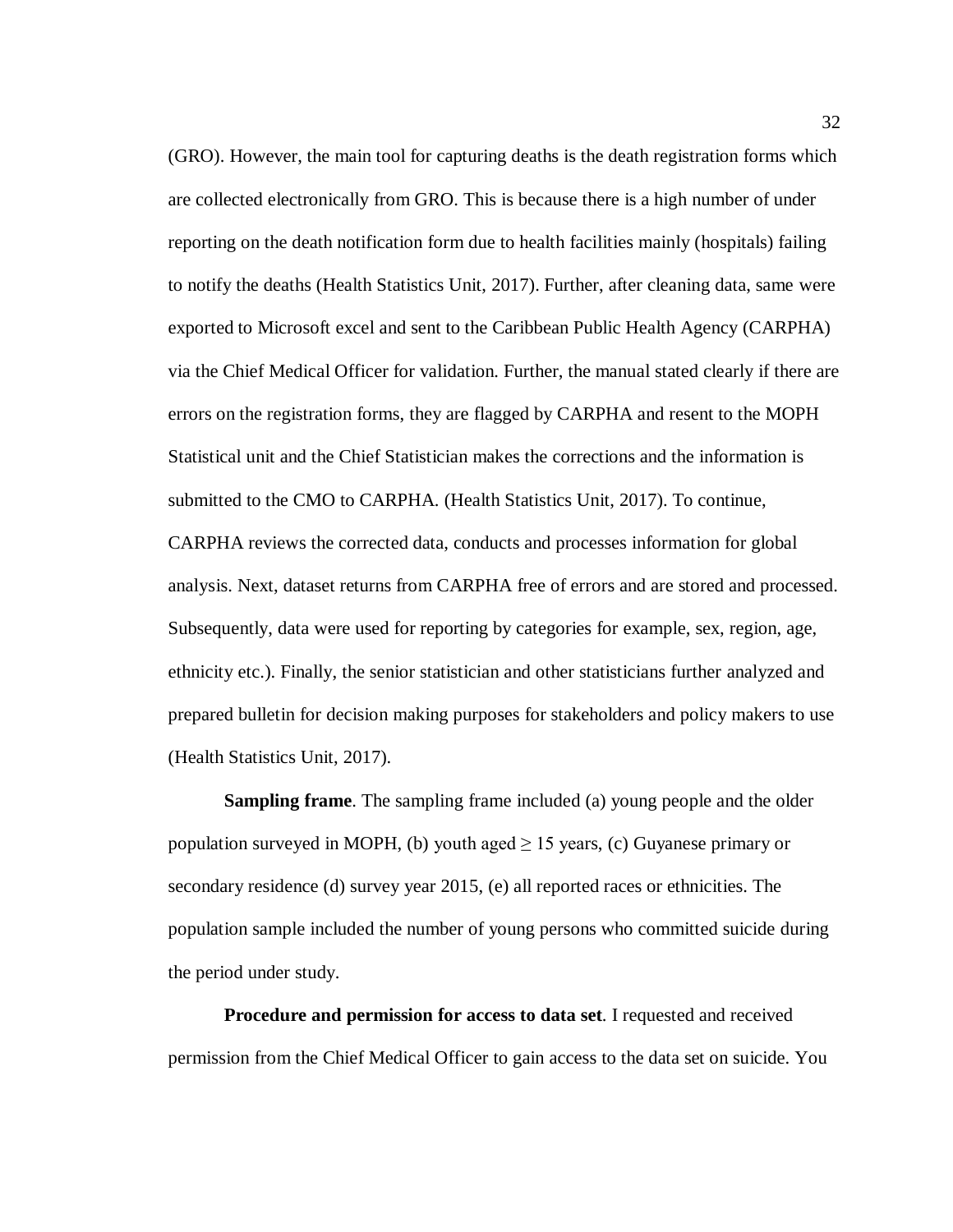can only gain access to the data through the Institutional Review Board (for research purposes), or the Chief Medical Officer who facilitated the process. In my written request, I provided a brief outline and purpose of my study to the Institutional Review Board, which forms part of the MOPH, requesting access to data on suicide. This required a data user agreement with the IRB and an affiliated State University for 2015 report and this information will be provided in the ethics section.

**Power analysis**. While I used secondary data, my sample size was all the valid cases in the dataset provided by the MOPH. Since there were no similar studies in this population, a medium effect size of .5 (Laerd Statistics, 2016) and logistic regression was used to determine the needed sample size to have adequate statistical power  $\geq 0.8$ (G\*Power Calculator; Faul, Erdfelder, Buchner, & Lang, 2007). Using an alpha of .05 and a satisfactory power of .8, a sample size of at least 400 participants was required. However, the final received sample size was 220 which can result in a less satisfactory statistical power.

### **Instrumentation**

 I conducted a quantitative analysis of secondary data set collected from all 10 regions and MOPH for routine state specific reasons in 2015 to determine whether there is an association between the sociodemographic and cultural factors and the cases of suicide in the  $\geq$ 15 years population in Guyana. Next, permission was requested from the Chief Medical Officer who advised the IRB about the release of data on suicide.

**Operationalization of variables.** The types of variables used in this research are nominal and continuous and they include: age, sex, race/ethnicity, region, method of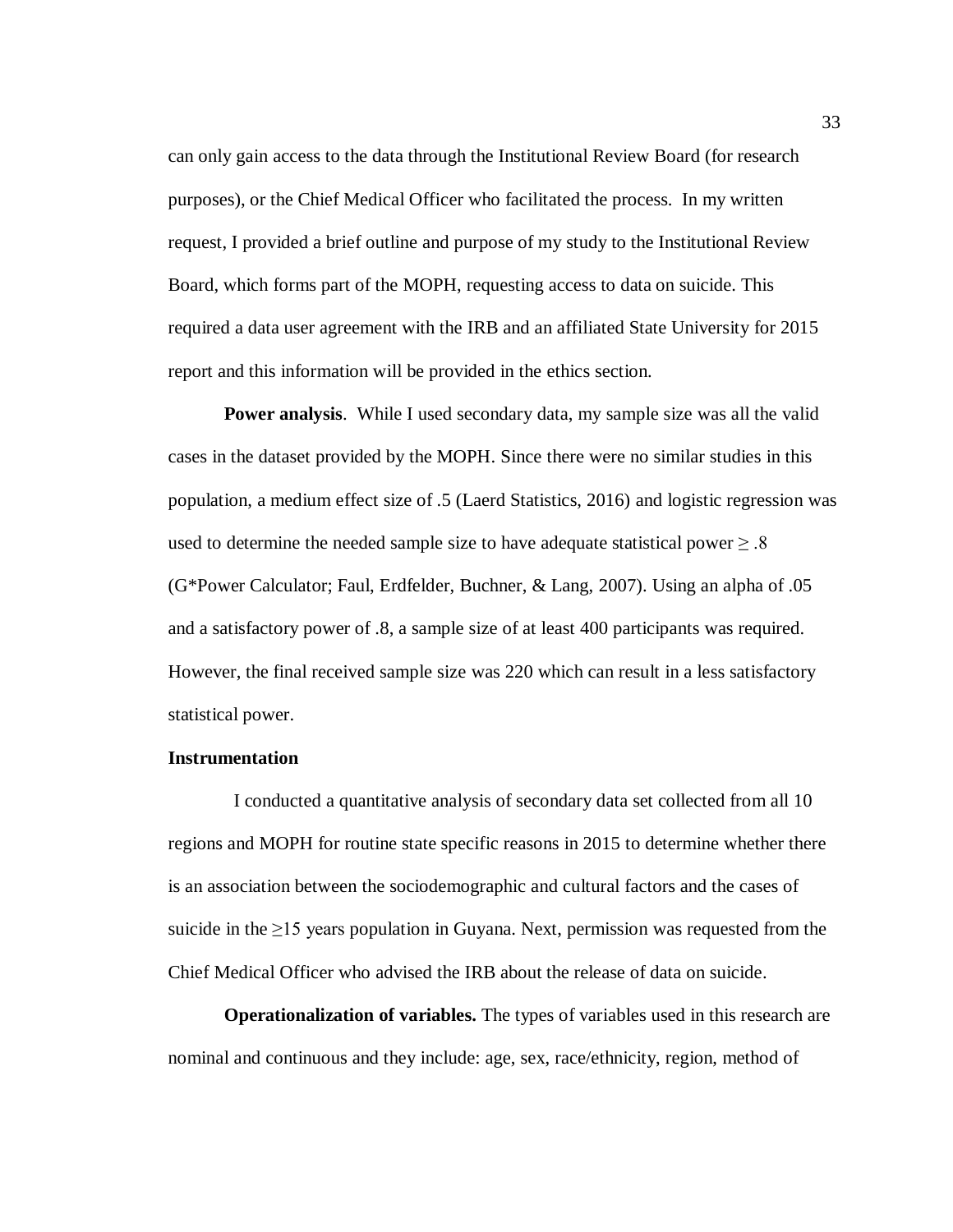suicide, culture (as measured by race/ethnicity, religion), and occupation. According to Stat Trek (n. d), nominal variables have no numerical values in terms of magnitude. Thus, method of suicide, religion, occupation, sex, ethnicity, religion was used to measure by using nominal variables. Age is continuous variable because it can take on any value in some range of value and cases of committed suicide is a discrete variable (Types of Variable, 2018).

#### **Research Questions and Data Analysis Plan**

The software that was used to perform all data analysis is version 25 which was made available for free to Walden Students. It is the Statistical Package for Social Sciences (SPSS). The suicide survey data obtained by MOPH national database, were imported into SPSS.

### **Research Questions and Hypotheses**

Research Question 1: Is there an association between sociodemographic factors (age, gender, occupation, method of suicide, and region) and suicide cases in the  $\geq 15$ years population in Guyana?

*H*<sub>1</sub>1: There is an association between the sociodemographic factors and suicide cases in the  $\geq 15$  years population in Guyana.

*H*01: There is no association between the socio-demographic factors and suicide cases in the  $\geq 15$  years population in Guyana.

Research Question 2: Is there a relationship between culture (assessed by race/ethnicity and religion) and suicide cases in the  $\geq$ 15 years population in Guyana?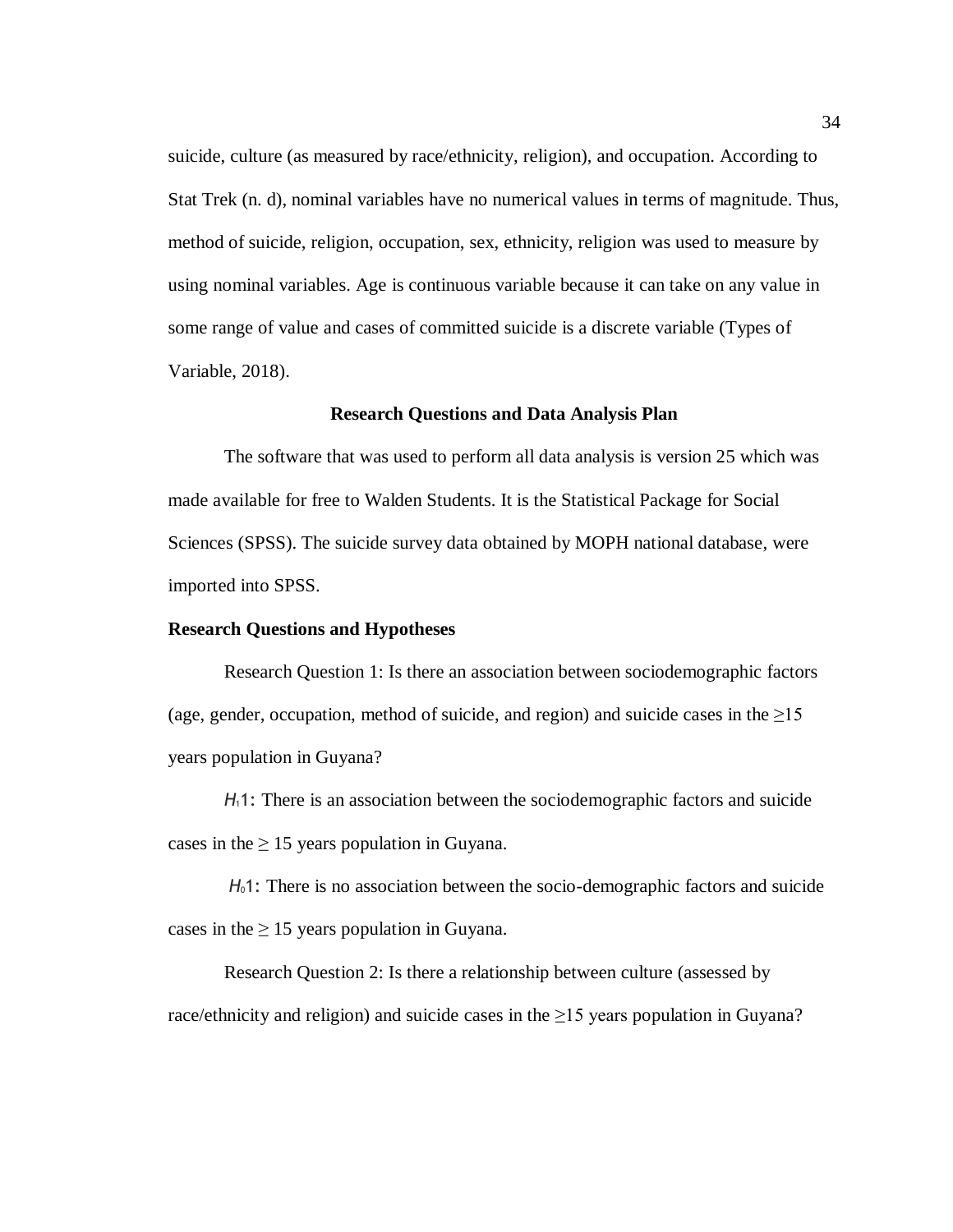*H*<sub>a</sub>2: There is a relationship between culture and suicide cases in  $\geq$ 15 years population in Guyana

*H* $_0$ 2: There is no relationship between culture and suicide cases in  $\geq$ 15 years population in Guyana.

Research Question 3: Is there an association between the socio-demographic factors (age, gender, occupation, and region) and culture, and the method of suicide in the ≥15 years population in Guyana?

*H*a3: the socio-demographic factors (age, gender, occupation, and region) and culture are not associated with the method of suicide in  $\geq$ 15 years population in Guyana. *H*<sub>a</sub>1: the sociodemographic factors (age, gender, occupation, and region) and culture are associated with the method of suicide in the  $\geq$ 15 years population in Guyana.

### **Analysis Techniques**

The analysis of the data was consisted of three phases. First, descriptive statistics (frequencies for nominal variables and mean and standard deviations for continuous variables) were provided for all the variables of the study. Second, bivariate analysis was conducted. For RQs 1 and 2, since the dependent variable is a discrete one (suicide cases), I performed 2-sample *z*-test to compare two sample proportions of committed suicide cases in young people in Guyana by each socio-demographic factor (age, gender, occupation, method of suicide, and region) for RQ1, and by race/ethnicity and religion for RQ2. For RQ3, binomial logistic regression was conducted having as predictors the socio-demographic factors (age, gender, occupation, and region) and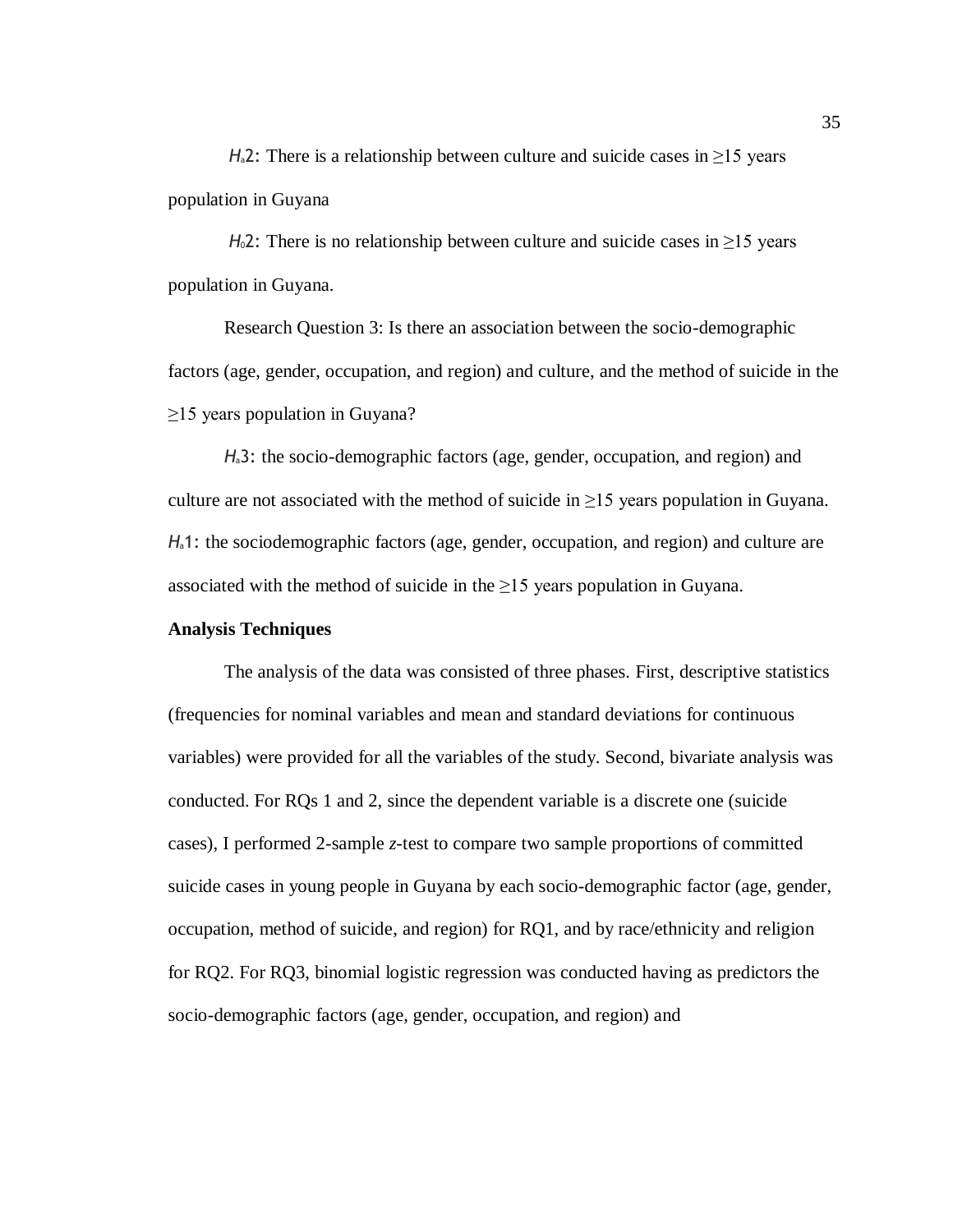culture (race/ethnicity and religion) and as outcome variable was method of suicide (nominal variable).

# **External Validity**

External validity regards generalizability, representativeness of the sample, setting and procedures (External and Internal Validity, n. d). According to Dey et al., 2017), the Senior Health Visitor should ensure that all reports are signed off in the region before being submitted to MOPH. However, this does not always happen, and information can flow straight to MOPH. Secondly reports are supposed to be submitted to the Regional Health Services Department first, then to the Statistical Department in the MOPH, however, data are sent RHS, Surveillance, MCH, CMO office and Stats unit directly (Dey, Lewis, Marks, Haynes  $\&$  Elcock, 2017). Next, the authors claimed that, the main tool used for capturing deaths is the death registration forms which are collected electronically from the General Registry's Office due to the high number of under reporting from the various health facilities. Nevertheless, since the study sample was collected from several sites and regions of the country, the results of this study can be generalizable to the young and older population in Guyana.

### **Internal Validity**

Internal validity is the degree to which the results are related to the independent variable and no other competing explanation (External and Internal Validity, n. d).Since this a secondary data analysis using a cross sectional data collection design, the main concern is that no causal relationships can be confirmed and only associations can be reported. Therefore, potential causal inferences should be done with caution.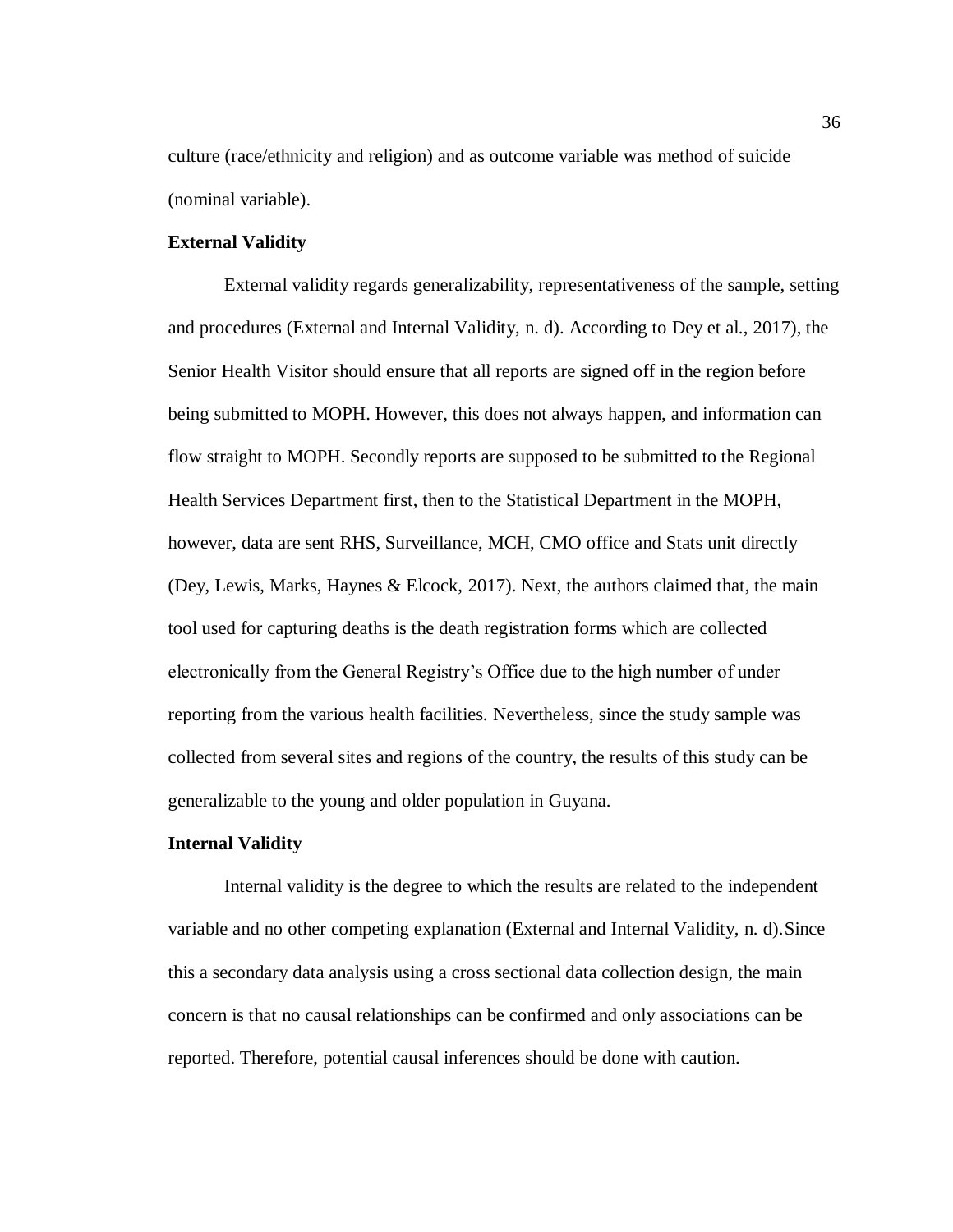Additionally, internal validity can be confirmed with the use of multivariable analysis to control confounding as much as possible.

## **Ethical Procedures**

This study is a Walden doctoral project and required a letter of cooperation and a data use agreement from the MOPH statistical department for a section of the data needed for the study. Walden IRB approval was also required and received to conduct the study. The approval number was 04-18-19-0533532. The MOPH IRB was partnered with another state university and this required an electronic IRB process as per 2017 report. Permission was sought from the CMO of the MOPH by way of a standardized form for access to use data. He also instructed the Statistical Department to release data. s

## **Ethical Concerns**

In Guyana, the populations of people recorded with attempts to suicide are not protected under the laws of Guyana. In fact, the law is antiquated because it does not take into account that when someone attempts to commit suicide or commits the act, the reasons are multifactorial. Thus, according the laws of Guyana section 8:01 97, "Everyone who attempts to commit suicide shall be guilty of a misdeamour and liable to imprisonment for two years". (Chapter 8:01 Criminal Law (offences) Act Arrangement, p 53, 1998,). Next, all death registration forms are collected from the General Registry Office electronically in scanned copies, sent to MOPH Statistical Unit and they are printed and coded according to the International Classification of Disease Standard (ICD 10 \_10 th edition) to ascertain the final cause of death (Health Statistics Unit, 2017).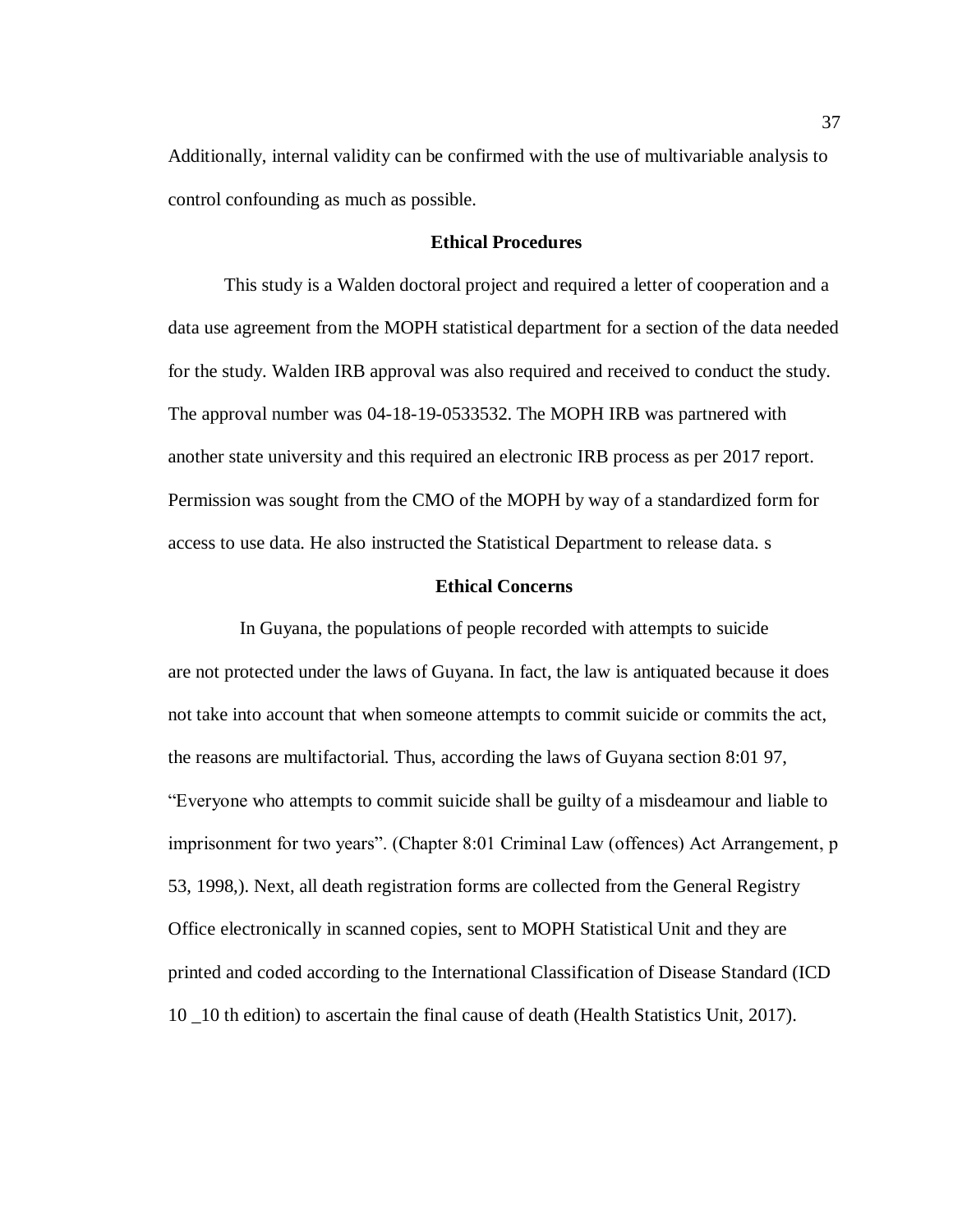They are then sent to the Caribbean Publication Agency through the Mort Base System provided by that agency (Health Statistics Unit, 2017). This process governs all deaths.

 All study plans were approved by MOPH IRB on ethical issues after which Walden approved same. There is no conflict of interest to prevent me from using MOPH data, since I have never analyzed same to do research on suicide in young people and the older population in Guyana. I am employed by MOPH which has an IRB and this project was done as part of my Walden University doctoral study, my employer has no involvement in it, Walden IRB reviewed and approved the project and a data use agreement by the MOPH.

# **Treatment of Data**

 All secondary data from MOPH, Guyana used in this research were examined without personal identifiers so as to avoid the ethical issue involving breach. Of significance, anyone requesting data from MOPH has to follow the rules of data release, and that is to make a formal request through the Chief Medical Officer which will inform the IRB, even, the staff at MOPH. Thus, there was no conflict of interest with me accessing data for my doctoral study from MOPH, Guyana. Next, any breach of data will be resolved by MOPH, Guyana. When someone commits suicide, it is a stigmatized condition and vulnerable populations can be negatively impacted. All data used in this research were saved on two flash drives and encrypted. To avoid security breaches and protect data, suicide data analyses was performed on a computer that has disk encryption with no personal identifiers. Next, according to Walden policies, all raw data will be kept for five years after completion of study.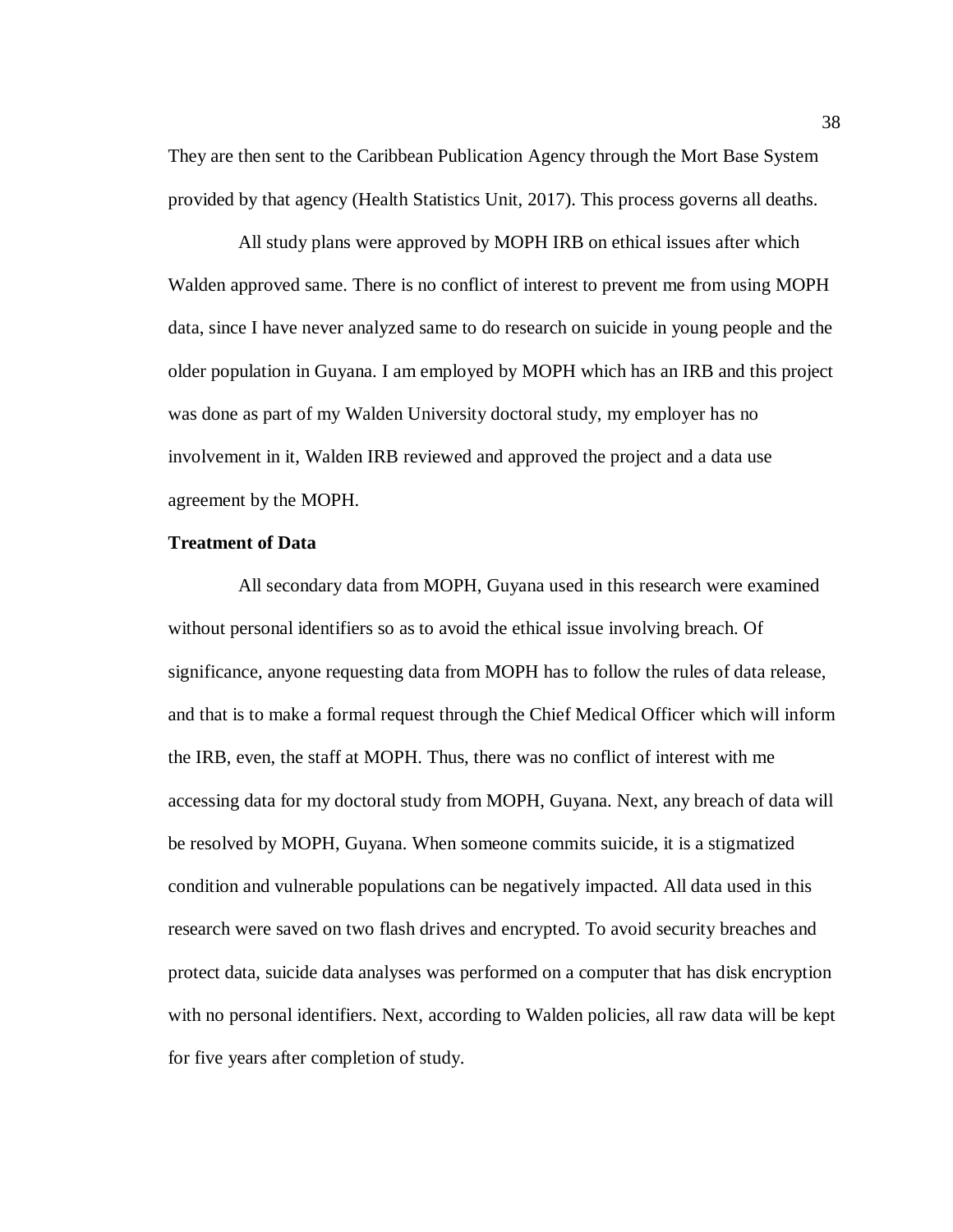# **Summary**

In Section 2, I discussed the research design and data collection. Areas included in that section were research design and rationale, methodology, population, sampling and sampling procedures to collect secondary data, instrumentation and operationalization of constructs, data analysis plan, and threats to validity. Additionally, ethical concerns and breach were highlighted and what steps I will take to address them. Section two presents the methodology used in my doctoral study and the next section will reveal the findings of the research study relative to my three research questions.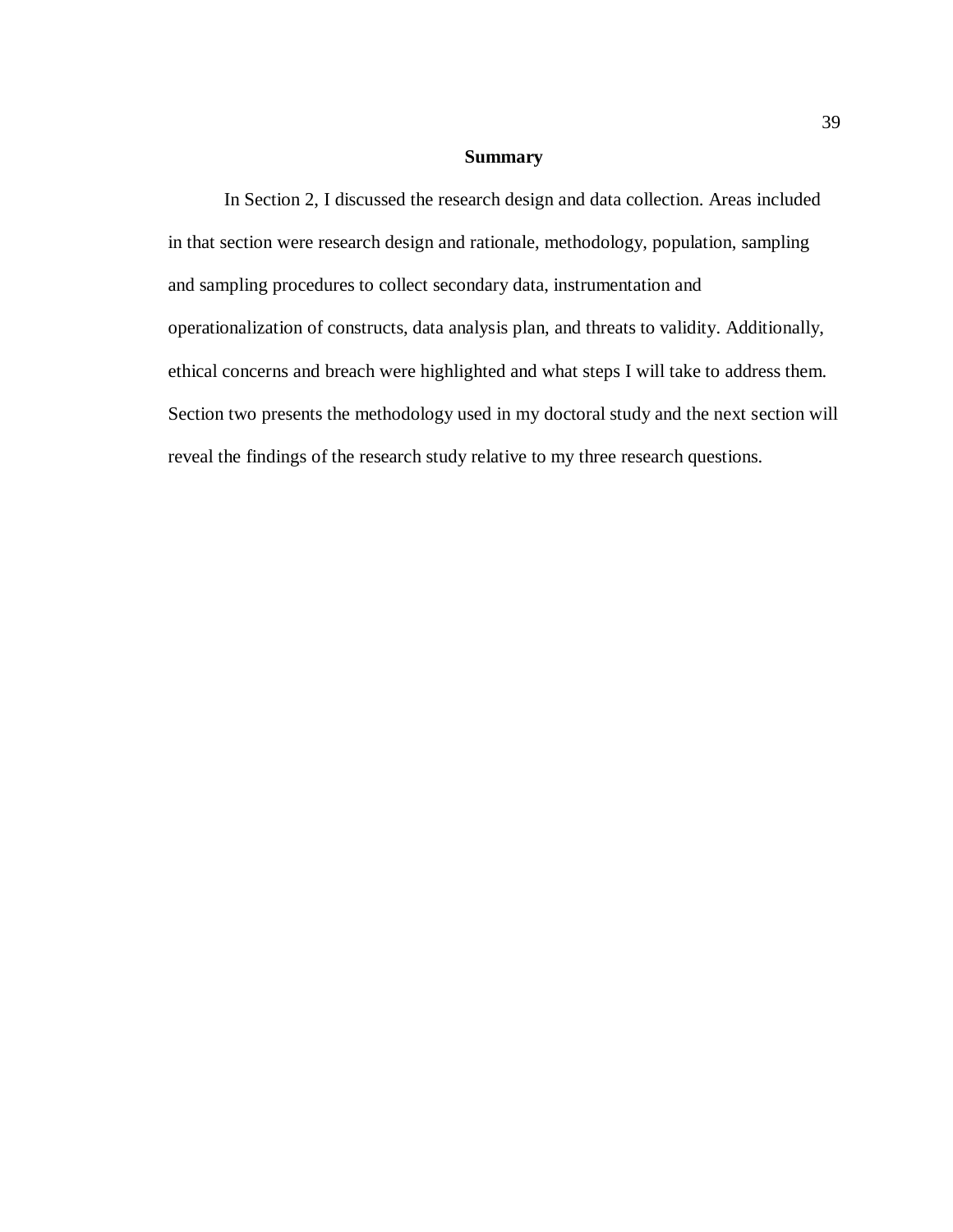Section 3: Presentation of the Results and Findings

The purpose of this study was to examine the sociodemographic factors (age, gender, method of suicide, occupation and region) associated with suicide in the  $\geq 15$ years population in Guyana. Further, since research shows that culture play a pivotal role in suicide (Lawrence et al., 2016; Snarr, Heyman & Slep, 2010), I examined if there was a link between culture (race/ethnicity, religion) and suicide cases in  $\geq$ 15 years population in Guyana. Additionally, I explored how sociodemographic factors and culture were associated with the method of suicide in this population. Section 3 includes the results of statistical analysis (univariate, bivariate, binominal logistic regression) on data collected from Ministry of Public Health in Guyana. I provided a brief description on the time frame for data collection, any discrepancies in the use of secondary data, and statistical analysis per RQ. I concluded with a summary of results for the three RQs.

### **Data collection of Secondary Data Set**

Data were collected from the 10 administrative regions from health facilities namely health posts, health centers, district hospitals and regional hospitals and were submitted the Guyana Ministry of Public Health (Health Statistics Unit, 2017)). A Senior Health Visitor was assigned to each region and he/she was responsible for forms correctly and accurately filled by the health care workers in each region. Signed forms were submitted to the head of every region, then to the MOPH through Regional Health Services. Thereafter, data were sent to the statistical department.

Data were collected based on routine state specific purposes and as such there was no time restriction for data collection. Secondary data from the Guyana MOPH were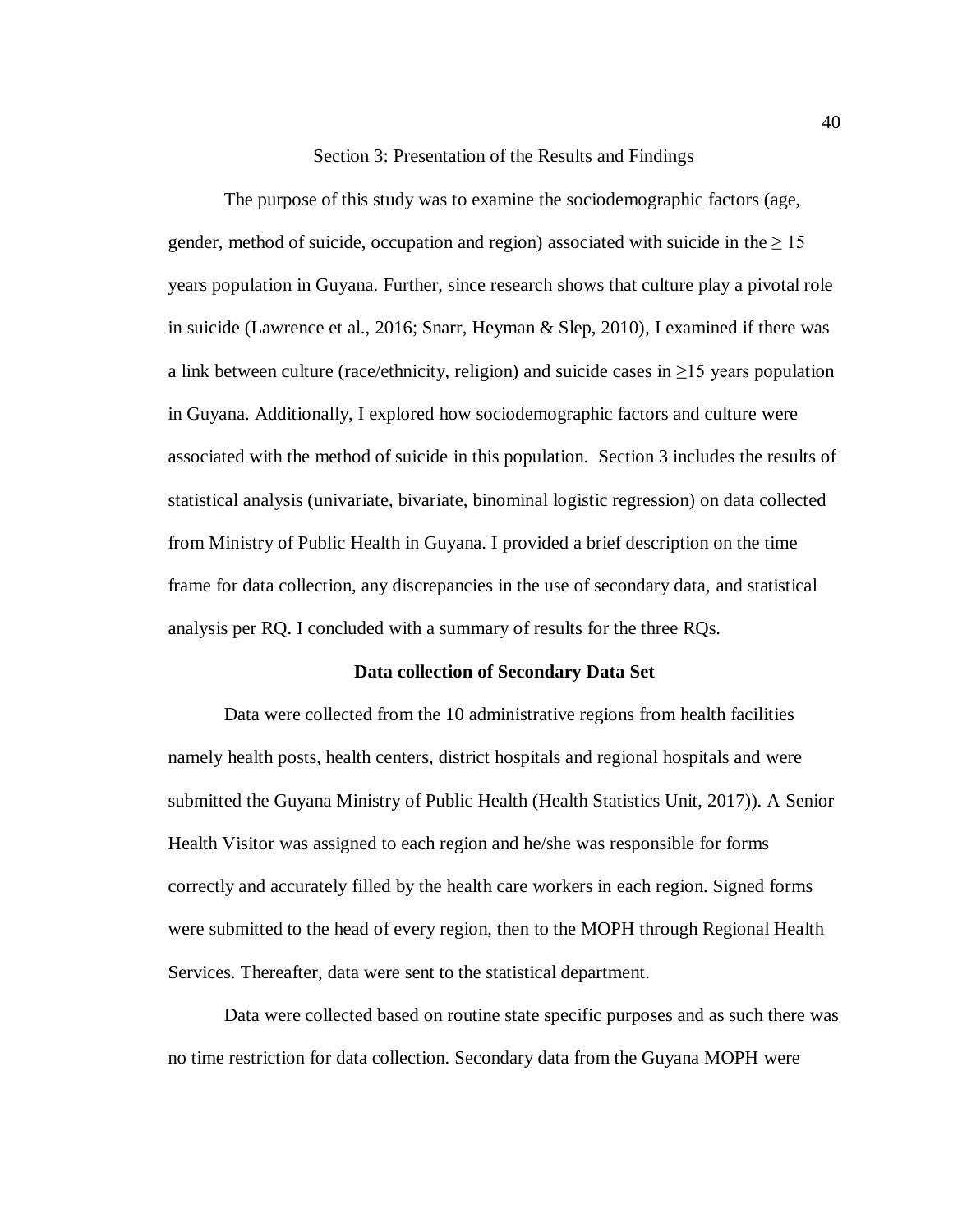collected from January 1, 2015 to December 31 2015. The total combined sample size of the data were 220 in 2015 (Health Statistics Unit, 2017).

### **Discrepancies in Data Set**

Originally, I planned to use 2017 data from the MOPH through the Statistical Department. However, this was not possible, since the only data available at that point in time was 2015. Thus, the study was modified for data form January 1, 2015 to December 31, 2015. A discrepancy in the originally received data was the inclusion of some missing data and the omission of religion variable. So I requested and received this information from the Regional Health Officers from the 10 administrative regions, for religion and any other missing data which are available to be submitted to the MOPH through Regional Health Services department.

## **Representativeness of the Sample**

The study sample was collected from several sites and regions of Guyana, thus, the results of this study can be generalizable to the young and older population of Guyana.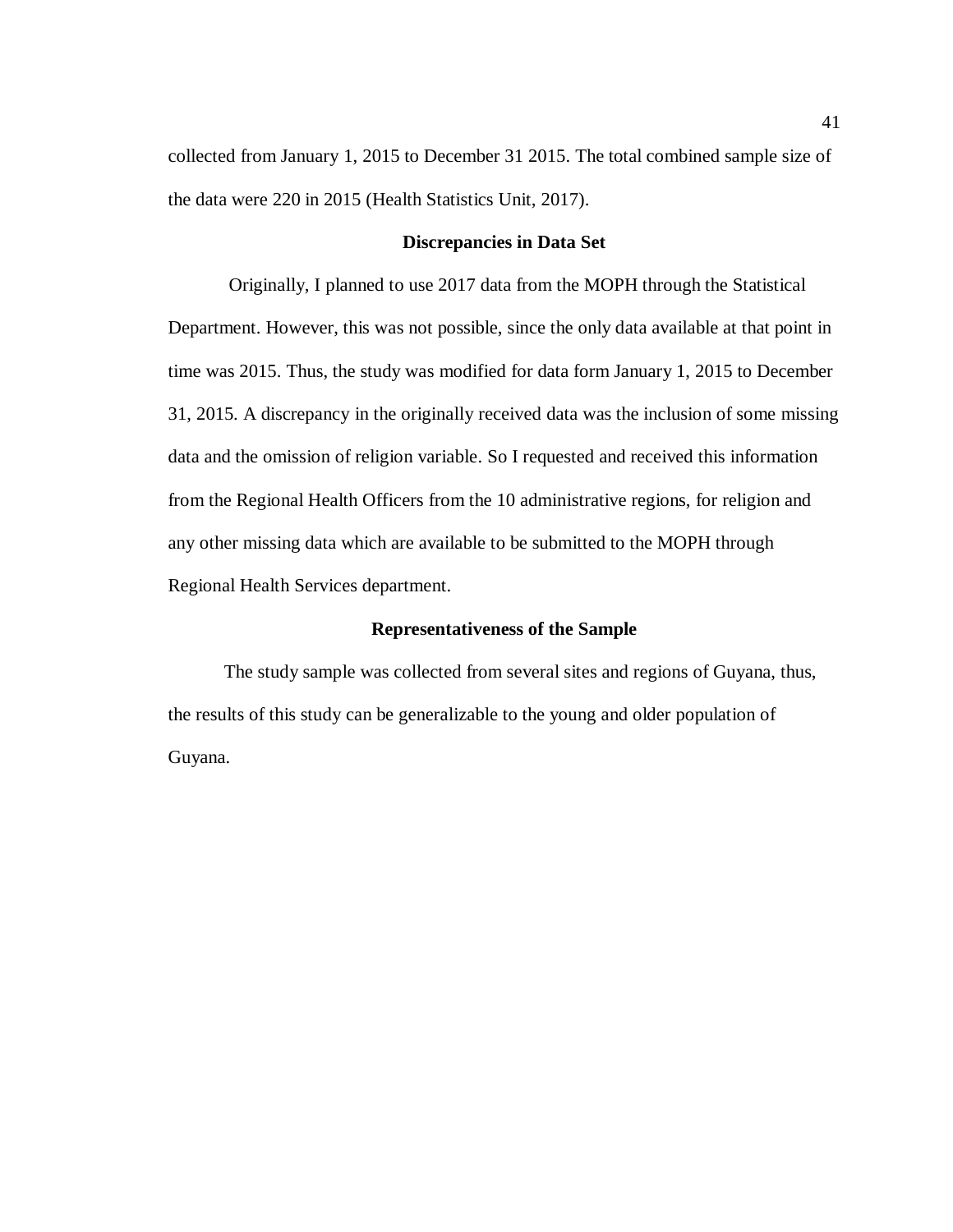## **Descriptive Statistics**

Results show that in 2015, there were  $N = 220$  suicide cases in Guyana. Table 1

below shows the following cases per variable:  $N = 220$ , Race/Ethnicity  $N = 220$ , Age  $N =$ 

220, Occupation  $N = 168$  with 52 missing cases. Religion  $N = 101$  and 119 missing cases,

method of suicide  $N = 211$  and 9 missing cases, and region 219 and 1 missing case.

# Table 1

*Univariate Characteristics of Sociodemographic Factors Associated with Suicide in Guyana, 2015*

|   |         |        |     |                               |     |        | Suicide |          |
|---|---------|--------|-----|-------------------------------|-----|--------|---------|----------|
|   |         | Gender |     | Occupation Race/Ethnicity age |     | Region | method  | Religion |
| N | Valid   | 220    | 168 | 220                           | 220 | 219    | 211     | 101      |
|   | Missing |        | 52  |                               |     |        |         | 19       |

From a total of  $N = 220$  cases, 72.3 % (N= 159) were males and 27.7% (N=61) were

females. There were no missing cases. Table 2 below shows suicide cases by gender.

# Table 2 *Distribution of Suicide Cases by Gender*

|       |        |     |       | Frequency Percent Valid Percent |  |
|-------|--------|-----|-------|---------------------------------|--|
| Valid | Male   | 159 | 72.3  | 72.3                            |  |
|       | Female | 61  | 27.7  | 27.7                            |  |
|       | Total  | 220 | 100.0 | 100.0                           |  |

Results show that occupation was recorded for  $N = 168$  persons who committed suicide in 2015. Of that number, 75% ( $N = 126$ ) were employed and 25% ( $N = 42$ ) were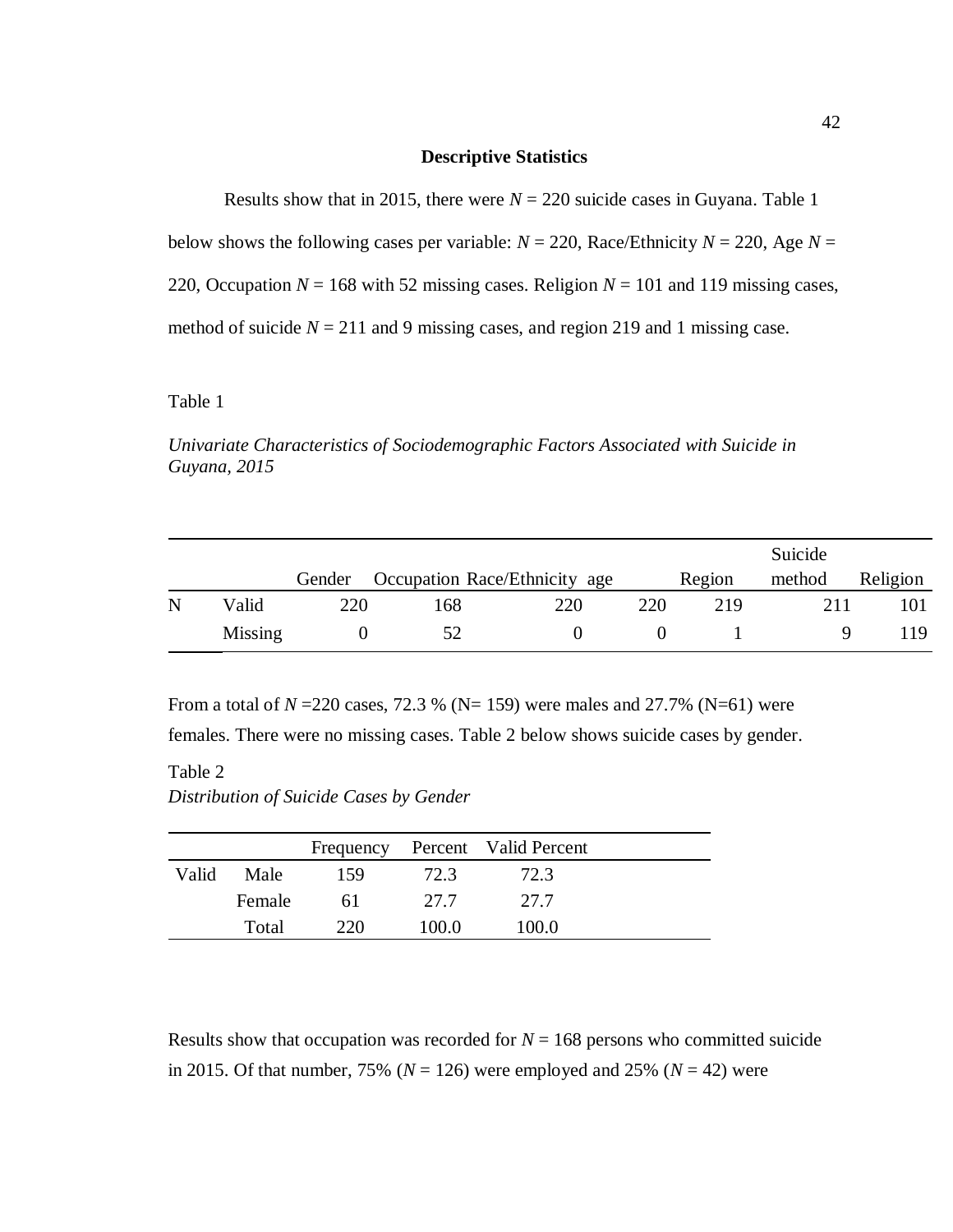unemployed. Missing cases represented 23.6% ( $N = 52$ ). Table 3 shows the number of suicide cases by occupation.

Table 3

*Distribution of Suicide Cases by Occupation*

|         |            | Frequency |       | Percent Valid Percent |
|---------|------------|-----------|-------|-----------------------|
| Valid   | Unemployed | 42        | 19.1  | 25.0                  |
|         | Employed   | 126       | 57.3  | 75.0                  |
|         | Total      | 168       | 76.4  | 100.0                 |
| Missing |            | 52        | 23.6  |                       |
| Total   |            | 220       | 100.0 |                       |

As far race/ethnicity is concerned, the Indo-Guyanese accounted for the highest percentage of suicide cases 81.4 % (*N*= 179). This was followed by other race/ethnicities 10% (*N*=22) and Afro-Guyanese 8.6 (*N*=19). Table 4 shows suicide cases by race/ethnicity

### Table 4

*Distribution of Suicide cases by Race/Ethnicity*

|                   | Frequency |       | Percent Valid Percent |
|-------------------|-----------|-------|-----------------------|
| Valid East Indian | 179       | 81.4  | 81.4                  |
| African           | 19        | 8.6   | 8.6                   |
| Other             | 22        | 10.0  | 10.0                  |
| Total             | 220       | 100.0 | 100.0                 |

Regarding religion, the Hindu religion was most predominant for suicide cases in 2015, and accounted for 49.5 % (*N*=50), followed by the Christians 35.6 % (*N*= 36), Muslim 8.9 % (*N*= 9), and 5.9 % of cases had no religion. There 54.1% (*N*=119) suicide cases missing. Table 5 shows the number of suicide cases by religion.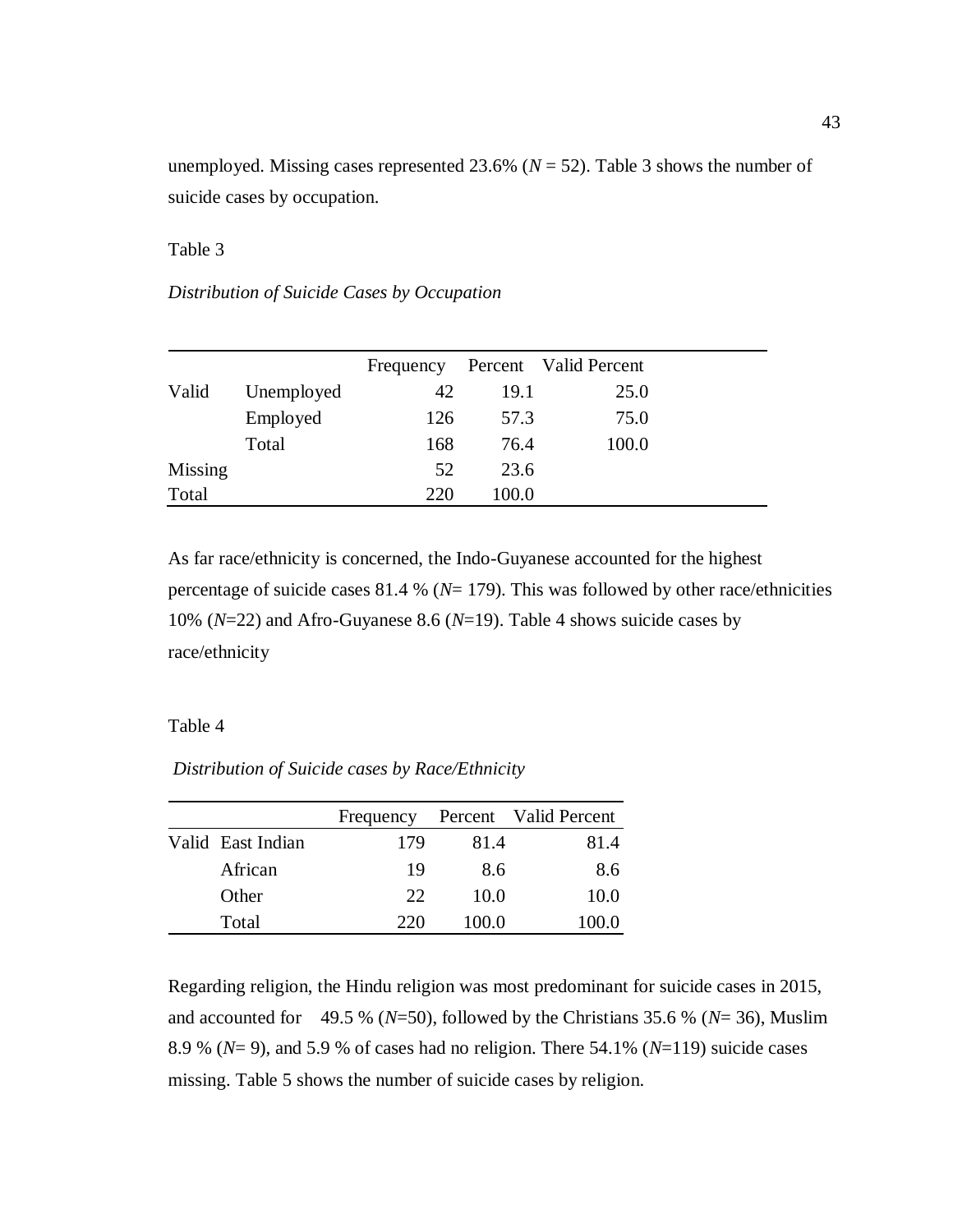|         |             |           |         | Valid   |  |
|---------|-------------|-----------|---------|---------|--|
|         |             | Frequency | Percent | Percent |  |
| Valid   | Christian   | 36        | 16.4    | 35.6    |  |
|         | Muslim      | 9         | 4.1     | 8.9     |  |
|         | Hindu       | 50        | 22.7    | 49.5    |  |
|         | No religion | 6         | 2.7     | 5.9     |  |
|         | Total       | 101       | 45.9    | 100.0   |  |
| Missing |             | 119       | 54.1    |         |  |
| Total   |             | 220       | 100.0   |         |  |

Further, The total number of suicide cases *N*= 220, and the 23-48 years old age group, 50% (*N*= 110) represented the highest amount, followed by the 0-22 years old 26.4%  $(N=58)$  and the > 48 years old 23.6% ( $N=52$ ). Table 6 shows suicide cases by age group.

# Table 6

*Distribution of Suicide Cases by Age*

|                  | Frequency |       | Percent Valid Percent |  |
|------------------|-----------|-------|-----------------------|--|
| Valid 0-22 years | 58        | 26.4  | 26.4                  |  |
| $23-48$ years    | 110       | 50.0  | 50.0                  |  |
| $>48$ years      | 52        | 23.6  | 23.6                  |  |
| Total            | 220       | 100.0 | 100.0                 |  |

Drank poison was the most common method of suicide 64.5 % (*N*=136), followed by hang self 32.7% (*N*=69), and other 2.8% (*N*= 6). Table 7 shows suicide cases by the method of suicide.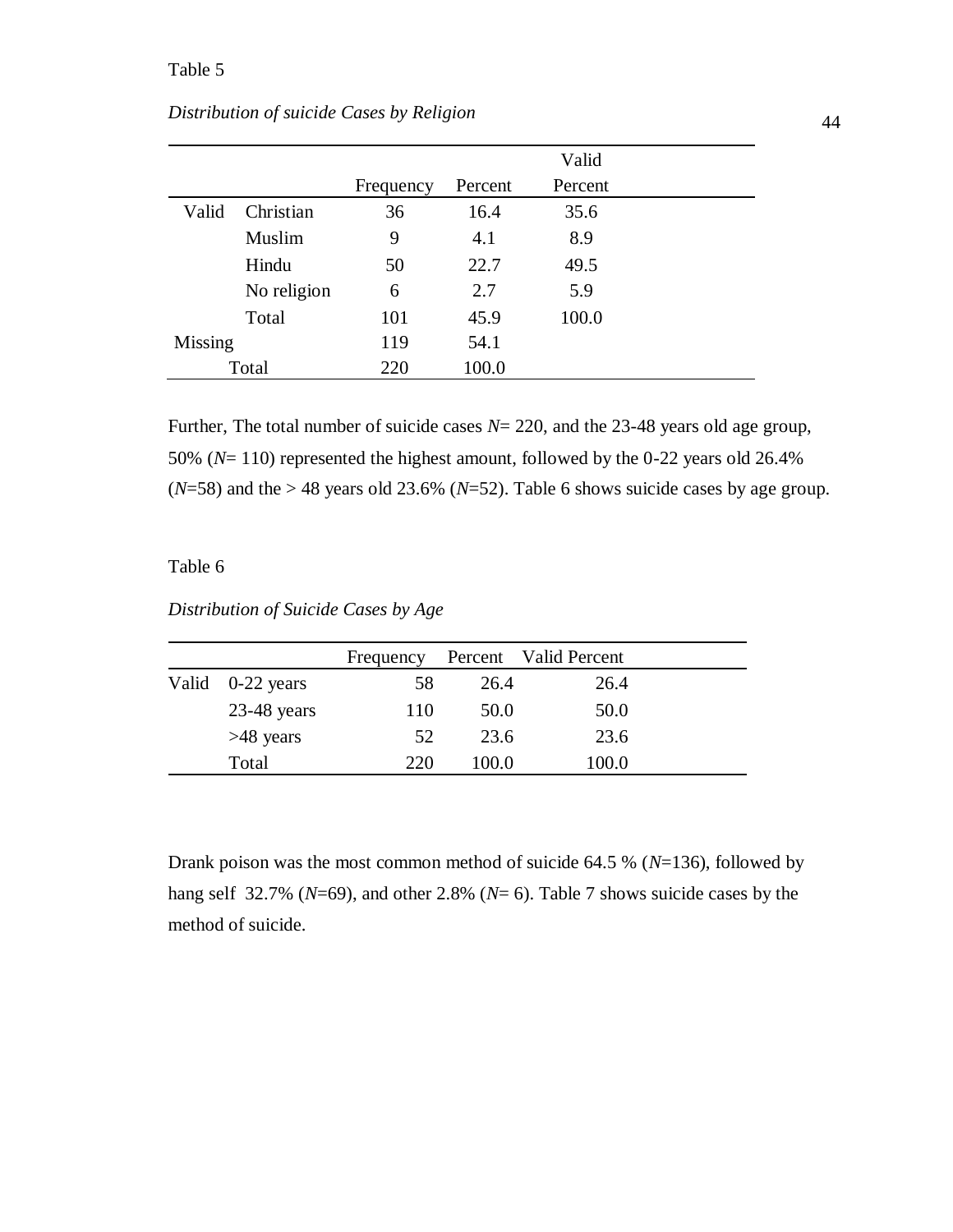# Table 7

| Distribution of Suicide Cases by Method of Suicide |  |  |
|----------------------------------------------------|--|--|
|                                                    |  |  |

|         |              | Frequency | Percent | <b>Valid Percent</b> |
|---------|--------------|-----------|---------|----------------------|
| Valid   | Drank poison | 136       | 61.8    | 64.5                 |
|         | Hang self    | 69        | 31.4    | 32.7                 |
|         | Other        | 6         | 2.7     | 2.8                  |
|         | Total        | 211       | 95.9    | 100.0                |
| Missing |              | 9         | 4.1     |                      |
|         | Total        | 220       | 100.0   |                      |

Regarding region, of the *N*= 219 recorded suicide cases by region, 40.6% (*N*= 89) was the highest for region 6 (East Berbice/Corentyne), followed by region 4 (Demerara-Mahaica), 23.7% (*N*= 52), region 3 (Essequibo Islands-West Demerara), 17.4% (*N*=38) region 2 ( Pomeroon-Supenaam) 13.2% (*N*= 29), region 5 Mahaica-Berbice 2.3 % (*N* =5) region 7 (Cuyuni Mazaruni 1.4% (*N* =3) and region 9 (Upper Takutu-Upper Essequibo), .5%  $(N=1)$  recorded the lowest. Table 8 shows number of suicide cases by region.

# Table 8

# *Distribution of Suicide Cases by Region*

|       |                        | Frequency |         | Valid   |  |
|-------|------------------------|-----------|---------|---------|--|
|       |                        |           | Percent | Percent |  |
| Valid | Pomeroon-Supenaam      | 29        | 13.2    | 13.2    |  |
|       | Essequibo Islands-West | 38        | 17.3    | 17.4    |  |
|       | Demerara               |           |         |         |  |
|       | Demerara-Mahaica       | 52        | 23.6    | 23.7    |  |
|       | Mahaica-Berbice        | 5         | 2.3     | 2.3     |  |
|       | East Berbice-Corentyne | 89        | 40.5    | 40.6    |  |
|       | Cuyuni-Mazaruni        | 3         | 1.4     | 1.4     |  |
|       | Upper Takutu-Upper-    |           | .5      | .5      |  |
|       | Essequibo              |           |         |         |  |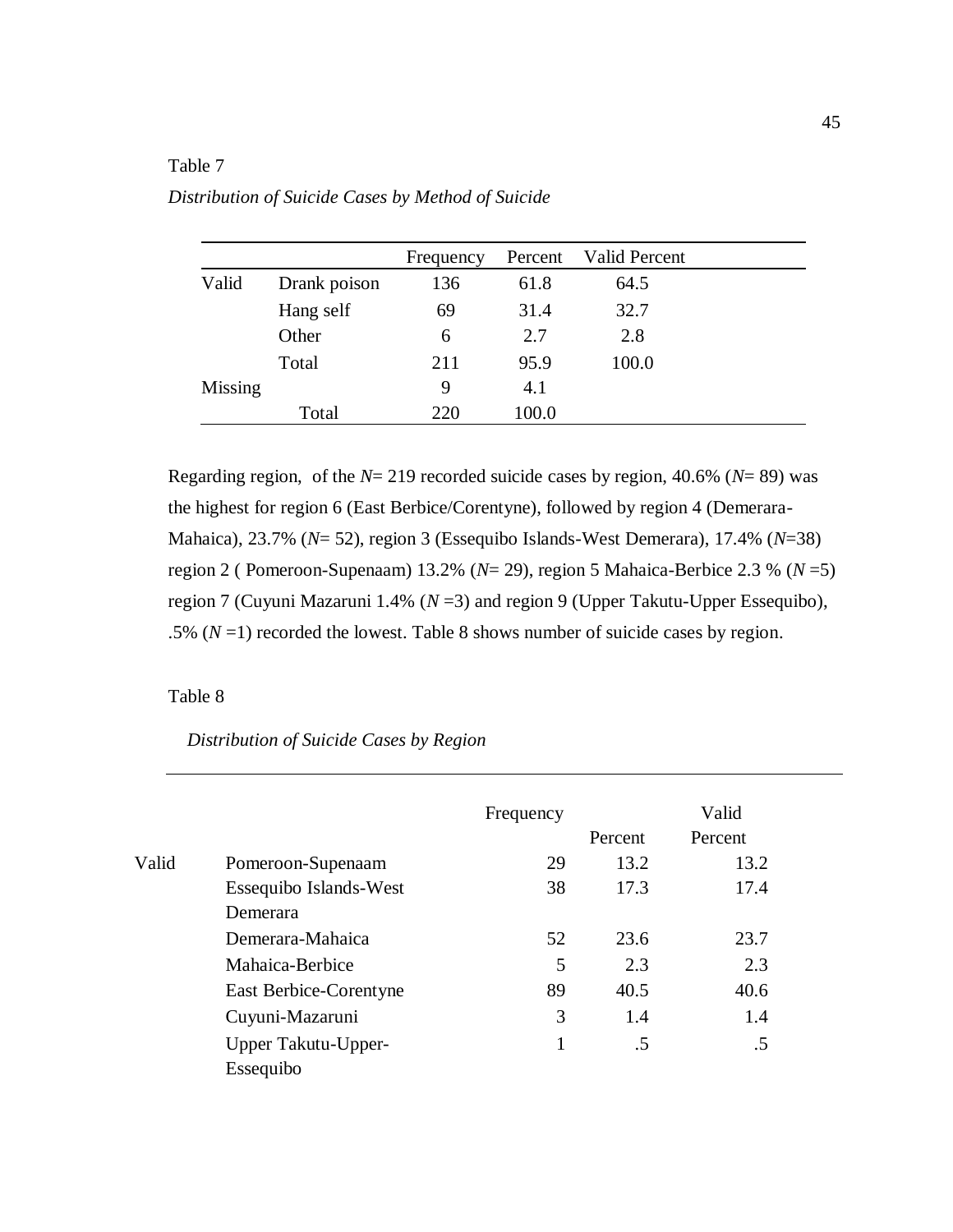| <b>Upper Demerara-Upper</b><br>Berbice |     | .9      | .9    |  |
|----------------------------------------|-----|---------|-------|--|
| Total                                  | 219 | 99.5    | 100.0 |  |
| <b>Missing</b>                         |     | $\cdot$ |       |  |
| Total                                  | 220 | 100.0   |       |  |

### **Results Per Research Question**

## **Research Question 1**

The first research question asked the following: Is there an association between the socio-demographic factors (age, gender, occupation, method of suicide and region) and suicide cases in  $\geq$ 15 years population in Guyana? Using the two-sample *z*-test, there was a statistically significant (*p<* 0.05) association between all the variables above and suicide cases (Table 9).

More specifically, the result for gender was statistically significant ( $z = 9.35$ ,  $p <$ .00001) with suicide cases being higher in males than females as noted in Table 9.

For occupation the result show that this was statistically significant ( $z = -9.16$ ,  $p <$ .00001, two tailed), with the number of suicide cases being higher in the employed than the unemployed.

The result was statistically significant for age group 0-22 vs 23-48 ( $z = -5.09$ ,  $p <$ .00001), and this recorded highest number of suicides, followed by the  $23-48$  vs  $> 48$  $(z=5.74, p<0.0001)$  in 2015. However, this was not statistically significant for the 0-22 vs  $>48$ , ( $z = 6.78$ ,  $p < .496$ ) which recorded the least number of suicide cases. (Table 9)

For method of suicide, the result was statistically significant for drank poison vs.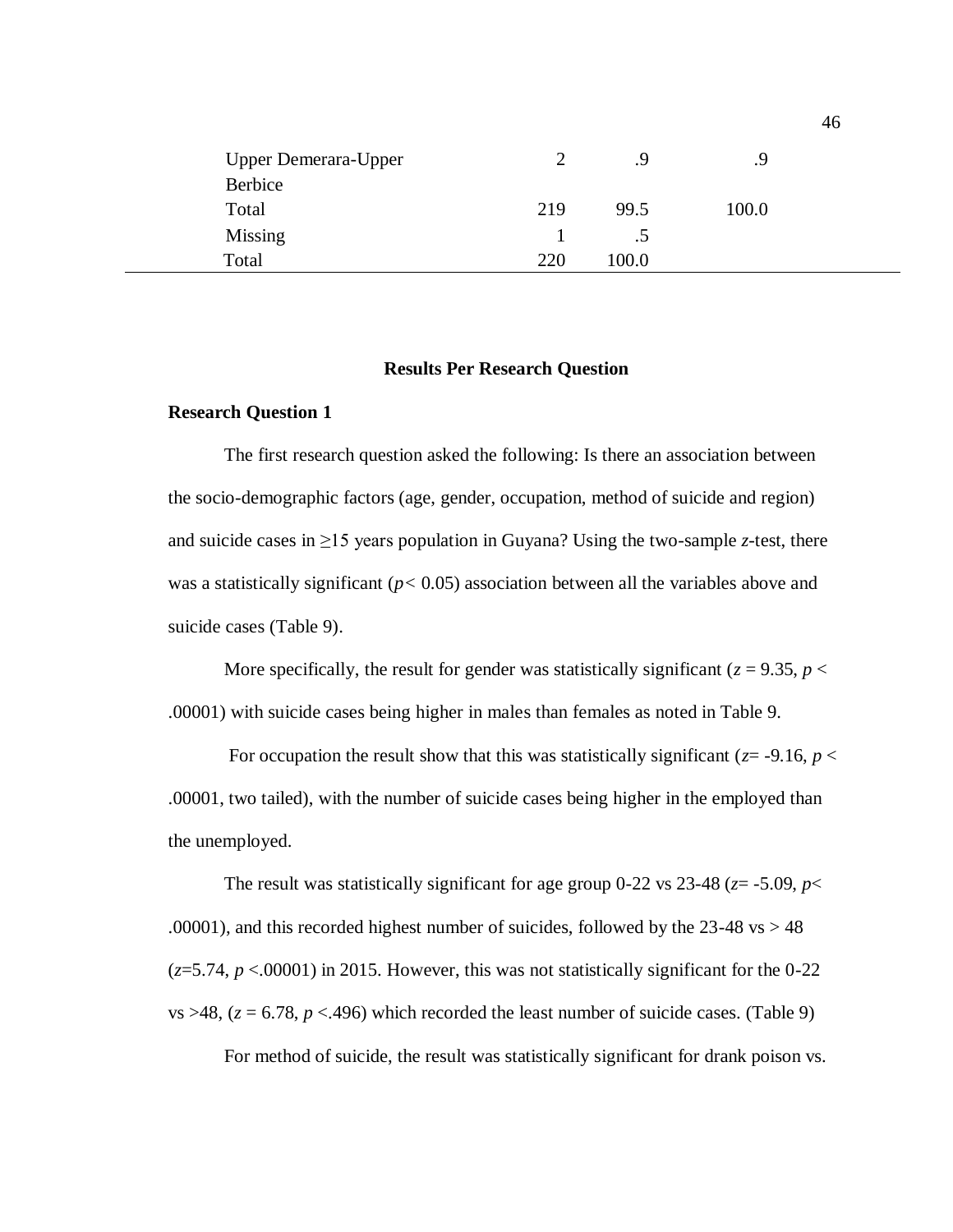hang self  $(z = 6.53, p < 0.0001)$  and this recorded the highest, followed by drank poison vs other  $(z = 13.41, p < 0.0001)$ . The least number of suicide cases occurred in the pair group hang self vs other  $(z=8.03, p<0.0001)$  as displayed in Table 9.

 The results for regions revealed that there was statistical significance for four regions namely: regions four (Demerara-Mahaica), five (Mahaica- Berbice), (*z* = 6.66, *p*  <.00001, two tailed), with regions six (East Berbice- Corentyne), and seven (Cuyuni-Mazaruni) ( $z = 9.88$ ,  $p < .00001$ ), recording the highest number of suicide cases in 2015. Regions four (Demerara- Mahaica), and five (Mahaica-Berbice), although significant, was marginal in comparison to the other pairs mentioned previously (Table 9).

 The regions that were not statistically significant included regions two and three (Pomeroon-Supenaam and Essequibo Islands-West Demerara) (*z* = -1.22, *p<* .222, two tailed), and regions nine and 10 (Upper Takutu-Upper Essequibo and Upper Demerara-Upper Berbice) ( $z = 1.05$ ,  $p < 29$ , two tailed). In pairwise comparisons, the least number of suicide cases occurred in regions nine (Upper Takutu-Upper Essequibo) and 10 (Upper Demerara-Upper Berbice). This was followed by regions two (Pomeroon- Supenaam) and three (Essequibo Islands-West Demerara). (Table 9).

 **Answer to Research Question 1.** According to the results above, the null hypothesis was rejected since the socio-demographic factors of age, gender, occupation, method of suicide and region were significantly associated with suicide in  $\geq$ 15 years population in Guyana.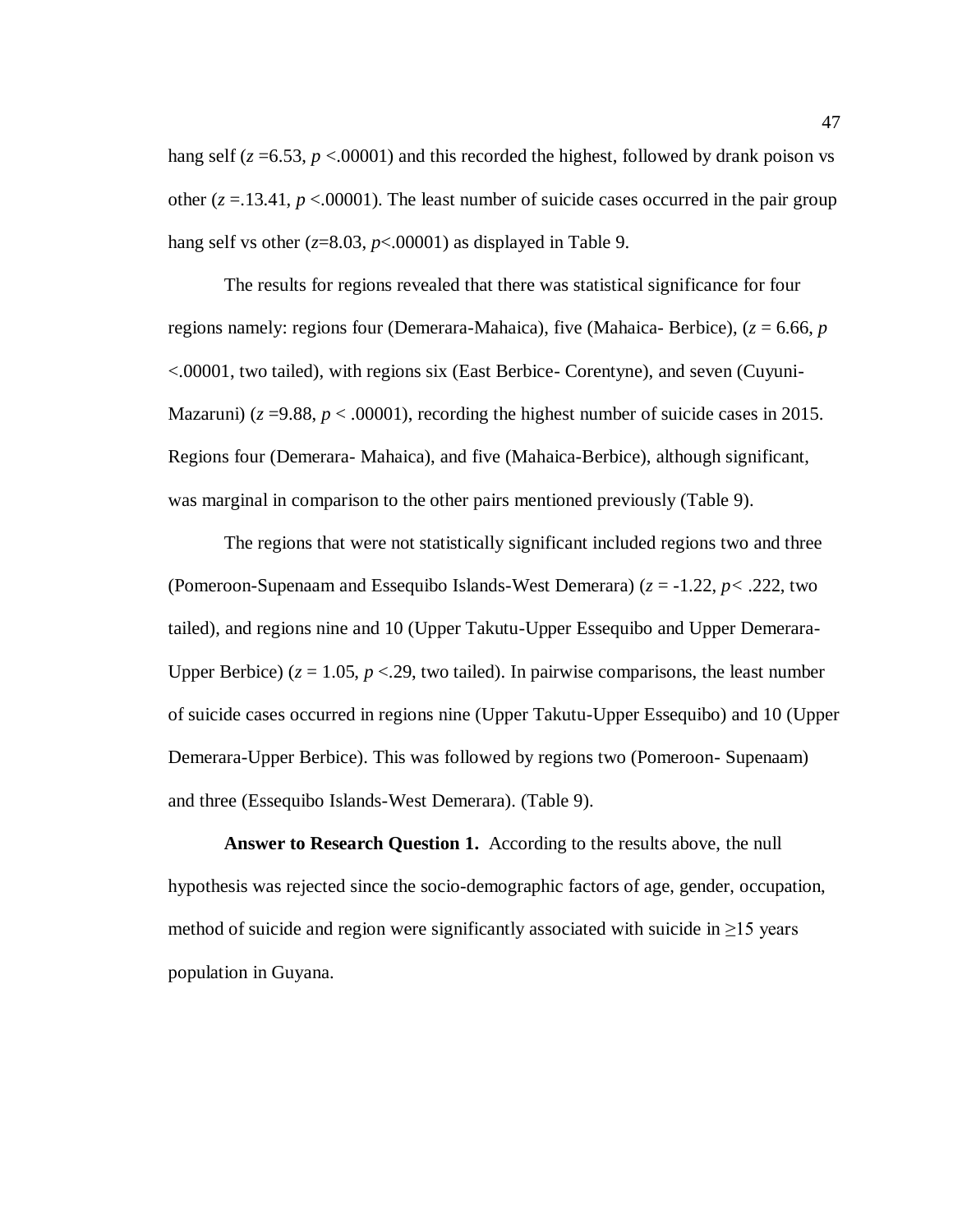# Table 9

*Comparison of Suicide Case Proportions by Gender, Age, Occupation, Method of Suicide and* 

*Region in Guyana (n = 220).*

| <b>Suicide Cases</b> | Sample          | Pairwise Multiple     | z value | $p$ value |
|----------------------|-----------------|-----------------------|---------|-----------|
| Proportion           | Proportion (SP) | Comparisons           |         |           |
| <b>Gender</b>        |                 |                       |         |           |
| Male                 | 0.723           | Males vs females      | 9.35    | < .00001  |
| Female               | 0.277           |                       |         |           |
| Age                  |                 |                       |         |           |
| $0 - 22$             | 0.264           | 0-22 vs. 23-48        | $-5.09$ | < .00001  |
| 23-48                | 0.5             | 0-22 vs. $>48$        | 0.678   | .496      |
| $>48$                | 0.236           | 23-48 vs. $>48$       | 5.74    | < .00001  |
| Occupation           |                 |                       |         |           |
| Unemployed           | 0.25            | Unemployed vs         | $-9.16$ | < .00001  |
| Employed             | 0.75            | employed              |         |           |
| <b>Method of</b>     |                 |                       |         |           |
| <b>Suicide</b>       |                 | Drank poison vs       | 6.53    | < .00001  |
| Drank poison         | 0.645           | hang self             |         |           |
|                      |                 | Drank poison vs       | 13.41   | < .00001  |
| Hang self            | 0.327           | Other                 |         |           |
|                      |                 | Hang self vs.         | 8.03    | < .00001  |
| Other                | 0.028           | other                 |         |           |
| <b>Regions</b>       |                 |                       |         |           |
| Pomeroon-            |                 |                       |         |           |
| Supenaam (2)         | 0.132           |                       |         |           |
| Essequibo            |                 | Region 2 vs region 3  | $-1.22$ | .22       |
| Islands-West         |                 |                       |         |           |
| Demerara (3)         | 0.174           |                       |         |           |
| Demerara-            |                 |                       |         |           |
| Mahaica (4)          |                 |                       |         |           |
| Mahaica-Berbice      | 0.237           | Region 4 vs region 5  | 6.66    | < .00001  |
| (5)                  |                 |                       |         |           |
| East Berbice-        | 0.023           |                       |         |           |
| Corentyne (6)        |                 |                       |         |           |
| Cuyuni-Mazaruni      |                 | Region 6 vs region 7  | 9.88    | < .00001  |
| (7)                  | 0.406           |                       |         |           |
| Upper (Takutu-       |                 |                       |         |           |
| Upper-Essequibo      | 0.014           |                       |         |           |
| (9)                  |                 |                       |         |           |
| Upper Demerara-      | 0.005           | Region 9 vs region 10 | 1.05    | .29       |
| Upper Berbice10)     | 0.009           |                       |         |           |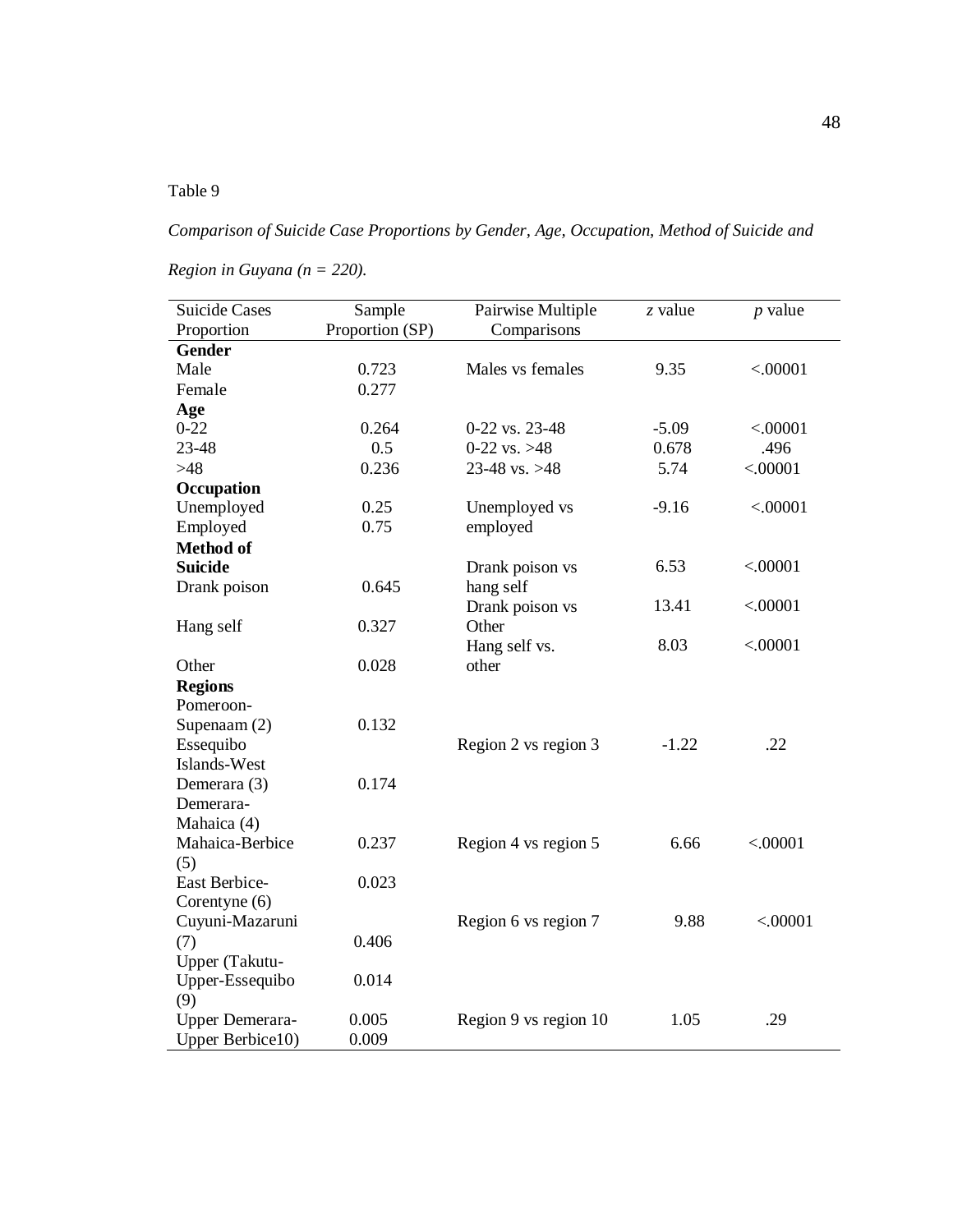## **Research Question 2**

 Is there a relationship between culture (assessed by race/ethnicity and religion) and suicide cases in the  $\geq$ 15 years population in Guyana? Using the two-sample *z*-test, there was a statistically significant  $(p < .05)$  association between race/ethnicity and religion and suicide cases (Table 10). The pairwise comparisons that were statistically significant and recorded the highest number of suicide cases were East Indians vs Africans (*z*= 15.35, *p* <.00001) and Hindu vs no religion (*z*= 6.923, *p* <.00001) for race/ethnicity and religion, respectively.

Next, East Indian vs other  $(z=15.03, p < .00001)$  recorded the second highest number of suicide cases for race/ ethnicity, similarly Christian vs no religion (*z*= 5.20, *p*  <.00001) recorded the second highest number of suicide cases for the pairwise comparisons for religion. Of significance, the race/ethnicity group, with the pairwise comparisons, East Indians vs Africans (*z*= 15.35, *p* <.00001) and East Indian vs other (*z*= 15.03, *p* <.00001) were more than three times higher than Christian vs no religion (*z*=5.50, *p* <.00001) and Christian vs Muslim (*z*= 4.561, *p* <.00001). Further, the pairwise comparisons that were statistically significant, but recorded the least number of suicide cases in 2015, were Christian vs Hindu ( $z = -1.99$ ,  $p \cdot .045$ ) and Muslim vs Hindu ( $z = -6.34$ , *p* <.00001) as noted in Table 10.

 **Answer to Research Question 2.** There was a significant relationship between culture (race/ethnicity, religion) and suicide cases in young people as well as the older population in Guyana. Therefore, the null hypothesis for RQ2 was rejected.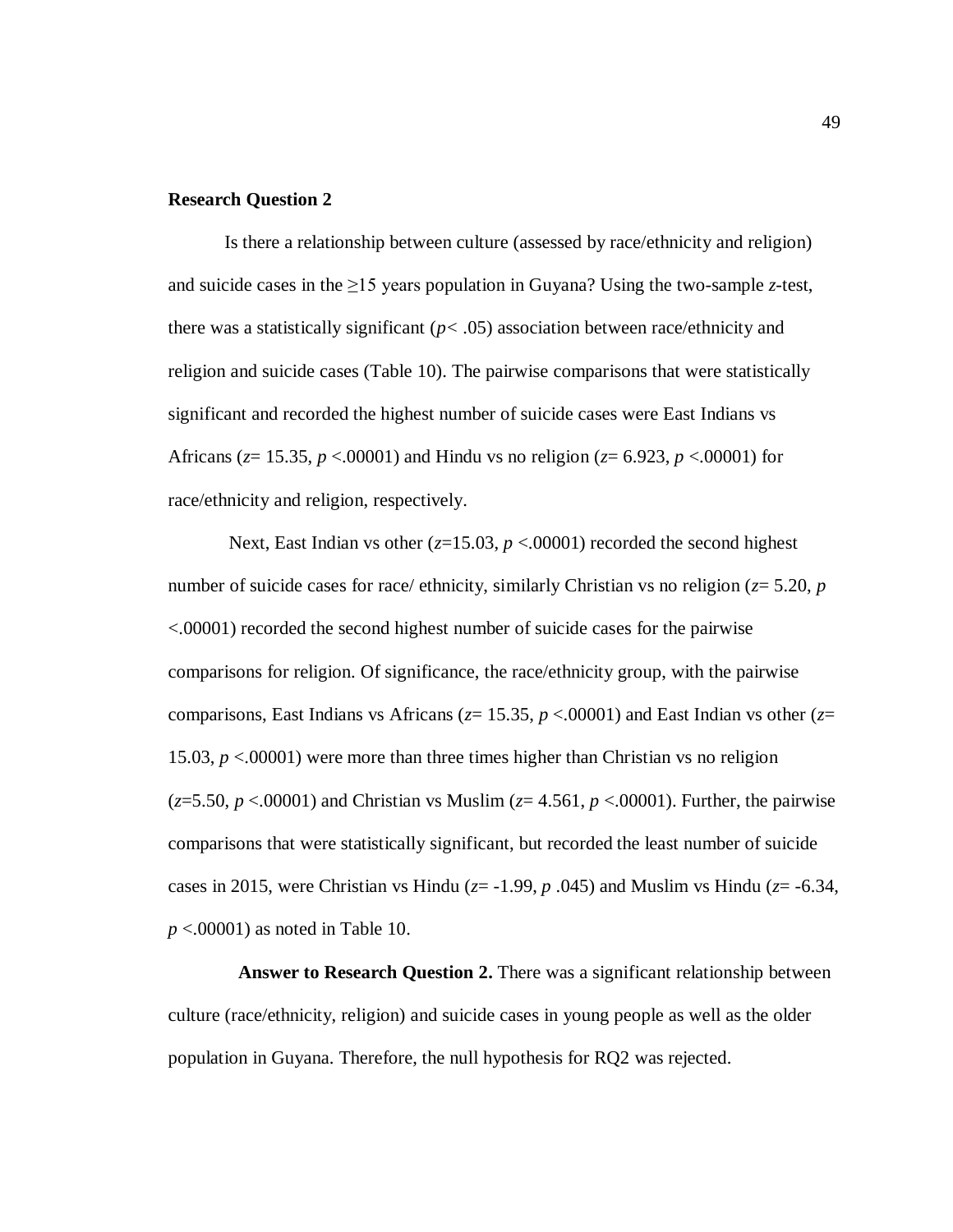### Table 10

*Comparison of Suicide Case Proportions by Culture (Race/Ethnicity and Religion) in Guyana* 

*(n=220).*

| <b>Suicide Cases</b> | Sample Proportion | Pairwise Multiple     | z value | $p$ value |
|----------------------|-------------------|-----------------------|---------|-----------|
| Proportion           | (SP)              | Comparisons           |         |           |
| Race/ethnicity       |                   |                       |         |           |
| East Indian          | 0.814             | E. Indian vs. African | 15.35   | < .00001  |
| African              | 0.086             | E. Indian vs. Other   | 15.03   | < .00001  |
| Other                | 0.10              | African vs. Other     | $-0.51$ | < 61006   |
| <b>Religion</b>      |                   |                       |         |           |
| Christian            | 0.356             | Christian vs. Muslim  | 4.561   | < 00001   |
| <b>Muslim</b>        | 0.089             | Christian vs. Hindu   | $-1.99$ | .045      |
| Hindu                | 0.495             | Christian vs. No Rel. | 5.20    | < 00001   |
| No religion          | 0.059             | Muslim vs. Hindu      | $-6.34$ | < 00001   |
|                      |                   | Muslim vs. No Rel.    | 0.814   | .417      |
|                      |                   | Hindu vs. No Rel.     | 6.923   | < .00001  |

# **Research Question 3**

 Is there an association between the socio-demographic factors (age, gender, occupation, and region) and culture, and the method of suicide in the  $\geq$ 15 years population in Guyana?

For research question three, I conducted binomial/binary logistic regression having as predictors age, gender, occupation, region, race /ethnicity and religion and the outcome variable was method of suicide (nominal binary variable poison vs hanging). The following assumptions :(a) dependent variable must be dichotomous, (b) one or more independent variable which must be continuous or categorical, and (c) independence of observations (Lund Research, 2018) were met. After conducting several regression analyses using different combinations of the predictors, the best model to significantly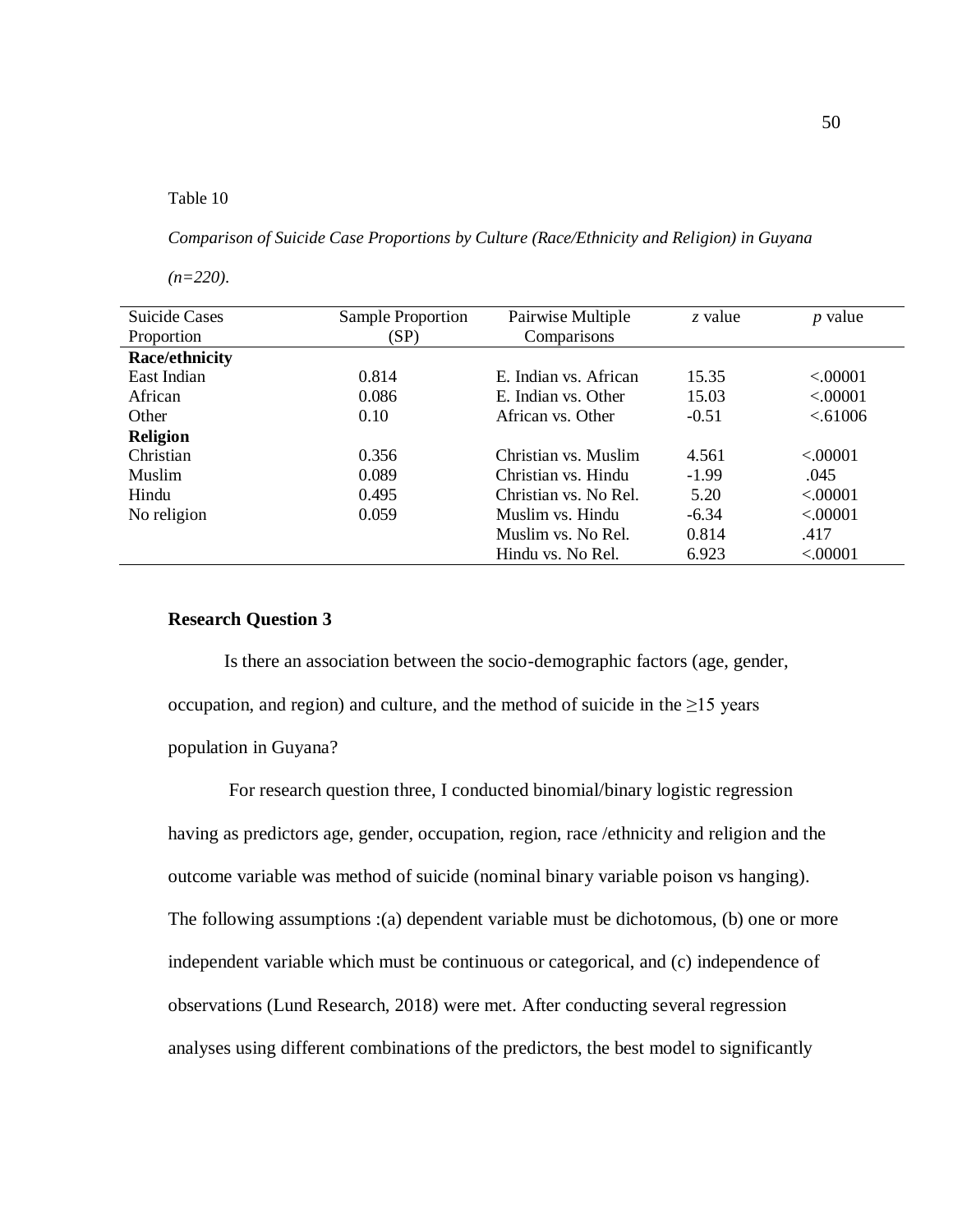predict method of suicide was the one having as predictors gender and age. More specifically, there was no evidence for lack of fit for this model according to Hosmer and Lemeshow's test  $(p = .402)$  although it had a relatively poor predictive ability (Nagelkerke  $R^2 = .067$ )

 According to the regression results (Table 11), males had 3.1 times the odds to commit suicide by hanging instead of drinking poison compared to females (*OR*: 3.1, 95%*CI*: 1.5-6.7, *p* <0.004). Therefore, the null hypothesis for RQ3 was rejected. Table 11

*Binomial Logistic Regression for Method of Suicide (Dependent variable) with Predictors Age and Gender.*

|  |                                             |          |      |        |    |      |            | 95% C.I.for OR |       |
|--|---------------------------------------------|----------|------|--------|----|------|------------|----------------|-------|
|  |                                             | B        | S.E. | Wald   | df | D    | Odds Ratio | Lower          | Upper |
|  | Step 1 <sup>a</sup> Males vs. Females 1.135 |          | .389 | 8.504  |    | .004 | 3.112      | 1.451          | 6.676 |
|  | Age                                         |          |      | 1.749  | 2  | .417 |            |                |       |
|  | Constant                                    | $-1.516$ | .451 | 11.306 |    | .001 | .220       |                |       |

a. Variable(s) entered on step 1: Gender, Age

## **Summary**

In Section 3 the results and findings of my doctoral study are displayed. This research study collected data from the Guyana Ministry of Public Health, and examined the sociodemographic factors associated with suicide cases in the  $\geq$ 15 years population in Guyana. The dependent variable was suicide cases and the independent variables included age, gender, occupation, region, method of suicide. It was also important to examine culture (race/ ethnicity, religion), since this is considered to play a significant role in suicide, according to the literature. According to the results of the study, the socio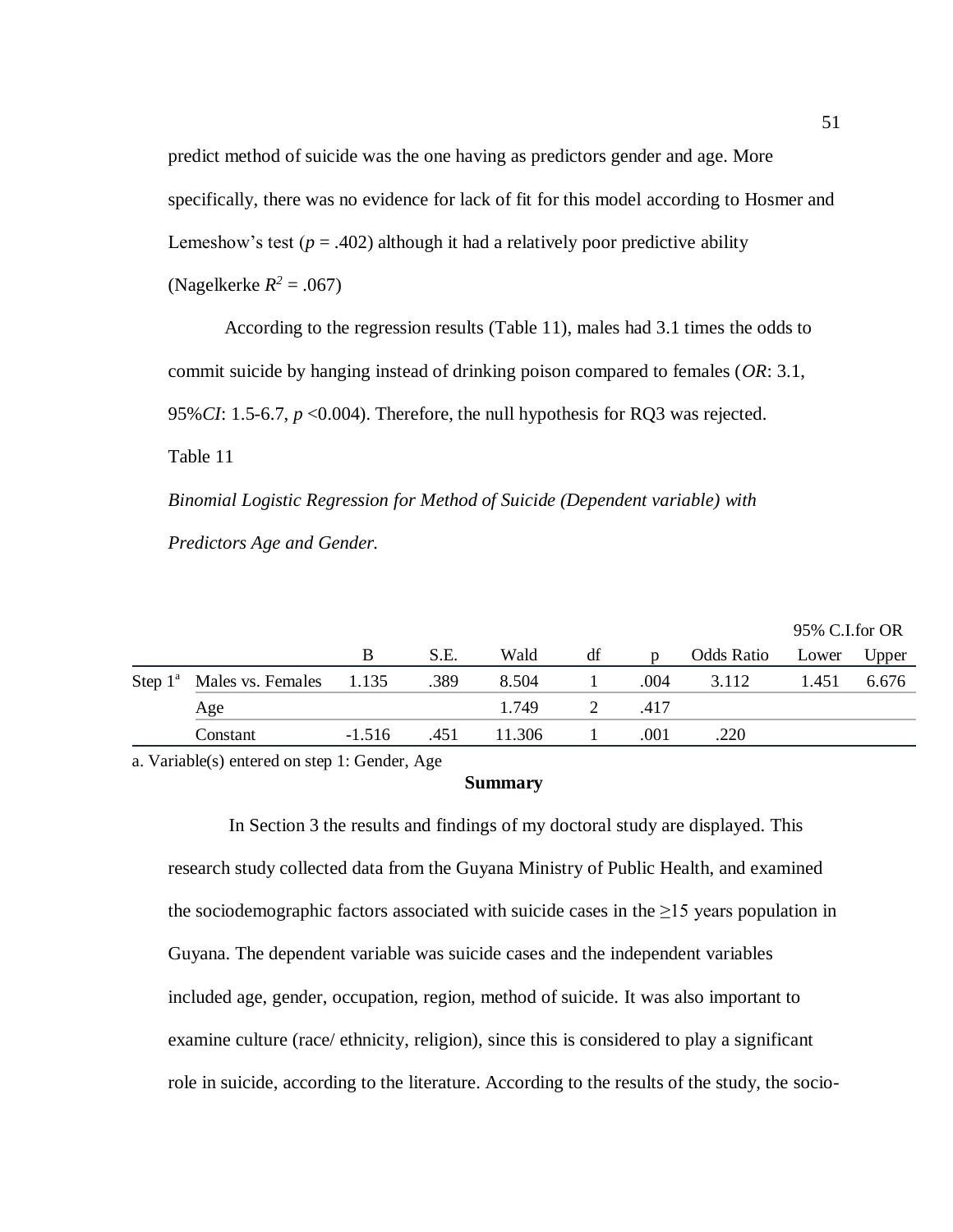demographic factors of age, gender, occupation, method of suicide and region, as well as race/ethnicity and religion were significantly associated with suicide in the young and older population in Guyana. In addition, males had 3 times the odds to commit suicide by hanging instead of drinking poison compared to females (*OR:* 3.1, 95% *CI:* 1.5-6.7*, p <*.004).

A detailed analysis and interpretation of findings of this doctoral study is the topic of section 4. In the next section the areas presented are the purpose, key findings and interpretation, limitations, recommendations and conclusion which are relevant to the doctoral study.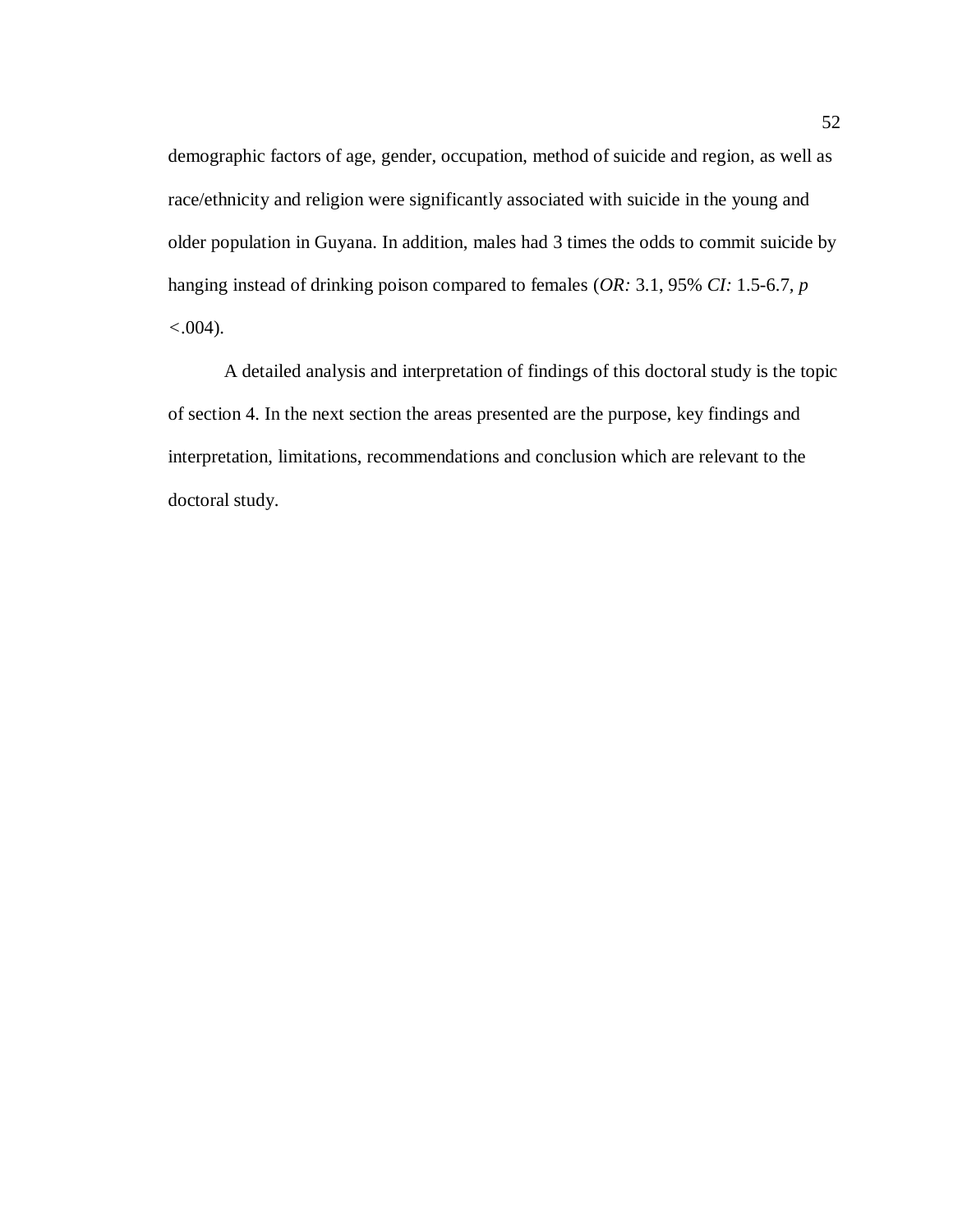Section 4: Application to Professional Practice and Implications for Social Change

 The purpose of this quantitative cross sectional study was to investigate the association between the sociodemographic factors (age, gender, occupation, region, and method of suicide) and culture (race/ethnicity and religion) and suicide cases in the  $\geq$ 15 years population in Guyana. Also, I explored the association between the factors above and methods of suicide in this population group.

 The findings of the two sample *z* test revealed that there was a statistically significant relationship between sociodemographic factors as well as culture and suicide. Also, regarding method of suicide, males had 3.1 times the odds to commit suicide by hanging instead of drinking poison compared to females. Section 4 includes interpretation of findings, limitations of study, recommendations for further study, implications for professional practice and positive social change.

# **Interpretation of Findings**

### **Findings to Literature**

Findings suggested that the sociodemographic factors (age, gender, occupation, region, method of suicide) are associated with suicide. Also, culture (as measured by race /ethnicity and religion are associated with suicide. The following subsections present findings broken down by variables including age, gender, occupation, race/ethnicity, religion, method of suicide and region.

 **Age groups.** The 0-22 years age group recorded the second highest number of cases (26.4%) that committed suicide in 2015 and the 23-48 years old (50%), recorded the highest number of suicide cases. The Guyana Ministry of Public Health data show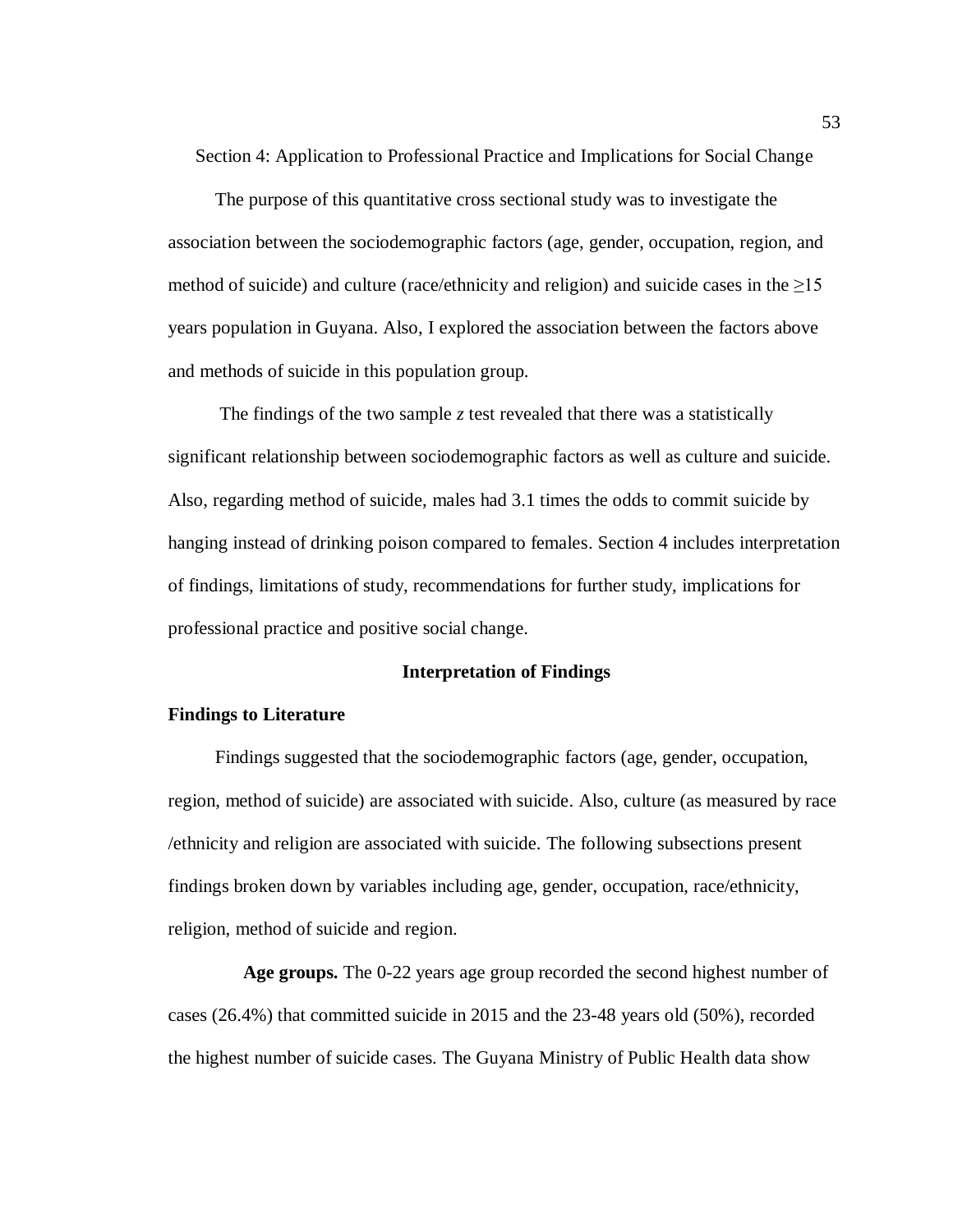that the aforementioned age group, represented the working population who were employed in the low to middle income category, had more access to lethal methods of suicide (pesticide) because of the type of occupation (labourers, farmers) they were employed in (Ministry of Public Health Statistics Unit, 2015). Next, according to the director Mental Health, U. Richmond (personal communication, January 15, 2020) "the 23-48 years age group have poor coping skills, are involved in impulsive suicide, and they model previous examples of persons who commit suicide" . She also claimed that the East Indian race/ethnicity who are vulnerable to suicide, is predominant in this category. Globally, 78% of suicide occurred in low to middle income countries and suicide was the second leading cause of death among the 15-25 years old in these countries (WHO, 2017). Next, Guyana's National Suicide Prevention Plan 2015-2020 (2014) claimed suicide was the leading cause of death among young people aged 15-24 years. The most affected age group was 20-49 years (50%) followed by individuals 13-19 years (16.6%) and greater than 50 years of age (16.6%). (National Suicide Prevention Plan 2015-2020, 2014). Other studies which claimed that young people were greatly impacted by suicide included (Quinlan-Davidson, Sanhueza, Espinosa, Antonio, Cejudo-Escamilla, and Maddleno, 2014; Behmanehsh Poor, Tabatabaei, & Bakhshani, 2014).

 **Gender.** The results of this study show that 72.3 % of males committed suicide in 2015. In Guyana, this occurs because men are more involved in the farming occupation and have access to pesticides, also they are involved in impulsive suicide. This was consistent with a research done by Rhodes, Boyle, Bridge, Sinyor, Links, Tonmyr, Szatmari, 2014), which claimed suicide rates are two to three times more in males than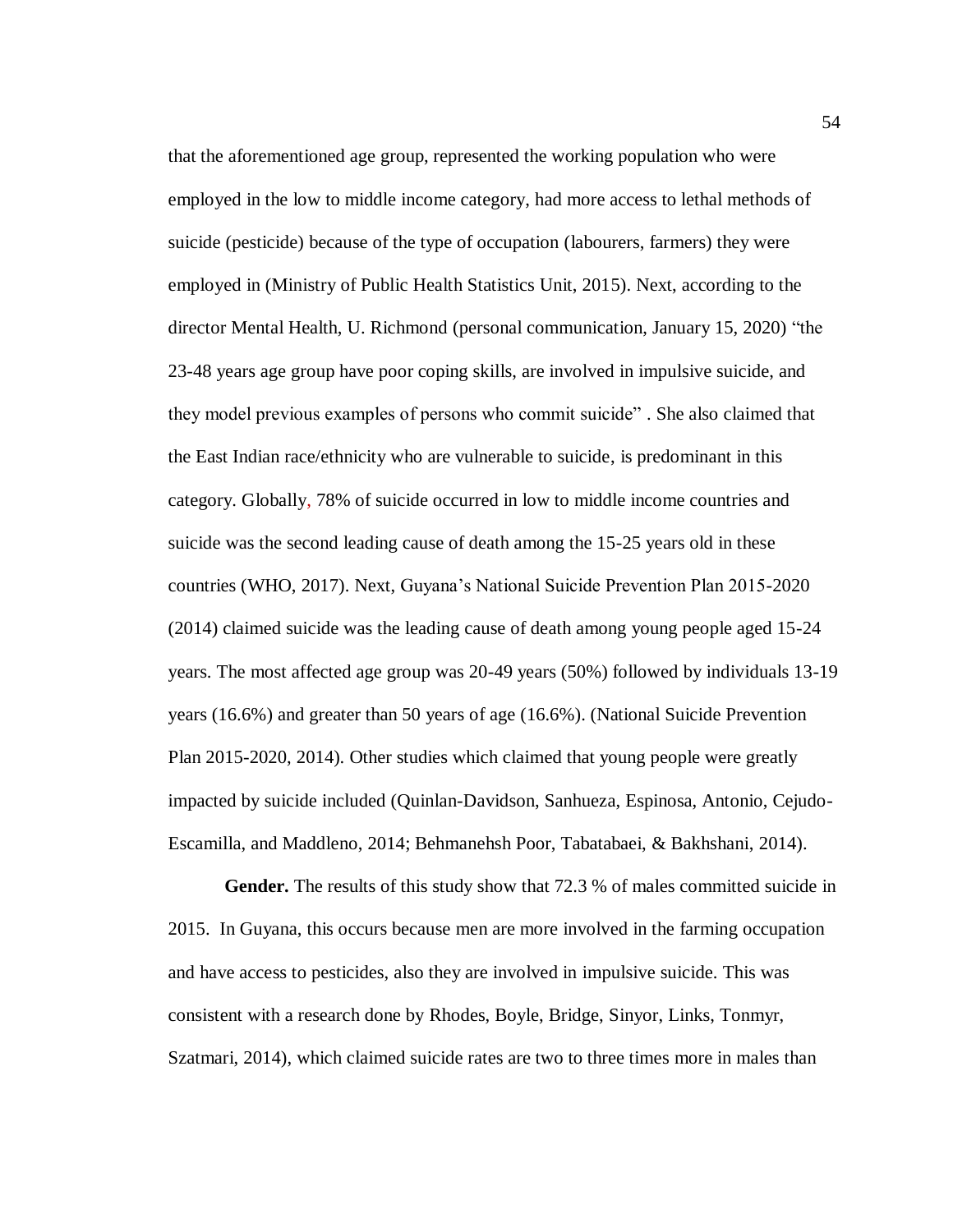females in countries with a good data system. Also, a study done in Ecuador revealed that men were three times more likely to die from suicide (5.3 in women, 13.3 in males). (Chachamovich, Haggarty, Cargo, Hicks, Kirmayer, and Turecki, 2013). Further research has shown that 79% of all male deaths in the US, were due to suicide (Suicide Awareness Voices Education, 2018). My research study was also supported by the findings of the National Suicide Prevention Plan 2015-2020, 2014), which postulated that males committed suicide more frequently 4:1.

**Occupation.** Results show that the employed accounted for 75% of suicide cases in 2015. My study was consistent with the findings of Behmanehsh Poor, Tabatabaei,  $\&$ Bakhshani (2014) which claimed that suicide mostly occurred in the low to middle income groups which included the self-employed and housewives. However, this contrasted with the findings of Chachamovich, Haggarty, Cargo, Hicks, Kirmayer, and Turecki (2013). The authors claimed that suicide affect persons from different backgrounds, socio-economic status, and educational achievement. This is also consistent based on the literature review confirming that suicide is a major public health issue and it occurs in both the developed and developing countries, irrespective of socioeconomic status, colour, class, or creed. Chachamovich, Haggarty, Cargo, Hicks, Kirmayer, and Turecki, (2013 para, 5). Future research is necessary to understand the reasons for these discrepancies regarding the association between employment status and suicide.

 **Race/ethnicity.** Results revealed that the East Indian population accounted for 81.4% of suicide cases in 2015, other race/ethnicities had less cases of suicide. This may be explained by the authors Lacey, Powell Sears, Crawford, Matusko, and Jackson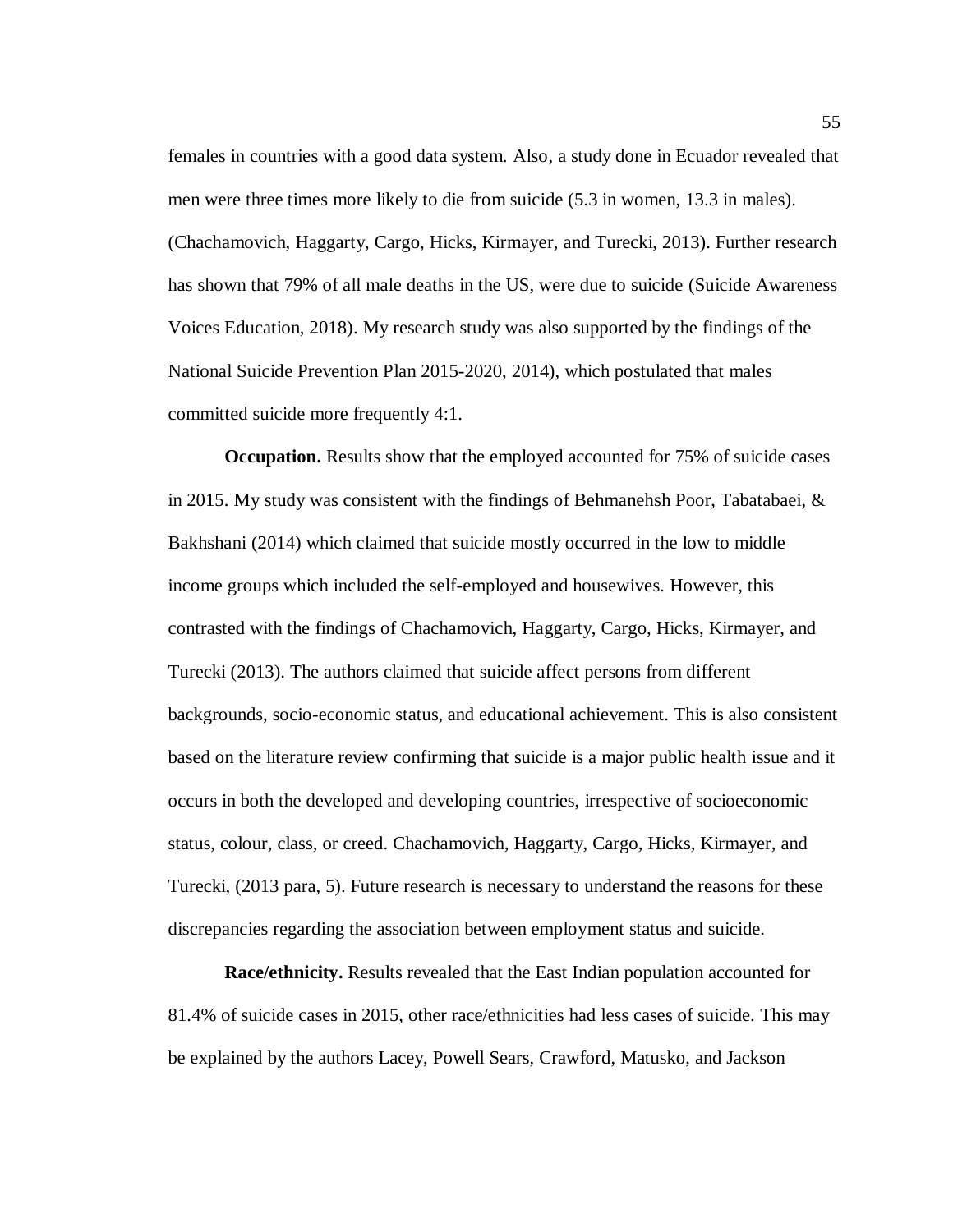(2016), which claimed that among the various race/ethnicity groups in Guyana, depressive disorders were the highest amongst the East Indian population. However, Edwards (2016) claimed that the Afro-Guyanese are more "hostile and repressive", open in conversation and that may be suggestive of them committing suicide less than the East Indian race/ethnicity. These contradictory results indicate the need of further research on the impact of race/ethnicity on suicide in Guyana.

 **Religion and suicide.** My study results show that 49.5% of suicide cases that occurred in 2015 were from the Hindu religion followed by the Christian religion with 35.6%. Firstly, it is important to note that the East Indian group predominantly contributed to the number of suicide cases in 2015, and in terms of religion the Hindu group contributed significantly to suicide in 2015. Therefore, there seems to be an inherent link of the East Indians into Hinduism. Thus, according to a research study done in Guyana, depressive disorder was more prevalent in the East Indian population than any other group (Lacey, Powell Sears, Crawford, Matusko, & Jackson, 2016). Further when slavery was abolished in 1838, plantation owners imported East Indians from the lowest castes of India as indentured servants, and they were relegated to the status lower than freed African slaves (Rawlins, 2018). There are studies which claimed that ethnic/racial religious characteristics protect people against suicide or increase persons' vulnerability to suicide and suicide ideation (Lawrence et. al 2016; Snarr, Heyman & Slep, 2010). Further analysis needs to be done to understand the reasons for this association. However, the results of the present study suggest that there is a link between culture and suicide.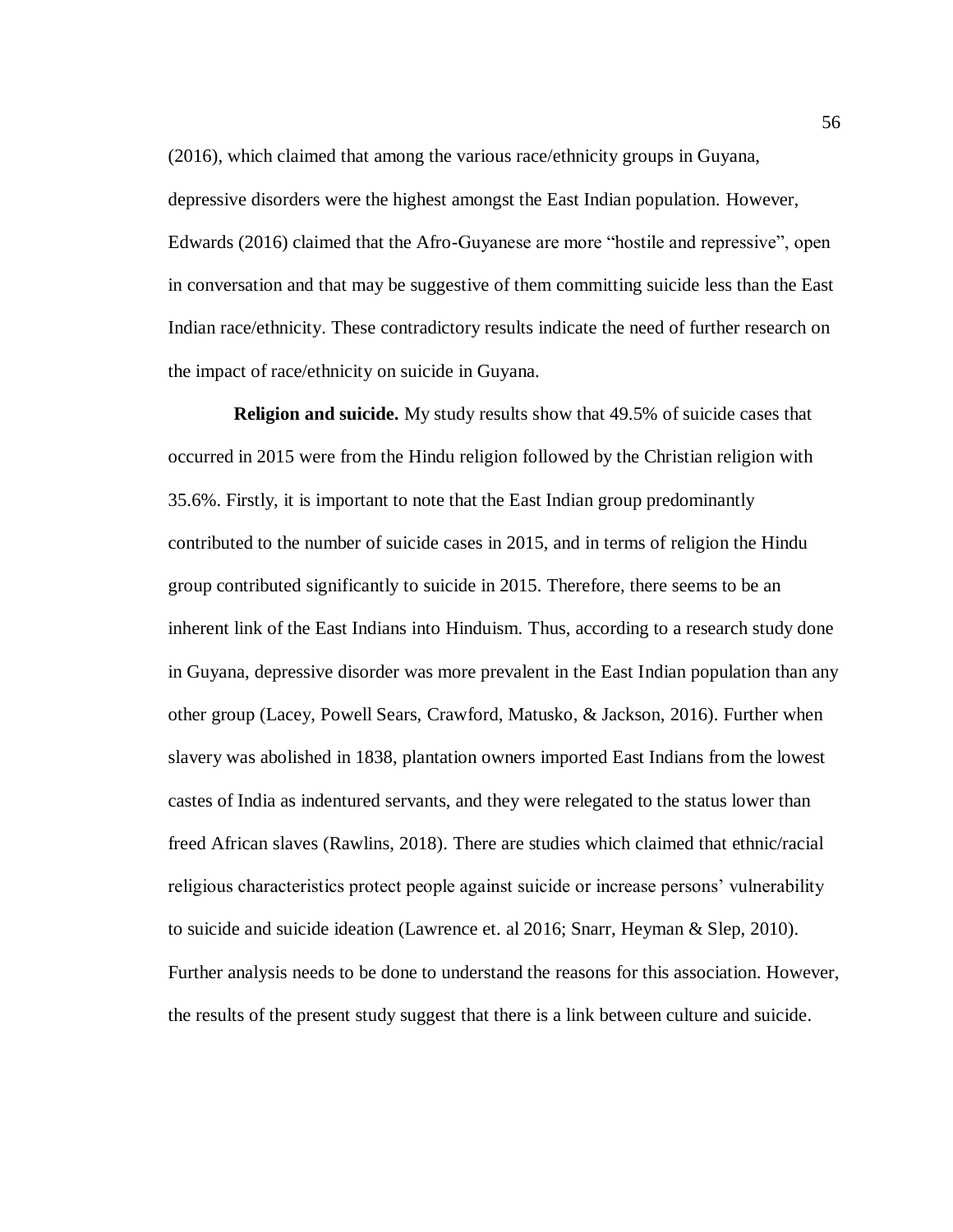**Method of suicide**. According to my results, ingestion of poison accounted for 64.5% being the most common method of suicide. This is in accordance to the findings of Henry (2015), who claimed that pesticides was the most common method of suicide due to the fact that they are easily accessible and there is no control to the purchase of this poison. On the other hand, regression analysis revealed males were 3.1 times more likely to commit suicide by hanging, instead of drinking poison compared to females. This was consistent with a study done in Asia by Wu, Cheng, and Yip, (2012), which claimed that recent trends in suicide reflect the sociocultural, economic and religious situations in countries and as such the method may not be equal for all sex and age subgroups. Additionally, research has shown that persons who have access to lethal methods of suicide based on their occupation commit suicide more than those who do not have access and as such, this should be controlled. (Milner, Witt, Maheen, & LaMontagne, 2017). Males in Guyana chose this specific pesticide because of their occupation involves more of farming, and they use pesticides regularly in the fields because it is easily accessible and there are no laws restricting the purchase of this product.

 **Region and suicide.** The study results show that in 2015, 40.6% of the suicide cases occurred in region 6 (East Berbice, Corentyne), followed by region 4 (Demerara, Mahaica), and region 3 (Essequibo Islands, West Demerara). My study is consistent with the article which claimed that suicide tend to be higher in the rural areas than the urban (Fox News world, 2014). However, the study results did not share similar findings to that of the National Suicide Prevention Plan 2015-2020 (2014) which claimed that the highest suicide rate was in region # 2 (Pomeroon- Supenaam) (52.7/100,000) followed by region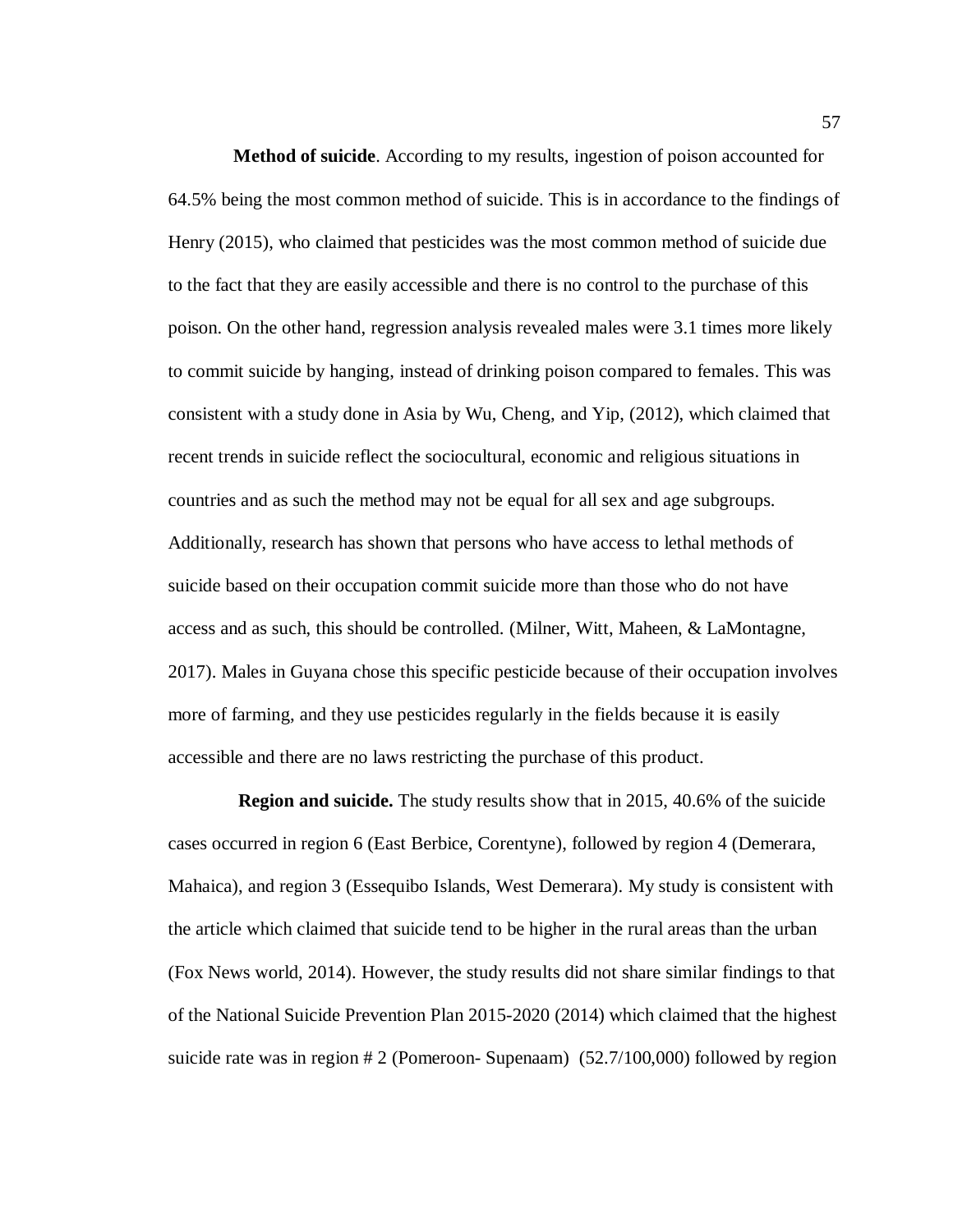#6 (East Berbice-corentyne) (50.8%) and region #3 (East Berbice-Corentyne)(37.3%). Further studies need to be done to establish why suicide is higher in certain regions when compared to others.

## **Findings to SEM Theoretical Framework**

I applied the SEM framework as indicated by CDC (2015) to comprehensively address suicide which is a major public health concern. This research study addressed multi-levels namely: individual, interpersonal, organizational, community, and policy to account for the sociodemographic factors associated with suicide in adolescents and young people in Guyana.

 **Individual.** Suicide tends to affect people from the low to middle income group, self-employed individuals as well as housewives, low educational achievers who are likely to be young people. (Behmanehsh Poor, Tabatabaei, & Bakhshani, 2014). Additionally, suicide affect persons from different backgrounds, socioeconomic status and educational attainment (Chachamovich, Haggarty, Cargo, Hicks, Kirmayer, and Turecki, 2013). This suggest the need for focused attention to screening of these individuals so that they can receive the appropriate care. However, the National Suicide Prevention Plan 2015-2020 (2014), claimed that equal attention need to be given to mental and physical health and this will help in the management of care for people who self-harm. The call was also made for 24-hour response for persons who have mental health issues. Future investigators need to develop individualized suicide plan for the various sociodemographic factors namely: age, sex, race/ethnicity religion, method of suicide and region. Additionally, individuals need to be taught educational and life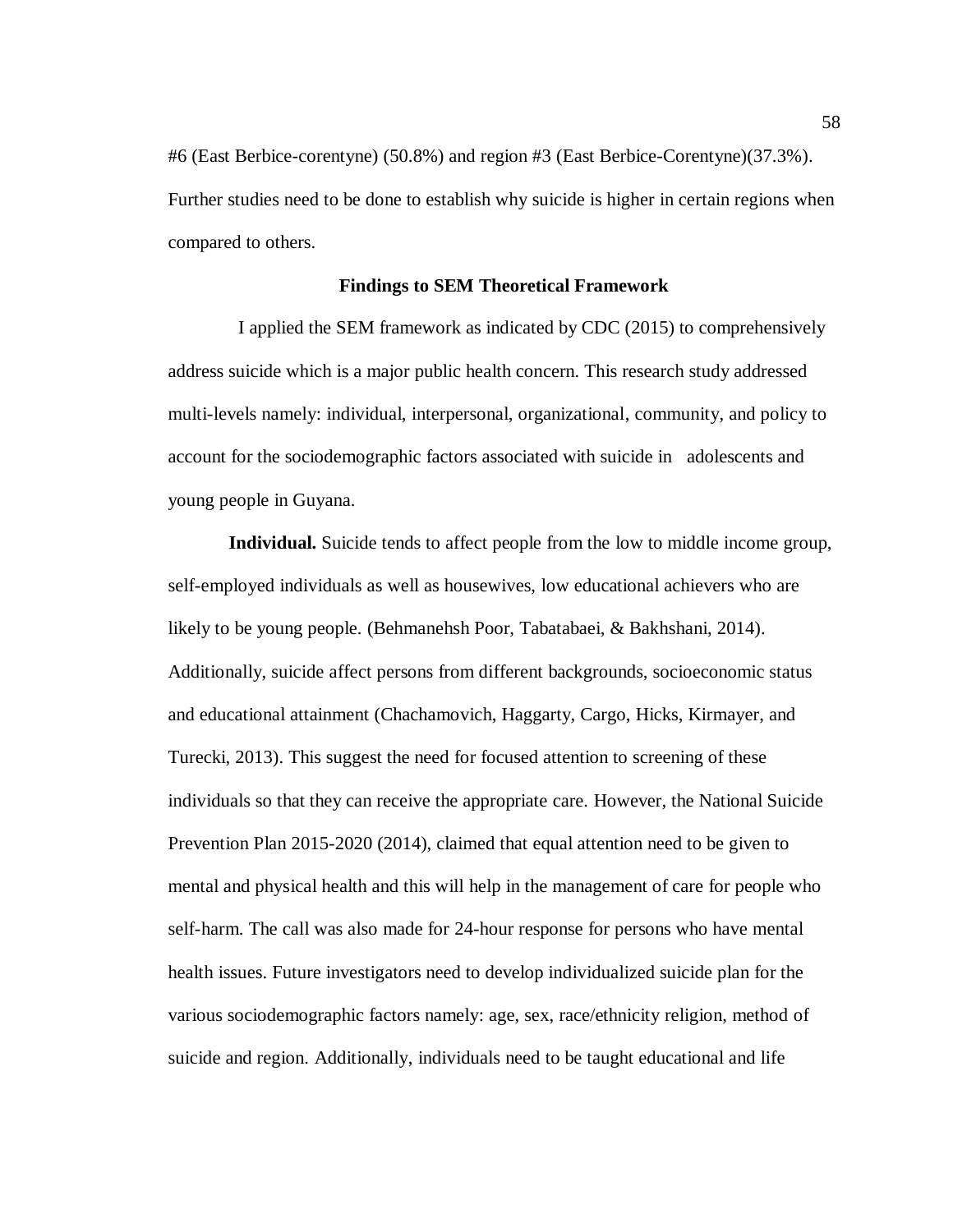training skills divert their thinking and help them to understand their worth, as noted earlier in this research.

 **Interpersonal**. In Guyana, some adolescents and youths do not feel comfortable to express their feelings or emotions to their parents or other family members. Research done on a focus group in Guyana show that some adolescents and youths commit suicide due to gaps in communication in the homes and beyond (Lack of communication contributes to suicide in Guyana, 2016). The article cited isolation from partners, families and friends, as contributory factors. A comparison was made with another group who had closer families ties and they were referred to as having a sense of purpose, security, and connectedness (Lack of communication contributes to suicide in Guyana, 2016). For example, there should be mentoring and peer programs geared towards reducing conflicts, training in problems solving skills and promoting healthy relationships. Future investigations need to be done to include marital status or spousal relationships in the sociodemographic factors associated with suicide.

 **Organizational.** Based on this study, when suicide hit Guyana in 2015, it mostly affected persons who were employed in the lower income group, and those who had access to lethal methods of suicide such as poison. Ingestion of poison especially pesticides was the most common method in the farming occupation, because this is easily accessible across the 10 regions in Guyana and, there is little control over procurement of this poison (Henry, 2015). Restricting access to common methods of suicides including poisons is necessary in the prevention of suicide. (Guardian News, 2018). National Suicide Prevention Plan 2015-2020 (2014) claimed that suicide risk by occupation may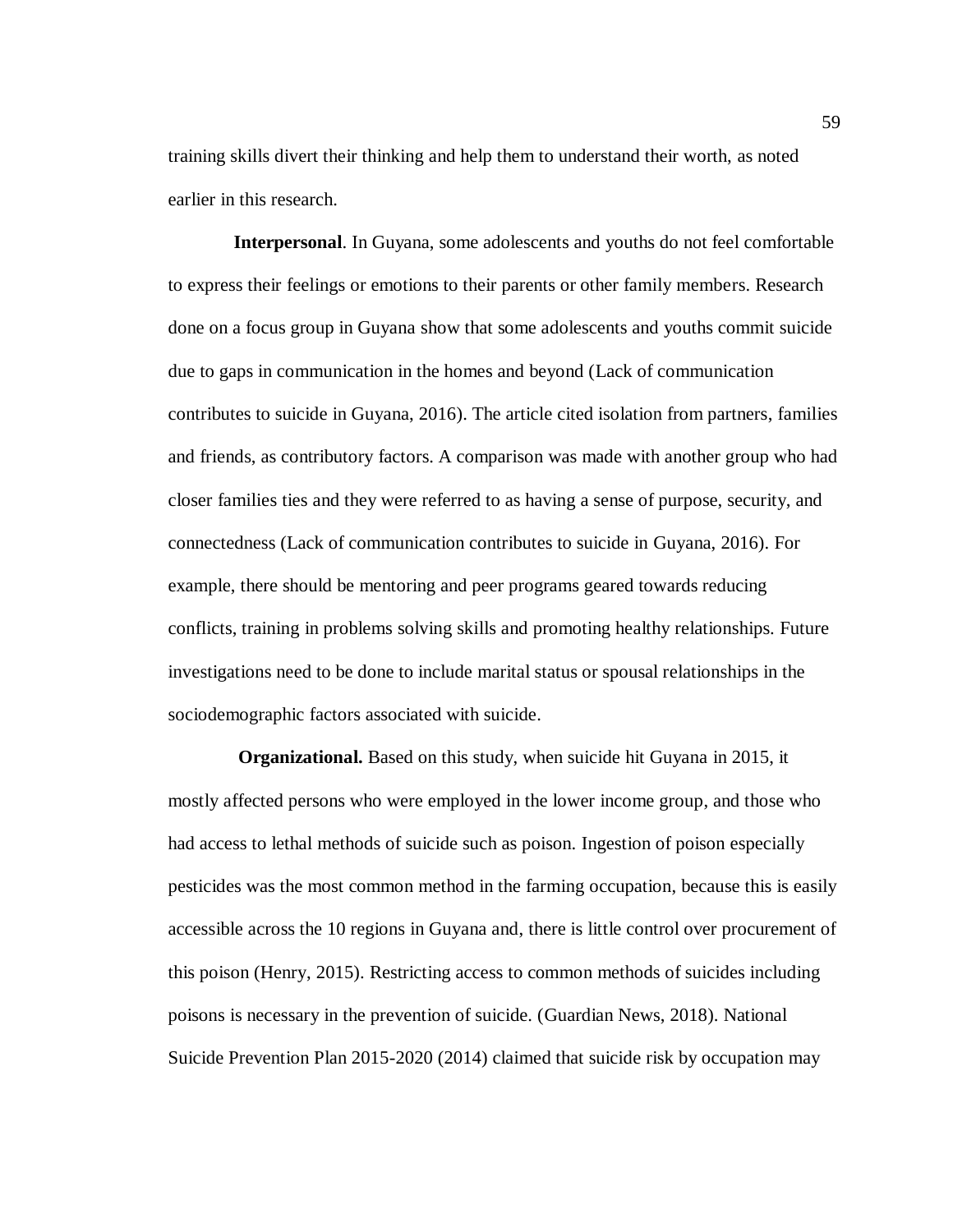occur locally and as such organizations and local agencies need to tailor interventions appropriately for specific groups. Findings from this study suggest the need for local sectors and organizations to be alert and adapt suicide prevention intervention accordingly.

 **Community.** When suicide occurred in Guyana in 2015, region 6 (East Berbice, Corentyne) was mostly affected according to the two sample z test. Guyana is divided into coastland (Pomeroon-Supenaam (region 2), Essequibo Islands-West Demerara (region 3), Demerara-Mahaica (region 4), Mahaica-Berbice (region 5), East Berbice-Corentyne (region 6), Upper Demerara- Upper Berbice (region 10), and hinterland (Barima-Waini (region 1), Cuyuni-Mazaruni (region 7), Potaro –Siparuni (region 8) and Upper Takutu-upper Essequibo ( region 9) as noted earlier. Region 4 houses Georgetown, the city of Guyana. According to Fox News World (2014), suicide tends to occur more in the rural than urban areas. The aforementioned article also stated that in region 6 (East Berbice/Corentyne), that there are many Hindus who are of East Indian decent and as such suicide in Guyana is usually portrayed as a Phenomena of Hindu. (Fox New World, 2014). The National suicide Prevention Plan 2015-2020 (2014), stated in order to prevent copycat and cluster suicide, post-suicide community prevention level intervention, must be made available in schools, workplaces and health care settings. Future investigators need to examine the effects of community level interventions on suicide in Guyana.

**Policy.** The laws of Guyana governing suicide helps to create or encourage a climate for suicide. For example, according the laws of Guyana section 8:01 97, "Everyone who attempts to commit suicide shall be guilty of a misdeamour and liable to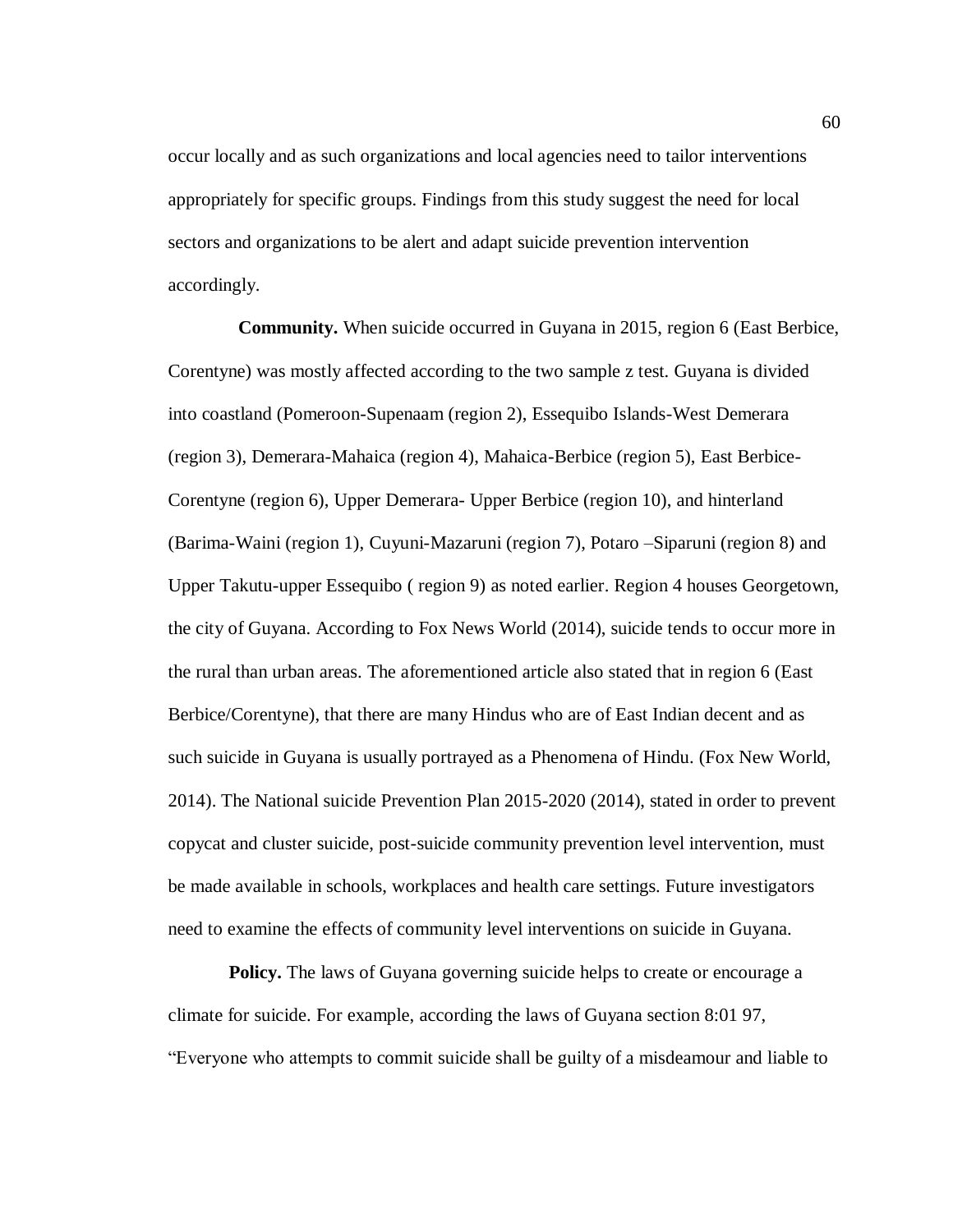imprisonment for two years". (Chapter 8:01 Criminal Law (offences) Act Arrangement, p 53, 1998,). This does not take into consideration that the factors contributing to suicide are multifactorial and there is no "one size fits all" policy here. There needs to be a better understanding of the socioeconomic determinants of suicidal behaviors, then this will assist government and policy makers in their decisions at population level. (Bantjes et. al, 2016). Thus, the approach to the management of suicide in Guyana must be multisectoral as mentioned earlier in this study. There must be partnerships with multiple public sectors namely: health, education, housing, judicial, employment, social as well as the private sector appropriate to the country situation (National Suicide Prevention Plan 2015-2020, 2014).

### **Limitations of the Study**

There were some limitations with the Ministry of Public Health secondary data set used in this study. The secondary data collected did not contain all the needed variables, for example income or educational level. According to Cheng and Phillips (2014), it is inherent in secondary data analysis that, the available data collected were not intended to address the present research question and as such important third variables were not available for analysis. It is important to understand that data with cross sectional study design when multilevel information is included it can produce bias leading to ecological fallacy (Subramanian, Jones, Kaddour, & Krieger, 2009). The authors also noted that, though ecological fallacy may be reduced, population heterogeneity can lead to problems with interpretation (Subramanian et al., 2009)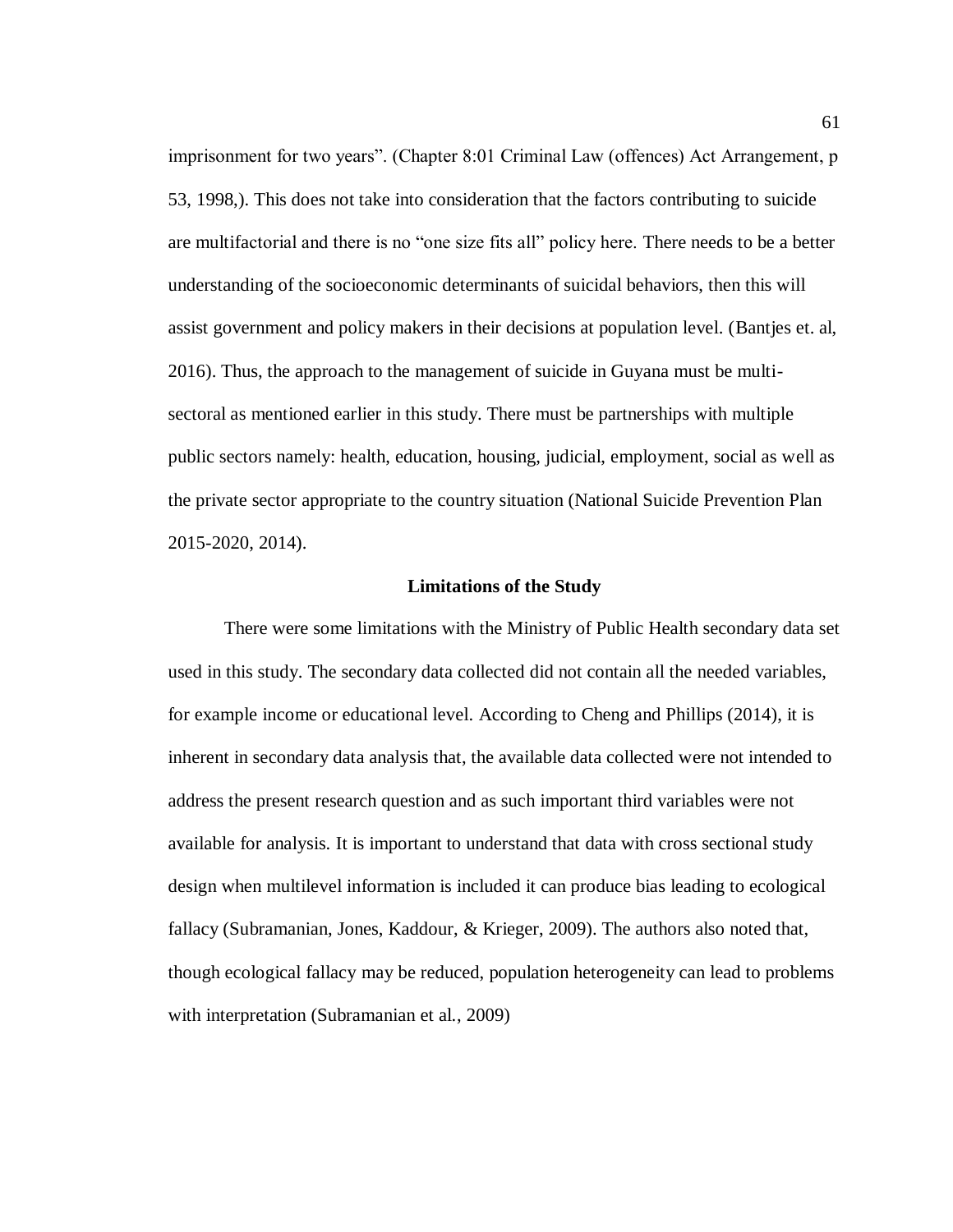The sample size was another challenge because it was smaller than the one estimated in priori statistical power (final study 220 instead of 400). Too small sample size can affect the extrapolation of the findings, and too large may affect the way one detect the differences which will produce statistical differences that are not clinically relevant (Faber & Fonseca, 2014). Therefore, it is suggested for future studies to include as many secondary data available as possible regarding this topic.

Next, this study did not include suicide ideation and suicide attempts. These are important because suicide ideation precedes suicide attempts and the latter eventually leads to suicide. As noted earlier, young people who commit suicide are sixteen times more likely to have made a previous attempt commit suicide than those who never committed suicide (Nock et. al, 2013).

Additionally, for the variables of occupation and religion there were a relatively high number of missing data. Osborne (2013) emphasized that missing data impact external validity, unless they are included in the analysis. Therefore, future research is recommended to include as many cases as possible regarding these variables in relation to suicide cases in Guyana.

### **Recommendations**

There are several recommendations that would advance the findings for research on suicide in Guyana. First, increase the number of suicide awareness campaigns in every region and tailor information specifically to suit each age group. Second, regularly update data collection format to capture the evolving trends in suicide, so that adequate data are available to promote future research on suicide. Third, collaboration with all sectors in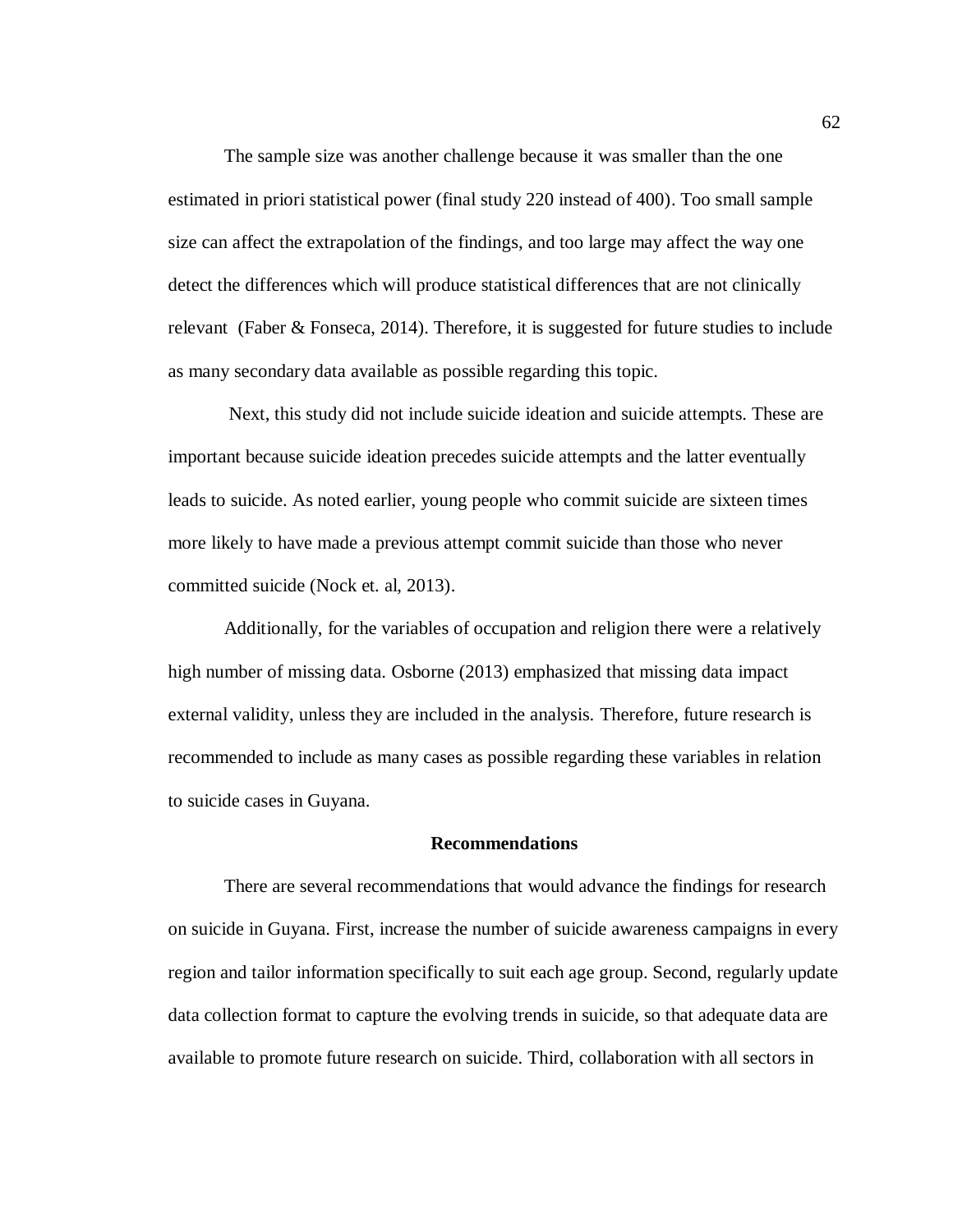Guyana (governmental, non-governmental, private, civil society and the community) for the management of suicide, since this needs a multilevel approach. Fourth, restrict access to lethal methods of suicide. For example, the establishment of a procurement and regulatory framework governing the use of pesticides. Fifth, actively monitor media reports for sensationalization of suicide. Sixth, increase the number of adolescents and young people in vulnerable communities being involved in life training skills in order to help them understand that they can divert their energy to more valuable resources in life. I recommend the need for further studies of multilevel approach to the management of suicide in adolescents and young people, as well as the older population. Seventh, the need for culturally sensitive programs geared towards educating young people and the entire population on cultural awareness. Eight, I suggest training programs that will allow the young people, as well as the older population to understand the need to be more open to issues that are confronting them. Further, since this study show that men were three times more likely to hang themselves than females, then I would suggest future comparative studies focusing on the choice of method of suicide between men and women.

The National Suicide Prevention Plan 2015-2020 (2014), advocated for the timely referral of women and children so that they can have appropriate care, as well as those who work with men to identify early signs of suicidal behavior and seek treatment for them. It is important to understand that the National Suicide Prevention Plan 2015-2020 (2014), was not enforced or fully rolled out across the country as yet, until post 2015. The aforementioned plan noted that children and young people are considered priority and a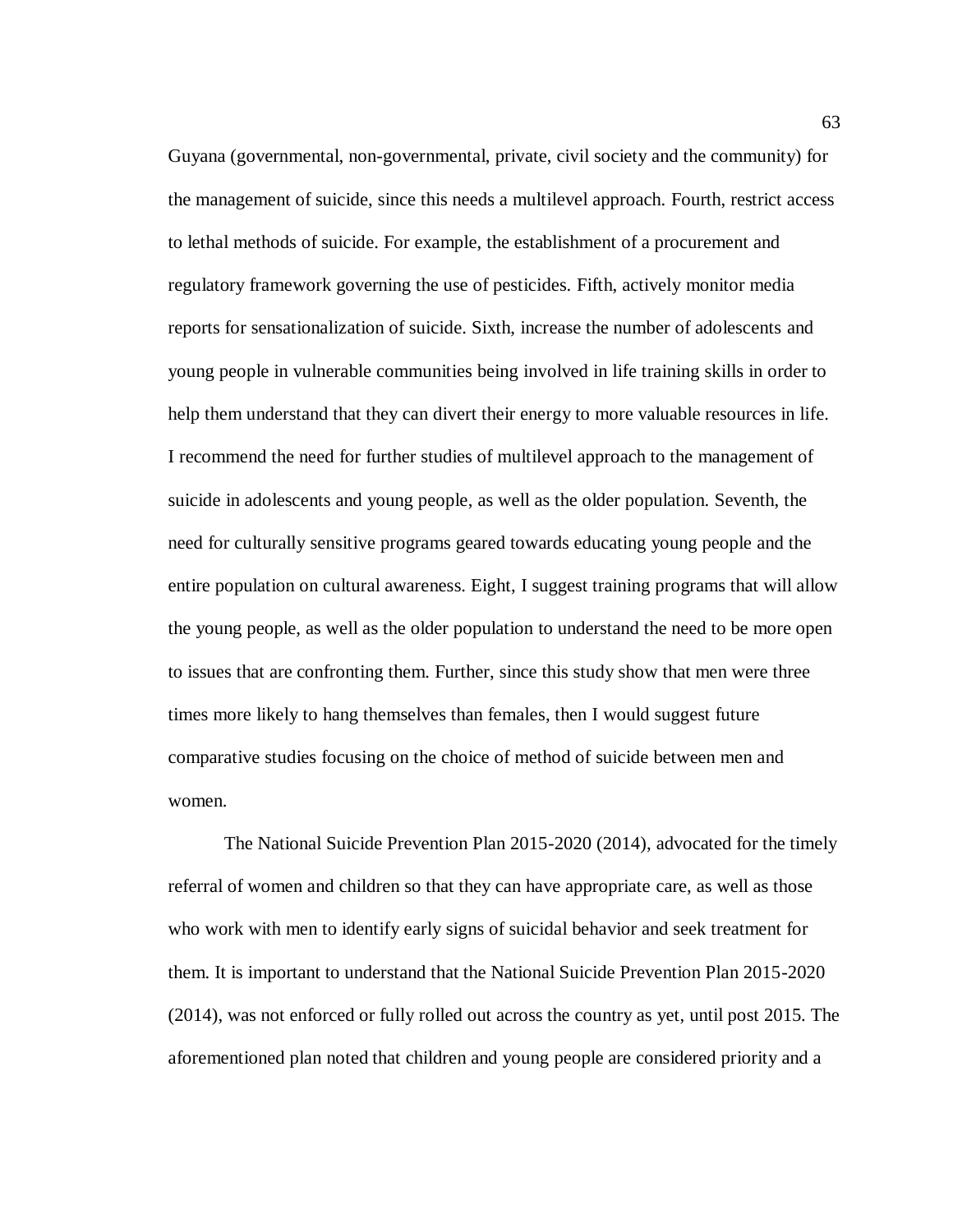vulnerable population for suicide (National Suicide Prevention Plan 2015-2020, 2014). To this effect, all areas such as schools, juvenile system and social care settings were advised to identify situations whereby bullying, poor body image and low self-esteem are noted in this cohort, so that steps can be taken to protect them reasons that would promote suicide in this cohort or protect them from committing suicide.

# **Implications for Professional Practice and Social Change**

 This section provides recommendations for professional practice and implications for positive social change relevant to suicide cases in Guyana. Suicide in 2015 has greatly impacted adolescents and young people in Guyana, and the National Suicide Prevention Plan 2015-2020 (2014) was not even rolled out as yet. This was a potential missed opportunity for adolescents and young people, and by extension the wider population, to receive the appropriate care and attention.

# **Professional Practice**

 **Theoretical.** I incorporated the SEM into my research study, in an attempt to model a cross sectional survey into a socio-ecological system which combines humanenvironment interaction from suicide cases. According to Cumming (2014), the majority of the socioecological systems (SES), answers most of the questions of our time, but suggested that same lacks an overarching theoretical framework. The author claimed that if this framework is developed, it will be more comprehensive and the benefits will include better generalization from individual case studies, help us to know the difference of important to less important results, and it will ultimately draw on the scientific method to influence managerial and policy intervention. (Cumming, 2014 .In this way, SES can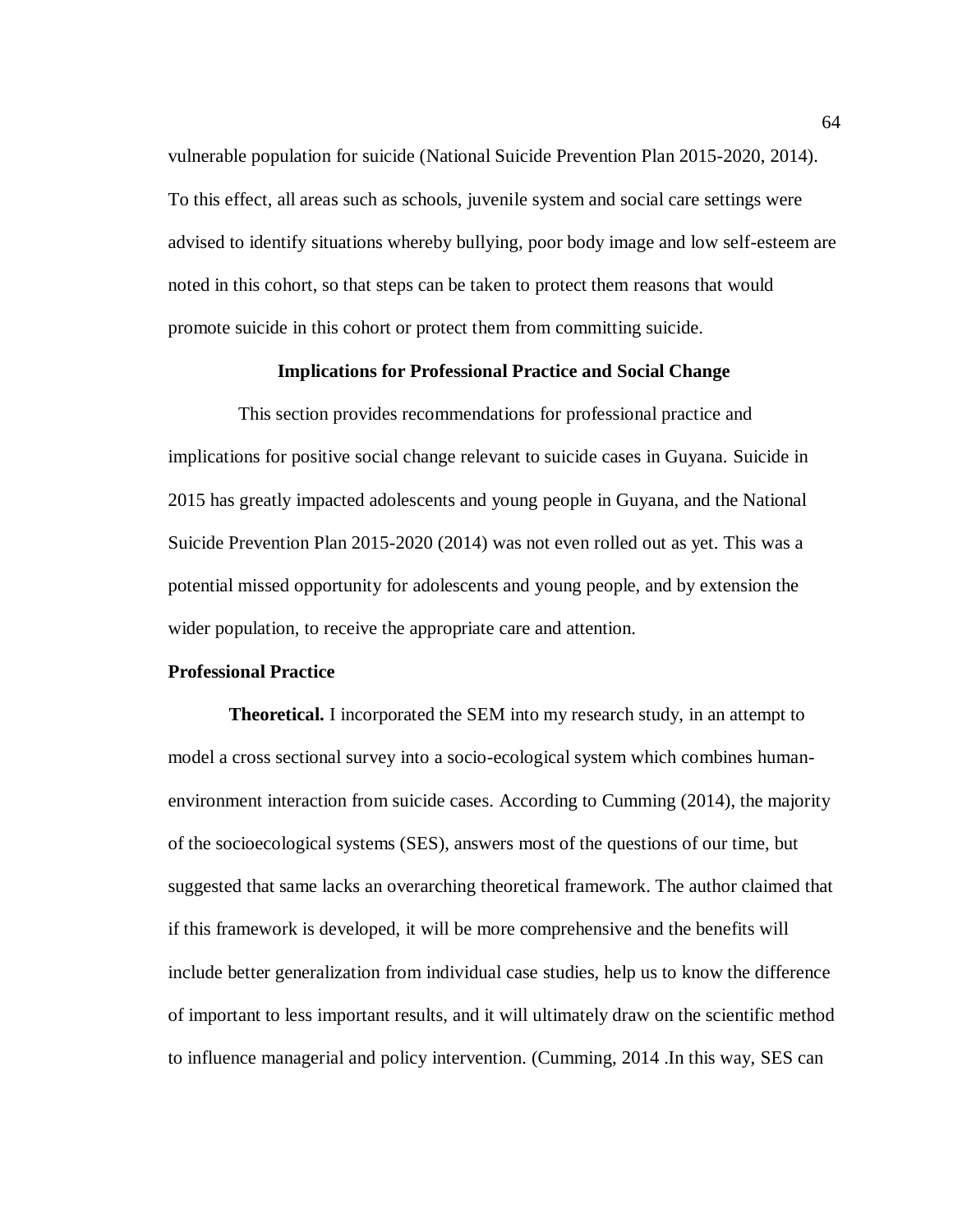be strengthened and we do not have to use SEM alone. This implies that we need to use several diverse theories involving human interaction and incorporate them into professional practice

 **Empirical.** I suggest an empirical implication to suicide in adolescents and young people so that we can find answers to the problems and there can be improvement in the sociodemographic factors associated with suicide. Bergerson (2014), posited that the social, economic and physiological factors contribute to suicide and the problems of suicide cannot be analyzed by using one dimension. The author proposed highlighting the issue to educate policy makers so that they can assess the current suicide prevention techniques and make informed decision about how to deal with the suicide phenomenon. (p 3). Next, it is important to highlight the effects of social media on the mental health of adolescents and young people. Empirical research exists to show how this cohort perceive social media and the knowledge resource they receive from the wider social media to express their view point. (O'Reilly, Dogra, Whiteman, & Huges, 2018). According to the authors social media is seen as a threat in several ways namely: mood and anxiety disorders, cyberbullying platform, and a framework for addiction. I suggest future research to target social media to promote mental health and well-being, as well as teaching them how to manage challenging situations in their lives.

#### **Positive Social Change**

 The findings of this research study support Walden's mission for social change by understanding the significance of sociodemographic factors, combined with the role of culture on suicide in adolescents and young people in Guyana. The aim is to use the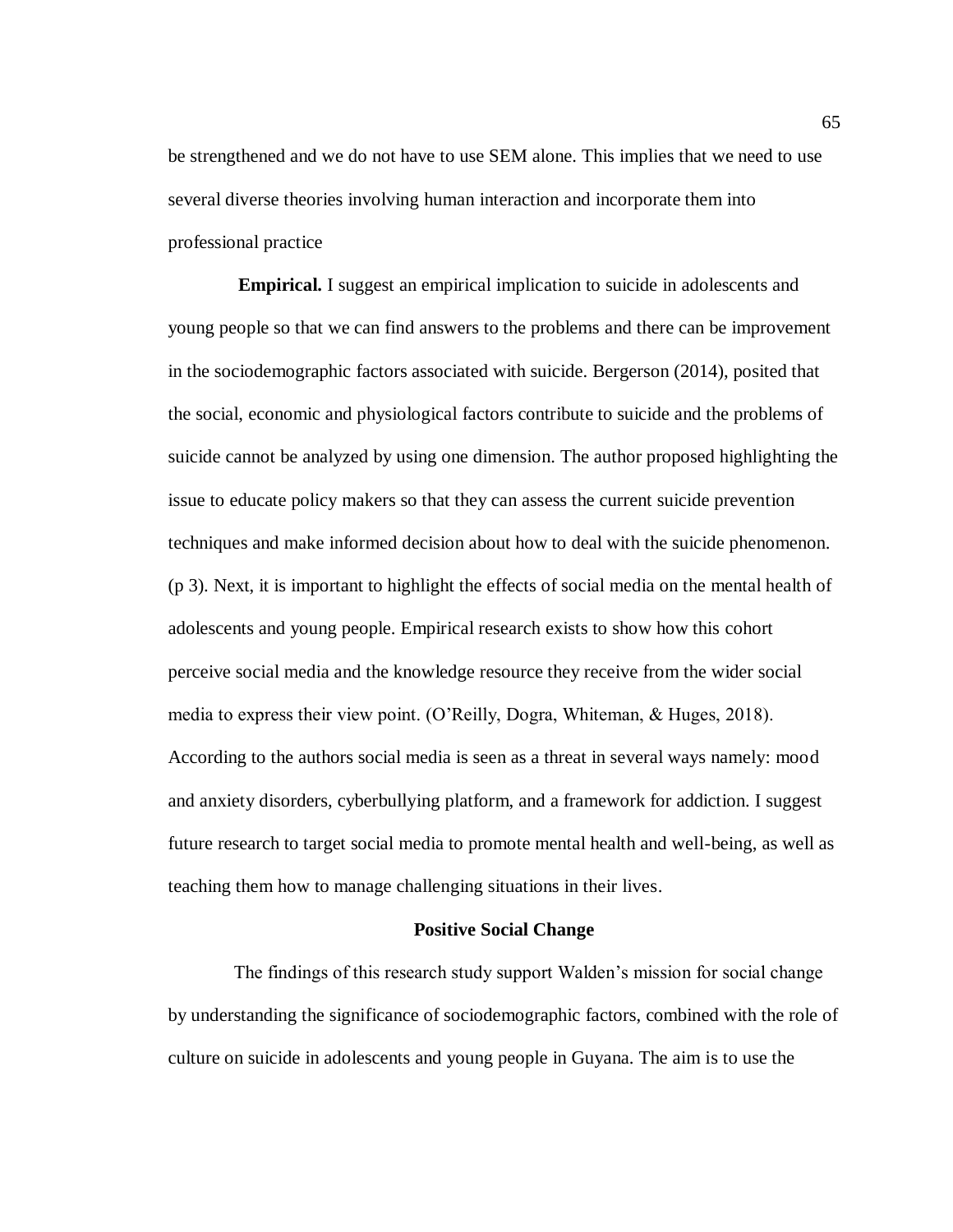results to create a high level of awareness and identify predisposing factors that can lead to suicide. Thus, at the individual level, there needs to be screening of individuals so that they can receive appropriate care relevant to age, sex, method of suicide, race/ethnicity, occupation, religion, and others. At the interpersonal level there is need for mentoring programs and peer groups geared towards resolving conflicts and improving relationships. Also training programs in life training skills to help adolescents and youths to find jobs so that, they can take care of themselves and feel worthy. At the organizational level, sectors and organizations based on evidence, need to be alert and adapt prevention intervention suicide programs. Although, not a focus of this study, but nevertheless must be highlighted, is the need to establish protocols in media reporting to prevent copycat suicide at the community level. Societal and policy level need effective guidelines and policies that reduce the socio-demographic factors of suicide across the 10 regions of Guyana, and I am advocating that adolescents and youths have a role in decision making. In this way, they can voice their opinions on appropriate programs for youths which can lead to greater involvement and ultimately their development.

### **Conclusion**

 I identified the association of the sociodemographic factors of suicide namely: age, gender, occupation, method of suicide, and region, and the role of culture (as measured by race/ethnicity and religion) on suicide in the young and older population in Guyana. The Guyana Ministry of Public Health 2015 data were used. Given the fact that in this study it was revealed a significant association between culture and suicide cases, it would be helpful to know the role of culture pre-suicide and post-suicide (for suicidal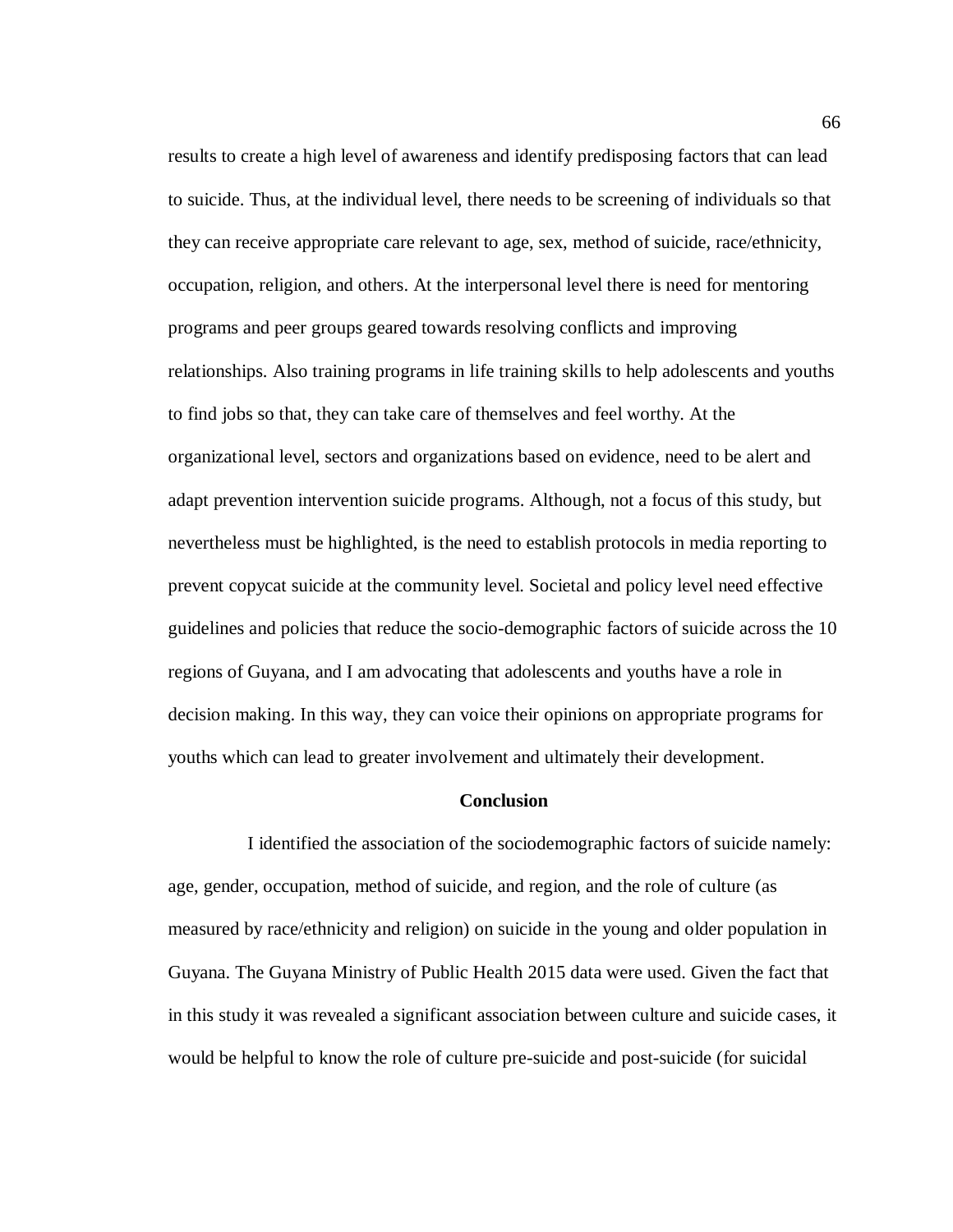attempts). If this information is known, then prevention intervention strategies can be tailored to suit this time period. There needs to be closer monitoring of suicide ideation and suicide attempts because these eventually lead to suicide. These may be related to depression and for many young people, there may be co-occurring condition as noted in depression and addiction. Thus, according to the article, Suicide in young adults: Depression, addiction, are primary contributors (2017), depression and alcohol form a deadly combination and many young people, as well as adults with severe depression turn to drugs, alcohol and other risky behaviors to drown their psychological, emotional or spiritual discomfort. Additionally, as it relates to culture, the East Indian race/ethnicity is inherent in Hinduism and, based on history, this group is more vulnerable to suicide because they found it hard to adapt to another culture (Henry, 2016). At this point, training programs transitioning people from their original to the new culture should be done, so that they will understand and learn how to appreciate other cultures. Finally, there should strict rules by policy makers and government, on restricting access to lethal methods of suicide in all work places, as well as persons who are self-employed. Nevertheless, in order to arrest and mitigate suicide in adolescents and young people, a call is made for systems thinking in public health, whereby governmental, nongovernmental organizations and civil society will unite to fight this cancer of suicide and preserve our next generation.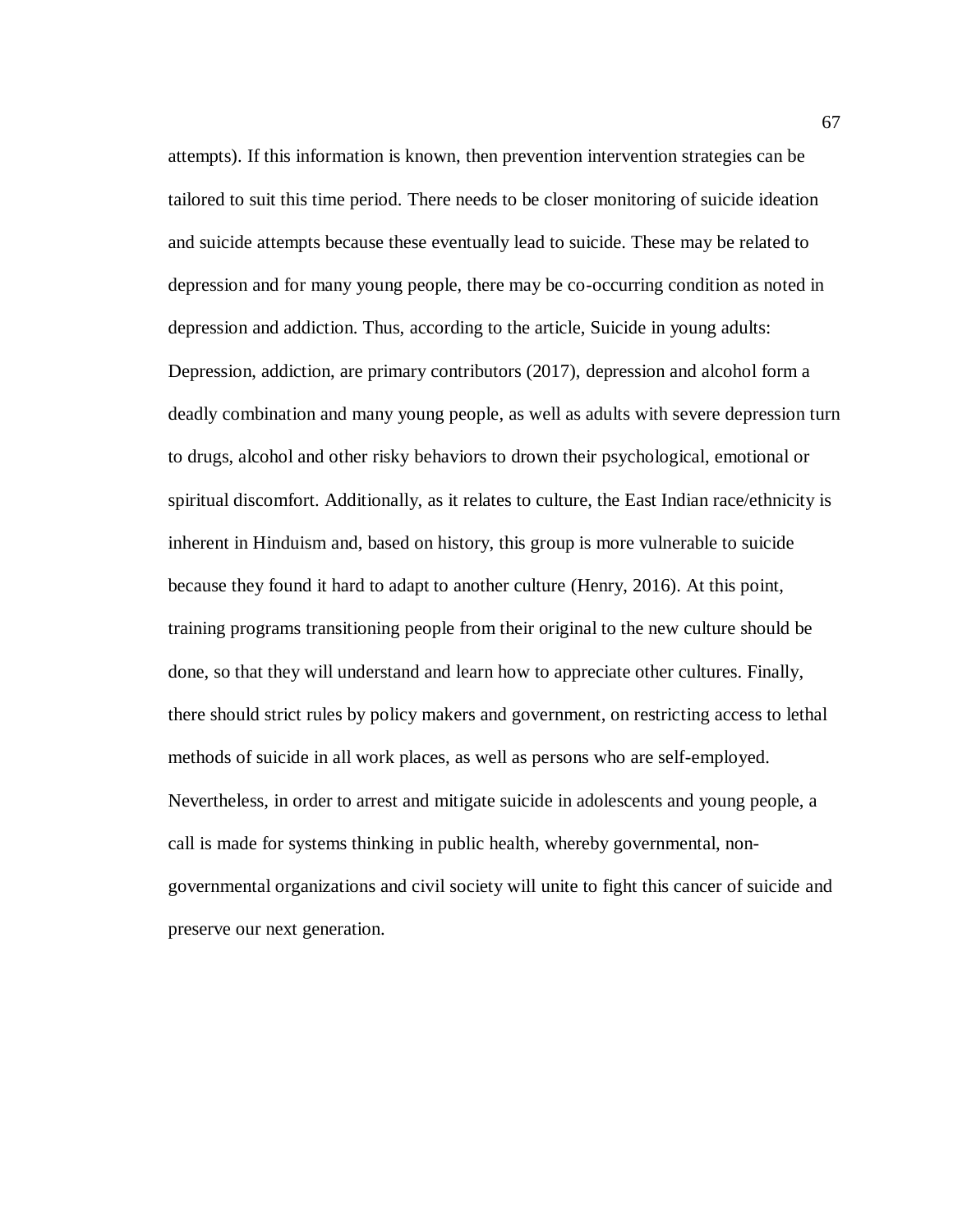### References

- Ahmad, K, (2018). Differences in the role of acculturation on the correlates of suicidal ideation among Asian subgroups. *CUNY Academic Works.* Retrieved from https://academicworks.cuny.edu/gc\_etds/272
- Bantjes, J., Iemmi, V., Coast, E., Channer, K., Leone, T., McDaid, D., … Lund, C. (2016). Poverty and suicide research in low- and middle-income countries: systematic mapping of literature published in English and a proposed research agenda. *Global Mental Health*, *3*, e3. http://doi.org/10.1017/gmh.2016.27
- Beautrais, A, L., Joyce, P. R., & Mulder, R. T. (1996). Risk factors for serous suicide attempts among youths aged 13 through 24 years. *Journal of the American Academy of Child and Adolescent Psychiatry, 35*, 1174-1182.
- Befrienders Worldwide. (2018). Suicide statistics. Retrieved from https://www. befrienders.org/suicide-statistics
- Behmanehsh Poor, F., Tabatabaei, S. M., & Bakhshani, N.M. (2014). Epidemiology of suicide and its associated socio-demographic factors in patients admitted to emergency department of Zahedan Khatam-Al-Anbia Hospital*. International Journal of High Risk Behaviors & Addiction, 3*(4), e22637. Retrieved from <http://doi.org/10.5812/ijhrba.22637>
- Bergeron, A.J. (2014). The Economics of Suicide: An Empirical Study of America's Rising Suicide Rate. Retrieved from digitalcommons.bryant.edu/cgi/viewcontent .cgi?article=1019&context=honors\_economics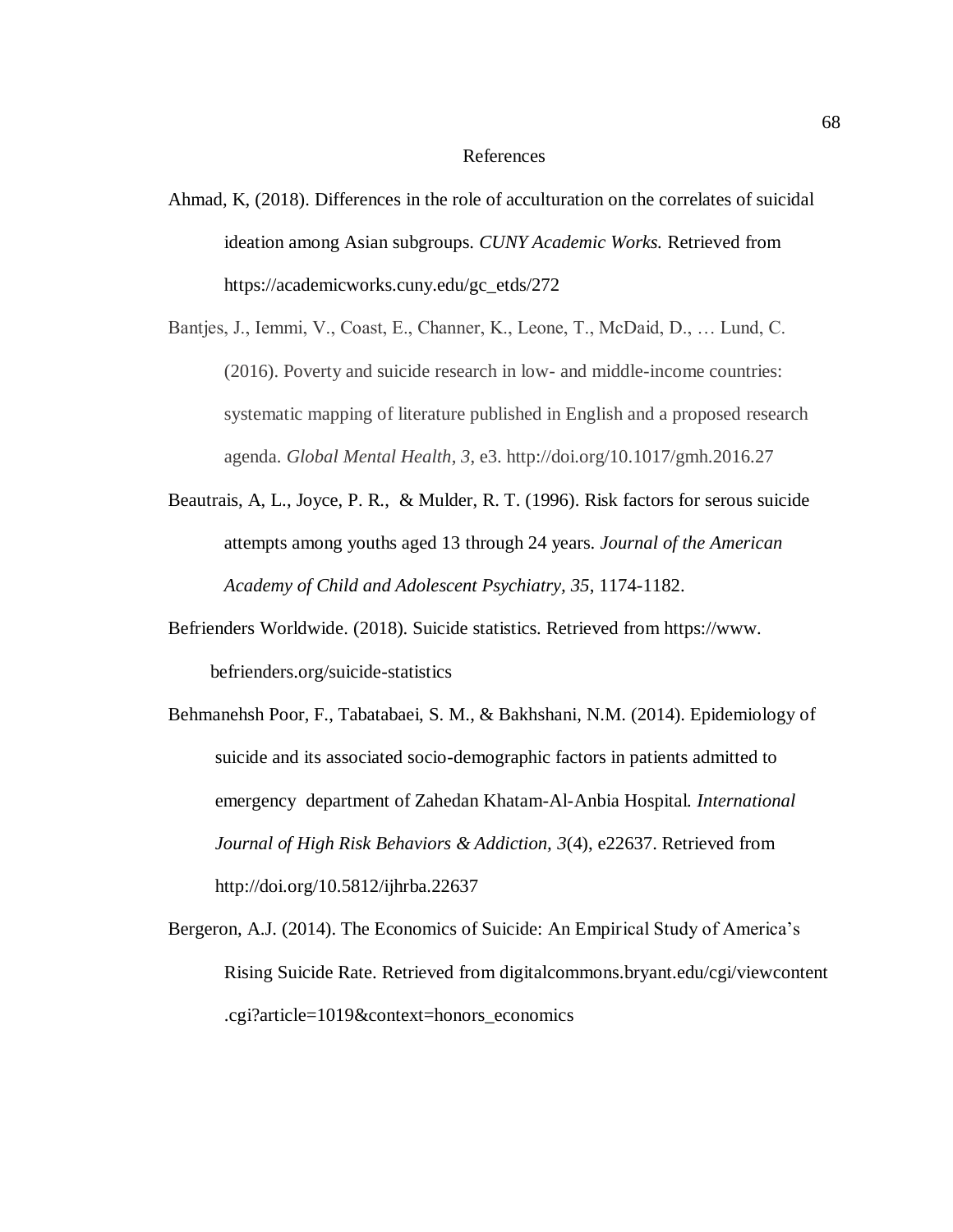- Beyers, J. (2017). Religion and culture: Revisiting a close relative*. HTS Theological Studies, 73*(1), 1-9. https://dx.doi.org/10.4102/hts.v73i1.3864
- Baden, A. L., Treweeke, L. M., & Ahluwalia, M. K. (2012). Reclaiming culture: Reculturation of transracial and international adoptees. *Journal of Counseling & Development, 90*(4), 387-399. doi: 10.1002/j.1556-6676.2012.00049.x
- Bhopal, R. (2004). Glossary of terms relating to ethnicity and race: For reflection and debate. *Journal of Epidemiology & Community Health, 58*(6), 441- 445. doi:10.1136/jech.2003.013466 .
- Blakstad, O. (2008-2018). Experimental Research. Retrieved from https://explorable.com /experimental-research
- Bronfenbrenner, U. (1979). *The ecology of human development: Experiments by nature and design.* Cambridge, MA: Harvard University Press.
- Caetano, R., Kaplan, M. S., Huguet, N., McFarland, B. H., Conner, K., Giesbrecht, N., & Nolte, K. B. (2013). Acute alcohol intoxication and suicide among U.S ethnic/racial groups: Findings from the National Violent Death Reporting System. *Alcoholism, Clinical and Experimental Research*, *37*(5), 839–846.Retrieved from http://doi.org/10.1111/acer.12038.
- Cahill, S., & Makadon, H. J. (2014). Sexual orientation and gender identity data collection update: U.S. Government takes steps to promote sexual orientation and gender identity data collection through meaningful use guidelines. *LGBT Health, 1*(3), 157-160. doi:10.1089/lgbt.2014.0033

Cash, S. J., & Bridge, J. A. (2009). Epidemiology of Youth Suicide and Suicidal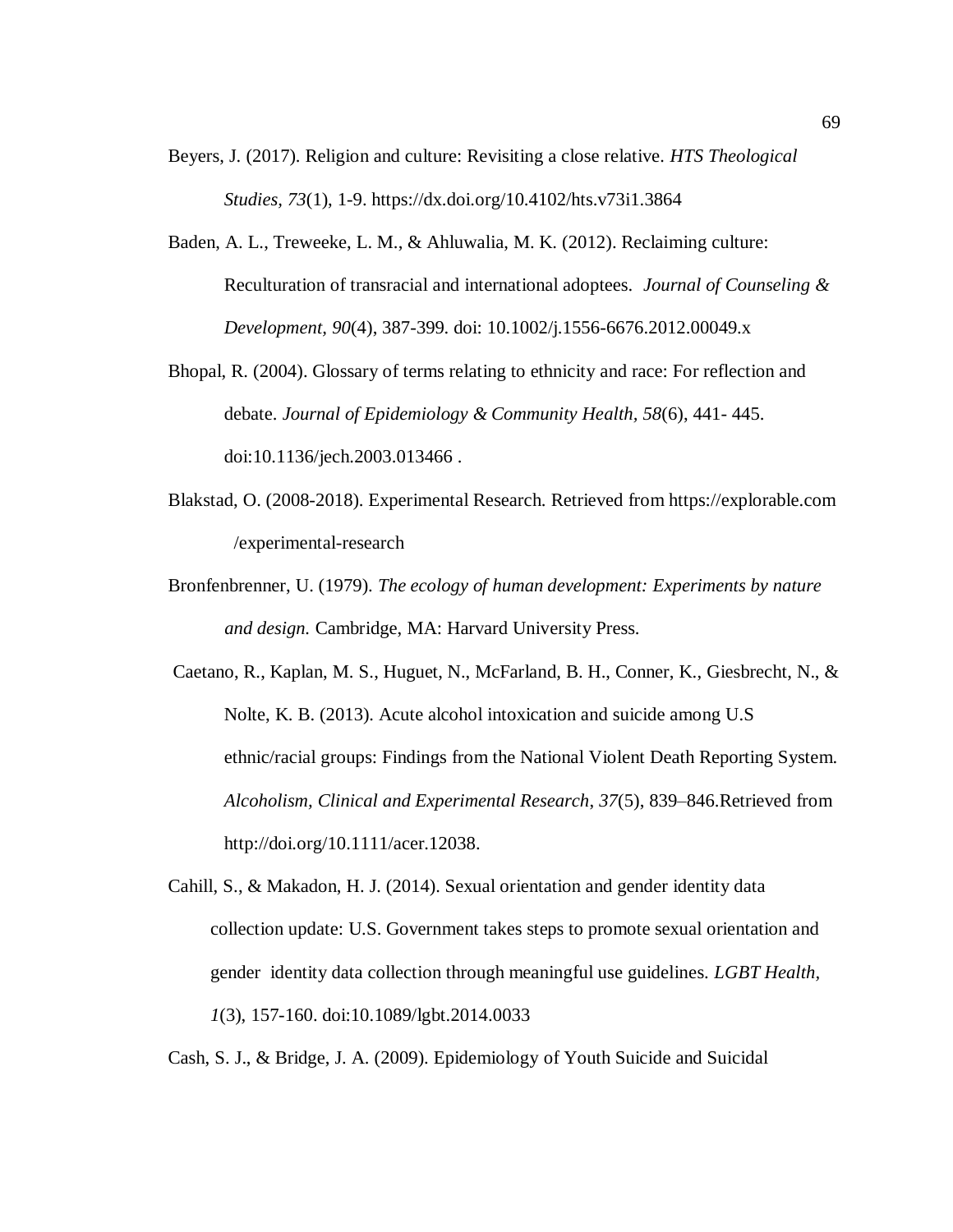Behavior. *Current Opinion in Pediatrics*, *21*(5), 613–619. doi.10.1097/ MOP. 0b013e32833063e1

- Centers for Disease Control and Prevention. (2013). Emergency preparedness and response. Retrieved from https://emergency.cdc.gov/ agent/paraquat/basics /facts.asp
- Centers for Disease Control and Prevention. (2015). The Social-Ecological Model: A framework for prevention. Retrieved from https://www.cdc.gov/violence prevention/overview/social-ecologicalmodel.html
- Centers for Disease Control and Prevention. (2017). Gateway to health communication and social marketing practices. Retrieved from https://www.cdc.gov/health communication/toolstemplates/entertainmented/tips/SuicideYouth.htmlCivilization
- Centers for Innovation in Research and Teaching. (n. d). When to use quantitative methods. Retrieved from https://cirt.gcu.edu/research/development resources /research\_ready/quantresearch/whentouse
- Chabrol, D. (2017). Suicide Prevention in Guyana- facts, warnings and testimonies. *Demerara Waves.* Retrieved from [http://demerarawaves.com/2017/09/10/suicide](http://demerarawaves.com/2017/09/10/suicide-) prevention-in-guyana-facts-warnings-and-testimonies/
- Cheng, H.G; & Phillips, M. R.(2014). Secondary analysis of existing data: opportunities and implementation. *Shangai archives of psychiatry, 26*(6),371- 375,doi:10.11919/j.issn.1002-0829.214171

Crawford, M. J., Kurforiji, B., & Gosh, P. (2009). The impact of social context on socio-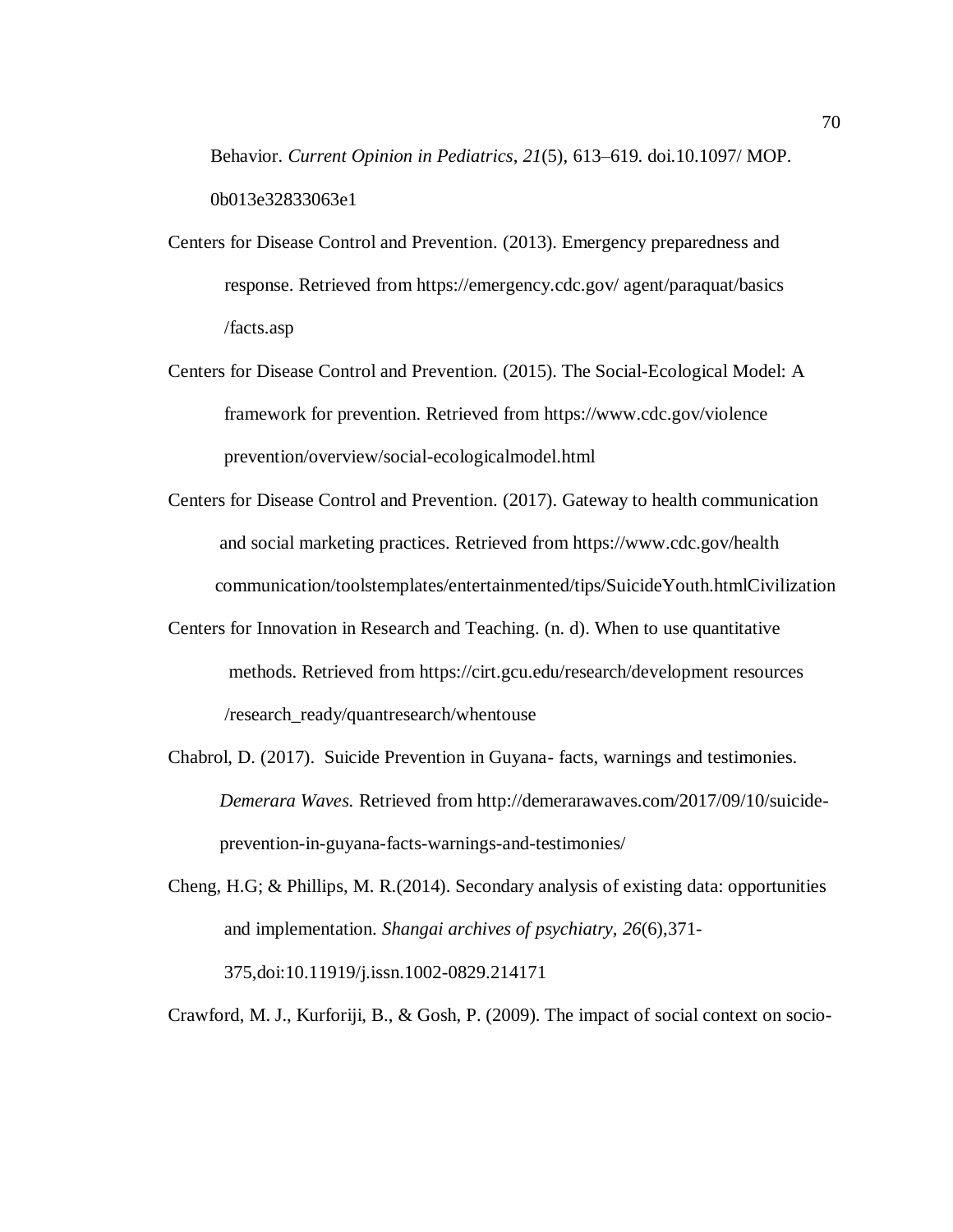demographic risk factors for suicide: a synthesis of data from case-control studies. *Journal of Epidemiology and Community*. Retrieved from http://jech.bmj. com/content/early//2009/10/14/jech.2008. 084145?jech\_2008 \_084145v1% 3Bjech\_2008\_084145v1=&jech2008\_084145v1=

Chachamovich, E., Haggarty, J., Cargo, M., Hicks, J., Kirmayer, L. J., & Turecki, G. (2013). A psychological autopsy study of suicide among Inuit in Nunavut: Methodological and ethical considerations, feasibility and acceptability. *International Journal of Circumpolar Health, 72*, 10.3402/ijch.v72i0.2007 http://doi.org/10.3402/ijch.v72i0.20078

Cramer, R. J., & Kapusta, N. D. (2017). A Social-ecological framework of theory, assessment, and prevention of suicide. *Frontiers in Psychology, 8*, 1756. Retrieved from http://doi.org/10.3389/f psyg.2017.01756

- Crossman, A. (n. d). Analysis: A review of the advantages and disadvantages in social science research. *ThoughCo*. Retrieved from https://www.thoughtco.com/ secondary-data-analysis- 3026536
- Cumming, G. S. (2014). Theoretical framework for the analysis of the socioecological systems. Socioecological Systems in Transition. pp 3-24. doi:10.1007/978-4-431- 54910-9\_1 book (Ed1) Publisher: Springer, Editors: Shoko Sakai, Chieko Umets
- Davenport, C. (1999) "Human Rights and the Democratic Proposition." *Journal of Conflict Resolution, 43* (February):92-116.

Decriminalize suicide (2017). Retrieved from http://guyanachronicle .com/2017/07/06/decriminalise-suicide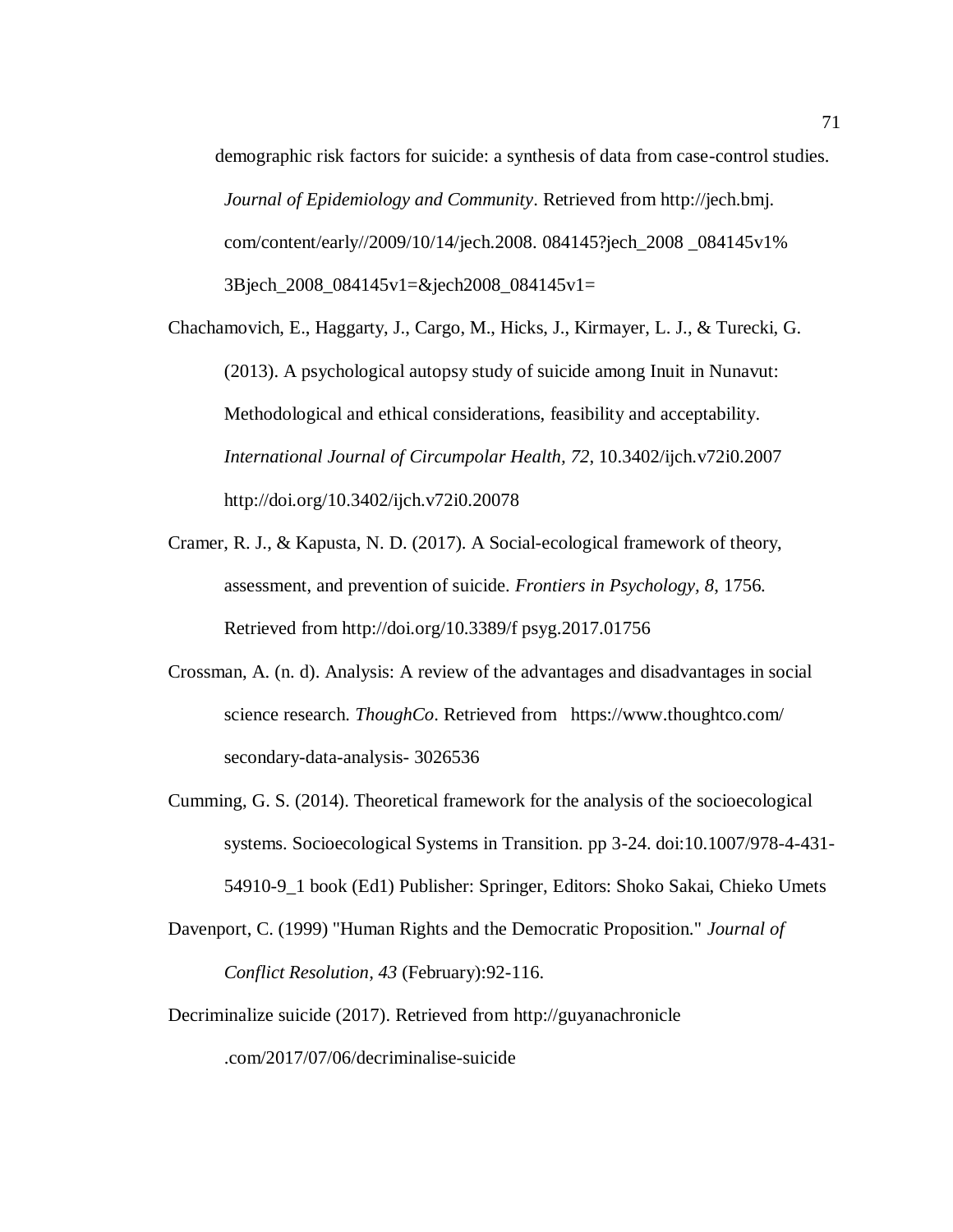- De Franzo, S. E. (2011). What's the difference between qualitative and quantitative research? Retrieved from https://www.snapsurveys.com/blog/qualitative-vsquantitatve-research/
- Depression in young people (2017). *Department of Health and Human Resources, State Government of Victoria, Australia,* Retrieved from https://www.betterhealth.vic. vic.gov.au/health/ConditionsAndTreatments/Depression-in-young-people
- Depression in teens (2018). *Mental Health America*. Retrieved from http://www.mentalhealthamerica.net/conditions/depression-teens
- Dey, A., Lewis, R., Mack, A., Haynes, & K., Elcock. (2017). Standard Operating Procedure Manual for Deaths. *Health Statistics Unit*.
- Edara, I. (2017) Religion: A Subset of Culture and an Expression of Spirituality. *Advances in Anthropology*, *7,* 273-288. doi: 10.4236/aa.2017.74015.
- Edwards, T. A., Houry, D., Kemball, R. S., Harp, S. E., McNutt, L.-A., Straus, H., … Kaslow, N.J. (2006). Stages of change as a correlate of mental health symptoms in abused, low-Income African American Women. *Journal of Clinical Psychology, 62*(12), 1531–1543. Retrieved from http://doi.org/10. 1002/jclp.20310
- Edwards, D. (2016). *Suicide in Guyana: A sociological analysis*. Retrieved from [https://pdfs.semanticscholar.org/5057/b1e3baf935f1014f0a6d617b7fb0a05e967f.p](https://pdfs.semanticscholar.org/5057/b1e3baf935f1014f0a6d617b7fb0a05e967f.pdf) [df](https://pdfs.semanticscholar.org/5057/b1e3baf935f1014f0a6d617b7fb0a05e967f.pdf)
- Faber, J. & Fonseca, L. M. (2014). How sample size influence research outcomes. *Dental Press International.* Retrieved from www.ncbi.nlm.nih.gov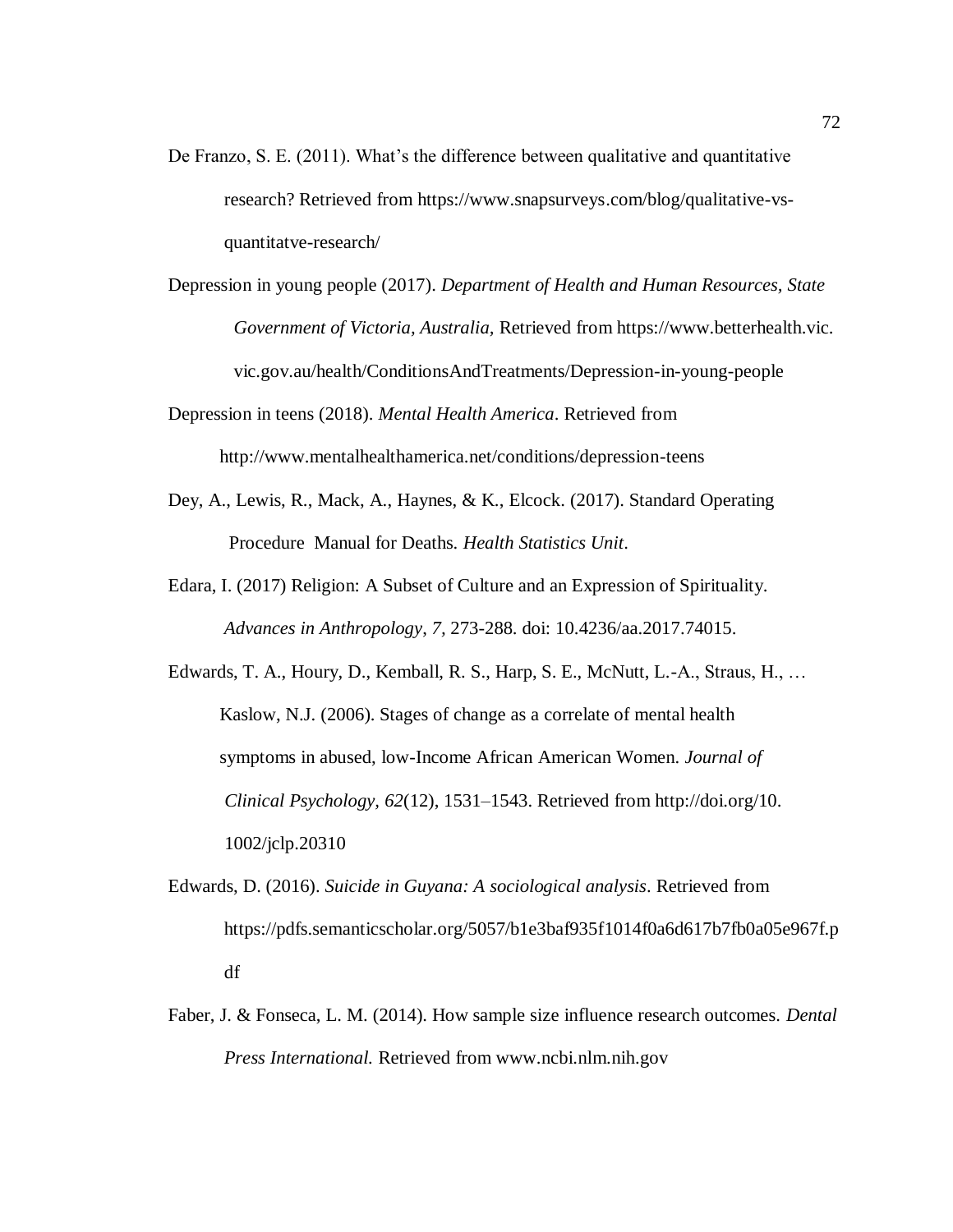- Faul, F., Erdfelder, E., Lang, A.-G., & Buchner, A. (2007). G\*Power 3: A flexible statistical power analysis program for the social, behavioral, and biomedical sciences. *Behavior Research Methods*, *39*, 175-191
- Fox News World (2014). Report finds highest suicide rate world in Guyana, a country haunted by link to cult deaths. Retrieved from http://www.foxnews.com/ world/2014/10/14/report-finds-highest-suicide-rate-world-in-guyana-country haunted-by-link-to.html
- Freeman, A., Mergl, R., Kohls, E., Székely, A., Gusmao, R., Arensman, E., … Rummel- Kluge, C. (2017). A cross-national study on gender differences in suicide intent. *BMC Psychiatry*, 1*7,* 234. http://doi.org/10.1186/s12888-017-1398-8Gu, J., Lau,
- Gipson, P., & King, C. (2013). Health behavior theories and research: Implications for suicidal individuals' treatment linkage and adherence. *PMC, 19*(2), 209-217 doi: 10.1016/j.cbpra.2010.11.005
- Guardian News (2018). Mental illness is misunderstood in the country, with symptoms often mistakenly attributed to witchcraft. Retrieved from https://www.theguardian <https://www.theguardian.com/global-development-professionals->/03/guyana mental-illness-witchcraft-and-the- highest-suicide-rate-in-the-world.
- Guyana Chronicle (2014). Depression and the tendency to commit suicide. Retrieved from [http://guyanachronicle.com/2014/05/16/depression-and-the-tendency-to](http://guyanachronicle.com/2014/05/16/depression-and-the-tendency-to-) commit-suicide
- Guyana population (2019). *Bureau of Statistics*. Retrieved from http://worldpopulation review.com/countries/guyana-population/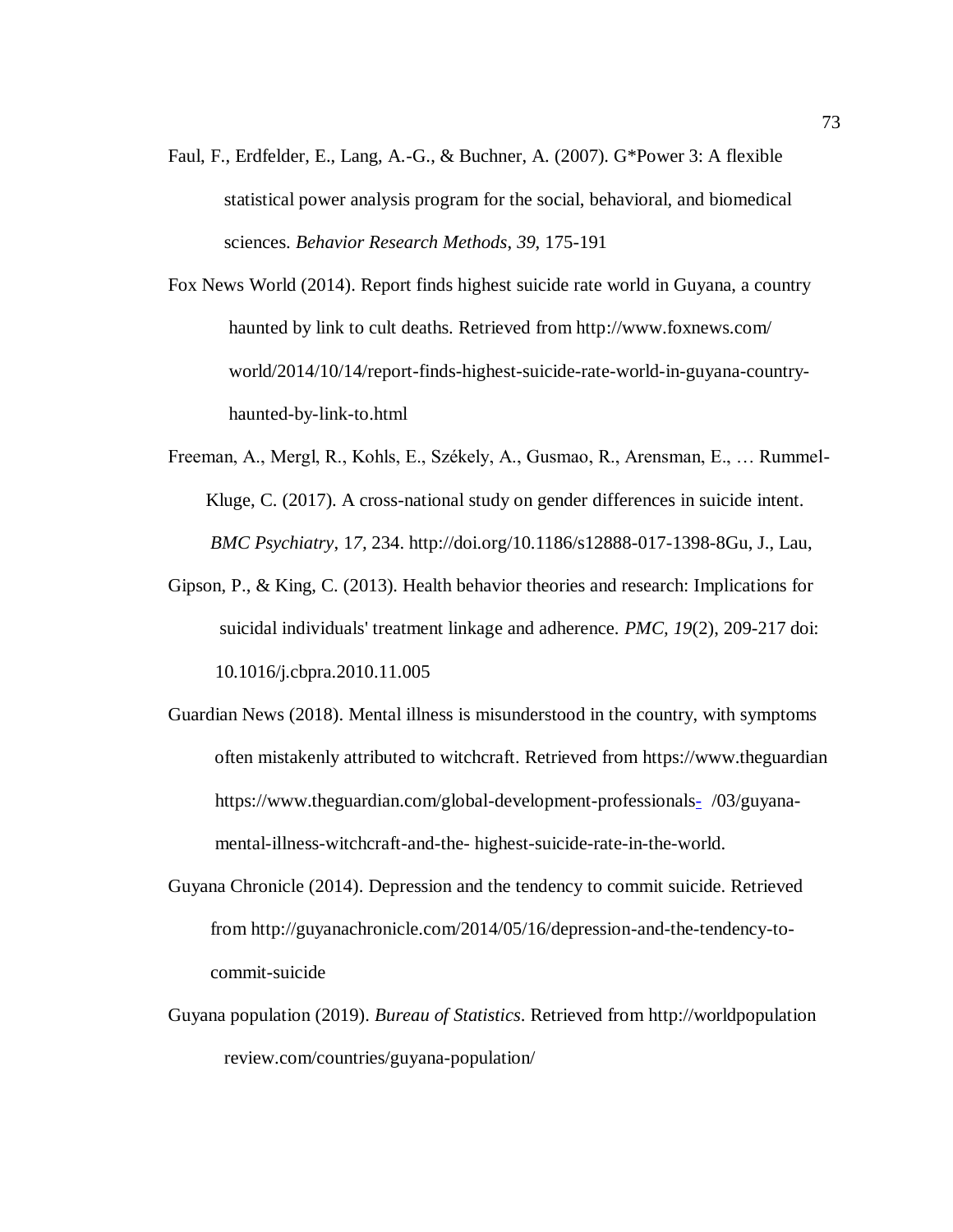- Henry, P. A. (2016). An examination of murder and suicide in Guyana. *Macrothink Institute*, *4* (1). Retrieved from http://www.macrothink.org/ journal/index .php/iss/article/view/8892/7787
- How to correctly interpret p values. (2014). *Minitab Blog*. Retrieved from http://blog .minitab.com/blog/adventures-in-statistics-2/how-to-correctly-interpret-p-values
- Implications in Suicide Prevention. *International Journal of Environmental Research and Public Health, 9*(4), 1135–1158. Retrieved from http://doi.org/10.3390/ijerph 41135
- Jiang, C., Mitran, A., Miniño, A., & Ni, H. (2015). Racial and gender disparities in suicide among young adults aged 18–24: United States, 2009–2013. *National Center for Health Statistics. Health E-Stat*. Retrieved from

<https://www.cdc.gov/nchs>

data/hestat/suicide//racial\_and\_ gender\_2009\_2013.pdf

- J. T. F., Li, M., Li, H., Gao, Q., Feng, .,X … Hao, Y. (2014). Socio-ecological factors associated with depression, suicidal ideation and suicidal attempt among female injection drug users who are sex workers in China. *Drug and Alcohol Dependence, 144,* 102–110. Retrieved from [http://doi.org/1](http://doi.org/)0.1016/j. drugalcdep
- Jenkins, R. (2002). Addressing suicide as a public health problem. *The Lancet* , *359,* 9309, 813-814. doi.org/10.1016/s0140-6746(02)07958-8
- Jenkins, R. (2014). Ethnicity and Religion. Retrieved from:

<http://orvillejenkins.com/ethnicity/ethnicityandreligion.html>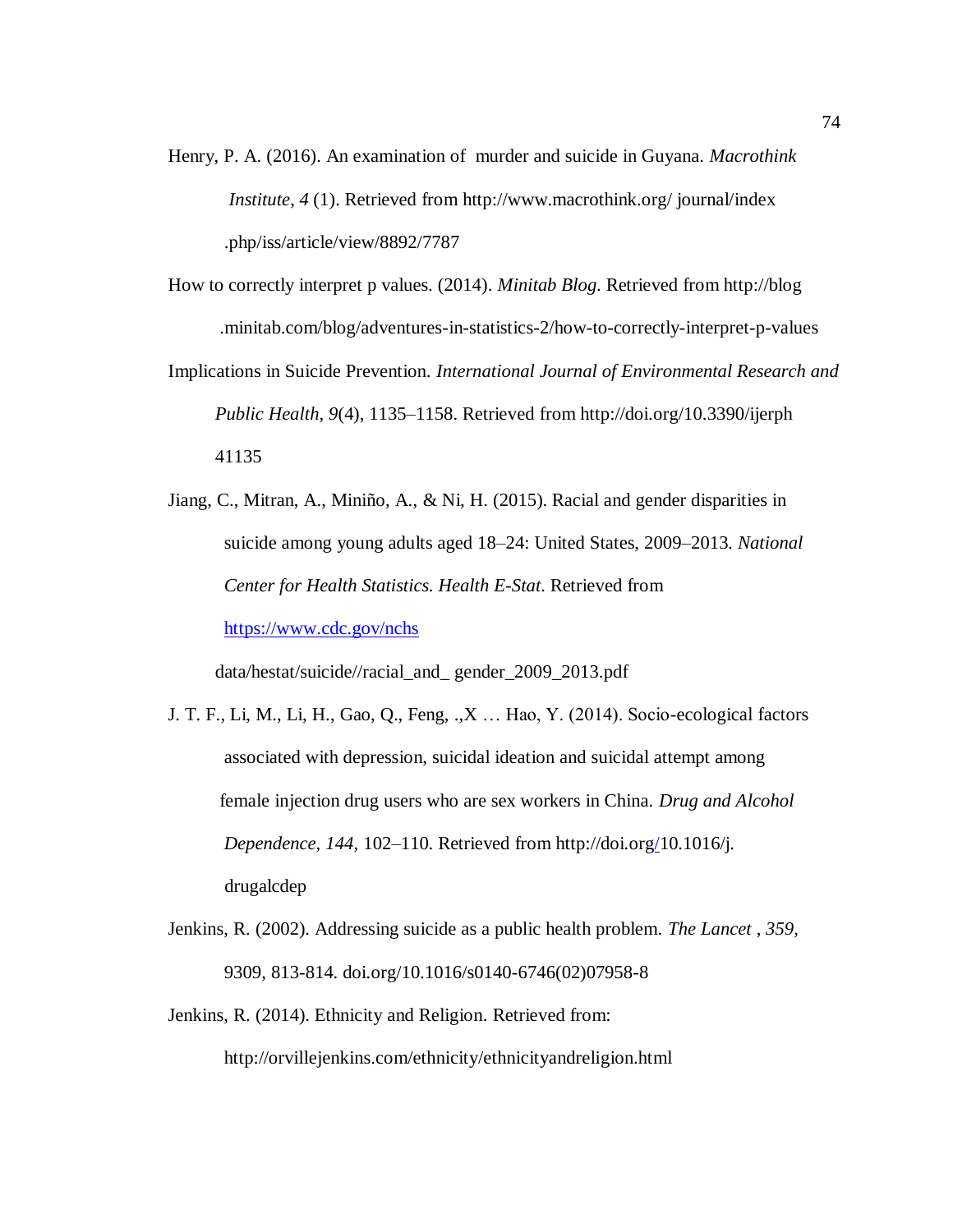- Karlin, B. E. (2014). Suicide in Late Life: Unique Factors and Enduring Treatment Gaps. *Suicide Prevention Resource Center*. Retrieved from https://www.sprc.org/news /suicide-late-life-unique-factors-enduring-treatment-gaps
- Kang H. (2013). The prevention and handling of missing data. *Korean Journal of Anaesthesiology*, *64* (5), 402-406. doi: 10.4097/kjae.2013.64.5.402
- Kral, M.J., Links, P.S & Bergams, Y (2012). Suicide studies and the need for mixed methods research. *Journal of Mixed Methods Research 6* (3), 236-249. doi: 10.1177/1558689811423914.
- Lacey, K. K., Powell Lacey, K. K., Powell Sears, K., Crawford, T. V., Matusko, N., & Jackson, J. S. (2016). Relationship of social and economic factors to mental disorders among population- based samples of Jamaicans and Guyanese. *BMJ Open, 6(12),*e012870. Retrieved from [http://doi.org/10.1136/bmjopen-2016-](http://doi.org/10.1136/bmjopen-2016-012870) [012870](http://doi.org/10.1136/bmjopen-2016-012870)
- Laerd Statistics. (2016). Pearson product-moment correlation. Retrieved from [https://statistics.laerd.com/statistical-guides/pearson-correlation-coefficient](https://statistics.laerd.com/statistical-guides/pearson-correlation-coefficient-statistical-guide.php)[statistical-guide.php](https://statistics.laerd.com/statistical-guides/pearson-correlation-coefficient-statistical-guide.php)
- Larkin, G. L. & Beautrais (2012).Geospatial mapping of suicide clusters. *National Centre of Mental Health Research, Information and Workforce Development.* Retrieved from https://www.tepou.co.nz/uploads/files/resource-assets/geospatial-mappingof-suicide-clusters.pdf
- Lee, L., Roser, M., Ortiz-Ospina, E. (2018). Suicide. *OurWorldInData*. Retrieved from https://ourworldindata.org/suicide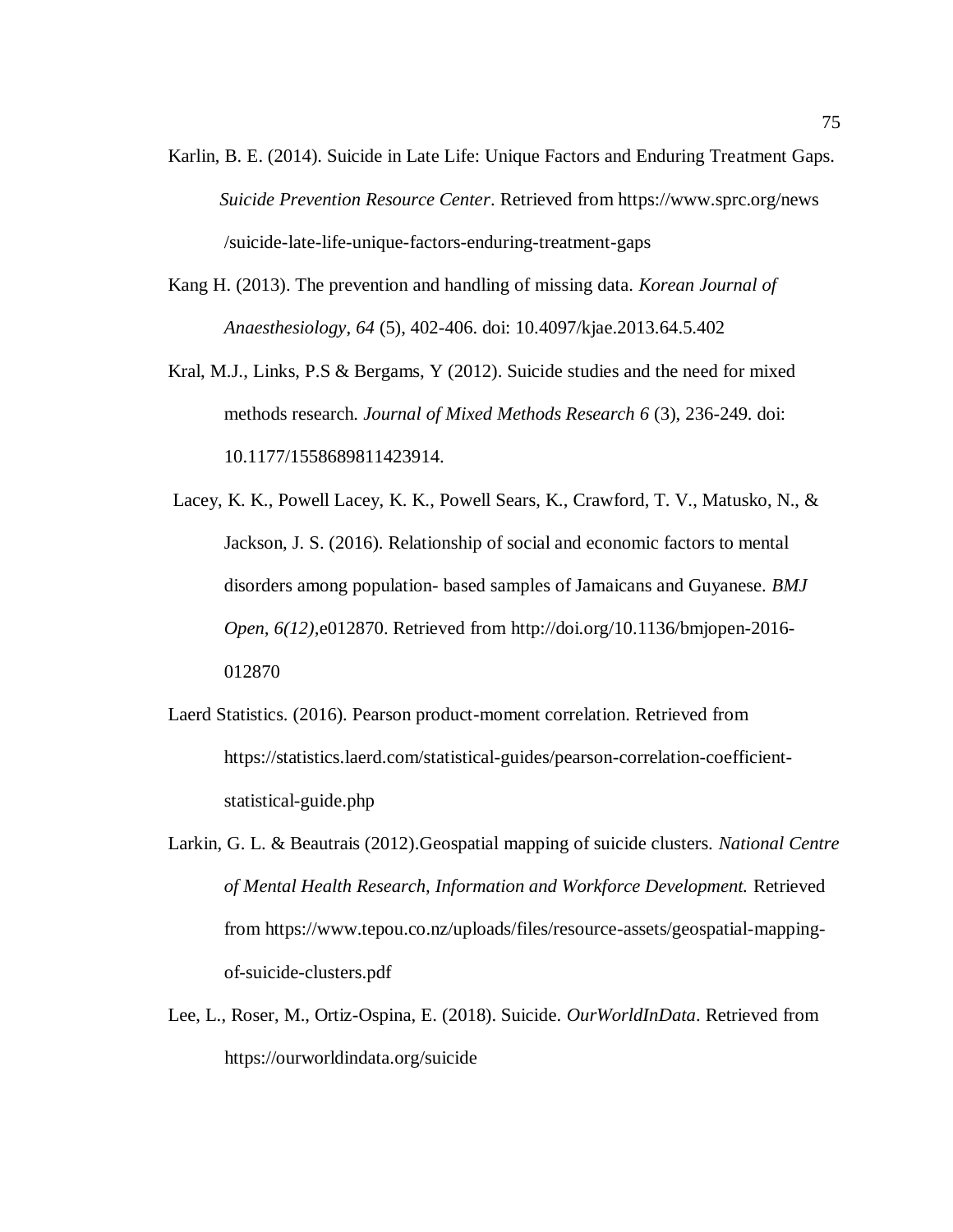- Lawrence, R. E., Brent, D., Mann, J. J., Burke, A. K., Grunebaum, M. F., Galfalvy, H. C., & Oquendo, M. A. (2016). Religion as a risk factor for suicide attempt and suicide ideation among depressed patients. *The Journal of Nervous and Mental Disease, 204*(11), 845-850.
- Maniam T, Chinna K, & Mariapun J. (2013). Suicide prevention program for at-risk groups: pointers from an epidemiological study*. Preventative Medicine. (57)*, 45– 46.
- Mental health to be addressed at community level (n.d.). *GINA*. Retrieved from http://dpi.gov.gy/mental-health-to-be-addressed-at-community-level/aq1
- Merriam Webster. (2018). What is civilization? Retrieved from https://www.merriam Webster. com/dictionary/civilization.
- Matusko, N., & Jackson, J. S. (2016). Relationship of social and economic factors to mental disorders among. Population based samples of Jamaicans and Guyanese. *BMJ Open*, *6*(12), e012870. Retrieved from [http://doi.org/10.1136/bmjopen-2016-](http://doi.org/10.1136/bmjopen-2016-%20%20%20%20%20%20%20%20%20%20%20%20012870)   [012870](http://doi.org/10.1136/bmjopen-2016-%20%20%20%20%20%20%20%20%20%20%20%20012870)
- Ministry of Public Health (2016). National suicide prevention plan 2015-2020. Retrieved from [http://www.health.gov.gy/index.php/ms-5.](http://www.health.gov.gy/index.php/ms-5)
- Milner, A., & De Leo, D. (2010). Suicide research and prevention in developing countries in Asia and the Pacific. *World Health Organization, 88*(10), 795–796. doi.org/10.2471/BLT.09.070821

Milner, A., Witt, K., Maheen, H., & LaMontagne, A. (2017). Access to means of suicide,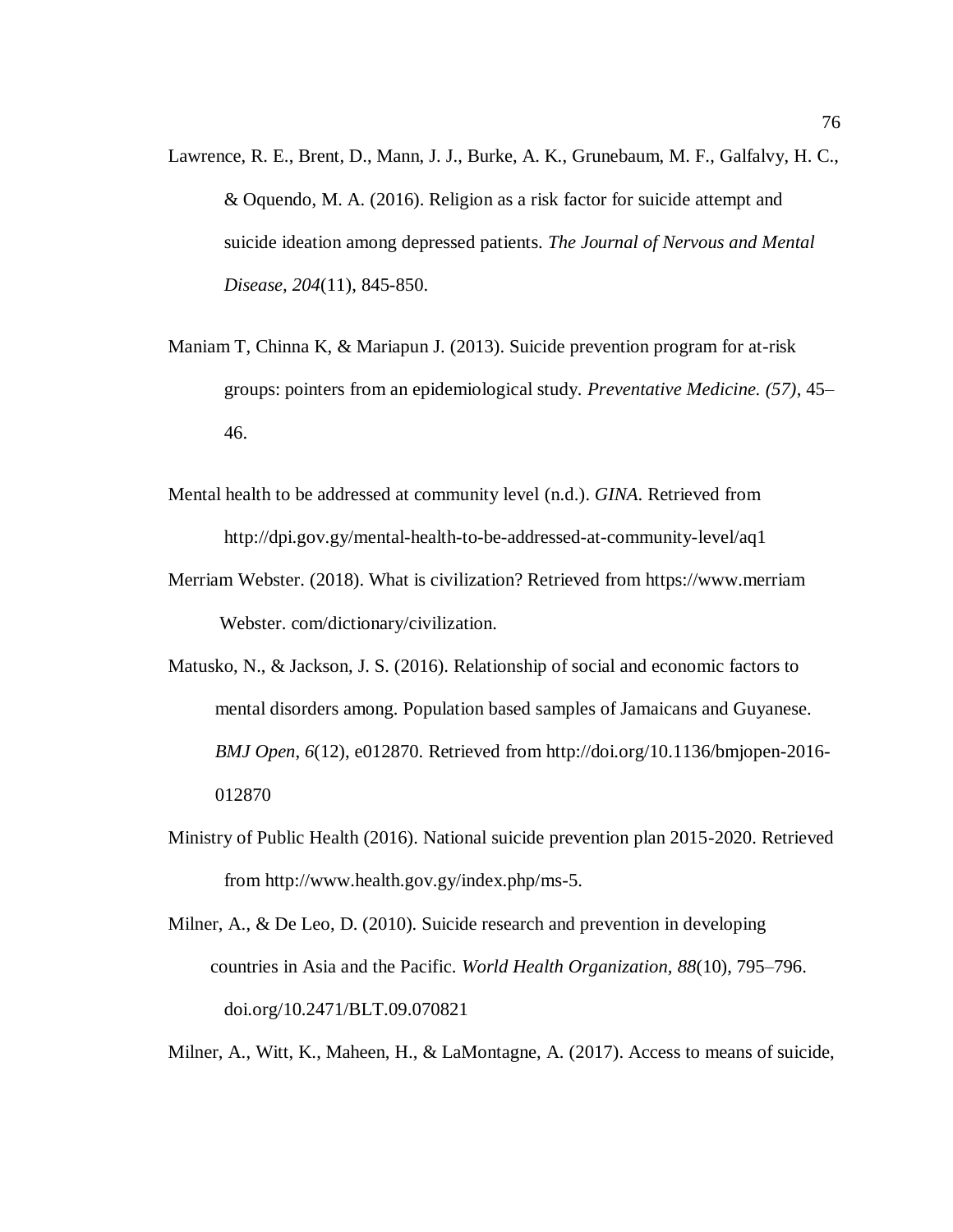occupation and the risk of suicide: a national study over 12 years of coronial data.

*BMC Psychiatry, 17*(125). doi.org/10.1186/s12888-017-1288-0

- National Suicide Prevention Plan 2015-2020 (2014). *Ministry of Public Health/ Pan American Health Organization*. Retrieved from https://www mindbank.info/item /6321
- Mc Loughlin, A. B., Gould, M. S., Malone, K. M 2003-2014 (2015). Global trends in teenage suicide *QJM: An International Journal of Medicine, 108* (10), 765–780, doi.org/10.1093/qjmed/hcv026

Ministry of Public Health (2017). Suicide data. *Department of Mental Health*

New Amsterdam Hospital (2017). Suicide data. *Statistical Department*

- Newsroom (2016). 50 % of attempted suicide cases below the age of 25 years; discourse on suicide. Retrieved from [https://newsroom.gy/2016/09/13/50-attempted](https://newsroom.gy/2016/09/13/50-attempted-%20%20%20%20%20%20%20%20%20%20%20%20%20%20%20%20%20%20%20%20%20%20%20%20%20suicide%20cases-)   [suicide cases-a](https://newsroom.gy/2016/09/13/50-attempted-%20%20%20%20%20%20%20%20%20%20%20%20%20%20%20%20%20%20%20%20%20%20%20%20%20suicide%20cases-)ge- 25-years-discourse-suicide/
- Nock, M. K., Green, J. G., Hwang, I., Mc Laughlin, K. L., Sampson, N. A., Zaslavsky, A. M.,.. C (2013). Prevalence, correlates, and treatment of lifetime suicidal behaviour among adolescents. Results from the National Comorbidity Survey Replication Adolescent Supplement. *JAMA Psychiatry*, 70,300-310.
- Organization and Outline (n. d). Bluford Library. Retrieved from http://libguides.library ncat.edu/content.php?pid=122999&sid=1232021
- Ortiz-Prado, E., Simbaña, K., Gómez, L., Henriquez-Trujillo, A. R., Cornejo-Leon, F., Vasconez, E., … Viscor, G. (2017). The disease burden of suicide in Ecuador, a 15 years' geodemographic cross-sectional study (2001–2015). *BMC Psychiatry*, *17,*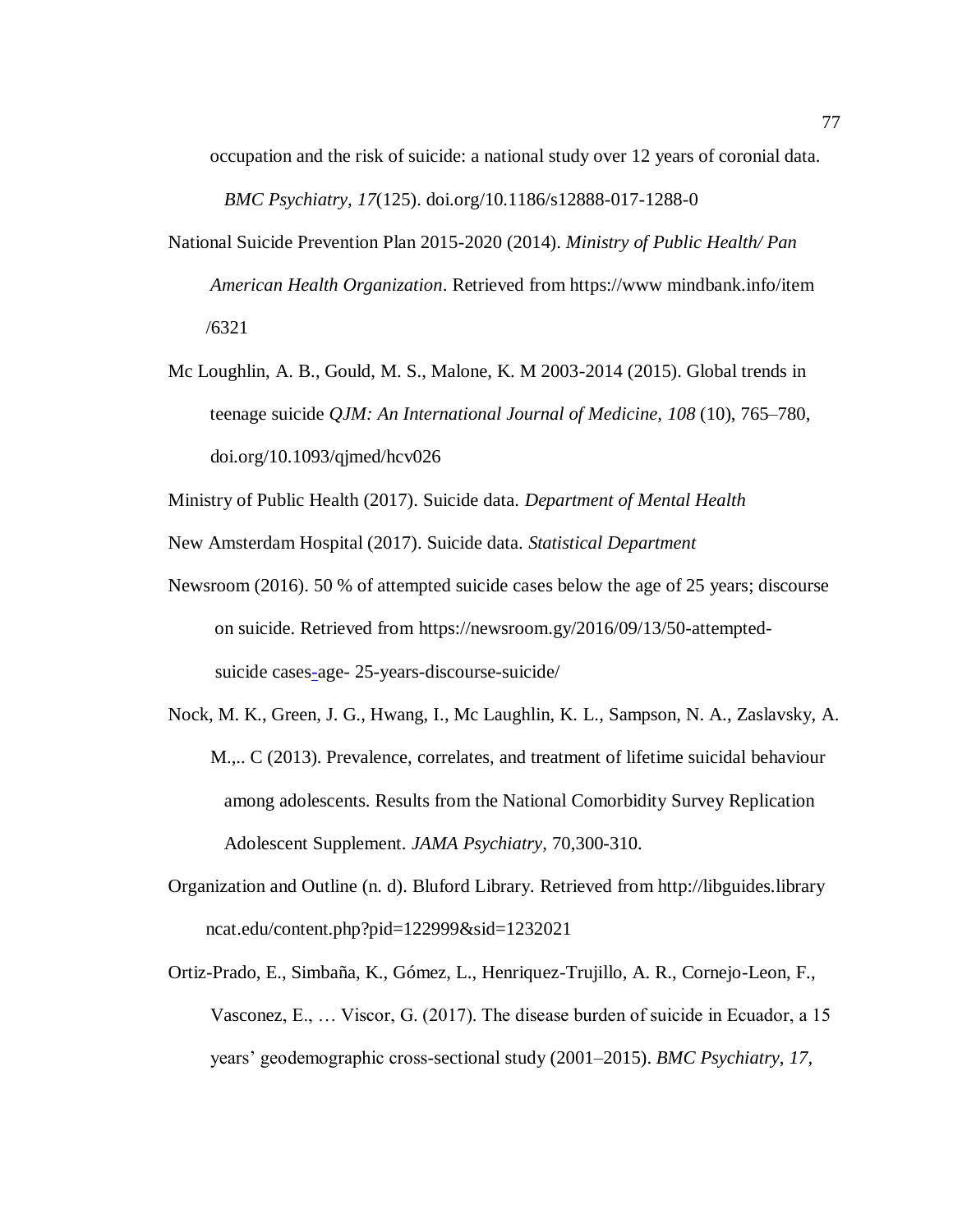*342.* Retrieved from<http://doi.org/10.1186/s12888-017-1502-0.2014.08.011>

O'Reilly, M., Dogra, M., Whiteman, M. & Huges, J. (2018). Is social media bad for mental health and well-being? Exploring the perspectives of adolescents. *Clinical Child Psychology and Psychiatry, 23*(3). doi: 10.1177/1359104918775154

Osborne, J. S. (2013). Best practices in data cleaning. Washington, DC: Sage.

- Paraquat needs to be tightly regulated, not banned. Pressreader. Retrieved from https://www.pressreader.com/guyana/stabroek-news sunday/20180520/28161 6716025574
- Pompili, M., Serafini, G., Innamorati, M., Dominici, G., Ferracuti, S., Kotzalidis, G. D., … Lester, D. (2010). Suicidal behavior and alcohol abuse. *International Journal of Environmental Research and Public Health, 7*(4), 1392–1431. Retrieved from <http://doi.org/10.3390/ijerph7041392>
- Poor, F. B., Tabatabaei, F. M., & Bakshani, N. M (2014). Epidemiology of suicide and its associated socio-demographic factors in patients admitted to emergency department of Zahedan Khatam-Al-Anbia. Hospital. *International. Journal of High Risk Behaviors.* doi:10.5812/ijhrba. 22637
- Premdas, R (1996). Ethnicity and identity in the caribbean: Decentering a myth University ofthe West Indies. Retrieved from https://www.researchgate.net/publication/265739138.Ethnicity\_and\_Identity\_in\_t he\_Caribbean\_Decentering\_a\_Myth
- Psiquiatr, R. B. (2007). Gender differences in suicide attempts: Preliminary results of the multisite intervention study on suicidal behavior (SUPRE-MISS) from Campinas,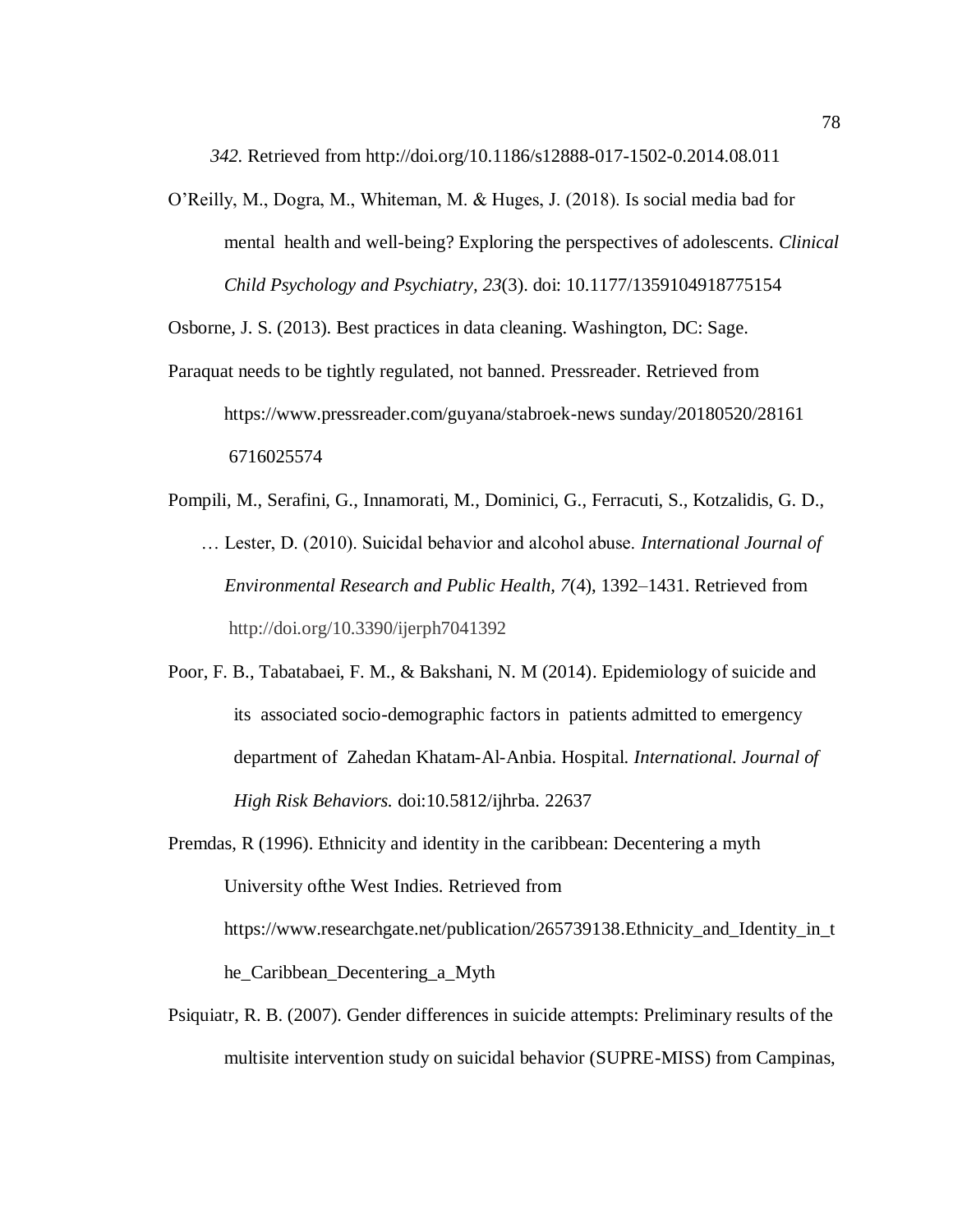Brazil. Retrieved from http://www.scielo.br /scielo.php?script

 $=$ sci arttext&pid=S1516- 44462008000200010

- Quarshie, E. N.-B., Osafo, J., Akotia, C. S., & Peprah, J. (2015). Adolescent suicide Ghana: A content analysis of media reports. *International Journal of Qualitative Studies on Health and Well-Being,* 10, 10.3402/qhw.v10.27682. Retrieved from <http://doi.org/10.3402/qhw.v10.27682>
- Quinlan-Davidson, M., Sanhueza, A., Espinosa, I., Antonio, J., Cejudo-Escamilla, J.A & Maddleno, M. (2014). Suicide among young people in the Americas. *Journal of Adolescents Health, 54*(3).doi.org/10.1016/j.jadohealth.2013.07.01.
- Rawlins, W. C & Bishop, M. (2018). Trying to stop suicide: Guyana aims to bring down its high rate. Retrieved from https://www.npr.org/sections/goatsandsoda/ 2018/06/29/622615518/trying-to-stop-suicide-guyana-aims-to-bring-down-its high-rate
- Reculturation of transracial and international adoptees. *Journal of Counseling & Development, 90*(4), 387-399. doi: 10.1002/j.1556-6676.2012.00049.x .
- Regions of Guyana (2015). *Guyana Graphic.* Retrieved from http://www.guyana graphic.com/content/regions-guyana
- Rhodes, A. E., Boyle, M. H., Bridge, J. A., Sinyor, M., Links, P. S., Tonmyr, L., … Szatmari, P. (2014). Antecedents and sex/gender differences in youth suicidal behavior. *World Journal of Psychiatry, 4(4),* 120–132. http://doi.org/10. 5498/wjp v4.i4.120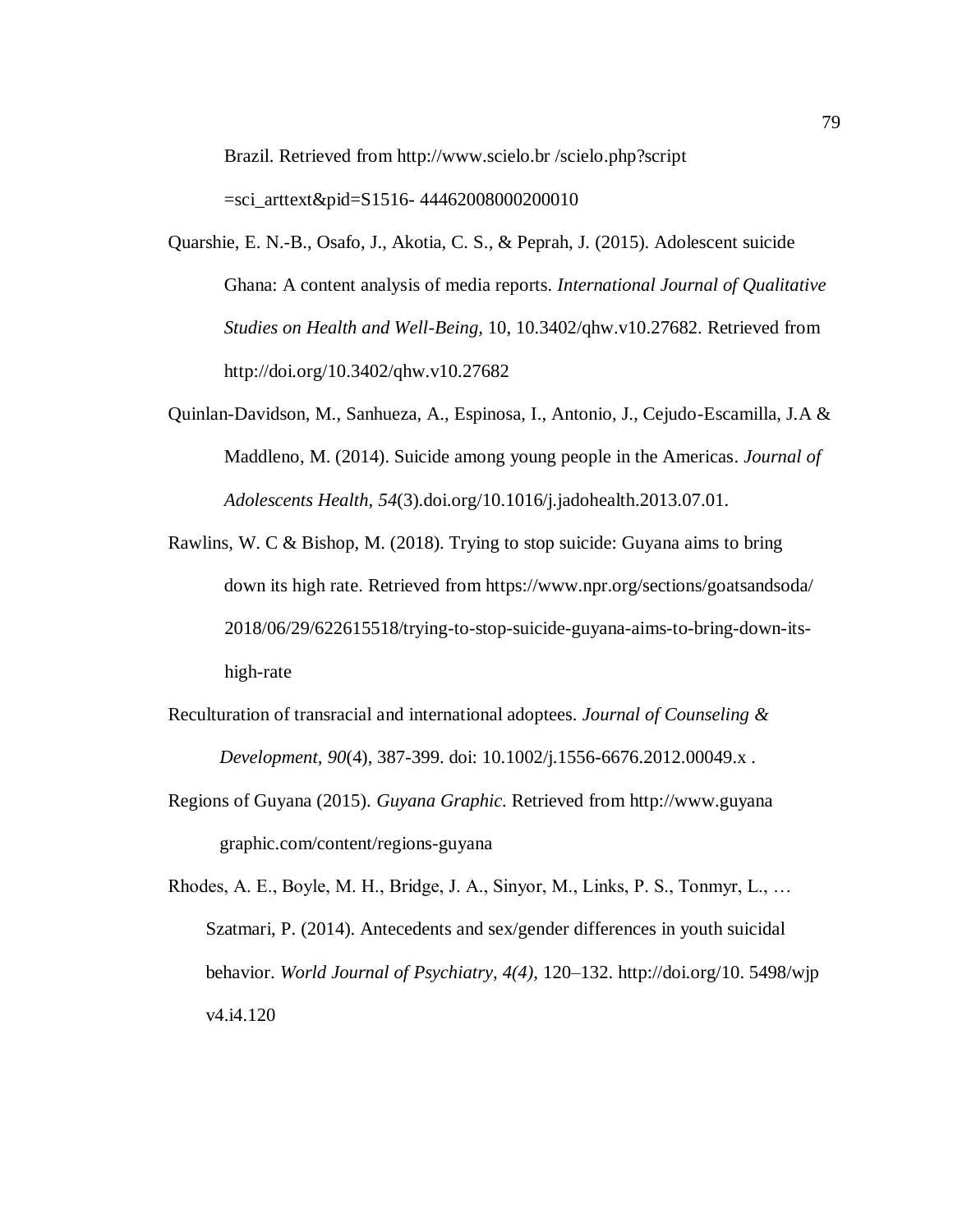- Roh, B.-R., Jung, E. H., & Hong, H. J. (2018). A Comparative Study of Suicide Rates among 10–19-Year-Olds in 29 OECD Countries. *Psychiatry Investigation, 15*(4), 376–383.<http://doi.org/10.30773/pi.2017.08.02>
- Sears, K., Crawford, T. V.( 2016). Lack of communication contributes to suicide in Guyana. Guyana Times. Retrieved from https://guyanatimesgy.com/lack-of communication-contributes-to- suicide-in-guyana- unicef/
- Shah, A & Buckley, L. (2011). The current status of methods used by the elderly for suicides in England and Wales. *Journal of Injury Violence Research, 3* (2),68- 73.doi:10.5249/jivr.v3i2.78
- Some definitions of religion (n. d). Retrieved frohttps://www2.kenyon.edu/Depts/ Religion/Fac/Adler/Reln101/definitions.pdf
- Snarr, J. D., Heyman, R. E., Slep, A. M. (2010). Recent suicidal ideation and suicide attempts in a large-scale survey of the US Air Force: prevalences and demographic risk factors. Suicide & Life-Threatening Behavior
- Statistics solutions (2019). Conduct and interpret a factor analysis. Retrieved from https://www.statisticssolutions.com/factor-analysis-2/
- Suicide rate by country (2019), Retrieved from http://worldpopulationreview.com/ countries/suicide-rate-by-country/
- Värnik, P. (2012). Suicide in the World. *International Journal of Environmental Research and Public Health, 9*(3),760–771. http://doi.org/10.3390/ijerph9030760
- Stabroek News (2014). Guyana had world's highest estimated suicide rate in 2012.

Retrieved from www.stabroek news.com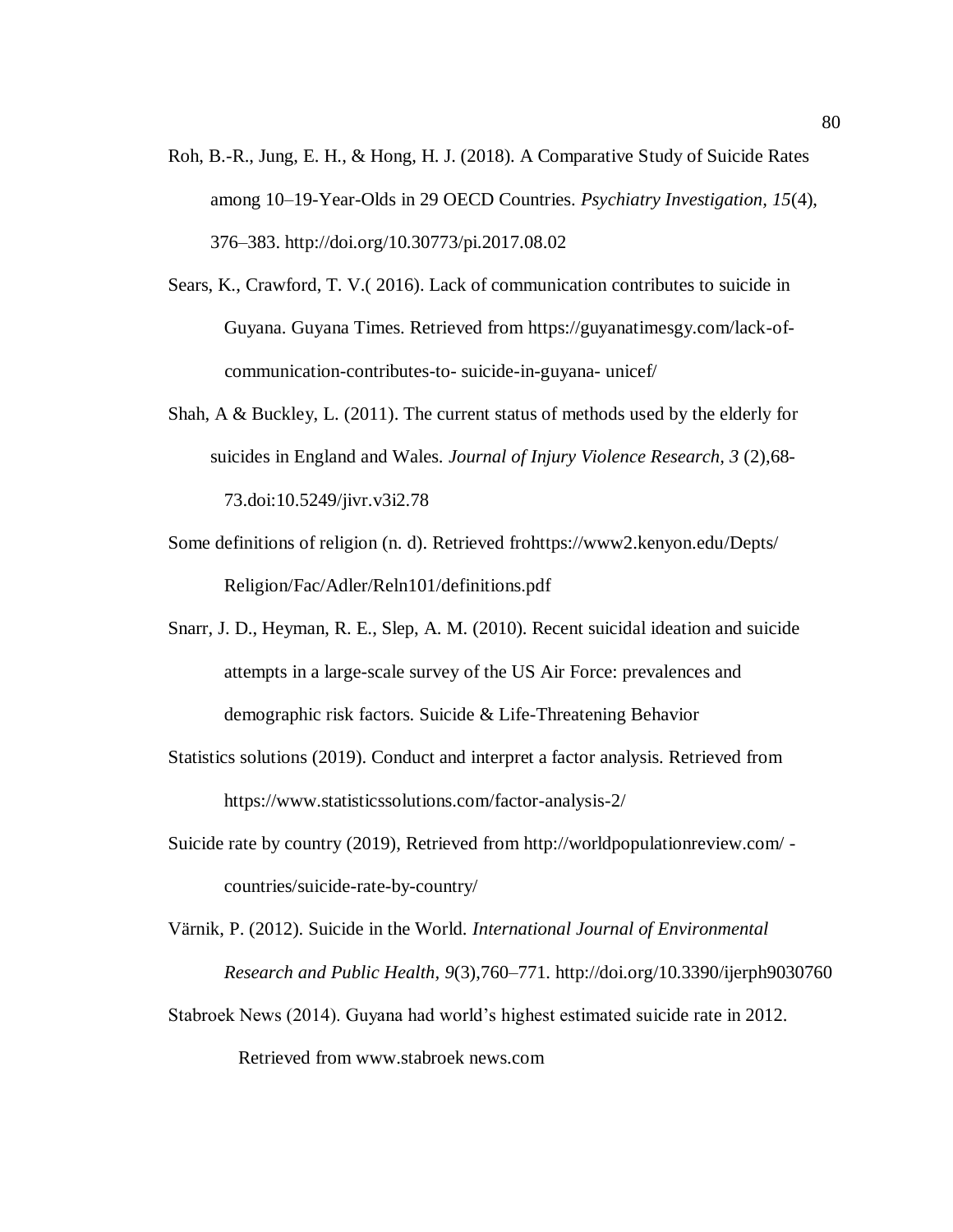- Subramanian, S. V., Jones, K., Kaddour, A., & Krieger, N. (2009). Revisiting Robinson: the perils of individualistic and ecologic fallacy. *International Journal of Epidemiology, 38*(2), 342-360. doi:10.1093/ije/dyn359
- Suicide in young adults: depression, addiction are primary contributors. *Origins Behavioral HealthCare*. Retrieved fromhttps://www.originsrecovery.com /suicide-young-adults-addiction-awareness-recovery/
- Suicide Prevention (2017). National Institute of Health. Retrieved from https://www.nim nih.gov/health/topics/suicide-prevention/index.shtml
- Suicide rates by country (2017). Worldatlas. Retrieved from http://www.worldatlas.com /articles/countries-with-the-most-suicides-in-the-world.html
- Suicide Awareness Voice of Education (2018). Suicide facts. Retrieved from <https://save.org/about-suicide/suicide-facts/>
- The Association of Sociodemographic Factors and Culture on Suicide in the  $\geq 15$  years population in Guyana. (Director of Mental Health department U. Richmond, personal communication, January 15, 2020).
- The four main approaches (2013). *Alzeihmer Europe*. Retrieved from http://www. [alzheimer-europe.org/Research/Understanding-dementia-](http://www.alzheimer-europe.org/Research/Understanding-dementia-) research/Types research/Types-of-research/The- four- main-approaches
- University of Surrey (n.d). Introduction to research: importance of quantitative research. Retrieved from http://libweb.surrey.ac.uk/library/skills/Introduction%20to% 20Research%20and%20Managing %20Information%20 Leicester/page\_45 .htm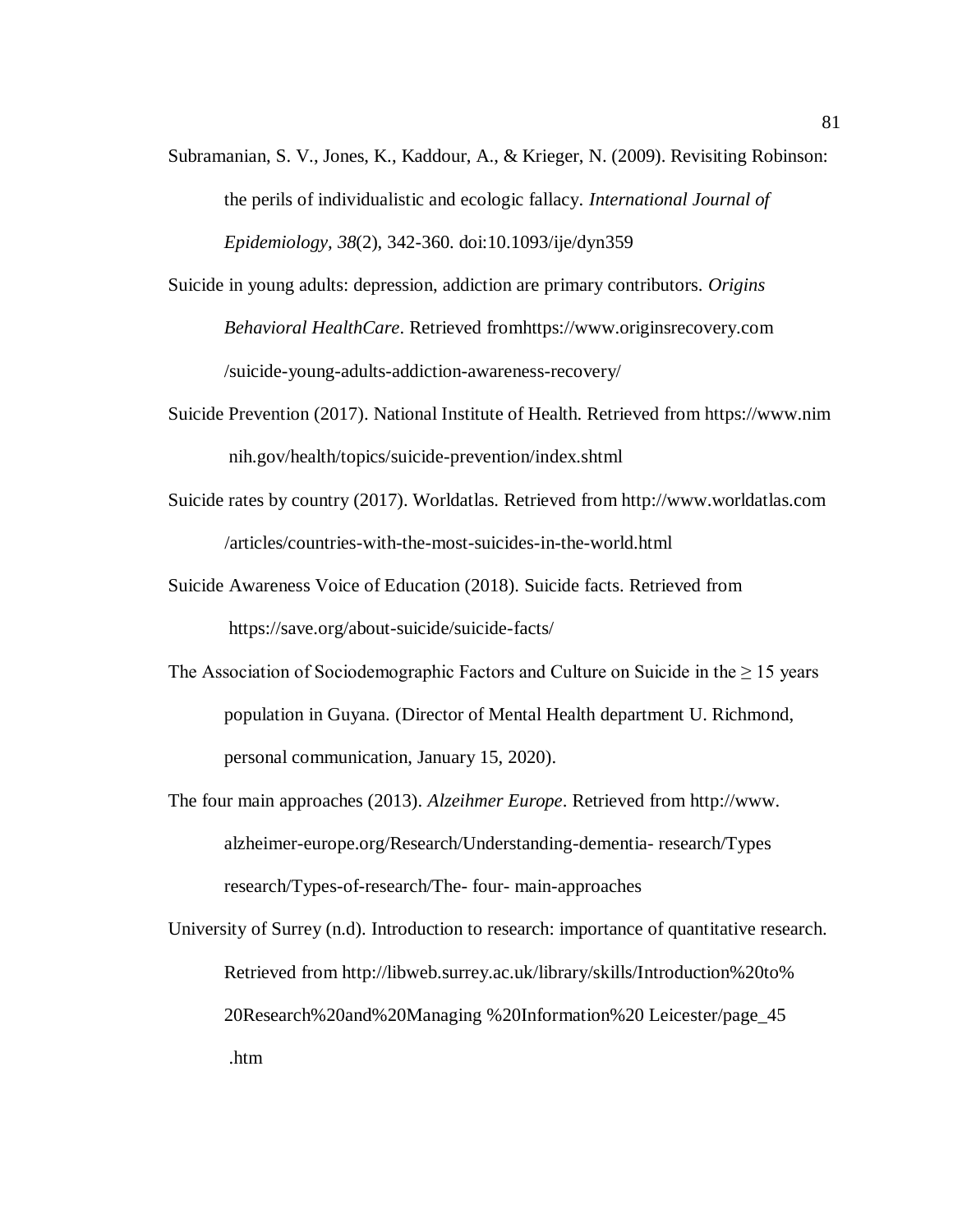- Vijayakumar, L. (2004). Suicide prevention: the urgent need in developing countries. *World Psychiatry,* 3*(3),* 158–159.
- Walden University Writing Center. (n.d.) Scholarly voice: Avoiding bias. Retrieved from http://academicguides.waldenu.edu/writingcenter/scholarlyvoice/avoidingbias

Wasserman, D., Cheng, Q., & Jiang, G.-X. (2005). Global suicide rates among young people aged 15-19. *World Psychiatry, 4(2),* 114–120. Retrieved from [https://www.](https://www/) ncbi.nlm.nih.gov/pmc/articles/PMC1414751/

- What do we mean by youth (2017). *United Nations Scientific and Cultural Organizations* Retrieved from http://www.unesco.org/new/en/social-and-humansciences/themes/youth/youth-definition
- What is the meaning of acculturation? (2018). *ThoughtCo.* Retrieved from <https://www.thoughtco.com/acculturation-definition-3026039>
- World Health Organization (2017).Guyana no longer suicide capital– country still has fourth highest rate in the world. Retrieved from https://www.stabroeknews.com /2017/news/stories/04/18 /guyana-no-longer-suicide-capital
- World Health Organization (2017). Suicide prevention in Guyana. Retrieved from http://www.who.int/mental\_health/suicide-prevention/guyana/en/
- World Health Organization (2017). Comprehensive mental health action plan 2013– 2020.Retrieved from http://www.who.int/mental\_health/action\_plan\_2013/en/
- World Health Organization (2017). Suicide. Retrieved from http://www.who.int/media centre/factsheets/fs398/en/